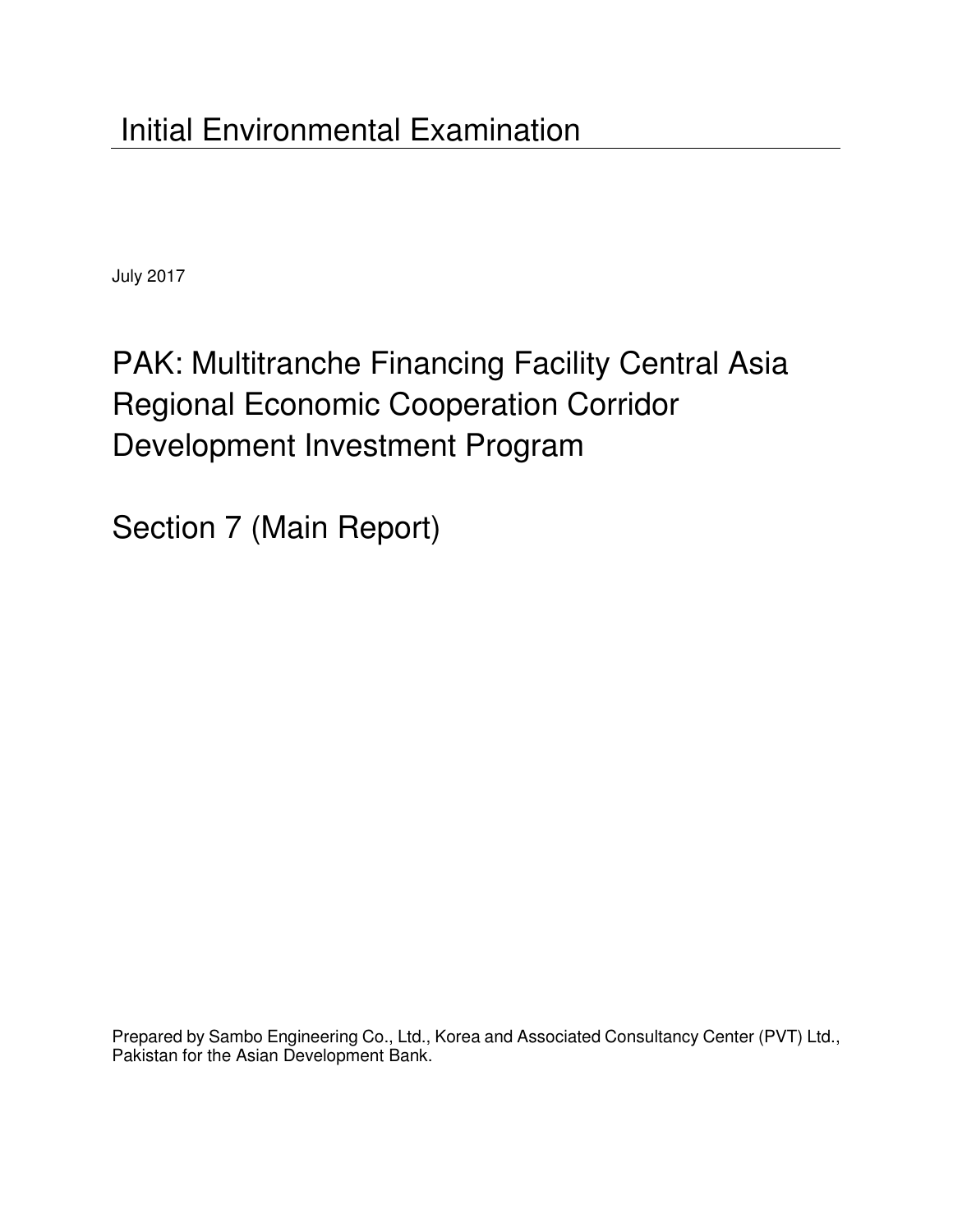This initial environmental examination is a document of the borrower. The views expressed herein do not necessarily represent those of ADB's Board of Directors, Management, or staff, and may be preliminary in nature. Your attention is directed to the ["terms of use"](http://www.adb.org/terms-use) section on ADB's website.

In preparing any country program or strategy, financing any project, or by making any designation of or reference to a particular territory or geographic area in this document, the Asian Development Bank does not intend to make any judgments as to the legal or other status of any territory or area.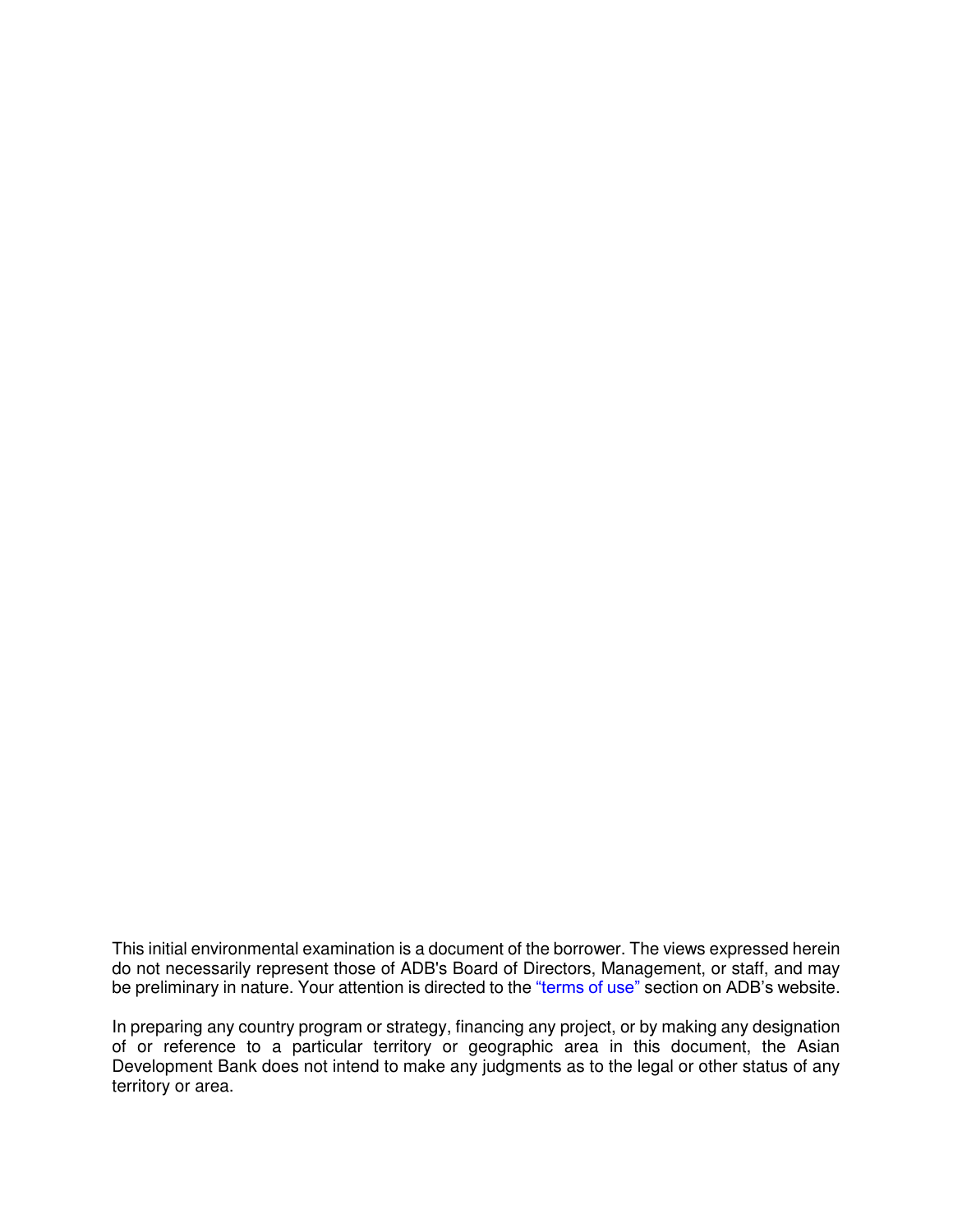## **7. INSTITUTIONAL REQUIREMENTS AND ENVIRONMENTAL MANAGEMENT AND MONITORING PROGRAM**

#### **7.1 Institutional Requirements**

- 216. The proposed project environmental management plan will need involvement of the following organizations for its implementation:
- The Project Management Unit (PMU), which will be established at NHA, this PMU will be the project proponent and owners of the EMP:
- Project Contractors as the executors of the EMP; and
- Project Environment Officer (PEO) as environmental monitor of the execution of the EMP.

#### **7.1.1 Role of NHA**

217. Being the proponent of the Project, NHA will be responsible for implementation of the EMP. The NHA will be responsible for ensuring the implementation of the EMP and for overall environmental performance during construction operations, also for ensuring implementation of the EMP by the project contractors.

## **7.1.2 Role of GM (EALS) (Environment/Afforestation/ Land/Social)**

- The key responsibility of the GM EALS will be to liaise closely with environmental agencies (PEPA, SEPA, KP-EPA), all concerned Government Departments e.g. Forest and Wildlife Department, Department of Archaeology and Museums, NGOs, CCBOs and research institutions;
- S/He will be responsible for approval of the EIA;
- Overall responsibility of ensuring that EMP is properly implemented;
- Responsible for all environmental coordination and reporting;
- Provide technical support for compliance and monitoring of EMP;
- Responsible for approval and implementation of the resettlement plan;
- The Director for Environment, with the assistance of the supervision consultant, will be responsible for directly supervising the contractor in implementing the EMP.

#### **7.1.3 Role of Project Contractor**

 The contractors will be responsible for implementation of, or adherence to, all provisions of the EIA and the EMP.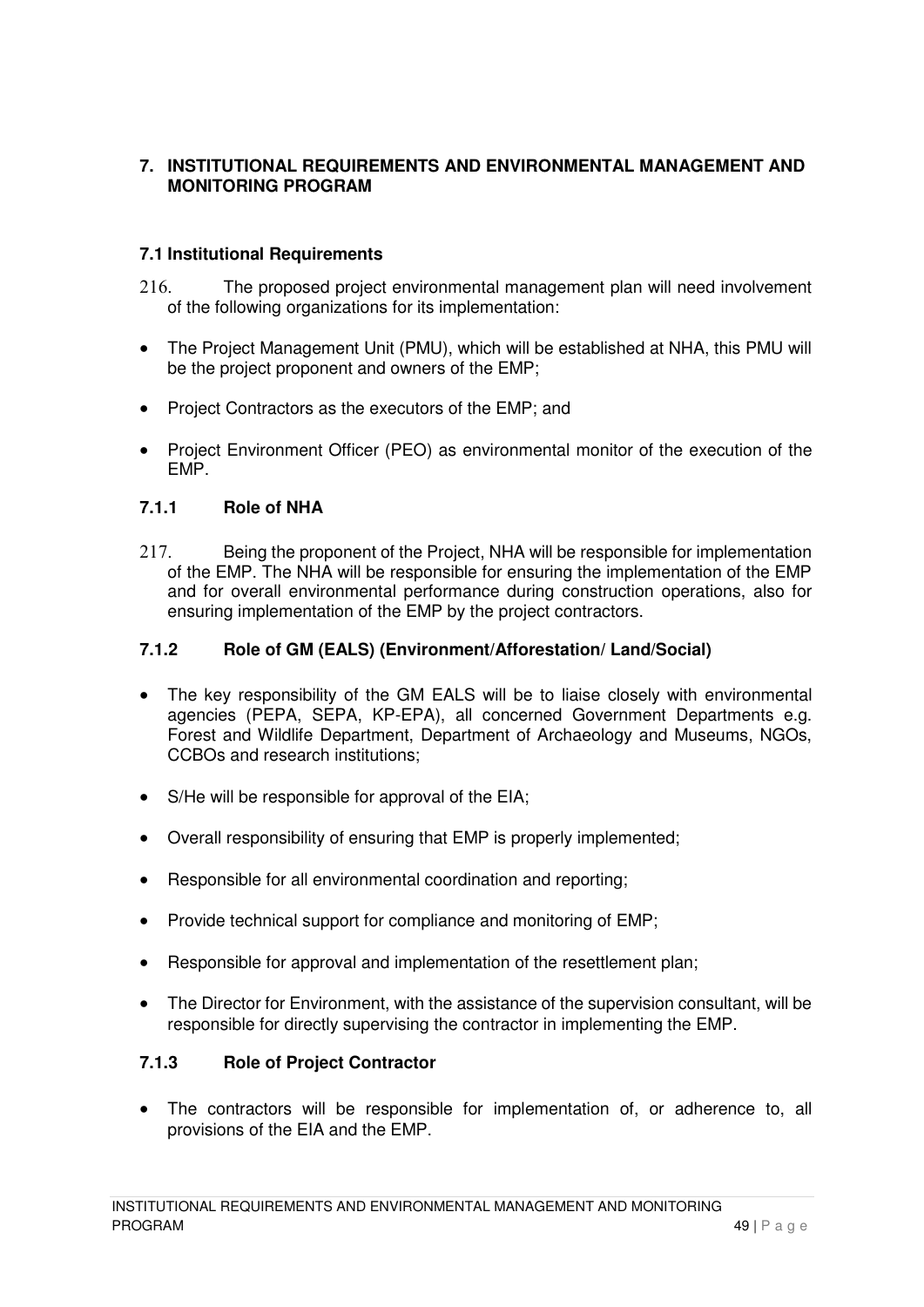- Overall responsibility for the contractor's environmental performance will rest with the person holding the highest management position within the contractor's organization.
- 218. Reporting to their management the contractor's site managers' will be responsible for the effective implementation of the EMP.

# **7.1.4 Institutional Arrangement**

#### **General**

- 219. This sub-section describes institutional framework and defines roles and responsibilities of different role players in the implementation of the proposed mitigation measures during the design, constructional and operational phases.
- 220. The executing agency of the proposed Project will be NHA. General Manager (Environment, Aforestation, Land and Social) of NHA will be the overall in-charge of the Project. S/He will delegate the supervisory responsibilities of the Project to the a designated environment staff of EALS.
- 221. Environmental Protection Agencies (EPAs) of Sindh and Khyber Pakhtunkhwa will act as the overall regulatory bodies. The specific roles of key functionaries are described below.

#### **National Highway Authority (NHA)**

#### **a) Project Director**

222. The Project Director will be responsible for successful implementation of the proposed Project. S/He will be assisted by the Supervision Consultant.

#### **b) Director (Environment)**

223. The Director (E&A) will be the overall in-charge for handling the NHA's obligations with respect to the EMP. The Director (Environment) will be responsible for ensuring that the provisions of the EMP are effectively implemented. They will also coordinate with the EPA, Balochistan, provincial Agricultural, NGOs/CBOs and other public/private sector organizations. He will be assisted by the Deputy and Assistant Directors (Environment) for the execution of the EMP.

#### **Design Consultant**

224. The Design Consultant will ensure that all the mitigation measures proposed for the design phase are incorporated in the final design and included in the contract documents.

#### **Supervision Consultant**

225. The Supervision Consultant appointed by NHA will be headed by a "Project Manager", who will be a qualified engineer. He, along with his team, will supervise the proposed Project Contractor(s) to ensure quality of work and fulfilment of contractual obligations. He will recruit one Environmental Specialist / Monitoring Consultant (MC) who will: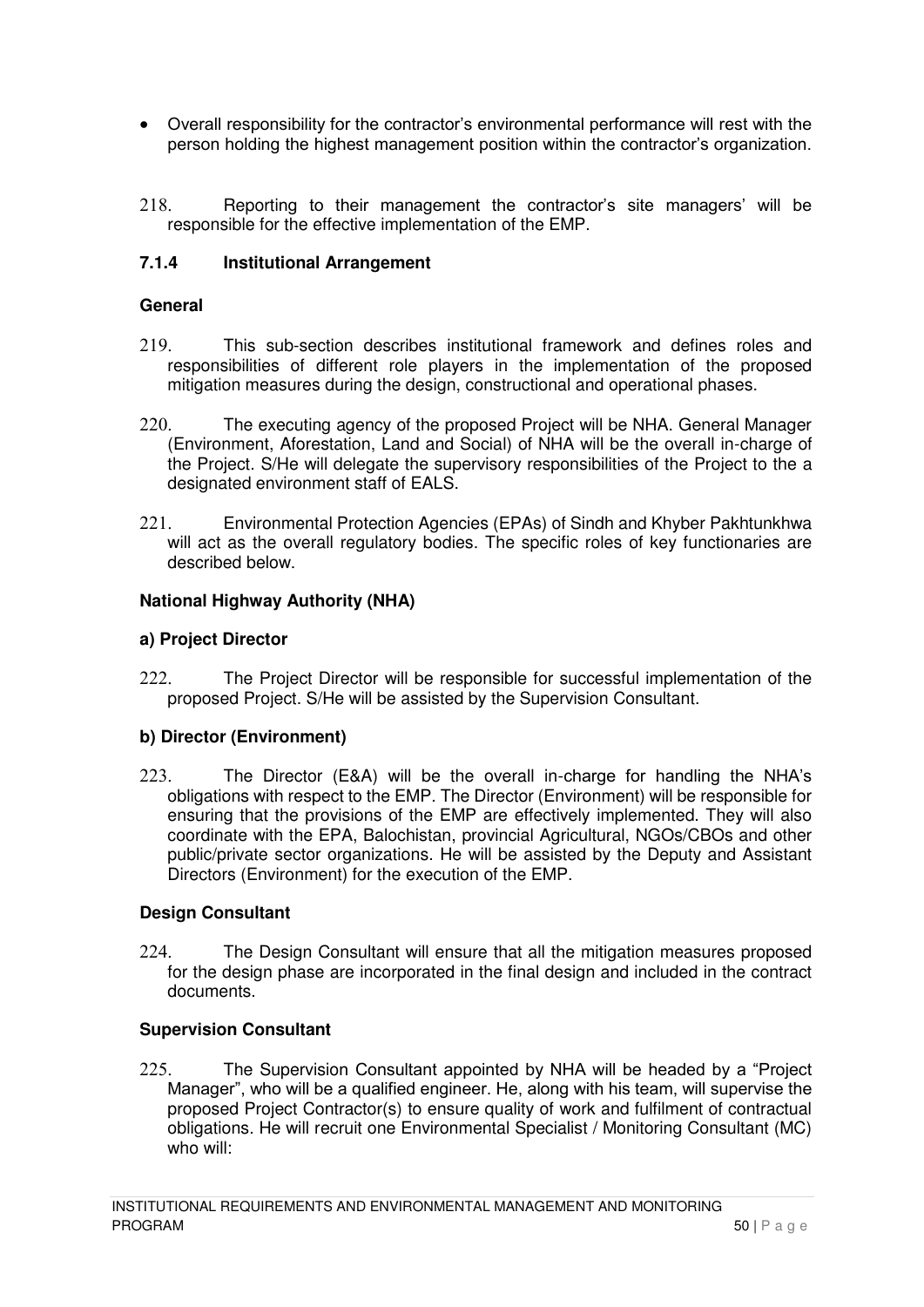- Ensure that all the environmental provisions comply with the applicable standards;
- Ensure that day-to-day construction activities are carried out in environment friendly manner;
- Organize periodic environmental training programmes and workshops for the Contractors' staff and NHA site staff in consultation with the NHA; and
- Develop "good practices" construction guidelines to assist Contractors and NHA staff in implementing the EMP.

#### **Construction Contractor**

226. The EMP will be made a part of the contract agreement and the Contractor(s) will ensure that all the proposed Project activities are in compliance with the EMP and NEQS.

#### **Site Specific Environmental Management Plans (SSEMP)**

227. The contractor will prepare SSEMPs to manage the environmental impacts along various section of the road and will address site specific environmental issues, e.g. issues relating to camp management, bridge construction and specific sections of the road.

#### **7.1.5 Environment Management Plan**

- 228. Environmental management plan involves implementation of environmental protection and mitigation measures and monitoring of significant environmental impacts. This will describe how the mitigation and other measures will be implemented. It will explain how the measures will be managed, who will implement them, and when and where they will be implemented.
- 229. The Environmental Management Plan includes among others the following components:
- Compensation Plan
- Mitigation plan
- Monitoring plan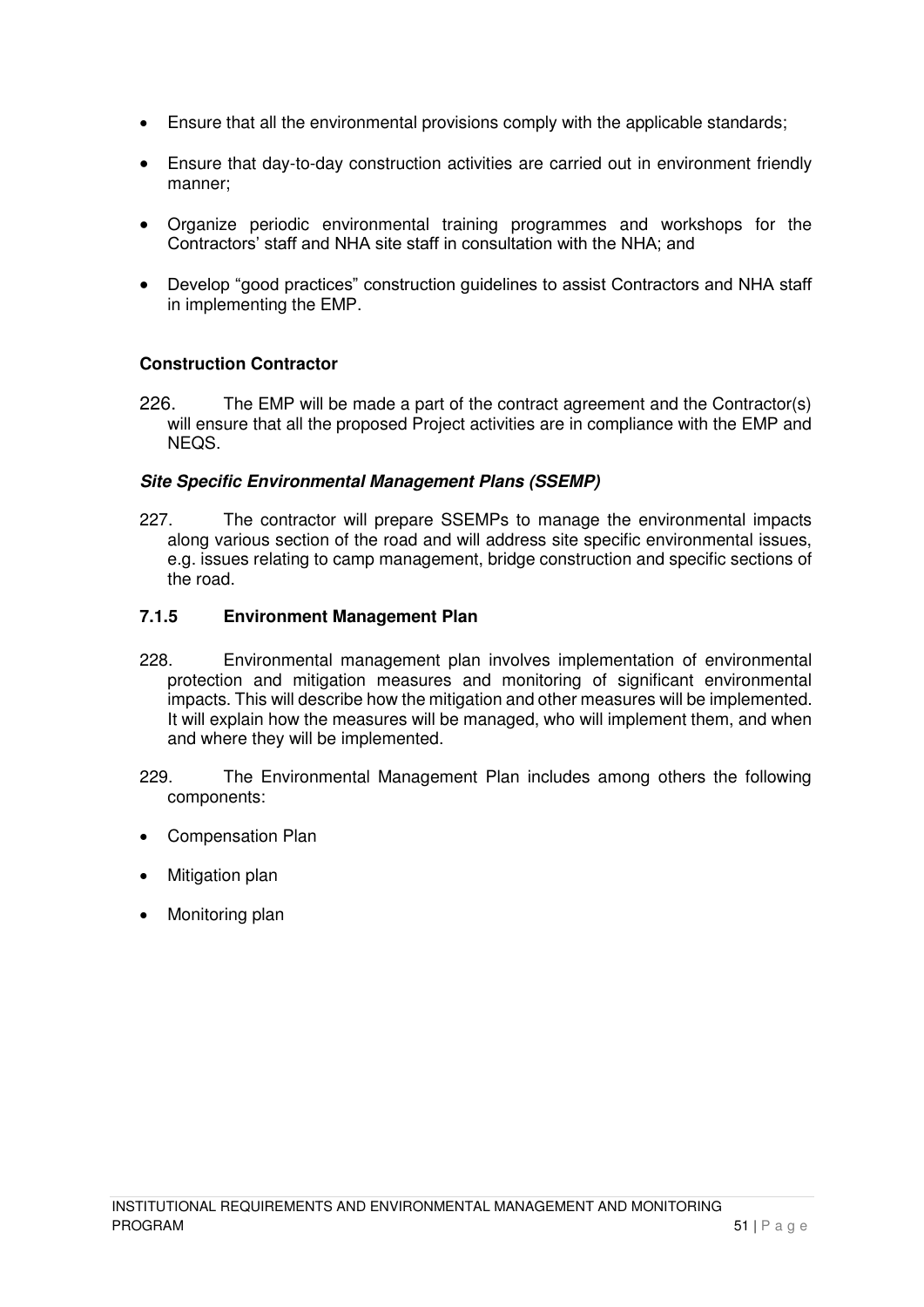# **Table 7.1: Environmental Management Plan for Petaro-Sehwan section**

|                                  | Impact/Issue                                                                                                                                                                                                                                                                                                                                                                                                   |                                                                                                                                                                                                                                                                                                                                                                                                                                                                                                                                                                                                                          |                                             |                                              |               | <b>Responsibility</b>                    |  |  |  |
|----------------------------------|----------------------------------------------------------------------------------------------------------------------------------------------------------------------------------------------------------------------------------------------------------------------------------------------------------------------------------------------------------------------------------------------------------------|--------------------------------------------------------------------------------------------------------------------------------------------------------------------------------------------------------------------------------------------------------------------------------------------------------------------------------------------------------------------------------------------------------------------------------------------------------------------------------------------------------------------------------------------------------------------------------------------------------------------------|---------------------------------------------|----------------------------------------------|---------------|------------------------------------------|--|--|--|
|                                  |                                                                                                                                                                                                                                                                                                                                                                                                                |                                                                                                                                                                                                                                                                                                                                                                                                                                                                                                                                                                                                                          |                                             |                                              |               |                                          |  |  |  |
|                                  |                                                                                                                                                                                                                                                                                                                                                                                                                |                                                                                                                                                                                                                                                                                                                                                                                                                                                                                                                                                                                                                          |                                             |                                              | Implementatio | <b>Supervisio</b>                        |  |  |  |
|                                  |                                                                                                                                                                                                                                                                                                                                                                                                                |                                                                                                                                                                                                                                                                                                                                                                                                                                                                                                                                                                                                                          |                                             |                                              | n             | n                                        |  |  |  |
|                                  |                                                                                                                                                                                                                                                                                                                                                                                                                | <b>PRE-CONSTRUCTION AND CONSTRUCTION PHASES</b>                                                                                                                                                                                                                                                                                                                                                                                                                                                                                                                                                                          |                                             |                                              |               |                                          |  |  |  |
|                                  | <b>Physical Resources</b>                                                                                                                                                                                                                                                                                                                                                                                      |                                                                                                                                                                                                                                                                                                                                                                                                                                                                                                                                                                                                                          |                                             |                                              |               |                                          |  |  |  |
| <b>Impact on landscapes</b><br>A |                                                                                                                                                                                                                                                                                                                                                                                                                |                                                                                                                                                                                                                                                                                                                                                                                                                                                                                                                                                                                                                          |                                             |                                              |               |                                          |  |  |  |
| 1.<br>Cut and fill               | The subproject involves a<br>considerable amount of<br>fill for new embankments<br>as well as some cut on<br>soil and rocky material in<br>mountainous sections to<br>establish the new<br>carriageway. The<br>construction materials<br>such as soil, stone<br>boulders, stone<br>aggregates and sand in<br>form of crushed stone<br>generated from the cuts<br>are not sufficient in the<br>subproject area. | The<br>of<br>design<br>subprojects should consider<br>all relevant topographic and<br>soil conditions. Bid<br>and<br>contract<br>documents<br>are<br>recommended to<br>include<br>requirements to ensure:<br>Selection<br>of<br>less<br>erodable<br>material,<br>placement<br>0f<br>gabions and riprap<br>and<br>good<br>compaction,<br>particularly around<br>bridges and culverts.<br>Specification<br>that<br>$\bullet$<br>final forming and re-<br>vegetation will be<br>completed as soon<br>as possible following<br>placement<br>fill<br>to<br>facilitate<br>regeneration of a<br>stabilizing<br>ground<br>cover. | the All along the<br>subproject<br>corridor | Before the<br>finalization of<br>the project | <b>NHA</b>    | <b>NHA EALS</b><br>/Design<br>Consultant |  |  |  |

INSTITUTIONAL REQUIREMENTS AND ENVIRONMENTAL MANAGEMENT AND MONITORING PROGRAM52 | P a g e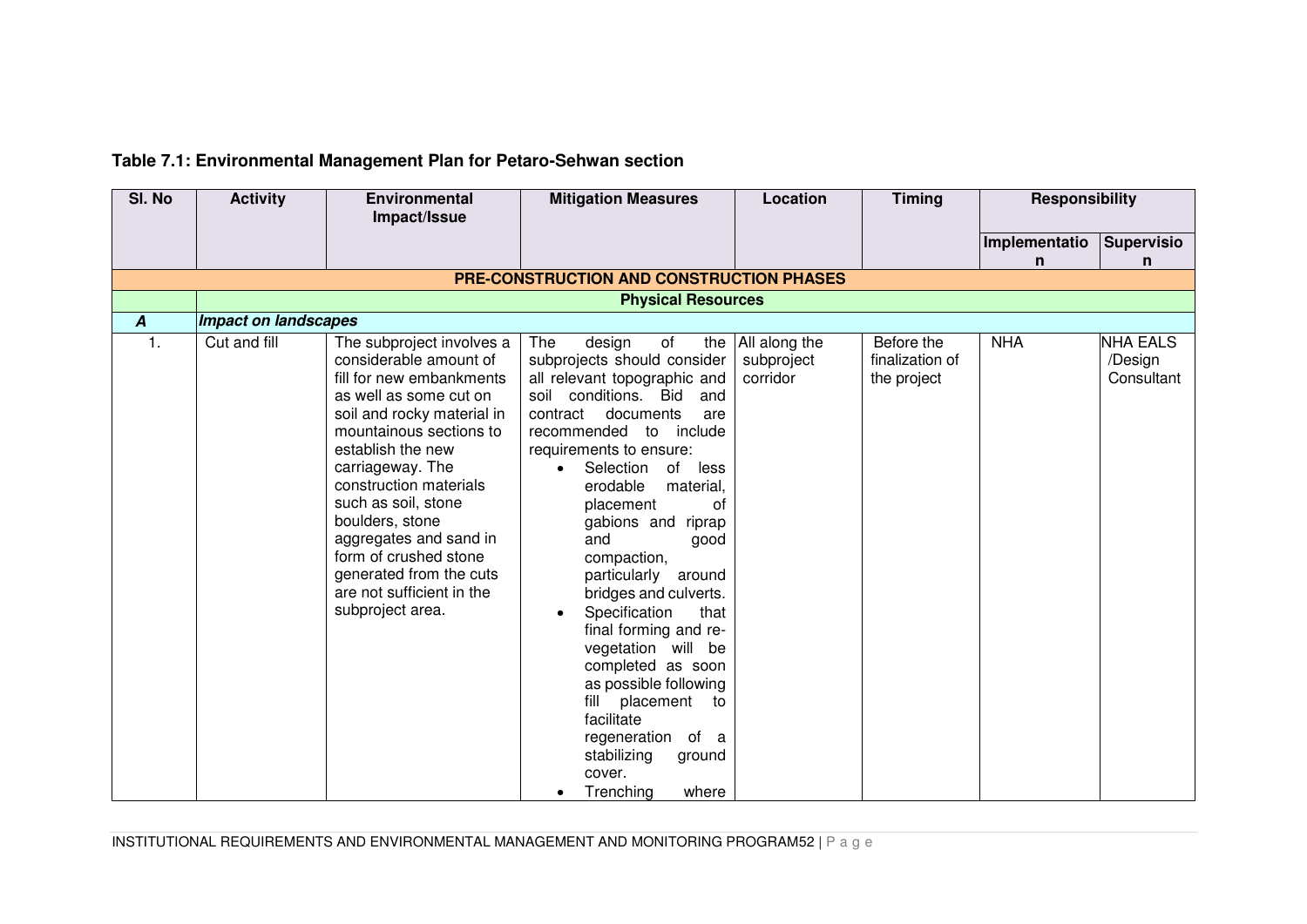| SI. No | <b>Activity</b> | Environmental<br>Impact/Issue | <b>Mitigation Measures</b>                 | <b>Location</b> | <b>Timing</b> | Responsibility |                            |
|--------|-----------------|-------------------------------|--------------------------------------------|-----------------|---------------|----------------|----------------------------|
|        |                 |                               |                                            |                 |               | Implementatio  |                            |
|        |                 |                               |                                            |                 |               | n              | Supervisio<br>$\mathsf{n}$ |
|        |                 |                               | will<br>necessary                          |                 |               |                |                            |
|        |                 |                               | ensure successful                          |                 |               |                |                            |
|        |                 |                               | establishment<br>of                        |                 |               |                |                            |
|        |                 |                               | vegetation.                                |                 |               |                |                            |
|        |                 |                               | Seeding with a fast-<br>$\bullet$          |                 |               |                |                            |
|        |                 |                               | growing crop and                           |                 |               |                |                            |
|        |                 |                               | potential native seed                      |                 |               |                |                            |
|        |                 |                               | immediately<br>mix                         |                 |               |                |                            |
|        |                 |                               | after fill placement                       |                 |               |                |                            |
|        |                 |                               | will be required to                        |                 |               |                |                            |
|        |                 |                               | prevent scour and to                       |                 |               |                |                            |
|        |                 |                               | encourage                                  |                 |               |                |                            |
|        |                 |                               | stabilization.                             |                 |               |                |                            |
|        |                 |                               | Placement of grass<br>$\bullet$            |                 |               |                |                            |
|        |                 |                               | sods<br>where                              |                 |               |                |                            |
|        |                 |                               | applicable.                                |                 |               |                |                            |
|        |                 |                               | Stabilization<br>of<br>$\bullet$           |                 |               |                |                            |
|        |                 |                               | embankment slopes                          |                 |               |                |                            |
|        |                 |                               | and road cuts by re-<br>vegetation<br>with |                 |               |                |                            |
|        |                 |                               | grazing<br>resistant                       |                 |               |                |                            |
|        |                 |                               | plant<br>species,                          |                 |               |                |                            |
|        |                 |                               | placement of fiber                         |                 |               |                |                            |
|        |                 |                               | mats, riprap, rock                         |                 |               |                |                            |
|        |                 |                               | gabions, or other                          |                 |               |                |                            |
|        |                 |                               | appropriate                                |                 |               |                |                            |
|        |                 |                               | technologies.                              |                 |               |                |                            |
|        |                 |                               | Completion<br>of<br>$\bullet$              |                 |               |                |                            |
|        |                 |                               | discharge<br>zones                         |                 |               |                |                            |
|        |                 |                               | from<br>drainage                           |                 |               |                |                            |
|        |                 |                               | with<br>structures                         |                 |               |                |                            |
|        |                 |                               | riprap to<br>reduce                        |                 |               |                |                            |
|        |                 |                               | when<br>erosion                            |                 |               |                |                            |
|        |                 |                               | required.                                  |                 |               |                |                            |

INSTITUTIONAL REQUIREMENTS AND ENVIRONMENTAL MANAGEMENT AND MONITORING PROGRAM53 | P a g e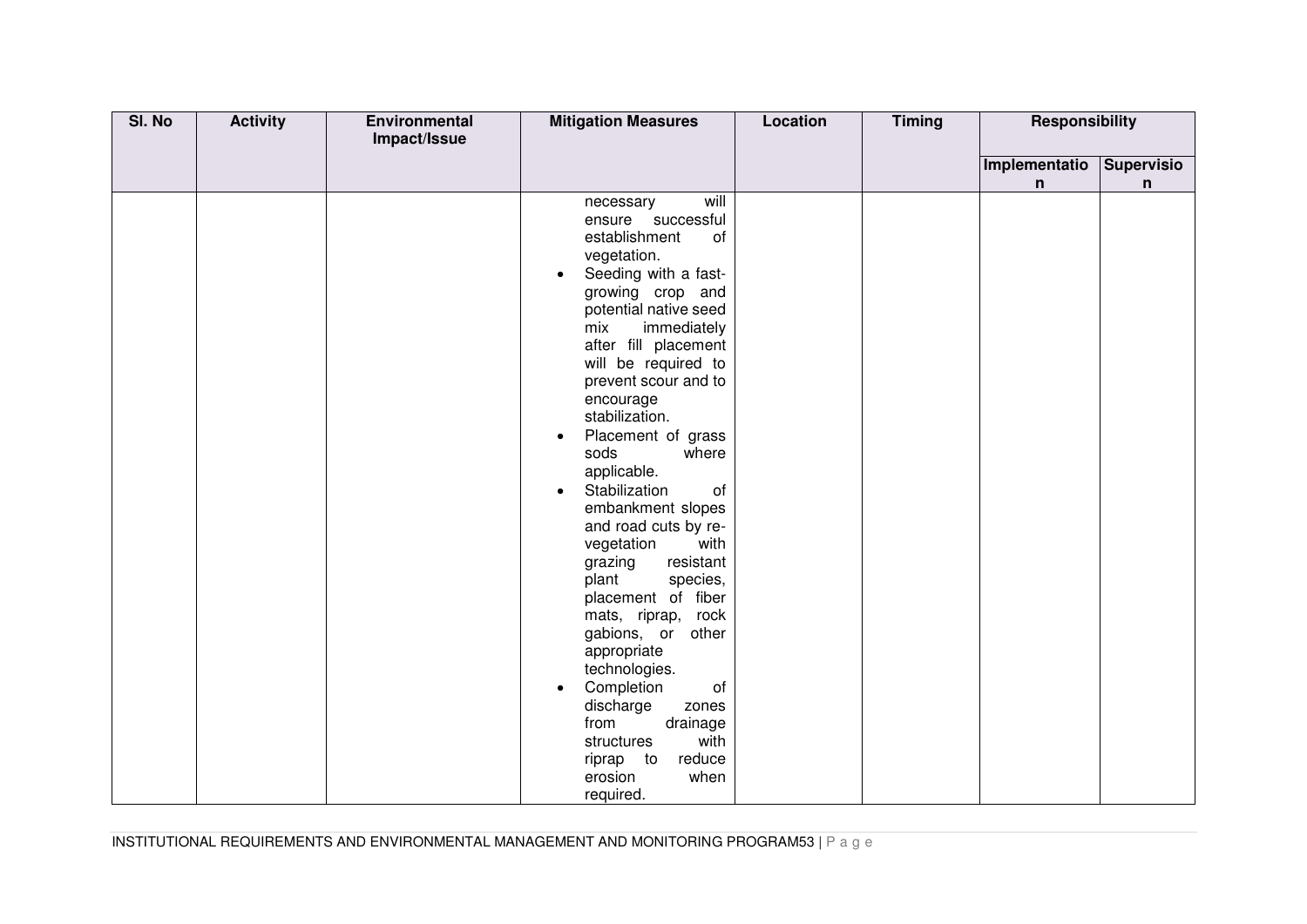| SI. No | <b>Activity</b>           | Environmental<br>Impact/Issue                                                                                              | <b>Mitigation Measures</b>                                                                                                                                                                                                                                                                                                                                                                                                                                                                                                                                                                                                                                              | <b>Location</b>            | <b>Timing</b> | <b>Responsibility</b> |                                          |
|--------|---------------------------|----------------------------------------------------------------------------------------------------------------------------|-------------------------------------------------------------------------------------------------------------------------------------------------------------------------------------------------------------------------------------------------------------------------------------------------------------------------------------------------------------------------------------------------------------------------------------------------------------------------------------------------------------------------------------------------------------------------------------------------------------------------------------------------------------------------|----------------------------|---------------|-----------------------|------------------------------------------|
|        |                           |                                                                                                                            |                                                                                                                                                                                                                                                                                                                                                                                                                                                                                                                                                                                                                                                                         |                            |               | Implementatio         | <b>Supervisio</b>                        |
|        |                           |                                                                                                                            |                                                                                                                                                                                                                                                                                                                                                                                                                                                                                                                                                                                                                                                                         |                            |               | n                     | n                                        |
|        |                           |                                                                                                                            | Down drains/chutes<br>$\bullet$<br>with<br>lined<br>rip-<br>rap/masonry<br>or<br>concrete to prevent<br>erosion.<br>Side slopes adjusted<br>$\bullet$<br>in the range from<br>based on soil and<br>other conditions and<br>within a range as<br>specified<br>by<br>the<br>subproject<br>specifications<br>to<br>reduce<br>erosion<br>potential<br>if<br>or,<br>steeper, stabilized,<br>covered with riprap<br>or other material to<br>prevent soil erosion.<br>Stepped<br>$\bullet$<br>embankments<br>for<br>embankments<br>than<br>six<br>greater<br>meters.<br>Construction<br>in<br>erosion- and flood-<br>prone areas should<br>be restricted to the<br>dry season. |                            |               |                       |                                          |
| 2.     | Borrow pit<br>excavations | Embankments and other<br>requirements for fill will<br>require the use of borrow<br>pits in some areas.<br>Unless properly | for<br>Ten<br>borrow<br>areas<br>embankment soil material<br>near Km 9+000, 18+700,<br>$31+300$ , $45+200$ , $55+000$ ,<br>74+000, 83+000, 95+200,                                                                                                                                                                                                                                                                                                                                                                                                                                                                                                                      | <b>All borrow</b><br>areas | Design Stage  | PIU                   | <b>NHA EALS/</b><br>Design<br>Consultant |

INSTITUTIONAL REQUIREMENTS AND ENVIRONMENTAL MANAGEMENT AND MONITORING PROGRAM54 | P a g e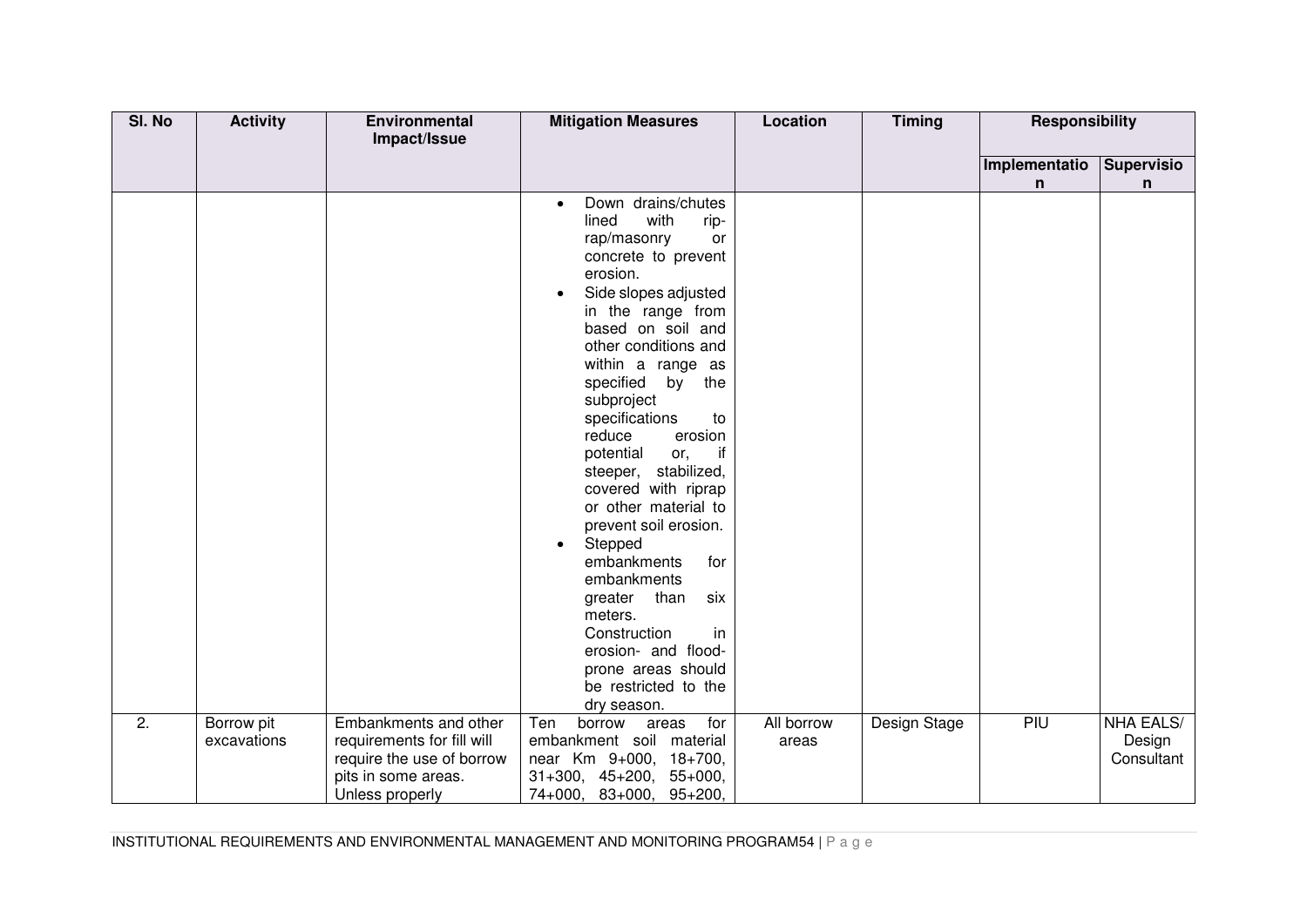| SI. No | <b>Activity</b> | Environmental<br>Impact/Issue                                                                                                                                                                                                                                           | <b>Mitigation Measures</b>                                                                                                                                                                                                                                                                                                                                                                                                                                                                                                                                                                                                                                                                                                                                                                          | Location | <b>Timing</b> | <b>Responsibility</b> |                   |
|--------|-----------------|-------------------------------------------------------------------------------------------------------------------------------------------------------------------------------------------------------------------------------------------------------------------------|-----------------------------------------------------------------------------------------------------------------------------------------------------------------------------------------------------------------------------------------------------------------------------------------------------------------------------------------------------------------------------------------------------------------------------------------------------------------------------------------------------------------------------------------------------------------------------------------------------------------------------------------------------------------------------------------------------------------------------------------------------------------------------------------------------|----------|---------------|-----------------------|-------------------|
|        |                 |                                                                                                                                                                                                                                                                         |                                                                                                                                                                                                                                                                                                                                                                                                                                                                                                                                                                                                                                                                                                                                                                                                     |          |               | Implementatio         | <b>Supervisio</b> |
|        |                 |                                                                                                                                                                                                                                                                         |                                                                                                                                                                                                                                                                                                                                                                                                                                                                                                                                                                                                                                                                                                                                                                                                     |          |               | n                     | n                 |
|        |                 | controlled, borrow pits<br>cause drainage and<br>visual problems and<br>present a potential for<br>increased vector activity.<br>When water-filled, they<br>also attract livestock to<br>the roadway thereby<br>slowing of traffic flow and<br>creating safety hazards. | 109+500 and 12+700. No<br>significant adverse impacts<br>to the area landscape are<br>anticipated due to the use of<br>these sources. For any<br>additional borrow areas it is<br>recommended that bid and<br>contract document specify<br>that:<br>Borrow areas will be<br>$\bullet$<br>located outside the<br>ROWs.<br>Pit restoration will<br>$\bullet$<br>follow<br>the<br>completion of works<br>in full compliance all<br>applicable standards<br>and specifications.<br>Arrangements<br>for<br>opening and using<br>material borrow pits<br>will<br>contain<br>enforceable<br>provisions.<br>The excavation and<br>restoration of the<br>borrow areas and<br>their surroundings,<br>in<br>an<br>environmentally<br>sound manner to the<br>satisfaction of the<br>Construction<br>Supervision |          |               |                       |                   |

INSTITUTIONAL REQUIREMENTS AND ENVIRONMENTAL MANAGEMENT AND MONITORING PROGRAM55 | P a g e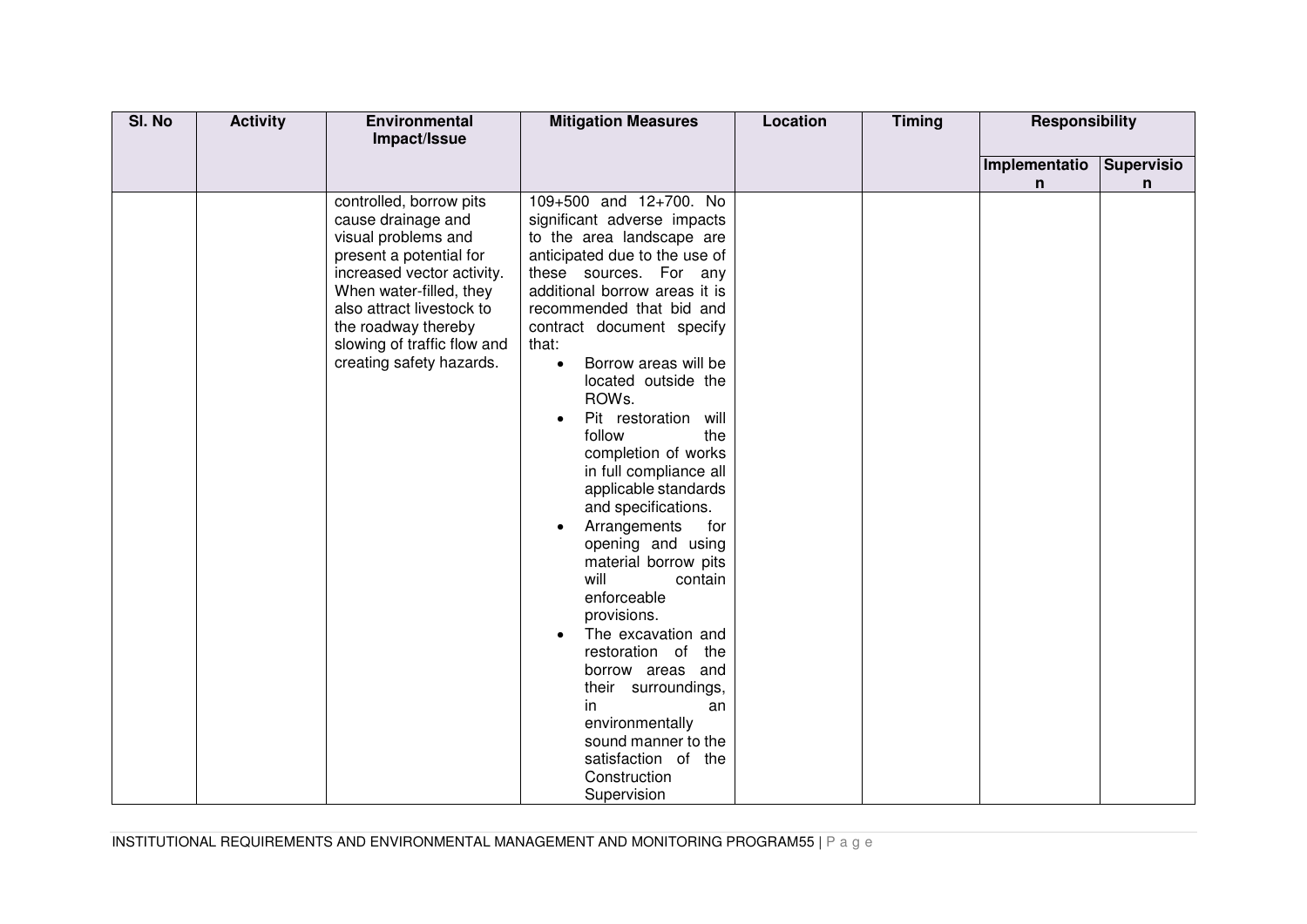| SI. No | <b>Activity</b>      | Environmental<br>Impact/Issue                                                                                                                                                                                                     | <b>Mitigation Measures</b>                                                                                                                                                                                                                                                                                                                                                                                                                                                                                                                 | <b>Location</b> | <b>Timing</b>                                                                      | Responsibility     |                                             |
|--------|----------------------|-----------------------------------------------------------------------------------------------------------------------------------------------------------------------------------------------------------------------------------|--------------------------------------------------------------------------------------------------------------------------------------------------------------------------------------------------------------------------------------------------------------------------------------------------------------------------------------------------------------------------------------------------------------------------------------------------------------------------------------------------------------------------------------------|-----------------|------------------------------------------------------------------------------------|--------------------|---------------------------------------------|
|        |                      |                                                                                                                                                                                                                                   |                                                                                                                                                                                                                                                                                                                                                                                                                                                                                                                                            |                 |                                                                                    | Implementatio<br>n | <b>Supervisio</b><br>n                      |
|        |                      |                                                                                                                                                                                                                                   | (CSC)<br>Consultant<br>will<br>be<br>required<br>before<br>final<br>acceptance<br>and<br>payment under the<br>terms of contracts.<br>Borrow pit areas will<br>be graded to ensure<br>drainage and visual<br>uniformity, or to<br>create<br>permanent<br>tanks/dams.<br>Topsoil from borrow<br>pit areas will be<br>saved and reused in<br>re-vegetating<br>the<br>pits<br>to<br>the<br>satisfaction of the<br>CSC.<br>Additional<br>borrow<br>pits will not be<br>opened without the<br>restoration of those<br>areas no longer in<br>use. |                 |                                                                                    |                    |                                             |
| 3      | Quarry<br>Operations | Crushed rock will be<br>needed for construction<br>purposes. Considerable<br>changes in this aspect of<br>the landscape could<br>result from quarry<br>operations. Potential<br>site-specific sources<br>have been identified for | Two crusher plants near Km   All crusher<br>21+200 on the left side and<br>Km 110+000 on the left side<br>for aggregate and one<br>source of sand from Bolari<br>area have been identified.                                                                                                                                                                                                                                                                                                                                                | plants          | Design stage<br>and<br>finalization of<br>detail design<br>and tender<br>documents | PIU                | <b>NHA</b><br>EALS/<br>Design<br>Consultant |

INSTITUTIONAL REQUIREMENTS AND ENVIRONMENTAL MANAGEMENT AND MONITORING PROGRAM56 | P a g e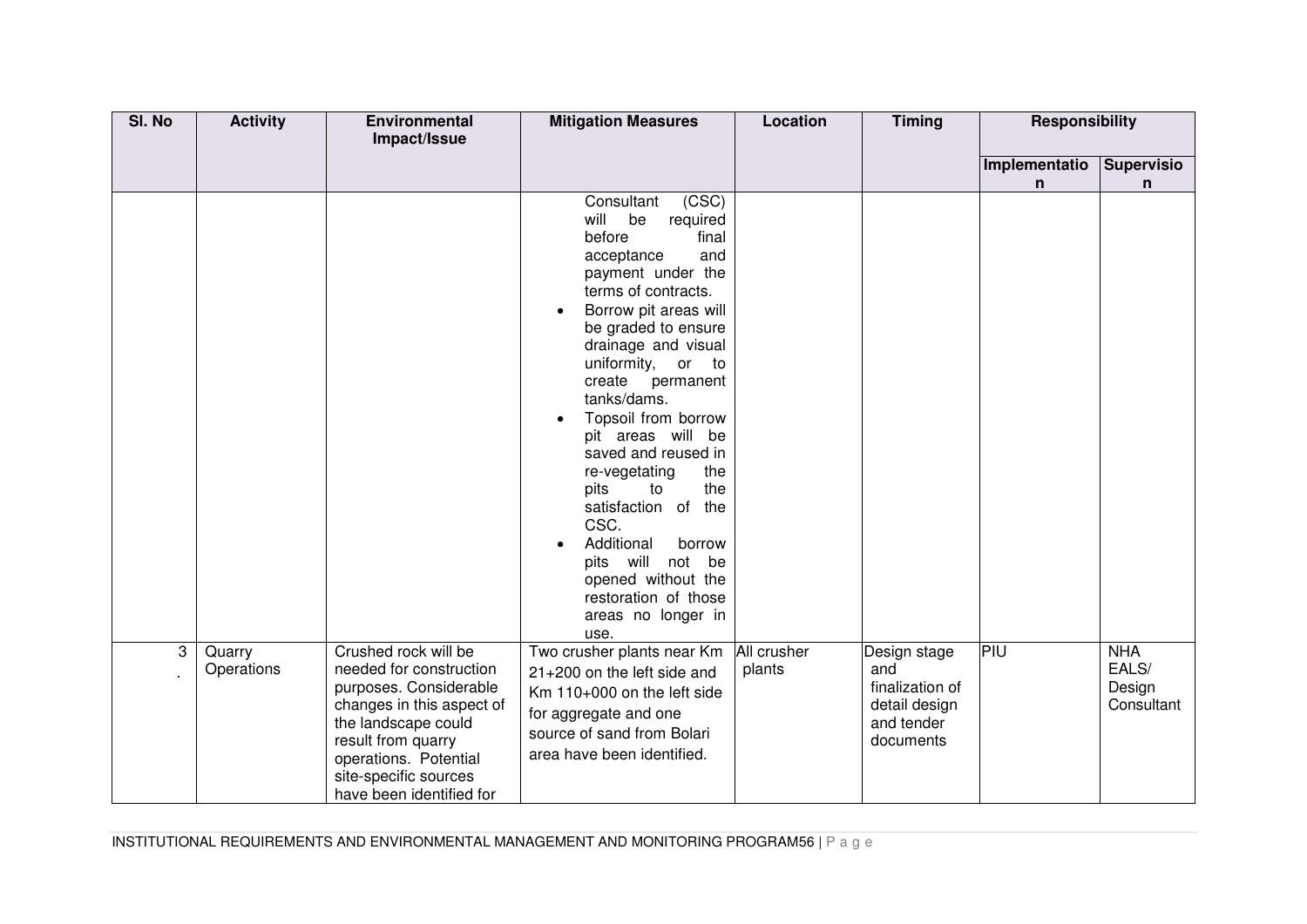| SI. No           | <b>Activity</b> | Environmental                                  | <b>Mitigation Measures</b>                                                                                                                                                                                                                                                                                                                                                                                                                                                                                                                                                                                                                                                                           | <b>Location</b> | <b>Timing</b> | <b>Responsibility</b> |                   |
|------------------|-----------------|------------------------------------------------|------------------------------------------------------------------------------------------------------------------------------------------------------------------------------------------------------------------------------------------------------------------------------------------------------------------------------------------------------------------------------------------------------------------------------------------------------------------------------------------------------------------------------------------------------------------------------------------------------------------------------------------------------------------------------------------------------|-----------------|---------------|-----------------------|-------------------|
|                  |                 | Impact/Issue                                   |                                                                                                                                                                                                                                                                                                                                                                                                                                                                                                                                                                                                                                                                                                      |                 |               |                       |                   |
|                  |                 |                                                |                                                                                                                                                                                                                                                                                                                                                                                                                                                                                                                                                                                                                                                                                                      |                 |               | Implementatio         | <b>Supervisio</b> |
|                  |                 |                                                |                                                                                                                                                                                                                                                                                                                                                                                                                                                                                                                                                                                                                                                                                                      |                 |               | n                     | n                 |
| $\boldsymbol{B}$ | Impact on soils | each of the subprojects<br>as indicated below. | To ensure adequate<br>$\bullet$<br>mitigation of<br>potential adverse<br>impacts, contract<br>documents will<br>specify only<br>licensed quarrying<br>operations to be<br>used for material<br>sources.<br>If licensed quarries<br>$\bullet$<br>are not available,<br>the contractors may<br>be made<br>responsible for<br>setting up their<br>dedicated crusher<br>plants at approved<br>quarry sites.<br>Collection of permits<br>$\bullet$<br>and clearances from<br>relevant provincial<br>Environmental<br><b>Protection Agencies</b><br>and Ministry of<br>Mines through<br>Communication and<br><b>Works Department</b><br>and maintain<br>procedure laid down<br>in the permission<br>order. |                 |               |                       |                   |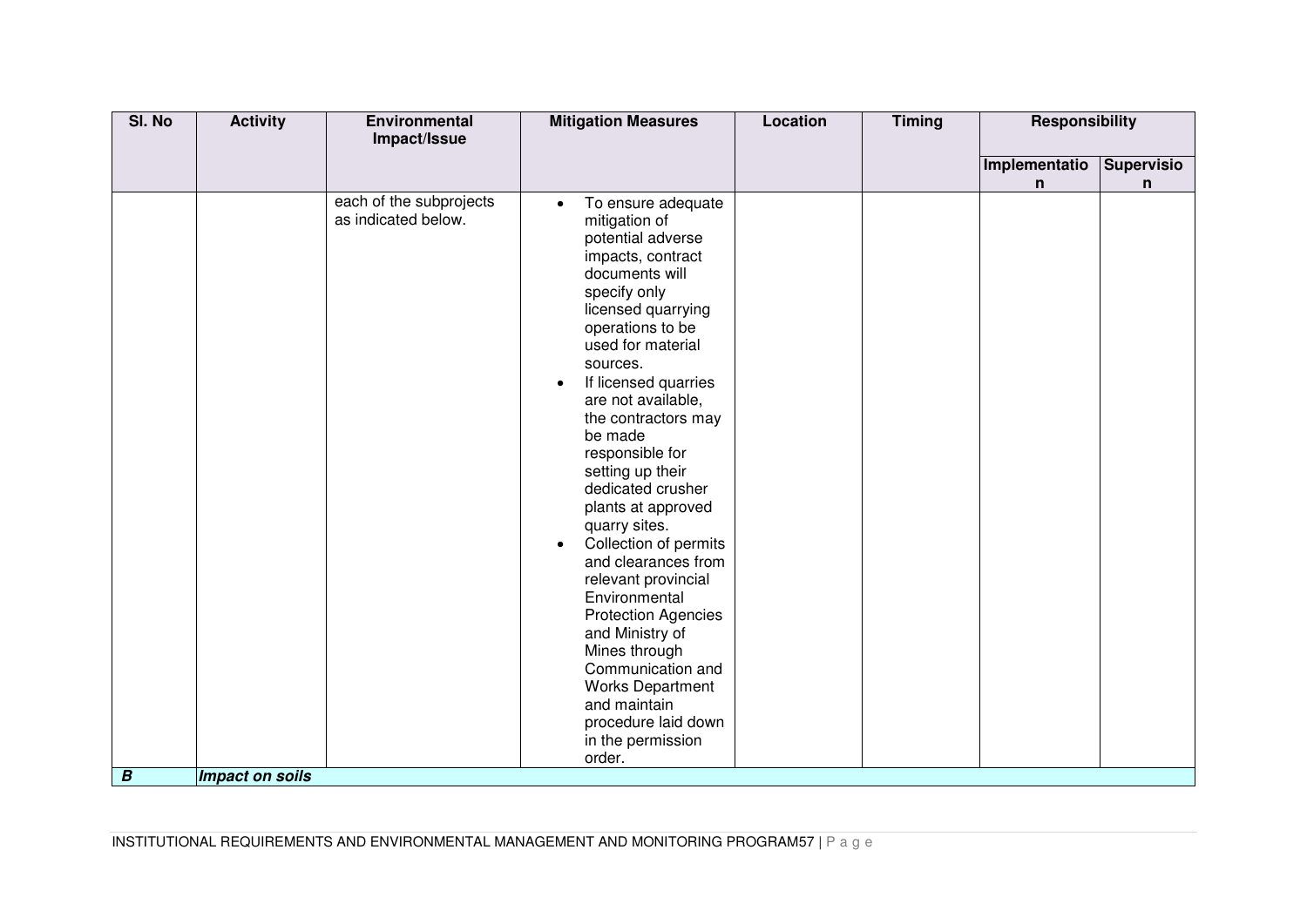| SI. No | <b>Activity</b>   | <b>Environmental</b>                     | <b>Mitigation Measures</b>                               | Location               | <b>Timing</b> | <b>Responsibility</b> |                   |
|--------|-------------------|------------------------------------------|----------------------------------------------------------|------------------------|---------------|-----------------------|-------------------|
|        |                   | Impact/Issue                             |                                                          |                        |               |                       |                   |
|        |                   |                                          |                                                          |                        |               | Implementatio         | <b>Supervisio</b> |
|        |                   |                                          |                                                          |                        |               | n.                    | n                 |
|        | • Construction of | Potential impacts on soils               | construction<br>The<br>of                                | All along the          | During        | Contractor            | <b>CSC/NHA</b>    |
|        | additional        | due to project location                  | additional carriageway will                              | subproject<br>corridor | construction  |                       |                   |
|        | carriageways      | and design include:                      | follow the existing ROW,<br>however, limited acquisition |                        |               |                       |                   |
|        | and bypasses      | Loss of soil for agricultural            | of ROW land, including                                   |                        |               |                       |                   |
|        |                   | production. The project                  | agricultural land, for a 3.4 km                          |                        |               |                       |                   |
|        | • Operations      | will cause loss of soil for              | new bypass road<br>(Km                                   |                        |               |                       |                   |
|        | with borrow       | agricultural production at               | 38+600 to Km 42+000) near                                |                        |               |                       |                   |
|        | pits              | Patero-Sehwan<br>and                     | Khanote and to cater                                     |                        |               |                       |                   |
|        |                   | Ratodero - Shikarpur due                 | geometrical improvements in                              |                        |               |                       |                   |
|        |                   | to construction of the                   | sections with sharp curves is                            |                        |               |                       |                   |
|        |                   | additional carriageways                  | envisaged. Besides, retrieval                            |                        |               |                       |                   |
|        |                   | and bypasses.                            | of encroached sections of<br>ROW in some section along   |                        |               |                       |                   |
|        |                   | Borrow Pits.                             | enroute settlement will result                           |                        |               |                       |                   |
|        |                   | Increased<br>embankment heights and      | resettlement<br>related<br>in.                           |                        |               |                       |                   |
|        |                   | additional carriageways                  | impacts due to clearance of                              |                        |               |                       |                   |
|        |                   | will require fill, which will            | structures (residential and                              |                        |               |                       |                   |
|        |                   | be supplied by area soils.               | commercial) and restriction                              |                        |               |                       |                   |
|        |                   |                                          | of ROW use for agricultural                              |                        |               |                       |                   |
|        |                   | Soil Erosion. Several                    | activity. It is expected that                            |                        |               |                       |                   |
|        |                   | types of road                            | 32.71 acre of irrigated                                  |                        |               |                       |                   |
|        |                   | construction activities                  | agricultural land, 14.04 acre                            |                        |               |                       |                   |
|        |                   | such as construction of                  | of barren uncultivated land,<br>and 32.71 acre of<br>the |                        |               |                       |                   |
|        |                   | roadcut and fill<br>embankments, removal | cropped<br>land<br>will<br>be                            |                        |               |                       |                   |
|        |                   | of vegetation, generation                | impacted. It was observed                                |                        |               |                       |                   |
|        |                   | of spoil can result in soil              | that land on the right side of                           |                        |               |                       |                   |
|        |                   | erosion, and                             | the alignment is mostly                                  |                        |               |                       |                   |
|        |                   | concentrated runoff.                     | cultivated while there are                               |                        |               |                       |                   |
|        |                   |                                          | large higher areas of barren                             |                        |               |                       |                   |
|        |                   |                                          | land susceptible to erosion                              |                        |               |                       |                   |
|        |                   |                                          | on the left side.                                        |                        |               |                       |                   |
|        |                   |                                          | Mitigation related to the                                |                        |               |                       |                   |

INSTITUTIONAL REQUIREMENTS AND ENVIRONMENTAL MANAGEMENT AND MONITORING PROGRAM58 | P a g e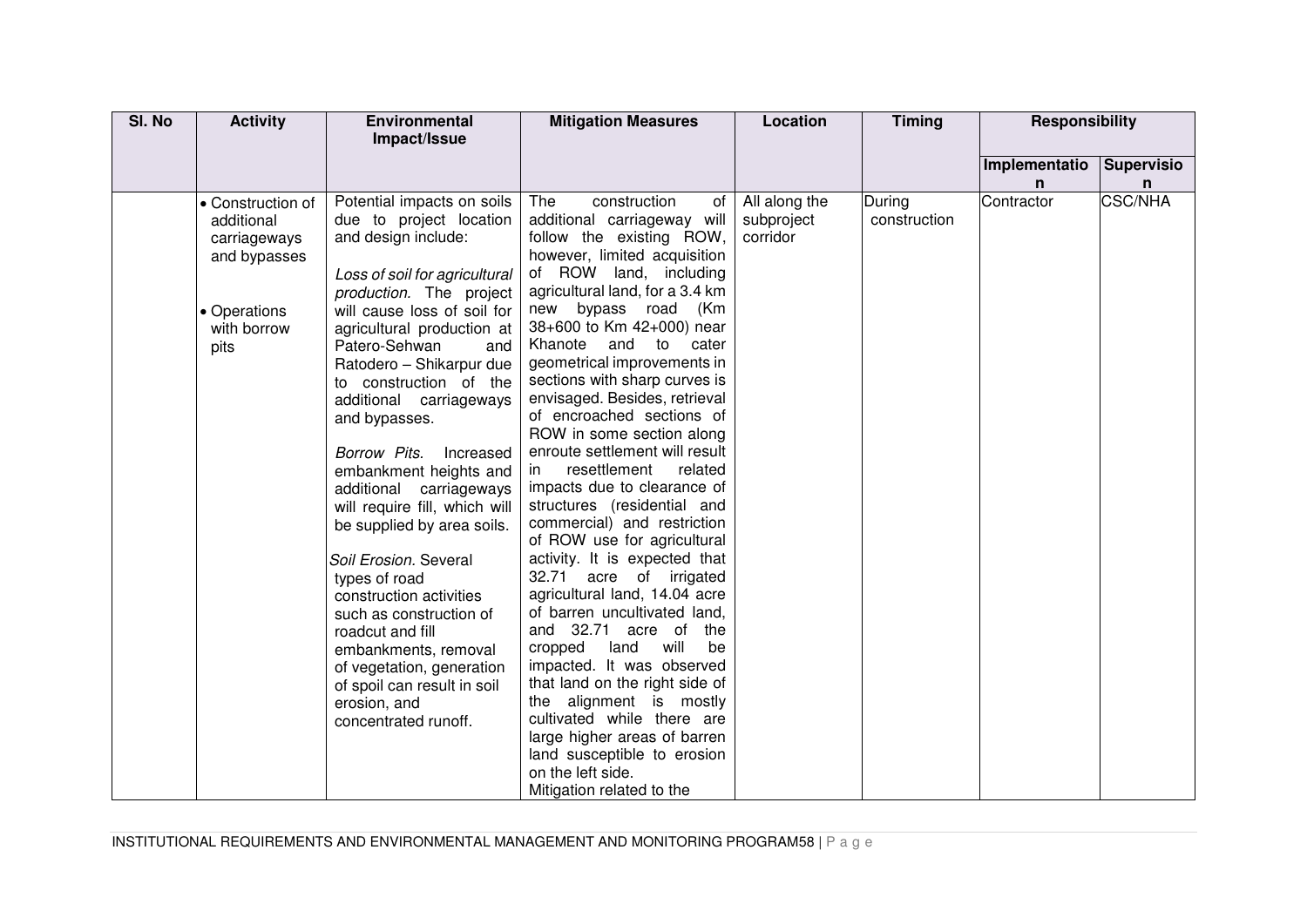| SI. No | <b>Activity</b> | Environmental<br>Impact/Issue | <b>Mitigation Measures</b>                                                                                                                                                                                                                                                                                                                                                                                                                                                                                                                                                                                                                                           | Location | <b>Timing</b> | <b>Responsibility</b> |                   |
|--------|-----------------|-------------------------------|----------------------------------------------------------------------------------------------------------------------------------------------------------------------------------------------------------------------------------------------------------------------------------------------------------------------------------------------------------------------------------------------------------------------------------------------------------------------------------------------------------------------------------------------------------------------------------------------------------------------------------------------------------------------|----------|---------------|-----------------------|-------------------|
|        |                 |                               |                                                                                                                                                                                                                                                                                                                                                                                                                                                                                                                                                                                                                                                                      |          |               |                       |                   |
|        |                 |                               |                                                                                                                                                                                                                                                                                                                                                                                                                                                                                                                                                                                                                                                                      |          |               |                       |                   |
|        |                 |                               |                                                                                                                                                                                                                                                                                                                                                                                                                                                                                                                                                                                                                                                                      |          |               | n                     | n                 |
|        |                 |                               | potential soil-related impacts<br>is recommended as follows:<br>Loss of Soil for Agricultural<br>Production. Losses of<br>irrigated and non-irrigated<br>land due to direct impacts<br>will take place. Any<br>productive soils as might be<br>lost will be mitigated by the<br>enhanced productivity of the<br>remaining areas and<br>improved access to<br>markets. Loss of those<br>displaced from agricultural<br>lands will be mitigated in<br>accordance with a Land<br>Acquisition and<br>Resettlement Plan.<br>Borrow pits. Significant<br>losses due to borrow pit<br>excavations will be avoided<br>through the mitigation<br>actions discussed in section |          |               | Implementatio         | <b>Supervisio</b> |
|        |                 |                               | A2 of this EMP.<br>Erosion. Potential erosion<br>impacts will be avoided by:<br>Lining spillage ways<br>$\bullet$<br>with riprap to<br>prevent<br>undercutting.                                                                                                                                                                                                                                                                                                                                                                                                                                                                                                      |          |               |                       |                   |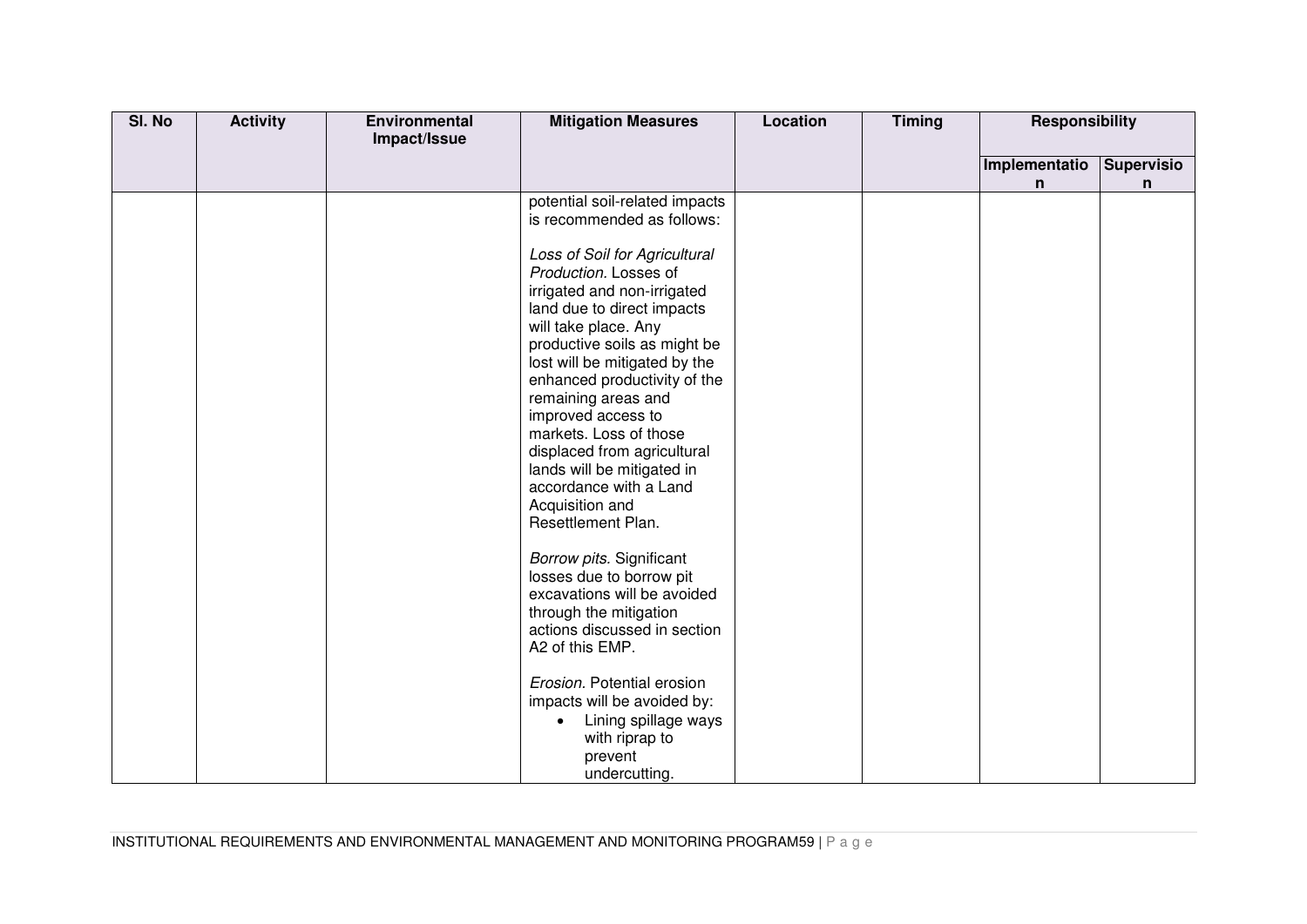| SI. No | <b>Activity</b> | <b>Environmental</b> | <b>Mitigation Measures</b>  | <b>Location</b> | <b>Timing</b> | Responsibility |                   |
|--------|-----------------|----------------------|-----------------------------|-----------------|---------------|----------------|-------------------|
|        |                 | Impact/Issue         |                             |                 |               |                |                   |
|        |                 |                      |                             |                 |               | Implementatio  | <b>Supervisio</b> |
|        |                 |                      |                             |                 |               | n              | n                 |
|        |                 |                      | Drains will be<br>$\bullet$ |                 |               |                |                   |
|        |                 |                      | provided at points          |                 |               |                |                   |
|        |                 |                      | where surface flows         |                 |               |                |                   |
|        |                 |                      | currently overtop           |                 |               |                |                   |
|        |                 |                      | the road, depositing        |                 |               |                |                   |
|        |                 |                      | soil and debris of          |                 |               |                |                   |
|        |                 |                      | the existing                |                 |               |                |                   |
|        |                 |                      | pavement, thereby           |                 |               |                |                   |
|        |                 |                      | creating serious            |                 |               |                |                   |
|        |                 |                      | hazards to traffic          |                 |               |                |                   |
|        |                 |                      | after storms.               |                 |               |                |                   |
|        |                 |                      | Improvements in             |                 |               |                |                   |
|        |                 |                      | drainage structures         |                 |               |                |                   |
|        |                 |                      | will better contain         |                 |               |                |                   |
|        |                 |                      | the intermittent            |                 |               |                |                   |
|        |                 |                      | flows to existing           |                 |               |                |                   |
|        |                 |                      | drainage ways and           |                 |               |                |                   |
|        |                 |                      | reduce sheet                |                 |               |                |                   |
|        |                 |                      | erosion which may           |                 |               |                |                   |
|        |                 |                      | occur when the road         |                 |               |                |                   |
|        |                 |                      | is overtopped by            |                 |               |                |                   |
|        |                 |                      | flash flooding.             |                 |               |                |                   |
|        |                 |                      | Mitigation plantings        |                 |               |                |                   |
|        |                 |                      | and fencing will be         |                 |               |                |                   |
|        |                 |                      | provided to stabilize       |                 |               |                |                   |
|        |                 |                      | the soil and reduce         |                 |               |                |                   |
|        |                 |                      | erosion.                    |                 |               |                |                   |
|        |                 |                      | Storm drainage will         |                 |               |                |                   |
|        |                 |                      | be upgraded and             |                 |               |                |                   |
|        |                 |                      | drainage ways will          |                 |               |                |                   |
|        |                 |                      | be adequately               |                 |               |                |                   |
|        |                 |                      | sized, lined and            |                 |               |                |                   |
|        |                 |                      | contoured to                |                 |               |                |                   |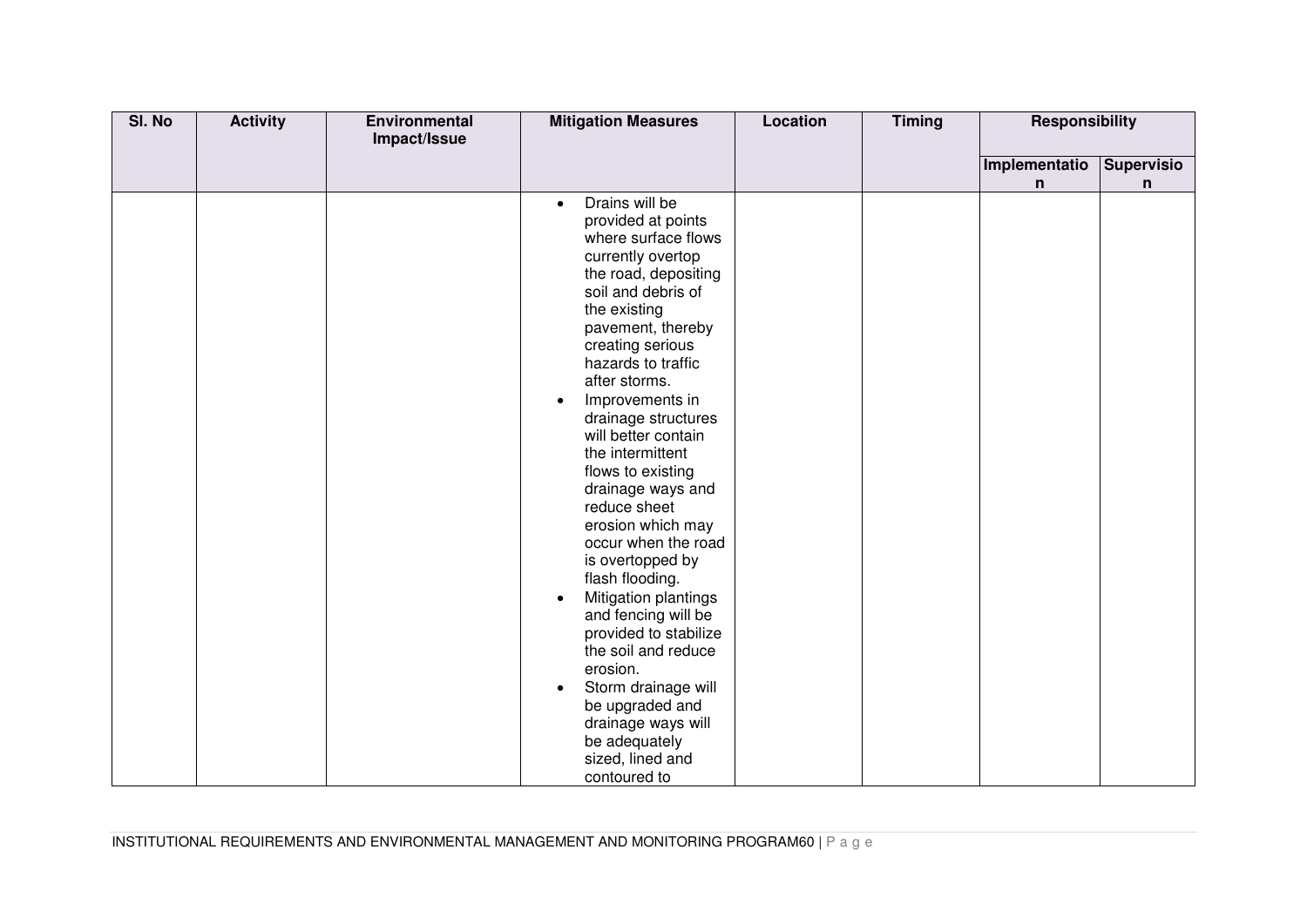| SI. No | <b>Activity</b>                                                                                                                               | Environmental<br>Impact/Issue                                                                                                                                                                                                                                                                                                                                                                                                                                                                                                 | <b>Mitigation Measures</b>                                                                                                                                                                                                                                                                                                                                                                                                                                                                     | Location               | <b>Timing</b>                                      | <b>Responsibility</b>               |                              |
|--------|-----------------------------------------------------------------------------------------------------------------------------------------------|-------------------------------------------------------------------------------------------------------------------------------------------------------------------------------------------------------------------------------------------------------------------------------------------------------------------------------------------------------------------------------------------------------------------------------------------------------------------------------------------------------------------------------|------------------------------------------------------------------------------------------------------------------------------------------------------------------------------------------------------------------------------------------------------------------------------------------------------------------------------------------------------------------------------------------------------------------------------------------------------------------------------------------------|------------------------|----------------------------------------------------|-------------------------------------|------------------------------|
|        |                                                                                                                                               |                                                                                                                                                                                                                                                                                                                                                                                                                                                                                                                               |                                                                                                                                                                                                                                                                                                                                                                                                                                                                                                |                        |                                                    | Implementatio<br>n.                 | <b>Supervisio</b><br>n       |
|        |                                                                                                                                               |                                                                                                                                                                                                                                                                                                                                                                                                                                                                                                                               | minimize erosion<br>potential.                                                                                                                                                                                                                                                                                                                                                                                                                                                                 |                        |                                                    |                                     |                              |
|        | Impact of seismic events                                                                                                                      |                                                                                                                                                                                                                                                                                                                                                                                                                                                                                                                               |                                                                                                                                                                                                                                                                                                                                                                                                                                                                                                |                        |                                                    |                                     |                              |
|        | Seismic event                                                                                                                                 | Potential adverse impacts<br>of seismic events in the<br>construction phase could<br>exacerbated<br>be<br>or<br>lessened as a result of the<br>rehabilitation of bridges<br>other<br>highway<br>and<br>structures.                                                                                                                                                                                                                                                                                                            | geotechnical All along the<br><b>Based</b><br>on<br>investigation<br>conducted<br>during the feasibility study it<br>was established that seismic<br>risk<br>factor<br>should<br>be<br>addressed<br>by using<br>a<br>horizontal<br>peak ground<br>acceleration factor of >0.12g<br>in structural designs for<br>Petaro-Sehwan subproject.                                                                                                                                                      | subproject<br>corridor | At design stage                                    | <b>NHA</b>                          | NHA/<br>Design<br>Consultant |
|        | Impact on water resources                                                                                                                     |                                                                                                                                                                                                                                                                                                                                                                                                                                                                                                                               |                                                                                                                                                                                                                                                                                                                                                                                                                                                                                                |                        |                                                    |                                     |                              |
|        | • Poor design of<br>drainage<br>structures<br>• Clearing,<br>grubbing and<br>grading<br>activities<br>• Operation of<br>construction<br>camps | <b>Surface Water Flow</b><br>Modification: Petaro-<br>Sehwan section runs<br>along Indus River and<br>can potentially<br>concentrate natural flows<br>and increase their speed.<br>This can cause soil<br>erosion, flooding and<br>siltation of water streams.<br>However, in this instance,<br>the existing 2-lane<br>carriageway has already<br>modified the surface<br>water flows, and the<br>proposed improvements<br>to drainage structures will<br>facilitate passage of high<br>flows and reduce<br>scouring and bank | <b>Surface Water Flow</b><br>Modification:<br>Adequately sized<br>culverts will be installed<br>on all the sections to<br>accommodate<br>predictable hydrological<br>conditions as<br>recommended by<br><b>Hydrology Study Report</b><br>(part of the Feasibility<br>Study), and will<br>stabilize downstream<br>slopes with concrete, or<br>rock gabions, or walls<br>to avoid erosion<br>Good design and<br>construction practices<br>will be adhered to<br>Contract provisions<br>$\bullet$ | Near water<br>bodies   | During project<br>design and<br>implementatio<br>n | Design<br>consultant,<br>Contractor | <b>CSC/NHA</b>               |

INSTITUTIONAL REQUIREMENTS AND ENVIRONMENTAL MANAGEMENT AND MONITORING PROGRAM61 | P a g e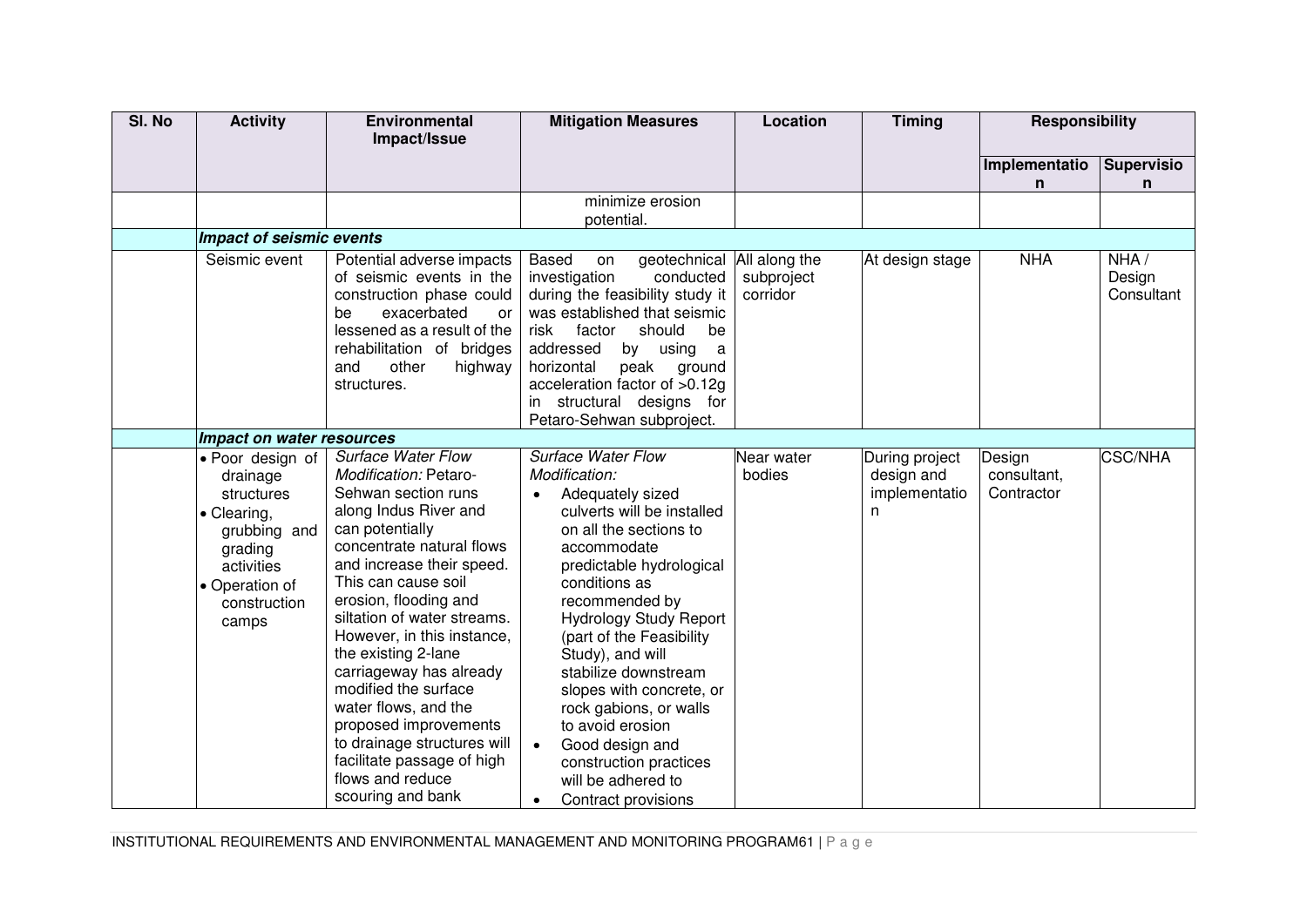| SI. No | <b>Activity</b> | <b>Environmental</b><br>Impact/Issue                                                                                                                                                                                                                                                                                                                                                                                                                                                                                                                                                                                                                                                                                                                                         | <b>Mitigation Measures</b>                                                                                                                                                                                                                                                                                                                                                                                                                                                                                                                                                                                                                                                                                                                                                                                                       | Location | <b>Timing</b> | <b>Responsibility</b> |                   |
|--------|-----------------|------------------------------------------------------------------------------------------------------------------------------------------------------------------------------------------------------------------------------------------------------------------------------------------------------------------------------------------------------------------------------------------------------------------------------------------------------------------------------------------------------------------------------------------------------------------------------------------------------------------------------------------------------------------------------------------------------------------------------------------------------------------------------|----------------------------------------------------------------------------------------------------------------------------------------------------------------------------------------------------------------------------------------------------------------------------------------------------------------------------------------------------------------------------------------------------------------------------------------------------------------------------------------------------------------------------------------------------------------------------------------------------------------------------------------------------------------------------------------------------------------------------------------------------------------------------------------------------------------------------------|----------|---------------|-----------------------|-------------------|
|        |                 |                                                                                                                                                                                                                                                                                                                                                                                                                                                                                                                                                                                                                                                                                                                                                                              |                                                                                                                                                                                                                                                                                                                                                                                                                                                                                                                                                                                                                                                                                                                                                                                                                                  |          |               | Implementatio         | <b>Supervisio</b> |
|        |                 |                                                                                                                                                                                                                                                                                                                                                                                                                                                                                                                                                                                                                                                                                                                                                                              |                                                                                                                                                                                                                                                                                                                                                                                                                                                                                                                                                                                                                                                                                                                                                                                                                                  |          |               | n                     | n                 |
|        |                 | erosion near the road,<br>ensuring the integrity of<br>the road surface.<br><b>Water Quality</b><br>Deterioration: Due to<br>removal of vegetation for<br>clearing, grubbing and<br>grading activities soil is<br>exposed and becomes<br>more susceptible to<br>erosion and can cause<br>surface water quality<br>issues. Additionally,<br>surface water pollution<br>can be caused by<br>construction/reconstructio<br>n of the bridges, and<br>replacement/upgrading of<br>culverts. Finally,<br>construction camps can<br>generate wastewater that<br>can pollute surface water<br>reserves, if not duly<br>treated. Oils and<br>lubricants, solvents and<br>cleaners, and other<br>harmful chemicals can<br>contaminate soil and be<br>washed off into water<br>streams. | related to drainage<br>systems will be<br>enforced<br>Detailed design should<br>ensure that the road<br>drainage provisions on<br>the new embankments<br>do not alter the status<br>of natural water bodies<br>and irrigation structures<br>adjacent to alignments.<br><b>Water Pollution:</b><br>Schedule construction<br>works that will expose<br>large areas of soil will<br>not be planned for rainy<br>seasons (considered in<br>subproject-specific<br>considerations below);<br>Using clean fill materials<br>$\bullet$<br>around rivers and<br>canals (quarried rock<br>containing no fine soil);<br>and<br>Leaving buffer zones of<br>undisturbed flora<br>between subprojects'<br>sites and water streams.<br>Erosion and water pollution:<br>Mulching of the exposed<br>areas with natural<br>biodegradable material |          |               |                       |                   |

INSTITUTIONAL REQUIREMENTS AND ENVIRONMENTAL MANAGEMENT AND MONITORING PROGRAM62 | P a g e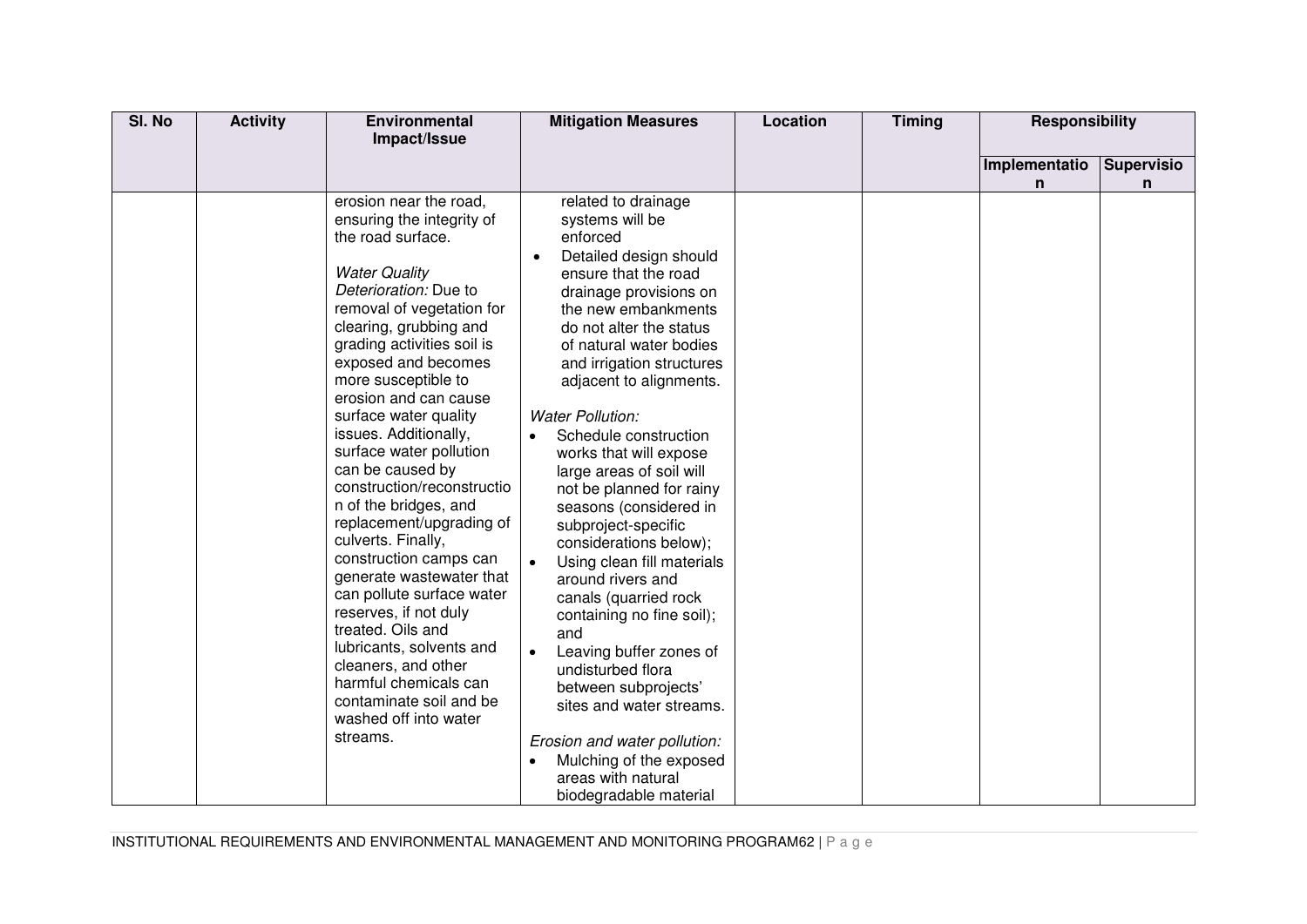| SI. No | <b>Activity</b>                                                                                                                                                               | <b>Environmental</b><br>Impact/Issue                                                                                                                                             | <b>Mitigation Measures</b>                                                                                                                                                                                                                                                                                                                                                                  | Location                                  | <b>Timing</b>                               | <b>Responsibility</b> |                        |
|--------|-------------------------------------------------------------------------------------------------------------------------------------------------------------------------------|----------------------------------------------------------------------------------------------------------------------------------------------------------------------------------|---------------------------------------------------------------------------------------------------------------------------------------------------------------------------------------------------------------------------------------------------------------------------------------------------------------------------------------------------------------------------------------------|-------------------------------------------|---------------------------------------------|-----------------------|------------------------|
|        |                                                                                                                                                                               |                                                                                                                                                                                  |                                                                                                                                                                                                                                                                                                                                                                                             |                                           |                                             | Implementatio<br>n    | <b>Supervisio</b><br>n |
|        |                                                                                                                                                                               |                                                                                                                                                                                  | such as plant residue.<br>Use of settlement ponds<br>and silt fences, if<br>practicable.<br>Prompt revegetating of<br>the exposed areas after<br>completion of works.                                                                                                                                                                                                                       |                                           |                                             |                       |                        |
|        |                                                                                                                                                                               |                                                                                                                                                                                  | Camp effluents:<br>Domestic sewage in the<br>construction camps will<br>be treated by properly<br>designed, installed and<br>maintained septic<br>systems.                                                                                                                                                                                                                                  |                                           |                                             |                       |                        |
|        | Impact on climate and air quality                                                                                                                                             |                                                                                                                                                                                  |                                                                                                                                                                                                                                                                                                                                                                                             |                                           |                                             |                       |                        |
|        | • Operation of<br>construction<br>machinery<br>and<br>equipment<br>• Operation of<br>asphalt and<br>hot-mix<br>plants, and<br>crushers<br>• Open burning<br>of solid<br>waste | • Air pollution caused<br>by emissions from<br>construction<br>machinery and<br>equipment, crushers,<br>hot mix and asphalt<br>plants (dust, SO <sub>2</sub> ,<br>NOx, CO, VOC). | Asphalt and hot-mix<br>$\bullet$<br>plants will be located<br>at least 500 meters<br>the<br>from<br>away<br>sensitive<br>nearest<br>such as<br>receptor<br>schools<br>and<br>hospitals.<br>Operators will be<br>required to install<br>emission controls.<br>Contractors will be<br>required to suppress<br>dust<br>on<br>access/bypass road<br>surfaces, excavation<br>construction<br>and | • All along the<br>subproject<br>corridor | During the<br>project<br>implementatio<br>n | Contractor            | <b>CSC/NHA</b>         |

INSTITUTIONAL REQUIREMENTS AND ENVIRONMENTAL MANAGEMENT AND MONITORING PROGRAM63 | P a g e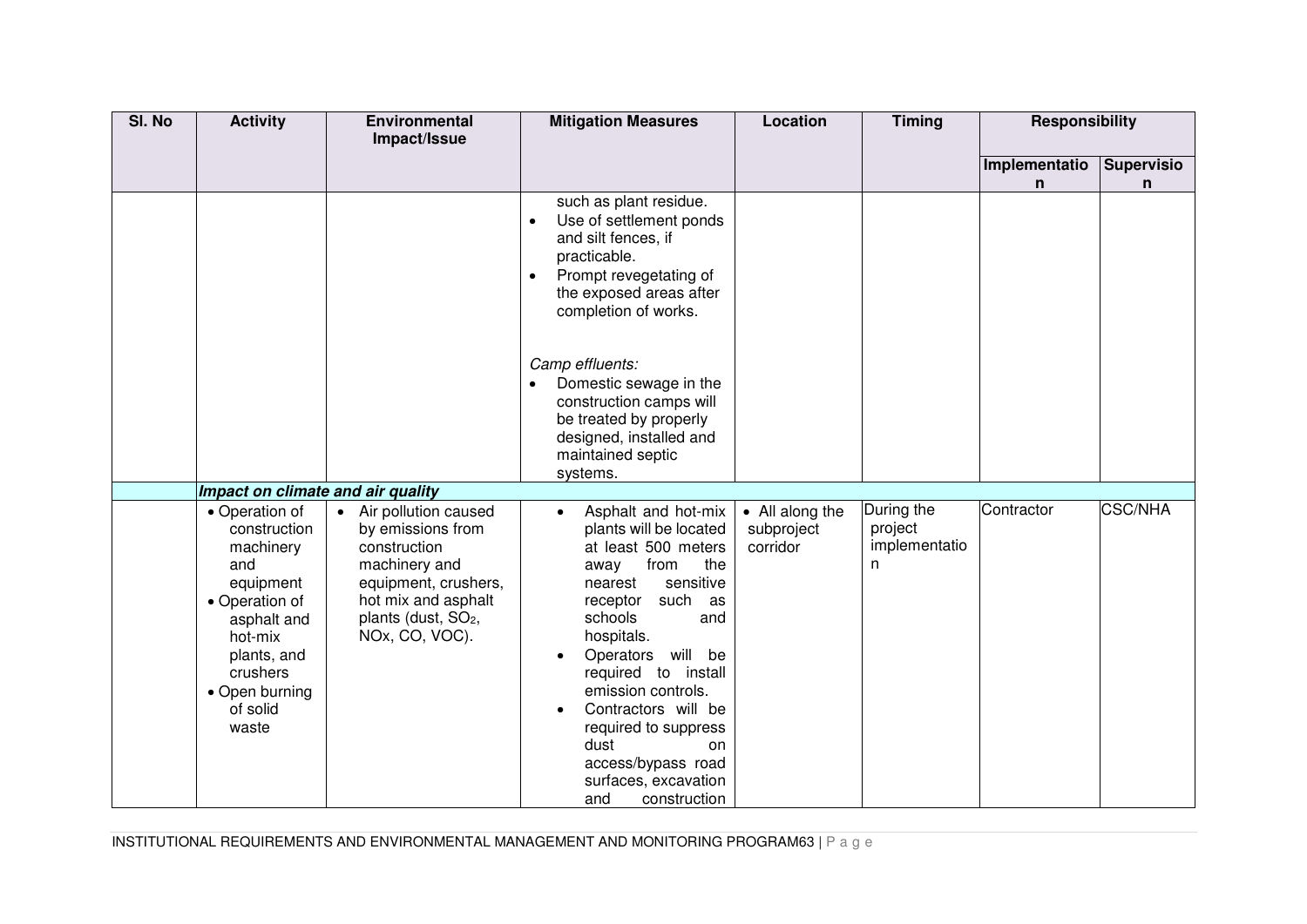| SI. No | <b>Activity</b> | Environmental<br>Impact/Issue | <b>Mitigation Measures</b>                                                                                                                                                                                                                                                                                                                                                                                                                                                                                                                                                                                                                                                                                                                                                                                                                      | <b>Location</b> | <b>Timing</b> | <b>Responsibility</b> |            |
|--------|-----------------|-------------------------------|-------------------------------------------------------------------------------------------------------------------------------------------------------------------------------------------------------------------------------------------------------------------------------------------------------------------------------------------------------------------------------------------------------------------------------------------------------------------------------------------------------------------------------------------------------------------------------------------------------------------------------------------------------------------------------------------------------------------------------------------------------------------------------------------------------------------------------------------------|-----------------|---------------|-----------------------|------------|
|        |                 |                               |                                                                                                                                                                                                                                                                                                                                                                                                                                                                                                                                                                                                                                                                                                                                                                                                                                                 |                 |               | Implementatio         | Supervisio |
|        |                 |                               |                                                                                                                                                                                                                                                                                                                                                                                                                                                                                                                                                                                                                                                                                                                                                                                                                                                 |                 |               | n                     | n          |
|        |                 |                               | sites with water or<br>non-toxic chemicals.<br>Dump<br>trucks<br>$\bullet$<br>carrying earth, sand<br>or stone will be<br>covered with tarps or<br>similar material to<br>avoid spilling.<br>Machinery<br>and<br>$\bullet$<br>equipment will be<br>fitted with pollution<br>control<br>devices,<br>which<br>will<br>be<br>checked at regular<br>intervals to ensure<br>that they are in<br>working order. Best<br>available pollution<br>control technologies<br>will be required.<br>Open burning will be<br>$\bullet$<br>prohibited<br>and<br>requirements<br>for<br>spraying and related<br>dust<br>control<br>measures and the<br>of<br>use<br>proper<br>solvents and volatile<br>materials will be in<br>incorporated in the<br>contract provisions.<br>Workers<br>will<br>be<br>$\bullet$<br>required<br>to<br>use<br>Personal Protective |                 |               |                       |            |

INSTITUTIONAL REQUIREMENTS AND ENVIRONMENTAL MANAGEMENT AND MONITORING PROGRAM64 | P a g e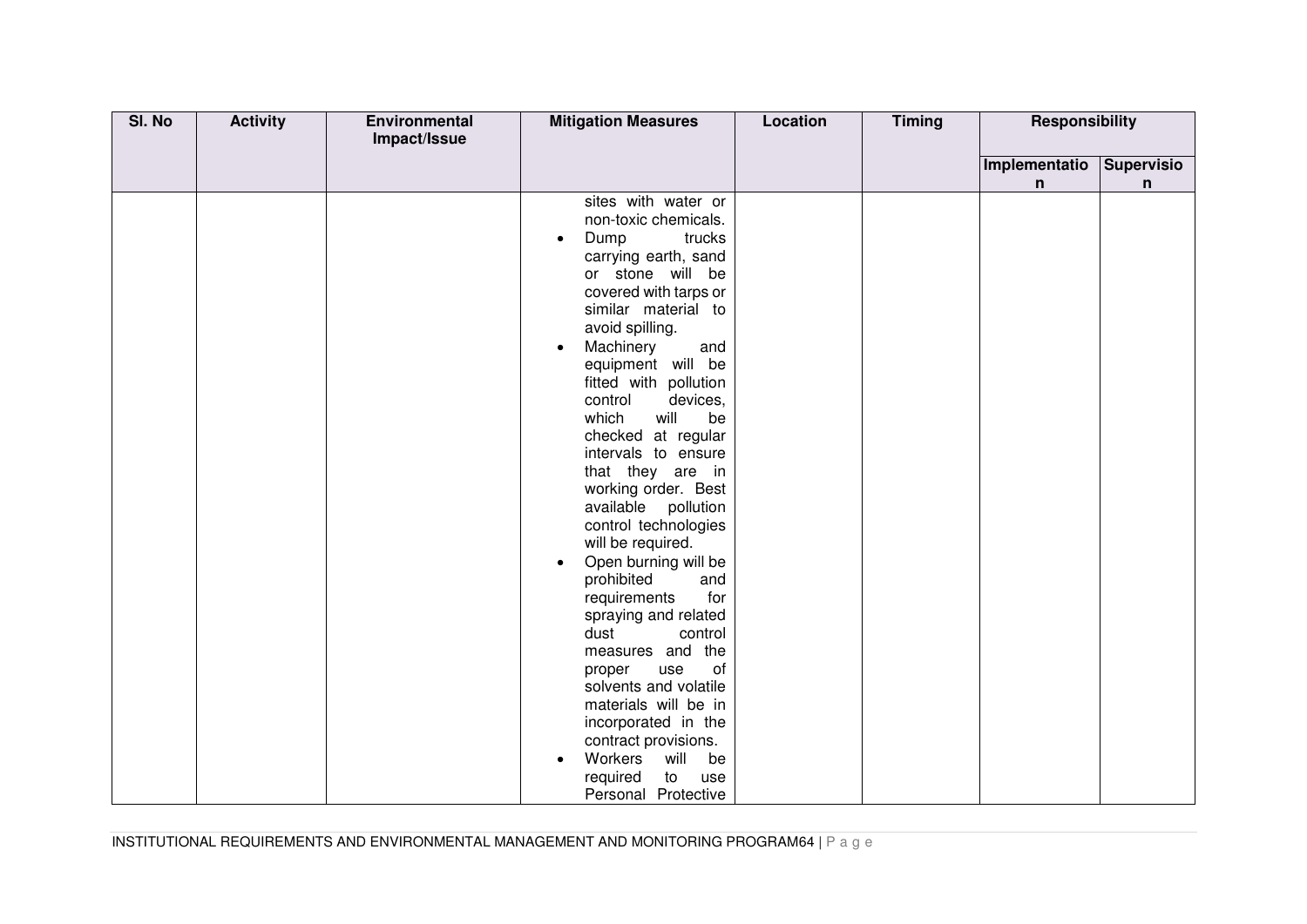| SI. No | <b>Activity</b>                                                                                  | <b>Environmental</b><br>Impact/Issue                                                                                                                                                                                                                                                                                                                                                                    | <b>Mitigation Measures</b>                                                                                                                                                                                                                                                                                                                                 | Location                   | <b>Timing</b>                                                    | <b>Responsibility</b>    |                        |
|--------|--------------------------------------------------------------------------------------------------|---------------------------------------------------------------------------------------------------------------------------------------------------------------------------------------------------------------------------------------------------------------------------------------------------------------------------------------------------------------------------------------------------------|------------------------------------------------------------------------------------------------------------------------------------------------------------------------------------------------------------------------------------------------------------------------------------------------------------------------------------------------------------|----------------------------|------------------------------------------------------------------|--------------------------|------------------------|
|        |                                                                                                  |                                                                                                                                                                                                                                                                                                                                                                                                         |                                                                                                                                                                                                                                                                                                                                                            |                            |                                                                  | Implementatio<br>n       | <b>Supervisio</b><br>n |
|        |                                                                                                  |                                                                                                                                                                                                                                                                                                                                                                                                         | Equipment<br>near<br>sources of fugitive<br>dust.<br>Pre-construction<br>$\bullet$<br>baseline monitoring<br>of air quality will be<br>undertaken for each<br>subproject. Routine<br>air quality<br>monitoring will be<br>conducted in areas<br>of high potential<br>impact (asphalt<br>plants, construction<br>camps, etc.) during<br>construction stage. |                            |                                                                  |                          |                        |
|        | <b>Noise and Vibration</b>                                                                       |                                                                                                                                                                                                                                                                                                                                                                                                         |                                                                                                                                                                                                                                                                                                                                                            |                            |                                                                  |                          |                        |
|        | • Operation<br>of<br>construction<br>machinery<br>and<br>equipment<br>• Operation of<br>crushers | Temporary noise and<br>vibration impacts in the<br>project area can occur<br>due to construction<br>activities such as<br>excavation, compaction,<br>and grading. The<br>magnitude of impact will<br>depend on the types of<br>equipment to be used,<br>the construction methods<br>employed and the<br>scheduling of the work.<br>There are no sensitive<br>receptors along the<br>section, except for | Project bid and<br>$\bullet$<br>contract documents<br>should specify that<br>noise and vibration<br>impacts during the<br>construction phase<br>will be mitigated.<br>Exhaust systems of<br>vehicles and<br>machinery should<br>be maintained in<br>good working order.<br>Properly designed<br>engine/generator<br>enclosures and<br>intake silencers     | Entire project<br>corridor | During the<br>entire<br>construction<br>period of the<br>project | <b>NHA</b><br>Contractor | <b>CSC/NHA</b>         |

INSTITUTIONAL REQUIREMENTS AND ENVIRONMENTAL MANAGEMENT AND MONITORING PROGRAM65 | P a g e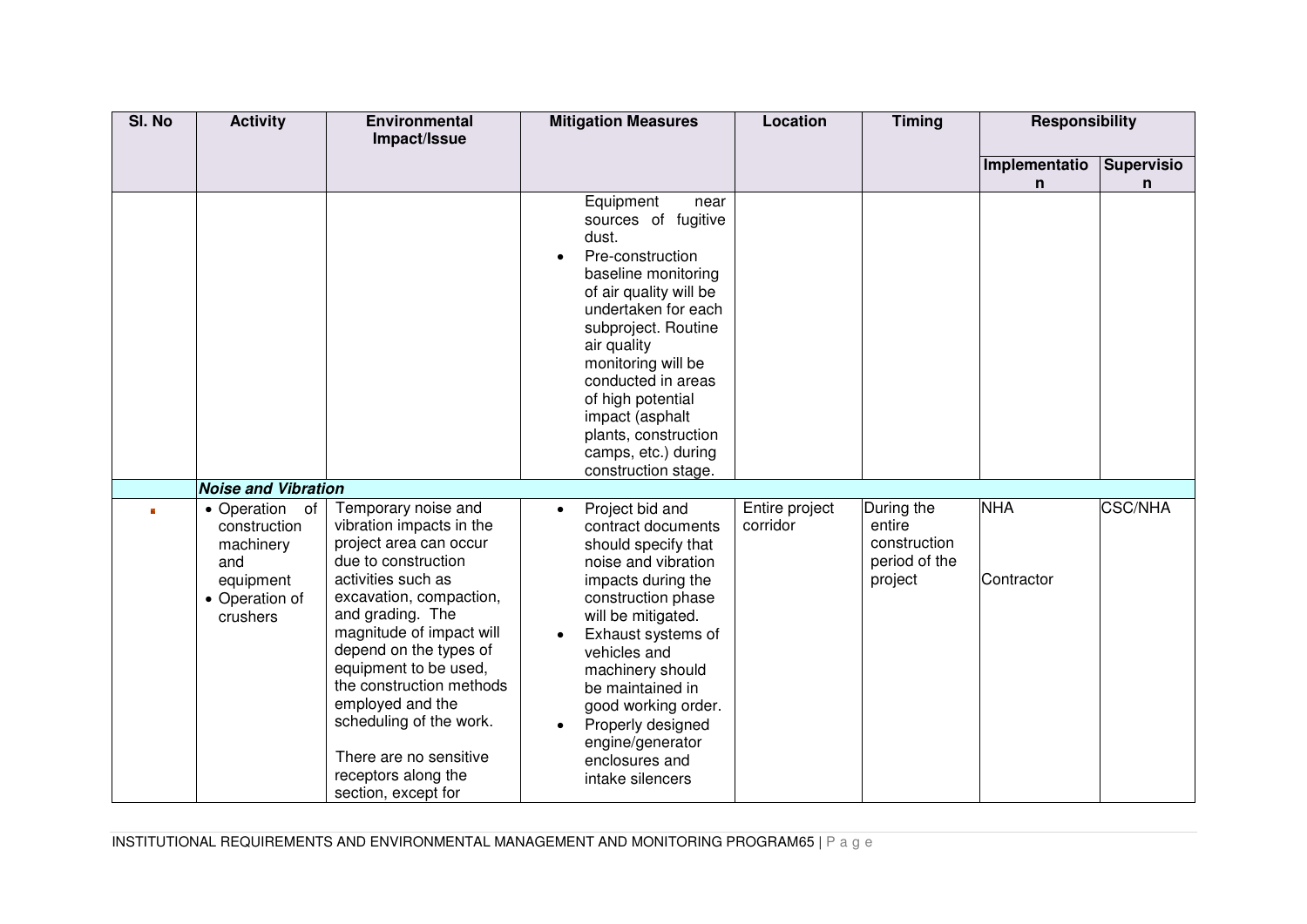| SI. No | <b>Activity</b> | Environmental                                                                                                                                                                                  | <b>Mitigation Measures</b>                                                                                                                                                                                                                                                                                                                                                                                                                                                                                                   | Location | <b>Timing</b> | <b>Responsibility</b> |                        |
|--------|-----------------|------------------------------------------------------------------------------------------------------------------------------------------------------------------------------------------------|------------------------------------------------------------------------------------------------------------------------------------------------------------------------------------------------------------------------------------------------------------------------------------------------------------------------------------------------------------------------------------------------------------------------------------------------------------------------------------------------------------------------------|----------|---------------|-----------------------|------------------------|
|        |                 |                                                                                                                                                                                                |                                                                                                                                                                                                                                                                                                                                                                                                                                                                                                                              |          |               |                       |                        |
|        |                 |                                                                                                                                                                                                |                                                                                                                                                                                                                                                                                                                                                                                                                                                                                                                              |          |               |                       |                        |
|        |                 | Impact/Issue<br>school, which is located<br>in government financed<br>road section and will not<br>be impacted as the<br>additional 2-lanes of<br>highway will be built from<br>the left side. | should be<br>employed.<br>Regular<br>$\bullet$<br>maintenance of<br>machinery and<br>equipment should<br>be undertaken.<br>Stationary<br>$\bullet$<br>equipment should<br>be placed as far<br>from sensitive<br>receptors as<br>practical.<br>Equipment/machine<br>$\bullet$<br>ry should be<br>selected to minimize<br>noise impacts, and<br>provided with<br>shielding<br>mechanisms where<br>possible.<br>Construction<br>$\bullet$<br>activities should be<br>scheduled<br>to<br>with<br>coincide<br>periods when people |          |               | Implementatio<br>n    | <b>Supervisio</b><br>n |
|        |                 |                                                                                                                                                                                                | would least likely be<br>affected.                                                                                                                                                                                                                                                                                                                                                                                                                                                                                           |          |               |                       |                        |
|        |                 |                                                                                                                                                                                                | Work hours<br>and<br>workdays will be<br>limited to less noise-<br>sensitive<br>times.<br>Work hours will be                                                                                                                                                                                                                                                                                                                                                                                                                 |          |               |                       |                        |
|        |                 |                                                                                                                                                                                                | by the<br>approved                                                                                                                                                                                                                                                                                                                                                                                                                                                                                                           |          |               |                       |                        |

INSTITUTIONAL REQUIREMENTS AND ENVIRONMENTAL MANAGEMENT AND MONITORING PROGRAM66 | P a g e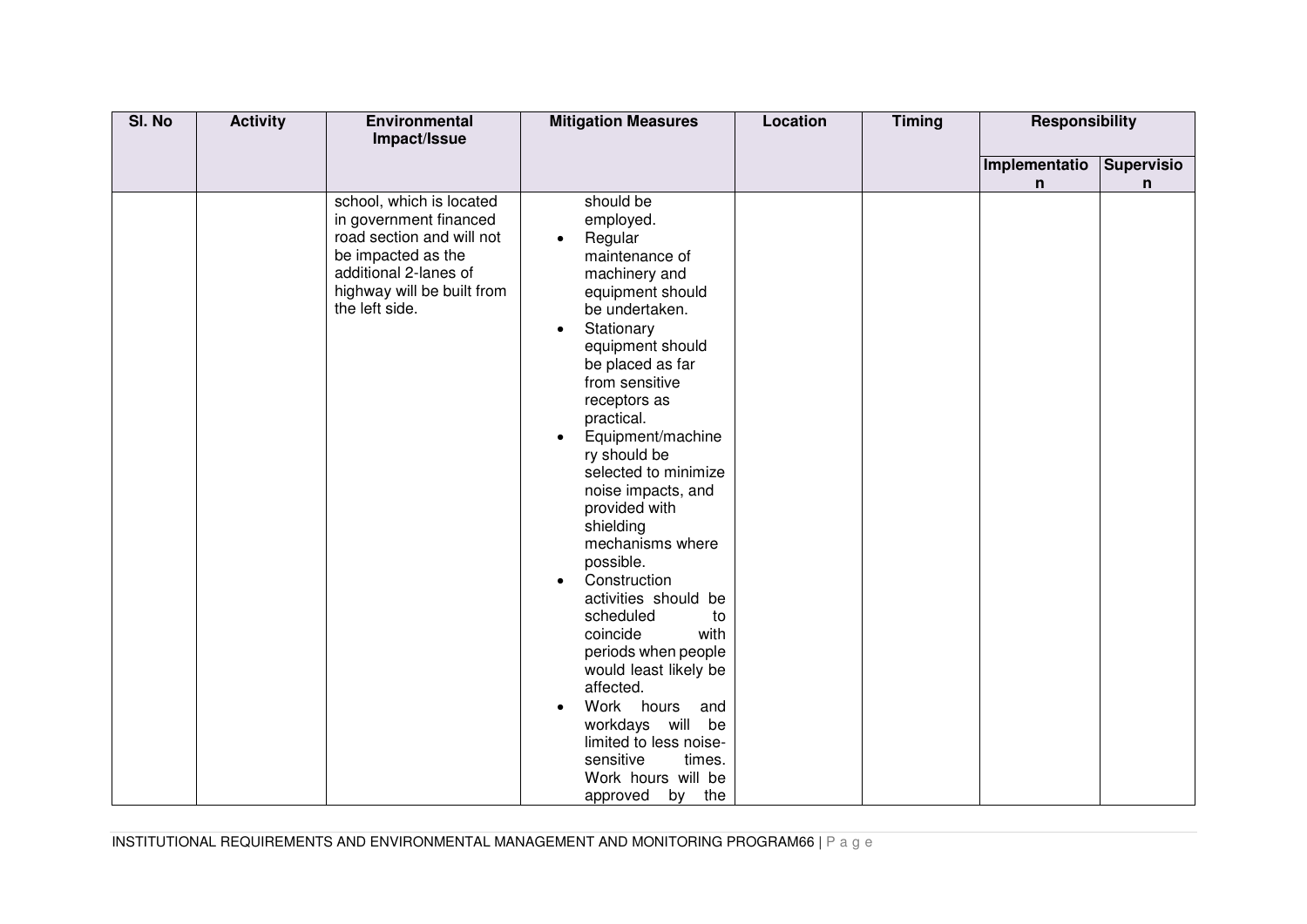| SI. No | <b>Activity</b> | Environmental<br>Impact/Issue | <b>Mitigation Measures</b>         | <b>Location</b> | <b>Timing</b> | <b>Responsibility</b> |            |
|--------|-----------------|-------------------------------|------------------------------------|-----------------|---------------|-----------------------|------------|
|        |                 |                               |                                    |                 |               |                       |            |
|        |                 |                               |                                    |                 |               | Implementatio         | Supervisio |
|        |                 |                               |                                    |                 |               | n                     | n          |
|        |                 |                               | Resident Engineer                  |                 |               |                       |            |
|        |                 |                               | with due regard for                |                 |               |                       |            |
|        |                 |                               | possible<br>noise                  |                 |               |                       |            |
|        |                 |                               | disturbance.                       |                 |               |                       |            |
|        |                 |                               | Construction                       |                 |               |                       |            |
|        |                 |                               | will<br>be<br>activities           |                 |               |                       |            |
|        |                 |                               | prohibited<br>strictly             |                 |               |                       |            |
|        |                 |                               | between 10 PM and<br>6<br>AM<br>in |                 |               |                       |            |
|        |                 |                               | the<br>residential areas.          |                 |               |                       |            |
|        |                 |                               | Public notification of             |                 |               |                       |            |
|        |                 |                               | $\bullet$<br>construction          |                 |               |                       |            |
|        |                 |                               | will<br>operations                 |                 |               |                       |            |
|        |                 |                               | incorporate<br>noise               |                 |               |                       |            |
|        |                 |                               | considerations.                    |                 |               |                       |            |
|        |                 |                               | Methods to handle<br>$\bullet$     |                 |               |                       |            |
|        |                 |                               | complaints will be                 |                 |               |                       |            |
|        |                 |                               | specified.                         |                 |               |                       |            |
|        |                 |                               | Sensitive receptors<br>$\bullet$   |                 |               |                       |            |
|        |                 |                               | will be avoided as                 |                 |               |                       |            |
|        |                 |                               | possible. Disposal                 |                 |               |                       |            |
|        |                 |                               | sites and haul routes              |                 |               |                       |            |
|        |                 |                               | will be coordinated                |                 |               |                       |            |
|        |                 |                               | with local officials.              |                 |               |                       |            |
|        |                 |                               | Pre-construction<br>$\bullet$      |                 |               |                       |            |
|        |                 |                               | monitoring<br>0f                   |                 |               |                       |            |
|        |                 |                               | existing noise and                 |                 |               |                       |            |
|        |                 |                               | vibration will<br>be               |                 |               |                       |            |
|        |                 |                               | undertaken<br>to                   |                 |               |                       |            |
|        |                 |                               | provide a baseline                 |                 |               |                       |            |
|        |                 |                               | for the measurement                |                 |               |                       |            |
|        |                 |                               | of impacts during the              |                 |               |                       |            |
|        |                 |                               | construction period.               |                 |               |                       |            |
|        |                 |                               | Routine monitoring                 |                 |               |                       |            |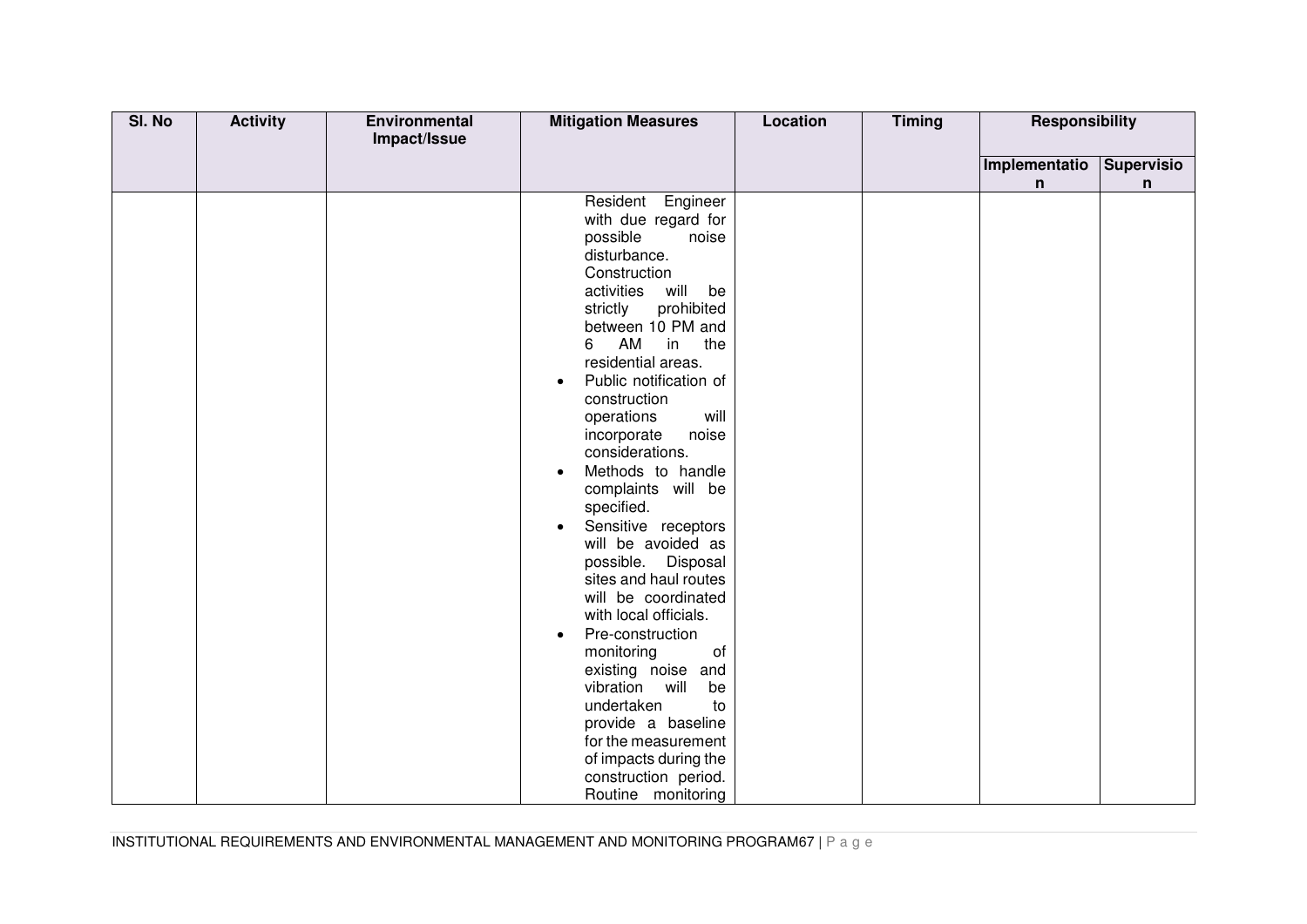| SI. No | <b>Activity</b>  | Environmental<br>Impact/Issue                  |           | <b>Mitigation Measures</b>                         | Location      | <b>Timing</b> | <b>Responsibility</b> |                   |
|--------|------------------|------------------------------------------------|-----------|----------------------------------------------------|---------------|---------------|-----------------------|-------------------|
|        |                  |                                                |           |                                                    |               |               |                       |                   |
|        |                  |                                                |           |                                                    |               |               | Implementatio         | <b>Supervisio</b> |
|        |                  |                                                |           | will also be required                              |               |               | n                     | $\mathsf{n}$      |
|        |                  |                                                |           | areas of high<br>in                                |               |               |                       |                   |
|        |                  |                                                |           | potential<br>impact                                |               |               |                       |                   |
|        |                  |                                                |           | sites<br>(pile-driving                             |               |               |                       |                   |
|        |                  |                                                |           | and<br>areas<br>0f                                 |               |               |                       |                   |
|        |                  |                                                |           | noise-<br>intensive                                |               |               |                       |                   |
|        |                  |                                                |           | generating activities)                             |               |               |                       |                   |
|        |                  |                                                |           | during construction.                               |               |               |                       |                   |
|        |                  |                                                |           | <b>Ecological Resources</b>                        |               |               |                       |                   |
|        | Impacts on flora |                                                |           |                                                    |               |               |                       |                   |
|        | Construction     | According to LARP the                          | $\bullet$ | Techniques<br>such<br>as                           | All along the | Design stage  | NHA/ Design           | <b>NHA</b>        |
|        | works in the     | project will impact 6 non-                     |           | asymmetrical widening                              | subproject    |               | Consultants           |                   |
|        | RoW              | fruit trees that will be                       |           | should be adopted in the                           | corridor      |               |                       |                   |
|        |                  | removed from the RoW,                          |           | design to avoid loss of                            |               | Pre-          | NHA/CSC               | NHA/CSC           |
|        |                  | and compensated for.                           |           | trees.                                             |               | construction  |                       |                   |
|        |                  | Construction activities will                   | $\bullet$ | The bidding and contract                           |               | stage         |                       |                   |
|        |                  | impact only a narrow                           |           | documents should have                              |               | Construction  | Contractor            | <b>CSC</b>        |
|        |                  | band of vegetation<br>adjacent to the existing |           | provision for the<br>a<br>contractor to avoid loss |               | stage         |                       |                   |
|        |                  | highway. The project will                      |           | of trees where possible.                           |               |               |                       |                   |
|        |                  | have impacts on roadside                       |           | Where trees must be cut.                           |               |               |                       |                   |
|        |                  | shrubs and trees growing                       |           | the<br>contractor<br>shall                         |               |               |                       |                   |
|        |                  | in the RoW of the Petaro-                      |           | ensure that each one                               |               |               |                       |                   |
|        |                  | Sehwan road section.                           |           | removed<br>should<br>be                            |               |               |                       |                   |
|        |                  | No areas of sensitive                          |           | replaced by at least 5                             |               |               |                       |                   |
|        |                  | flora habitat are within                       |           | new trees of the same                              |               |               |                       |                   |
|        |                  | the impact area.                               |           | other<br>species<br><b>or</b>                      |               |               |                       |                   |
|        |                  |                                                |           | indigenous species at<br>suitable locations.       |               |               |                       |                   |
|        |                  |                                                |           | Tree                                               |               |               |                       |                   |
|        |                  |                                                |           | Replanting<br>Program<br>will<br>be                |               |               |                       |                   |
|        |                  |                                                |           | the<br>developed<br>by                             |               |               |                       |                   |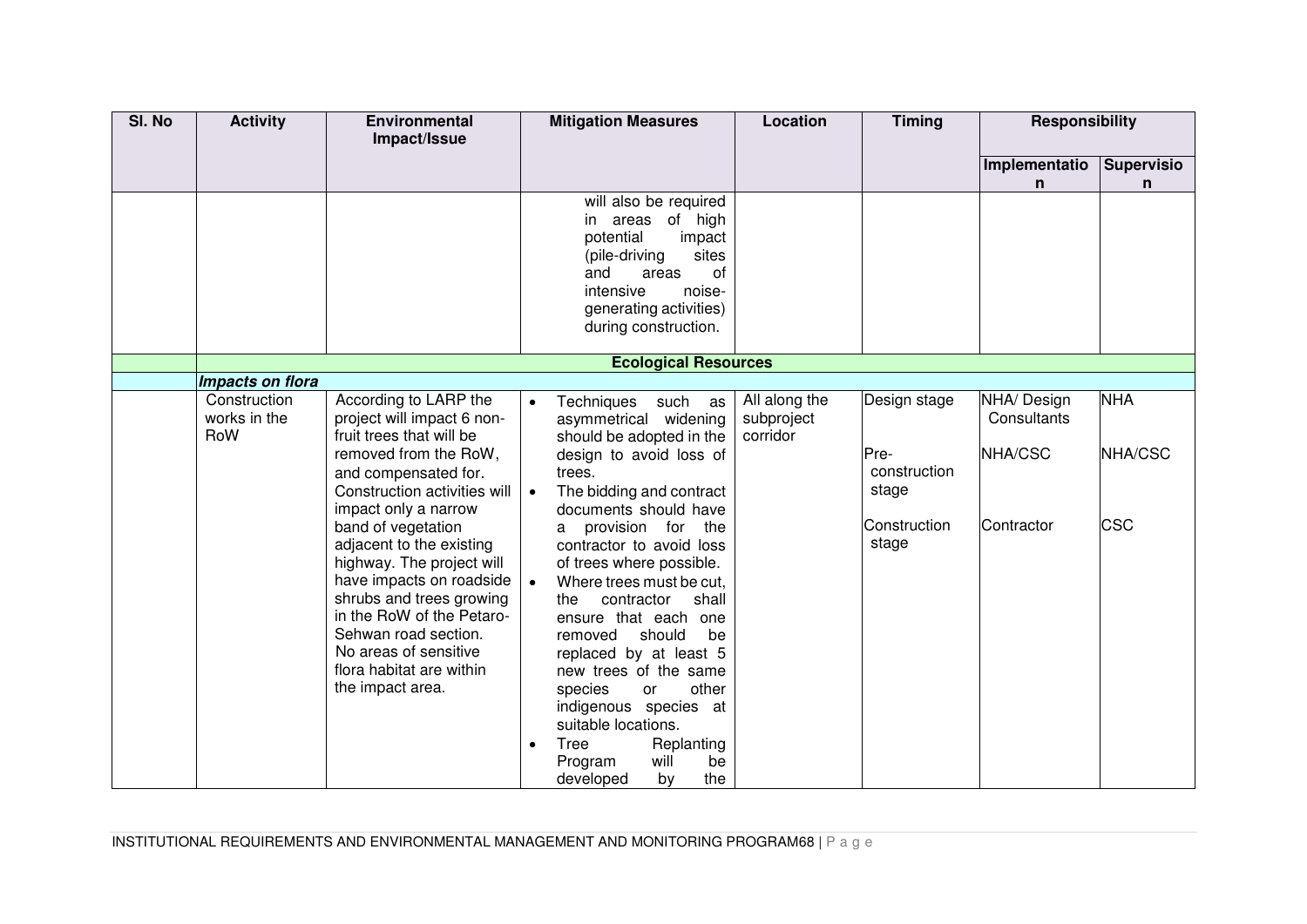| SI. No | <b>Activity</b>                                                                  | <b>Environmental</b><br>Impact/Issue                                                                                                                                                                                                                                                                                                                                                                                                                                                                                                                                                                                            | <b>Mitigation Measures</b>                                                                                                                                  | Location    | <b>Timing</b>                        | <b>Responsibility</b> |                           |
|--------|----------------------------------------------------------------------------------|---------------------------------------------------------------------------------------------------------------------------------------------------------------------------------------------------------------------------------------------------------------------------------------------------------------------------------------------------------------------------------------------------------------------------------------------------------------------------------------------------------------------------------------------------------------------------------------------------------------------------------|-------------------------------------------------------------------------------------------------------------------------------------------------------------|-------------|--------------------------------------|-----------------------|---------------------------|
|        |                                                                                  |                                                                                                                                                                                                                                                                                                                                                                                                                                                                                                                                                                                                                                 |                                                                                                                                                             |             |                                      |                       |                           |
|        |                                                                                  |                                                                                                                                                                                                                                                                                                                                                                                                                                                                                                                                                                                                                                 |                                                                                                                                                             |             |                                      | Implementatio<br>n    | <b>Supervisio</b><br>n    |
|        | Impacts on communities                                                           |                                                                                                                                                                                                                                                                                                                                                                                                                                                                                                                                                                                                                                 | contractor as part of site-<br>specific EMP.<br>Roadside planting will be<br>undertaken to ensure<br>slope stabilization.<br><b>Socioeconomic Resources</b> |             |                                      |                       |                           |
|        |                                                                                  |                                                                                                                                                                                                                                                                                                                                                                                                                                                                                                                                                                                                                                 |                                                                                                                                                             |             |                                      |                       |                           |
|        | Design of<br>$\bullet$<br>subproject<br>Constructio<br>$\bullet$<br>n activities | Potential socioeconomic<br>impacts will likely include:<br>Land acquisition and<br>$\blacksquare$<br>resettlement. Impact<br>residential<br>on<br>structures owned by<br>18 DPs will result in<br>physical<br>displacement of all<br>dependents<br>living<br>with them in the<br>affected structures.<br>Communities.<br>Split<br>$\overline{\phantom{a}}$<br>Potential<br>for<br>split<br>communities.<br>Loss of Roadside<br>$\overline{\phantom{a}}$<br>Community Business<br>and Social Activities.<br>38 DPs losing shops<br>(20)<br>shop,<br>5<br>restaurant, 15 kiosks<br>owners) and 11 renter<br>operators of affected | Land Acquisition and<br>Resettlement Plan will be<br>implemented                                                                                            | Settlements | Design and<br>construction<br>stages | Contractor            | Supervision<br>consultant |

INSTITUTIONAL REQUIREMENTS AND ENVIRONMENTAL MANAGEMENT AND MONITORING PROGRAM69 | P a g e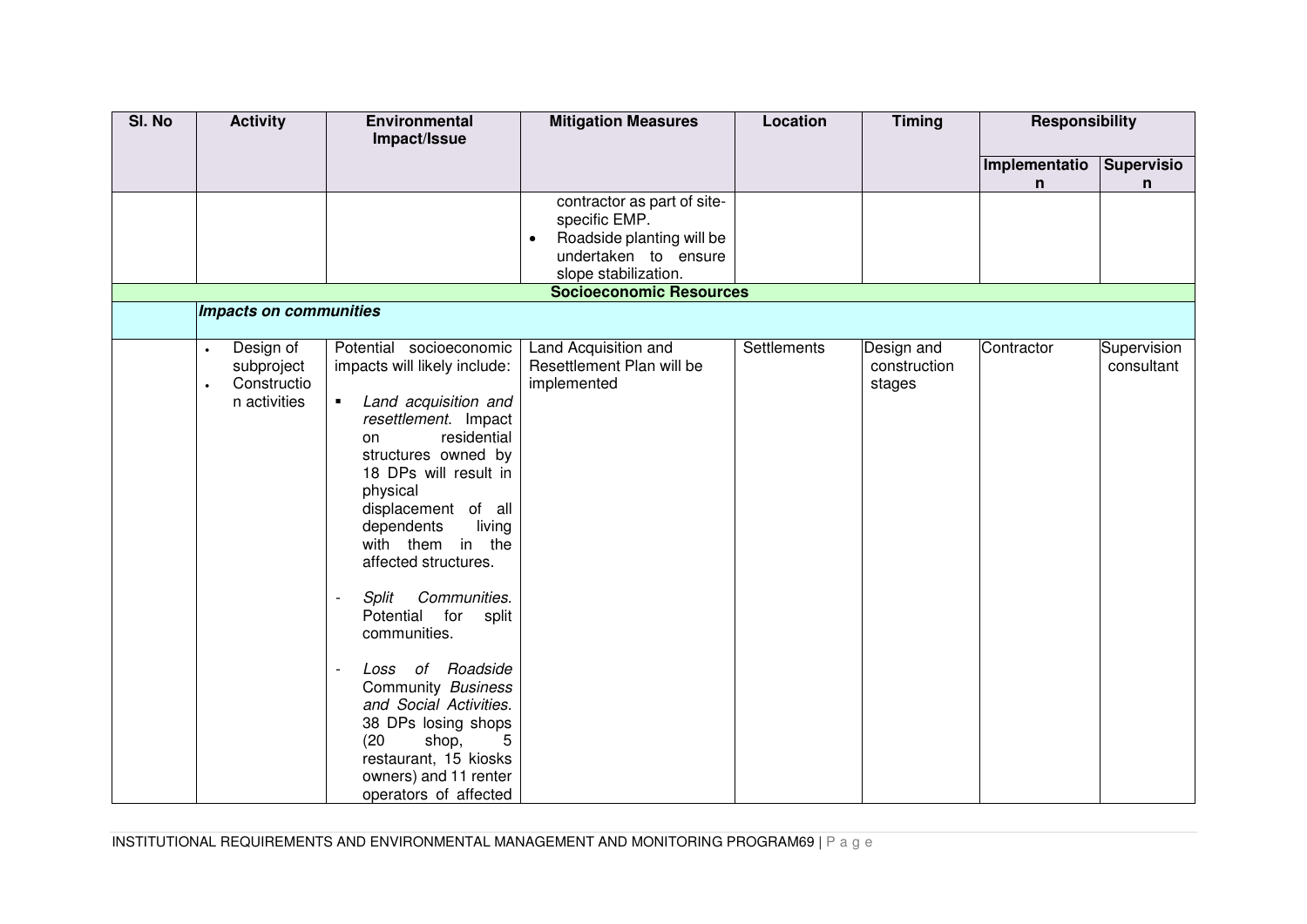| SI. No   | <b>Activity</b>                                                                                                       | <b>Environmental</b><br>Impact/Issue                                                                                                                                                                                                                                                                                                                                                                                                                                                                                                                                                                                                                                       | <b>Mitigation Measures</b>                                                                                                                                                                                                                                                                                                                                                        | Location                                                                                                                                                                                                    | <b>Timing</b>                                                                                                                                   | <b>Responsibility</b> |                        |
|----------|-----------------------------------------------------------------------------------------------------------------------|----------------------------------------------------------------------------------------------------------------------------------------------------------------------------------------------------------------------------------------------------------------------------------------------------------------------------------------------------------------------------------------------------------------------------------------------------------------------------------------------------------------------------------------------------------------------------------------------------------------------------------------------------------------------------|-----------------------------------------------------------------------------------------------------------------------------------------------------------------------------------------------------------------------------------------------------------------------------------------------------------------------------------------------------------------------------------|-------------------------------------------------------------------------------------------------------------------------------------------------------------------------------------------------------------|-------------------------------------------------------------------------------------------------------------------------------------------------|-----------------------|------------------------|
|          |                                                                                                                       |                                                                                                                                                                                                                                                                                                                                                                                                                                                                                                                                                                                                                                                                            |                                                                                                                                                                                                                                                                                                                                                                                   |                                                                                                                                                                                                             |                                                                                                                                                 | Implementatio<br>n.   | <b>Supervisio</b><br>n |
|          |                                                                                                                       | shops will lose their<br>income source.                                                                                                                                                                                                                                                                                                                                                                                                                                                                                                                                                                                                                                    |                                                                                                                                                                                                                                                                                                                                                                                   |                                                                                                                                                                                                             |                                                                                                                                                 |                       |                        |
|          | Impacts on infrastructure                                                                                             |                                                                                                                                                                                                                                                                                                                                                                                                                                                                                                                                                                                                                                                                            |                                                                                                                                                                                                                                                                                                                                                                                   |                                                                                                                                                                                                             |                                                                                                                                                 |                       |                        |
| <b>B</b> | Constructio<br>$\bullet$<br>n activities,<br>largely on<br>embankme<br>nt<br>Constructio<br>$\bullet$<br>n of bridges | Roads: Site-specific<br>$\ddot{\phantom{0}}$<br>impacts on existing<br>transport<br>infrastructure due to<br>transportation of<br>construction<br>materials, equipment<br>and machinery, and<br>labor to/from<br>construction sites.<br>Traffic disturbances<br>$\ddot{\phantom{0}}$<br>as the current traffic<br>on the subproject<br>section is intense.<br>Railways: Petaro-<br>$\bullet$<br>Sehwan section<br>crosses and can<br>have an impact on<br>railway track at 3<br>locations during<br>construction of<br>bridges. It can<br>temporarily interrupt<br>railway operations.<br>Irrigation systems:<br>$\bullet$<br>The project can have<br>impact on irrigation | Mitigation related to potential<br>non-transport infrastructure<br>has<br>been<br>assessed<br>as<br>follows:<br>Traffic<br>Roads:<br>$\bullet$<br>Management Plan to<br>be prepared<br>and<br>implemented by the<br>contractor<br>to<br>potential<br>minimize<br>disruptions.<br>Railways:<br>Coordination<br>with<br>Pakistan Railways is<br>required.<br>Irrigation<br>systems: | At<br>$\bullet$<br>congested<br>road<br>sections<br>At railway<br>$\bullet$<br>crossing<br>points<br>along<br>subproject<br>alignment<br>At locations<br>$\bullet$<br>where<br>irrigation<br>systems<br>are | Construction<br>stage<br>Preconstructio<br>n and<br>construction<br>stage<br>Preconstructio<br>n and<br>construction<br>stage<br>Preconstructio | Contractor/NHA        | <b>NHA</b><br>EALS/CSC |
|          |                                                                                                                       | systems located<br>along the alignment<br>and crossed by the                                                                                                                                                                                                                                                                                                                                                                                                                                                                                                                                                                                                               | Coordination<br>with<br>Provincial<br>Department<br>0f                                                                                                                                                                                                                                                                                                                            | adjacent to<br>the<br>alignment                                                                                                                                                                             | n stage                                                                                                                                         |                       |                        |

INSTITUTIONAL REQUIREMENTS AND ENVIRONMENTAL MANAGEMENT AND MONITORING PROGRAM70 | P a g e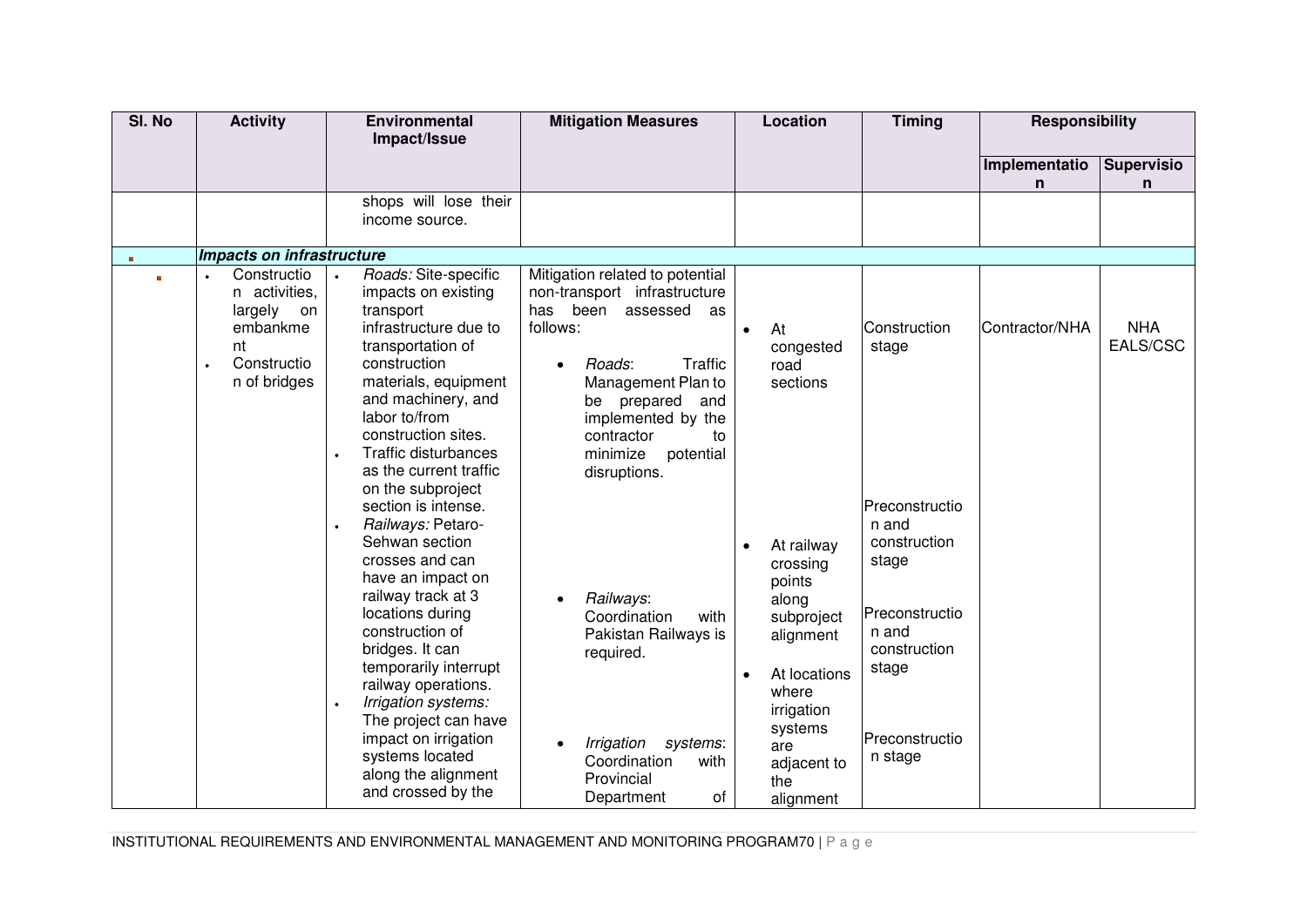| SI. No                  | <b>Activity</b>                | <b>Environmental</b>                                                                                                                                                                                                                                                                                                                                                                            | <b>Mitigation Measures</b>                                                                                                                                                                                                                                         | Location                                                                                                                                                                                            | <b>Timing</b>                                    | <b>Responsibility</b> |                           |
|-------------------------|--------------------------------|-------------------------------------------------------------------------------------------------------------------------------------------------------------------------------------------------------------------------------------------------------------------------------------------------------------------------------------------------------------------------------------------------|--------------------------------------------------------------------------------------------------------------------------------------------------------------------------------------------------------------------------------------------------------------------|-----------------------------------------------------------------------------------------------------------------------------------------------------------------------------------------------------|--------------------------------------------------|-----------------------|---------------------------|
|                         |                                | Impact/Issue                                                                                                                                                                                                                                                                                                                                                                                    |                                                                                                                                                                                                                                                                    |                                                                                                                                                                                                     |                                                  |                       |                           |
|                         |                                |                                                                                                                                                                                                                                                                                                                                                                                                 |                                                                                                                                                                                                                                                                    |                                                                                                                                                                                                     |                                                  | Implementatio         | <b>Supervisio</b>         |
|                         |                                |                                                                                                                                                                                                                                                                                                                                                                                                 |                                                                                                                                                                                                                                                                    |                                                                                                                                                                                                     |                                                  | n                     | n                         |
|                         |                                | project.<br>The subproject can<br>have direct impact on<br>high- and medium<br>voltage transmission<br>lines. Relocation of<br>some sections of TLs<br>can be required on<br>Petaro-Sehwan<br>section.<br>Potential waste<br>disposal impacts<br>could occur to the<br>improper disposal of<br>construction waste,<br>waste oil and<br>solvents, and human<br>waste from<br>construction camps. | Irrigation is required.<br>Transmission<br>lines:<br>Coordination<br>with<br>NTDC for relocation<br>if required.<br>Waste<br>Disposal:<br>for the<br>Contracts<br>project will include<br>enforceable<br>provisions for the<br>proper disposal of<br>waste.        | At points<br>$\bullet$<br>where re-<br>location of<br>T/Ls is<br>required<br>Constructio<br>$\bullet$<br>n camps<br>Along<br>$\bullet$<br>subproject<br>where cut<br>material is<br>accumulate<br>d | Preconstructio<br>n and<br>construction<br>stage |                       |                           |
| $\overline{\mathbf{B}}$ | Occupational health and safety |                                                                                                                                                                                                                                                                                                                                                                                                 |                                                                                                                                                                                                                                                                    |                                                                                                                                                                                                     |                                                  |                       |                           |
|                         | Construction<br>activities     | The project can have<br>health<br>occupational<br>and safety impacts<br>the<br>related<br>to<br>following aspects:<br>Physical hazards<br>such as rotating<br>and<br>moving<br>equipment, noise,<br>vibration,                                                                                                                                                                                  | The WB Group<br>Environment, Health and<br><b>Safety General Guidelines</b><br>for 2.0 Occupational Health<br>and Safety, and 4.0 for<br>Construction and<br>Decommissioning that<br>provide guidance and<br>examples of reasonable<br>precautions to implement in | All along the<br>subproject<br>corridor                                                                                                                                                             | Construction<br>and operation<br>stages          | Contractor            | Supervision<br>consultant |

INSTITUTIONAL REQUIREMENTS AND ENVIRONMENTAL MANAGEMENT AND MONITORING PROGRAM71 | P a g e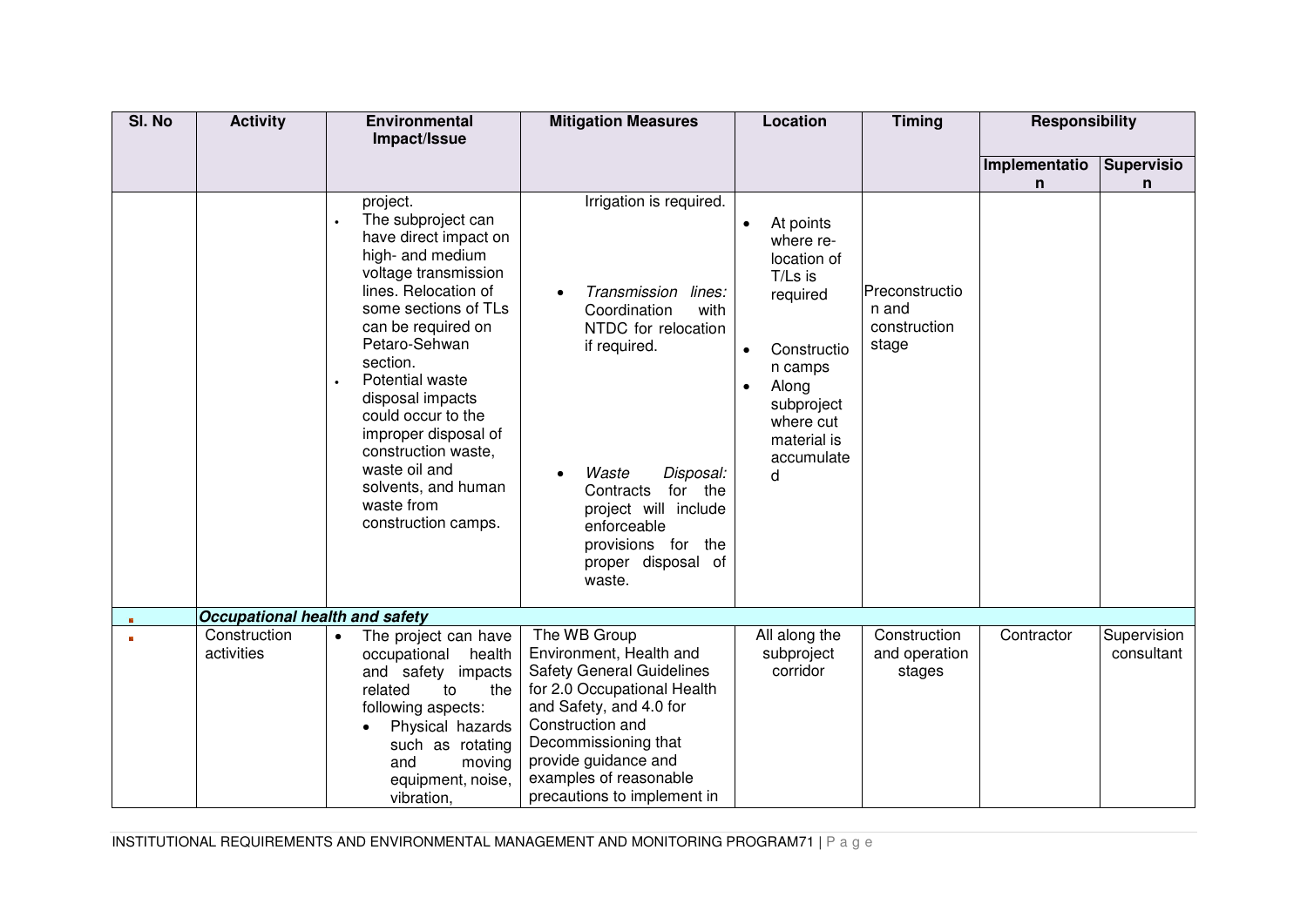| SI. No                   | <b>Activity</b>                      | Environmental<br>Impact/Issue                                                                                                                                                                                                                                                       | <b>Mitigation Measures</b>                                                                                                                                                                                                          | Location              | <b>Timing</b>                                   | <b>Responsibility</b> |                        |
|--------------------------|--------------------------------------|-------------------------------------------------------------------------------------------------------------------------------------------------------------------------------------------------------------------------------------------------------------------------------------|-------------------------------------------------------------------------------------------------------------------------------------------------------------------------------------------------------------------------------------|-----------------------|-------------------------------------------------|-----------------------|------------------------|
|                          |                                      |                                                                                                                                                                                                                                                                                     |                                                                                                                                                                                                                                     |                       |                                                 |                       |                        |
|                          |                                      |                                                                                                                                                                                                                                                                                     |                                                                                                                                                                                                                                     |                       |                                                 | Implementatio<br>n    | <b>Supervisio</b><br>n |
| $\mathbf{B}$<br><b>B</b> |                                      | electrical,<br>welding, working<br>in height, and so<br>on<br>Chemical<br>$\bullet$<br>hazards such as<br>air quality, fire<br>and explosions,<br>corrosive,<br>oxidizing,<br>and<br>reactive agents,<br>asbestos<br>and<br>containing<br>materials.<br>Biological<br>hazards       | managing principal risks to<br>occupational health and<br>safety should be followed                                                                                                                                                 |                       |                                                 |                       |                        |
| $\mathbf{R}$             |                                      |                                                                                                                                                                                                                                                                                     |                                                                                                                                                                                                                                     |                       |                                                 |                       |                        |
|                          |                                      | HIV/AIDS and other sexually transmitted diseases                                                                                                                                                                                                                                    |                                                                                                                                                                                                                                     |                       |                                                 |                       |                        |
| $\mathbf{R}$             | Irresponsible<br>sexual<br>behaviour | <b>HIV/AIDS</b><br>other<br>and<br>Transmitted<br>Sexually<br><b>Diseases</b><br>(STDs)<br>in<br>construction camps:<br>Increase in sexual<br>$\bullet$<br>partners because of<br>separation<br>from<br>family.<br>Increased illness and<br>$\bullet$<br>death<br>among<br>workers. | Increasing use of local<br>$\bullet$<br>labor.<br>Contractor to provide<br>$\bullet$<br>health<br>education<br>measures.<br>Distributing condoms.<br>$\bullet$<br>Treating<br>Sexually<br>$\bullet$<br><b>Transmitted Diseases.</b> | Construction<br>camps | Throughout<br>project<br>construction<br>period | Contractor            | <b>CSC/NHA</b>         |
|                          |                                      |                                                                                                                                                                                                                                                                                     | <b>OPERATIONAL PHASE</b>                                                                                                                                                                                                            |                       |                                                 |                       |                        |

INSTITUTIONAL REQUIREMENTS AND ENVIRONMENTAL MANAGEMENT AND MONITORING PROGRAM72 | P a g e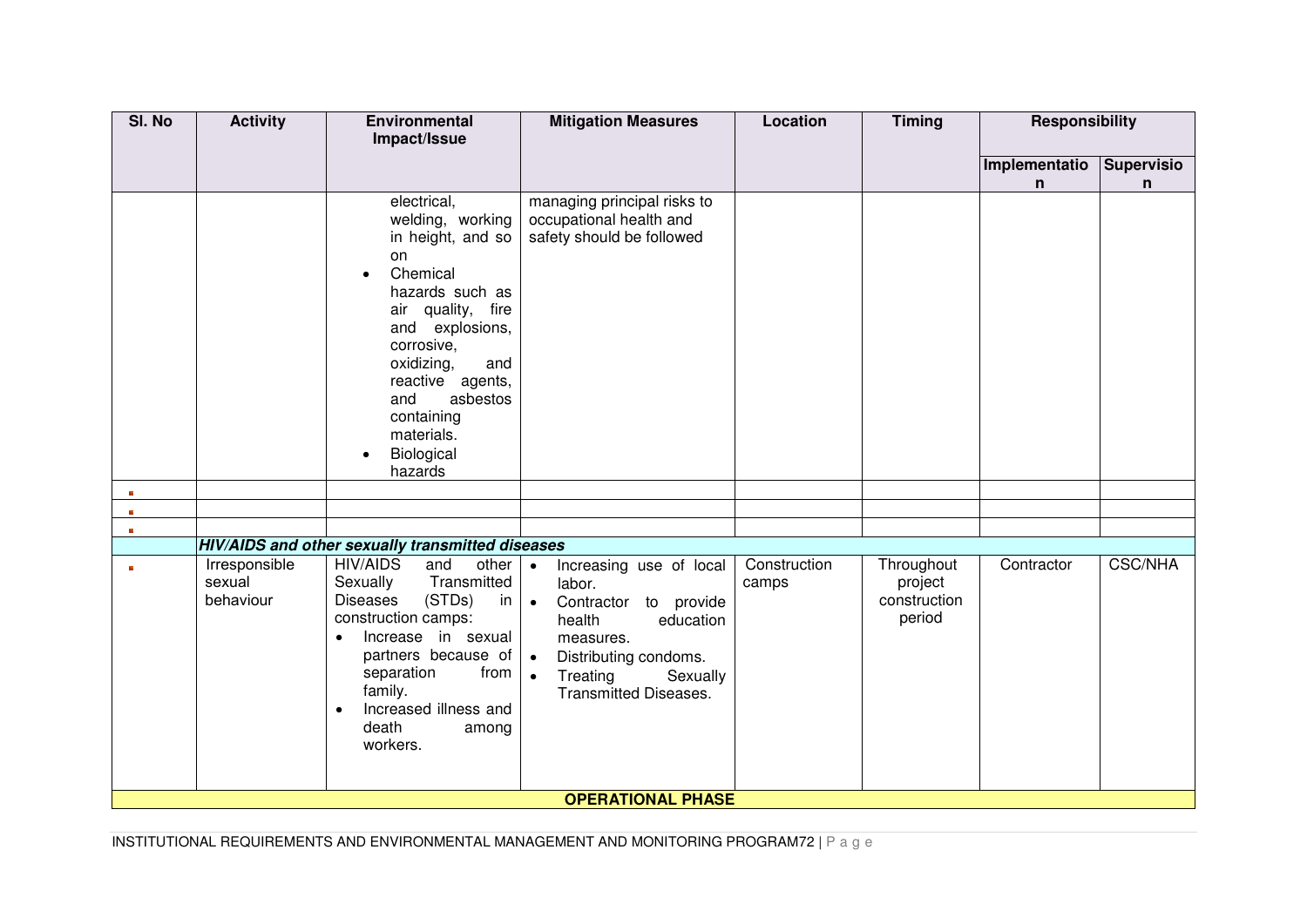| SI. No       | <b>Activity</b>                 | Environmental                               | <b>Mitigation Measures</b>                                                                                                                                                                                                                                                                                                                                                                                                                                                                                                                                                                                                                                   | Location                                   | <b>Timing</b>       | <b>Responsibility</b> |                   |
|--------------|---------------------------------|---------------------------------------------|--------------------------------------------------------------------------------------------------------------------------------------------------------------------------------------------------------------------------------------------------------------------------------------------------------------------------------------------------------------------------------------------------------------------------------------------------------------------------------------------------------------------------------------------------------------------------------------------------------------------------------------------------------------|--------------------------------------------|---------------------|-----------------------|-------------------|
|              |                                 | Impact/Issue                                |                                                                                                                                                                                                                                                                                                                                                                                                                                                                                                                                                                                                                                                              |                                            |                     |                       |                   |
|              |                                 |                                             |                                                                                                                                                                                                                                                                                                                                                                                                                                                                                                                                                                                                                                                              |                                            |                     | Implementatio         | <b>Supervisio</b> |
|              |                                 |                                             | <b>Physical Resources</b>                                                                                                                                                                                                                                                                                                                                                                                                                                                                                                                                                                                                                                    |                                            |                     | n                     | n                 |
|              | <b>Noise impacts</b>            |                                             |                                                                                                                                                                                                                                                                                                                                                                                                                                                                                                                                                                                                                                                              |                                            |                     |                       |                   |
| $\mathbf{R}$ | Road operation                  | Increased noise impacts                     | Monitoring of noise during                                                                                                                                                                                                                                                                                                                                                                                                                                                                                                                                                                                                                                   | <b>Settlements</b>                         | Operation           | <b>NHA</b>            | <b>NHA</b>        |
|              |                                 |                                             | operation of the road                                                                                                                                                                                                                                                                                                                                                                                                                                                                                                                                                                                                                                        | along the<br>section                       |                     |                       |                   |
| $\mathbf{H}$ | Impacts on air quality          |                                             |                                                                                                                                                                                                                                                                                                                                                                                                                                                                                                                                                                                                                                                              |                                            |                     |                       |                   |
| m.           | Road<br>design<br>and operation | Air quality deterioration in<br>settlements | Preventive measures to<br>avoid impacts of the air<br>quality deterioration on<br>people's health has been<br>taken as follows:<br>of<br>Bypassing<br>the<br>$\bullet$<br>Khanote<br>settlements<br>bypass The project is<br>at<br>aimed<br>increasing<br>capacity of section to<br>avoid congestions.<br>Geometry of the road will<br>$\bullet$<br>be improved wherever<br>possible during detailed<br>design to avoid sharp<br>and<br>curves,<br>steep<br>grades.<br>Additionally,<br>the<br>$\bullet$<br>mitigation measure will<br>include<br>planting<br>roadside<br>trees<br>in<br>with Tree<br>accordance<br>replanting<br>plan<br>and<br>monitoring. | <b>Settlements</b><br>along the<br>section | Design<br>Operation | <b>NHA</b>            | <b>NHA</b>        |
| $\mathbf{B}$ |                                 |                                             |                                                                                                                                                                                                                                                                                                                                                                                                                                                                                                                                                                                                                                                              |                                            |                     |                       |                   |
| $\mathbf{E}$ |                                 |                                             |                                                                                                                                                                                                                                                                                                                                                                                                                                                                                                                                                                                                                                                              |                                            |                     |                       |                   |
| $\mathbf{g}$ |                                 | Impacts from blowing and drifting sand      |                                                                                                                                                                                                                                                                                                                                                                                                                                                                                                                                                                                                                                                              |                                            |                     |                       |                   |

INSTITUTIONAL REQUIREMENTS AND ENVIRONMENTAL MANAGEMENT AND MONITORING PROGRAM73 | P a g e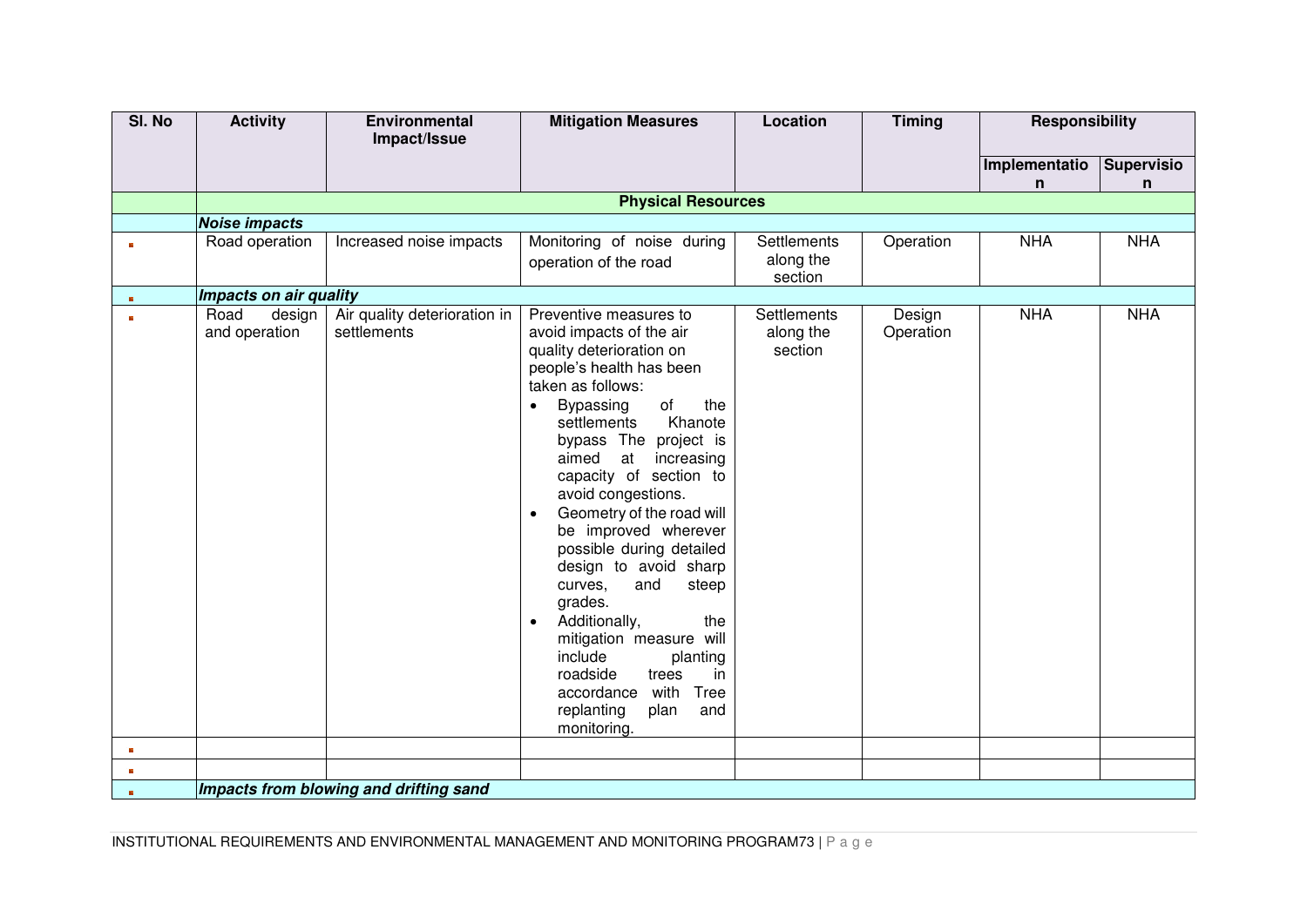| SI. No | <b>Activity</b> | <b>Environmental</b><br>Impact/Issue                                                                                                                                                                                                     | <b>Mitigation Measures</b>                            |                        | Location                           | <b>Timing</b>                         | <b>Responsibility</b> |                 |
|--------|-----------------|------------------------------------------------------------------------------------------------------------------------------------------------------------------------------------------------------------------------------------------|-------------------------------------------------------|------------------------|------------------------------------|---------------------------------------|-----------------------|-----------------|
|        |                 |                                                                                                                                                                                                                                          |                                                       |                        |                                    |                                       | Implementatio<br>n.   | Supervisio<br>n |
|        | Road operation  | Blowing and drifting sand<br>on Petaro - Sehwan<br>Section can impact traffic<br>safety and cause road<br>accidents due to poor<br>visibility, contribute to air<br>quality deterioration, and<br>road<br>increase<br>maintenance costs. | Installation<br>barriers at<br>prone to drifting sand | of<br>sand<br>sections | Sections prone<br>to sand drifting | Before<br>beginning<br>road operation | <b>NHA</b>            | <b>NHA</b>      |
|        |                 |                                                                                                                                                                                                                                          |                                                       |                        |                                    |                                       |                       |                 |
|        |                 |                                                                                                                                                                                                                                          |                                                       |                        |                                    |                                       |                       |                 |
|        |                 |                                                                                                                                                                                                                                          |                                                       |                        |                                    |                                       |                       |                 |

NHA - National Highway Authority

# EALS Unit – Environment, Afforestation, Land and Social Unit

PIU - Project Implementation Unit

CSC – Construction Supervision Consultant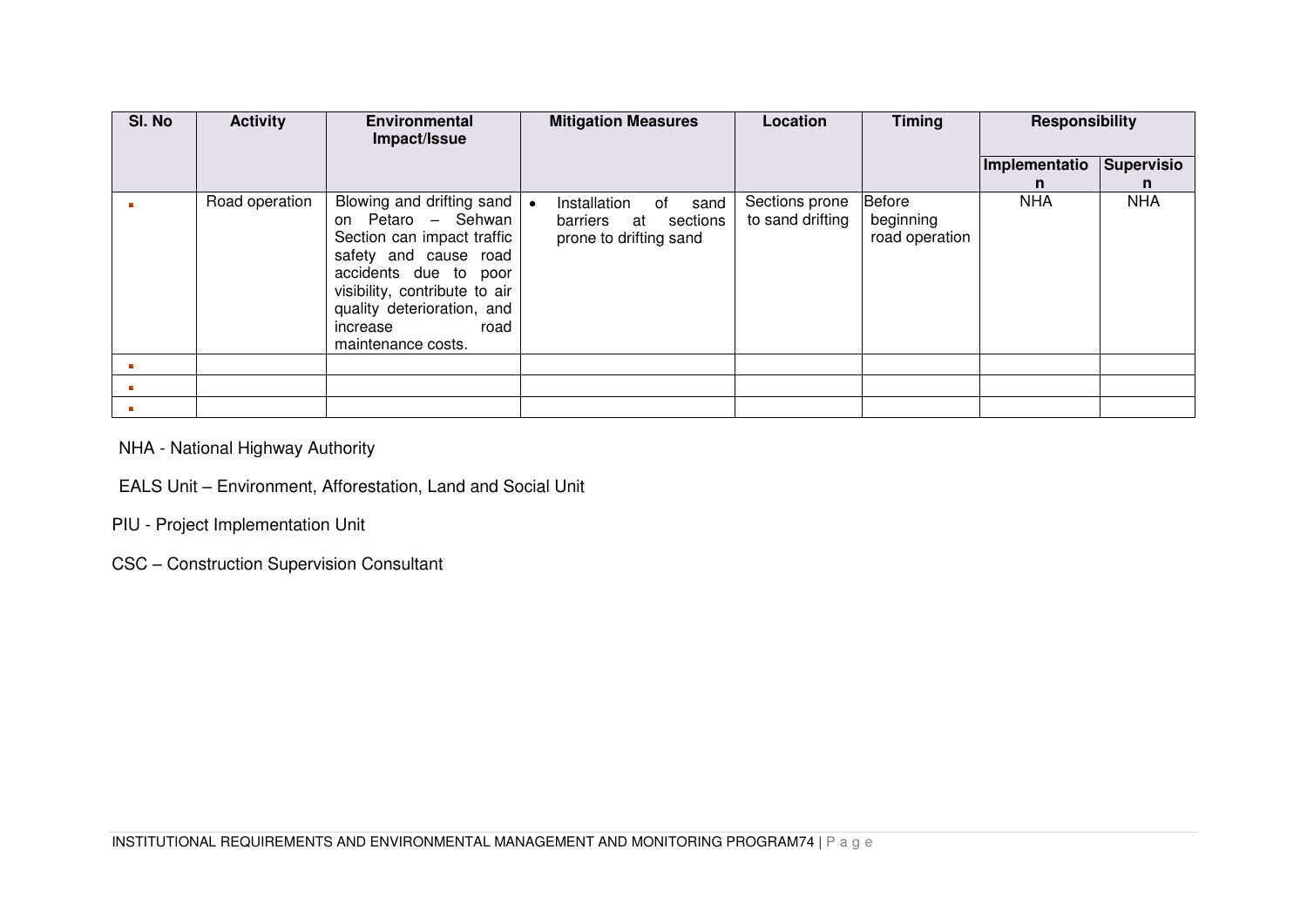# **Table 7.2: Environmental Management Plan for Ratodero-Shikarpur section**

| SI. No           | <b>Activity</b>             | <b>Environmental</b>                                                                                                                                                                                                                                                                                                                                                                                           | <b>Mitigation Measures</b>                                                                                                                                                                                                                                                                                                                                                                                                                                                                                                                                                                                                            | Location                                | <b>Timing</b>                                | <b>Responsibility</b> |                                          |
|------------------|-----------------------------|----------------------------------------------------------------------------------------------------------------------------------------------------------------------------------------------------------------------------------------------------------------------------------------------------------------------------------------------------------------------------------------------------------------|---------------------------------------------------------------------------------------------------------------------------------------------------------------------------------------------------------------------------------------------------------------------------------------------------------------------------------------------------------------------------------------------------------------------------------------------------------------------------------------------------------------------------------------------------------------------------------------------------------------------------------------|-----------------------------------------|----------------------------------------------|-----------------------|------------------------------------------|
|                  |                             | Impact/Issue                                                                                                                                                                                                                                                                                                                                                                                                   |                                                                                                                                                                                                                                                                                                                                                                                                                                                                                                                                                                                                                                       |                                         |                                              |                       |                                          |
|                  |                             |                                                                                                                                                                                                                                                                                                                                                                                                                |                                                                                                                                                                                                                                                                                                                                                                                                                                                                                                                                                                                                                                       |                                         |                                              | Implementatio         | Supervisio                               |
|                  |                             |                                                                                                                                                                                                                                                                                                                                                                                                                |                                                                                                                                                                                                                                                                                                                                                                                                                                                                                                                                                                                                                                       |                                         |                                              | n                     | n                                        |
|                  |                             |                                                                                                                                                                                                                                                                                                                                                                                                                | PRE-CONSTRUCTION AND CONSTRUCTION PHASES                                                                                                                                                                                                                                                                                                                                                                                                                                                                                                                                                                                              |                                         |                                              |                       |                                          |
|                  | <b>Physical Resources</b>   |                                                                                                                                                                                                                                                                                                                                                                                                                |                                                                                                                                                                                                                                                                                                                                                                                                                                                                                                                                                                                                                                       |                                         |                                              |                       |                                          |
| $\boldsymbol{A}$ | <b>Impact on landscapes</b> |                                                                                                                                                                                                                                                                                                                                                                                                                |                                                                                                                                                                                                                                                                                                                                                                                                                                                                                                                                                                                                                                       |                                         |                                              |                       |                                          |
| $\mathbf{1}$ .   | Cut and fill                | The subproject involves a<br>considerable amount of<br>fill for new embankments<br>as well as some cut on<br>soil and rocky material in<br>mountainous sections to<br>establish the new<br>carriageway. The<br>construction materials<br>such as soil, stone<br>boulders, stone<br>aggregates and sand in<br>form of crushed stone<br>generated from the cuts<br>are not sufficient in the<br>subproject area. | The<br>design<br>of<br>the<br>subprojects should consider<br>all relevant topographic and<br>soil conditions. Bid<br>and<br>contract documents<br>are<br>recommended to include<br>requirements to ensure:<br>Selection of less<br>erodable<br>material,<br>placement<br>0f<br>gabions and riprap<br>and<br>good<br>compaction,<br>around<br>particularly<br>bridges<br>and<br>culverts.<br>Specification<br>that<br>$\bullet$<br>final forming and re-<br>vegetation will be<br>completed as soon<br>possible<br>as<br>fill<br>following<br>placement<br>to<br>facilitate<br>regeneration<br>of a<br>stabilizing<br>ground<br>cover. | All along the<br>subproject<br>corridor | Before the<br>finalization of<br>the project | <b>NHA</b>            | <b>NHA EALS</b><br>/Design<br>Consultant |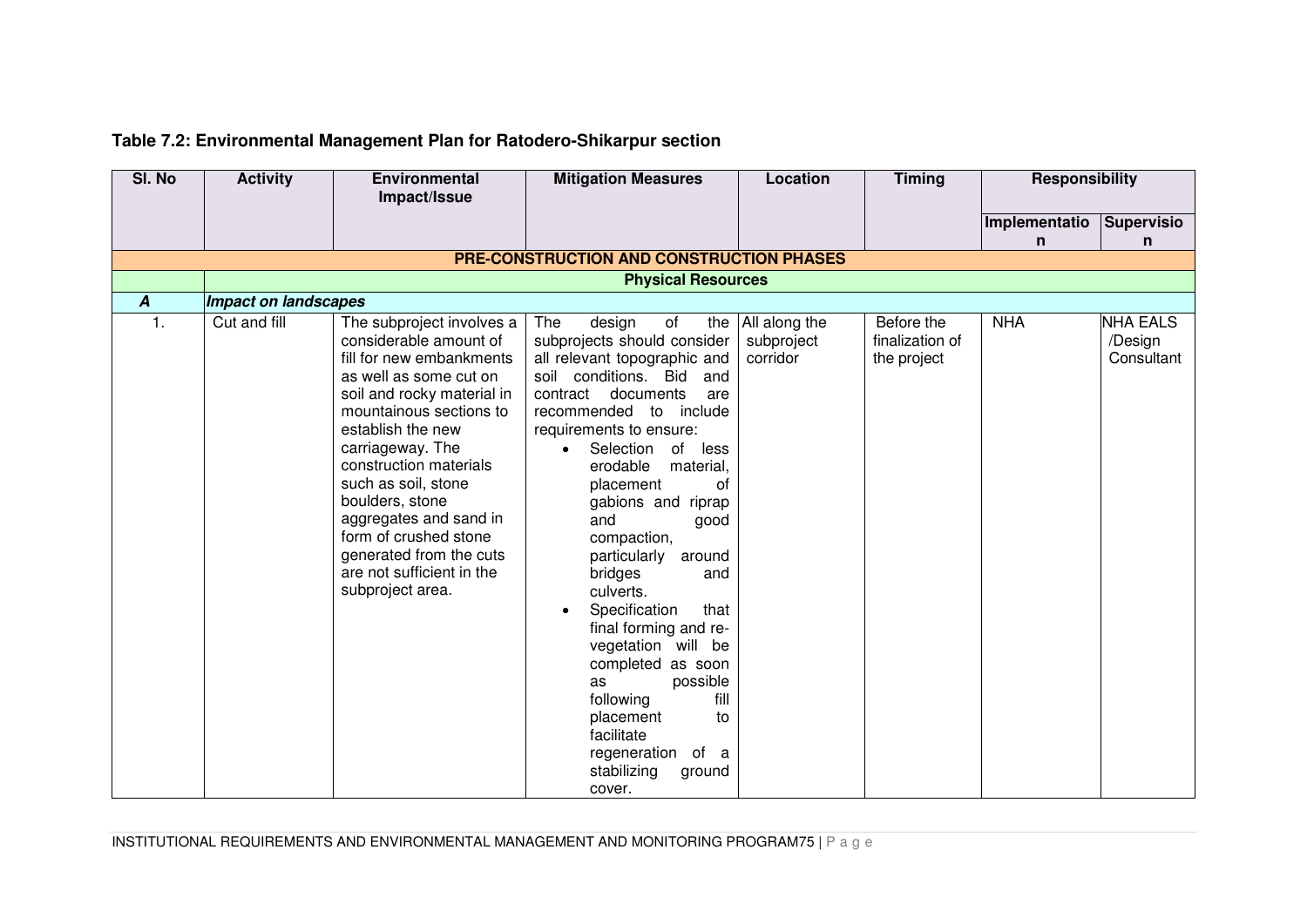| SI. No | <b>Activity</b> | Environmental<br>Impact/Issue | <b>Mitigation Measures</b>                                                                                                                                                                                                                                                                                                                                                                                                                                                                                                                                                                                                                                                                                                                                                      | <b>Location</b> | <b>Timing</b> | <b>Responsibility</b> |            |
|--------|-----------------|-------------------------------|---------------------------------------------------------------------------------------------------------------------------------------------------------------------------------------------------------------------------------------------------------------------------------------------------------------------------------------------------------------------------------------------------------------------------------------------------------------------------------------------------------------------------------------------------------------------------------------------------------------------------------------------------------------------------------------------------------------------------------------------------------------------------------|-----------------|---------------|-----------------------|------------|
|        |                 |                               |                                                                                                                                                                                                                                                                                                                                                                                                                                                                                                                                                                                                                                                                                                                                                                                 |                 |               | Implementatio         | Supervisio |
|        |                 |                               | Trenching<br>where<br>$\bullet$<br>will<br>necessary<br>ensure successful<br>establishment<br>of<br>vegetation.<br>Seeding with a fast-<br>$\bullet$<br>growing crop and<br>potential<br>native<br>seed<br>mix<br>immediately after fill<br>placement will be<br>required to prevent<br>scour<br>and<br>to<br>encourage<br>stabilization.<br>Placement of grass<br>$\bullet$<br>sods<br>where<br>applicable.<br>Stabilization<br>of<br>$\bullet$<br>embankment slopes<br>and road cuts by re-<br>vegetation<br>with<br>resistant<br>grazing<br>plant<br>species,<br>placement of fiber<br>mats, riprap, rock<br>gabions, or other<br>appropriate<br>technologies.<br>Completion<br>οf<br>discharge<br>zones<br>from<br>drainage<br>with<br>structures<br>reduce<br>to<br>riprap |                 |               | n                     | n          |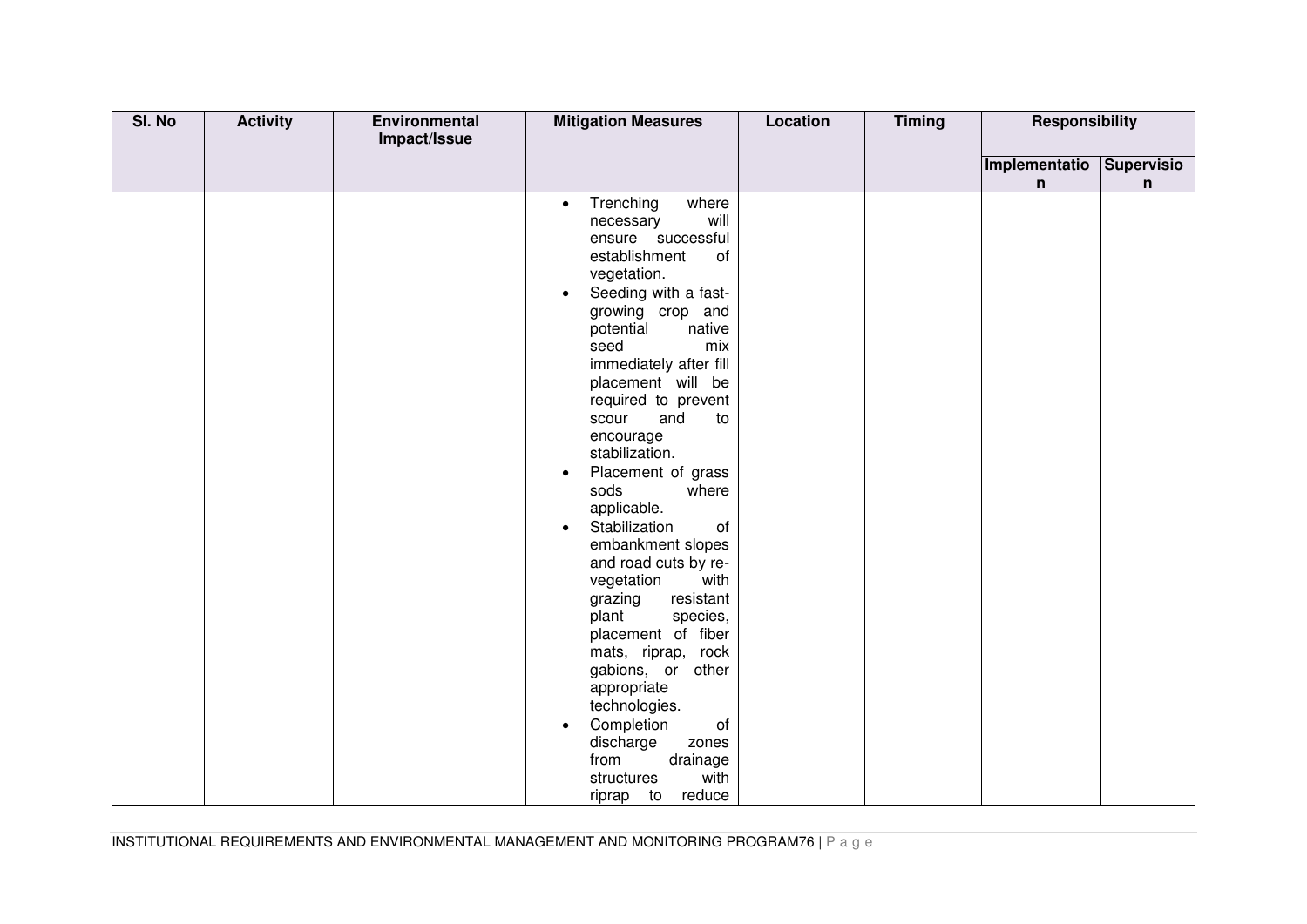| SI. No | <b>Activity</b> | Environmental | <b>Mitigation Measures</b>                                                                                                                                                                                                                                                                                                                                                                                                                                                                                                                                                                                                                                                                                       | <b>Location</b> | <b>Timing</b> | <b>Responsibility</b> |            |
|--------|-----------------|---------------|------------------------------------------------------------------------------------------------------------------------------------------------------------------------------------------------------------------------------------------------------------------------------------------------------------------------------------------------------------------------------------------------------------------------------------------------------------------------------------------------------------------------------------------------------------------------------------------------------------------------------------------------------------------------------------------------------------------|-----------------|---------------|-----------------------|------------|
|        |                 | Impact/Issue  |                                                                                                                                                                                                                                                                                                                                                                                                                                                                                                                                                                                                                                                                                                                  |                 |               |                       |            |
|        |                 |               |                                                                                                                                                                                                                                                                                                                                                                                                                                                                                                                                                                                                                                                                                                                  |                 |               | Implementatio         | Supervisio |
|        |                 |               |                                                                                                                                                                                                                                                                                                                                                                                                                                                                                                                                                                                                                                                                                                                  |                 |               | n                     | n          |
|        |                 |               | erosion<br>when<br>required.<br>Down drains/chutes<br>$\bullet$<br>with<br>lined<br>rip-<br>rap/masonry<br>or<br>concrete to prevent<br>erosion.<br>Side<br>slopes<br>$\bullet$<br>in the<br>adjusted<br>range from based<br>on soil and other<br>conditions<br>and<br>within a range as<br>specified<br>by<br>the<br>subproject<br>specifications<br>to<br>reduce<br>erosion<br>potential<br>or,<br>if<br>steeper, stabilized,<br>covered with riprap<br>or other material to<br>prevent soil erosion.<br>Stepped<br>$\bullet$<br>embankments<br>for<br>embankments<br>greater than<br>six<br>meters.<br>Construction<br>in<br>erosion- and flood-<br>prone areas should<br>be restricted to the<br>dry season. |                 |               |                       |            |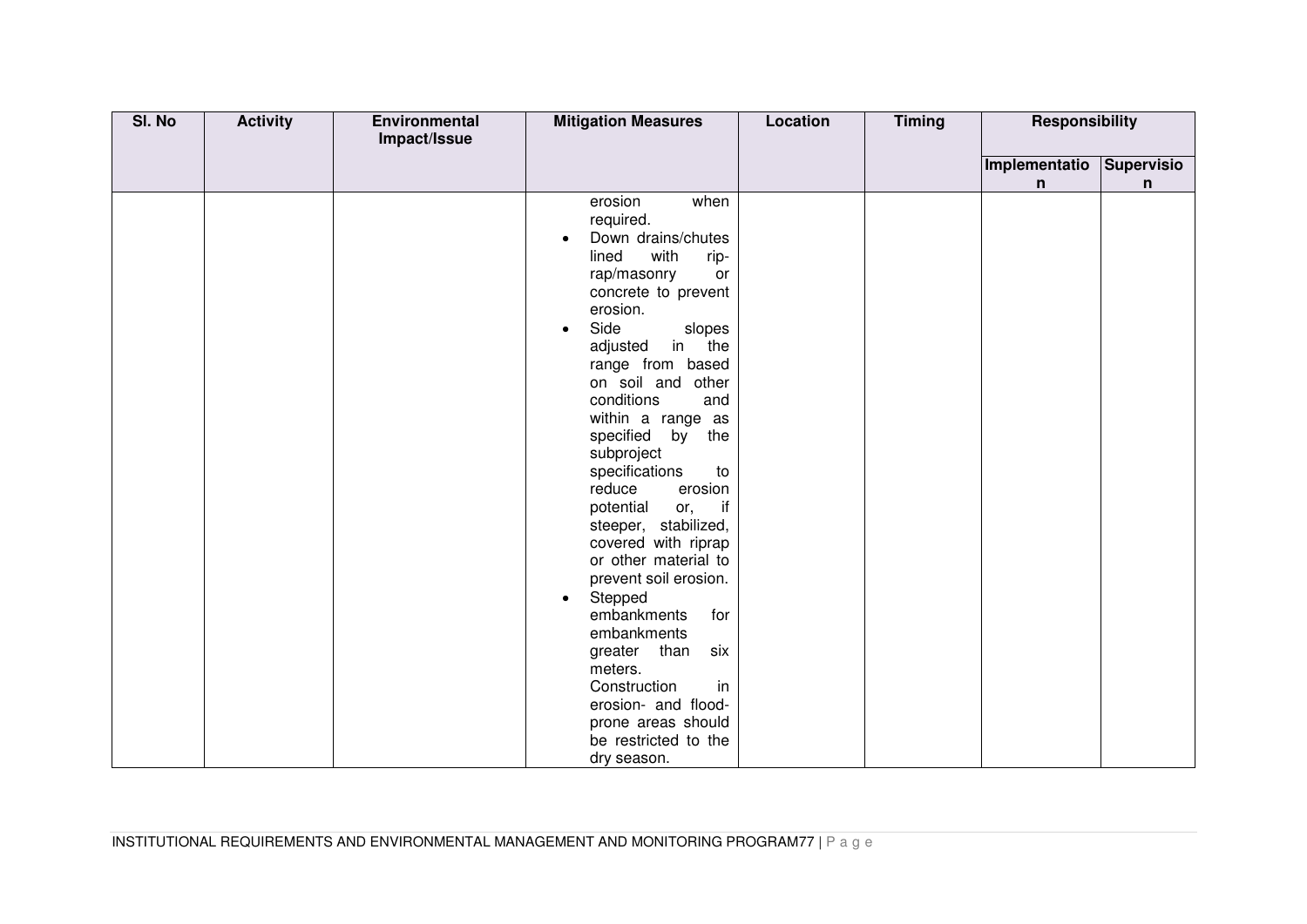| SI. No | <b>Activity</b>           | <b>Environmental</b>                                                                                                                                                                                                                                                                                                                                                                                  | <b>Mitigation Measures</b>                                                                                                                                                                                                                                                                                                                                                                                                                                                                                                                                                                                                                                                                                                                                                                                                                                         | Location            | <b>Timing</b> | <b>Responsibility</b> |                                          |
|--------|---------------------------|-------------------------------------------------------------------------------------------------------------------------------------------------------------------------------------------------------------------------------------------------------------------------------------------------------------------------------------------------------------------------------------------------------|--------------------------------------------------------------------------------------------------------------------------------------------------------------------------------------------------------------------------------------------------------------------------------------------------------------------------------------------------------------------------------------------------------------------------------------------------------------------------------------------------------------------------------------------------------------------------------------------------------------------------------------------------------------------------------------------------------------------------------------------------------------------------------------------------------------------------------------------------------------------|---------------------|---------------|-----------------------|------------------------------------------|
|        |                           | Impact/Issue                                                                                                                                                                                                                                                                                                                                                                                          |                                                                                                                                                                                                                                                                                                                                                                                                                                                                                                                                                                                                                                                                                                                                                                                                                                                                    |                     |               |                       |                                          |
|        |                           |                                                                                                                                                                                                                                                                                                                                                                                                       |                                                                                                                                                                                                                                                                                                                                                                                                                                                                                                                                                                                                                                                                                                                                                                                                                                                                    |                     |               | Implementatio         | <b>Supervisio</b>                        |
|        |                           |                                                                                                                                                                                                                                                                                                                                                                                                       |                                                                                                                                                                                                                                                                                                                                                                                                                                                                                                                                                                                                                                                                                                                                                                                                                                                                    |                     |               | n                     | n                                        |
| 2.     | Borrow pit<br>excavations | Embankments and other<br>requirements for fill will<br>require the use of borrow<br>pits in some areas.<br>Unless properly<br>controlled, borrow pits<br>cause drainage and<br>visual problems and<br>present a potential for<br>increased vector activity.<br>When water-filled, they<br>also attract livestock to<br>the roadway thereby<br>slowing of traffic flow and<br>creating safety hazards. | for<br>Two<br>borrow<br>areas<br>embankment soil material,<br>three sources of aggregate<br>(crushing plants) and two<br>of sand<br>sources<br>were<br>identified.<br>No significant<br>adverse impacts to the area<br>topographic characteristics<br>are anticipated due to the<br>use of these sources. For<br>any additional borrow areas<br>it is recommended that bid<br>and<br>contract<br>document<br>specify that:<br>Borrow areas will be<br>$\bullet$<br>located outside the<br>ROWs.<br>Pit restoration will<br>follow<br>the<br>completion of works<br>in full compliance all<br>applicable<br>standards<br>and<br>specifications.<br>Arrangements<br>for<br>٠<br>opening and using<br>material borrow pits<br>will<br>contain<br>enforceable<br>provisions.<br>The excavation and<br>restoration of<br>the<br>borrow areas and<br>their surroundings, | All borrow<br>areas | Design Stage  | PIU                   | <b>NHA EALS/</b><br>Design<br>Consultant |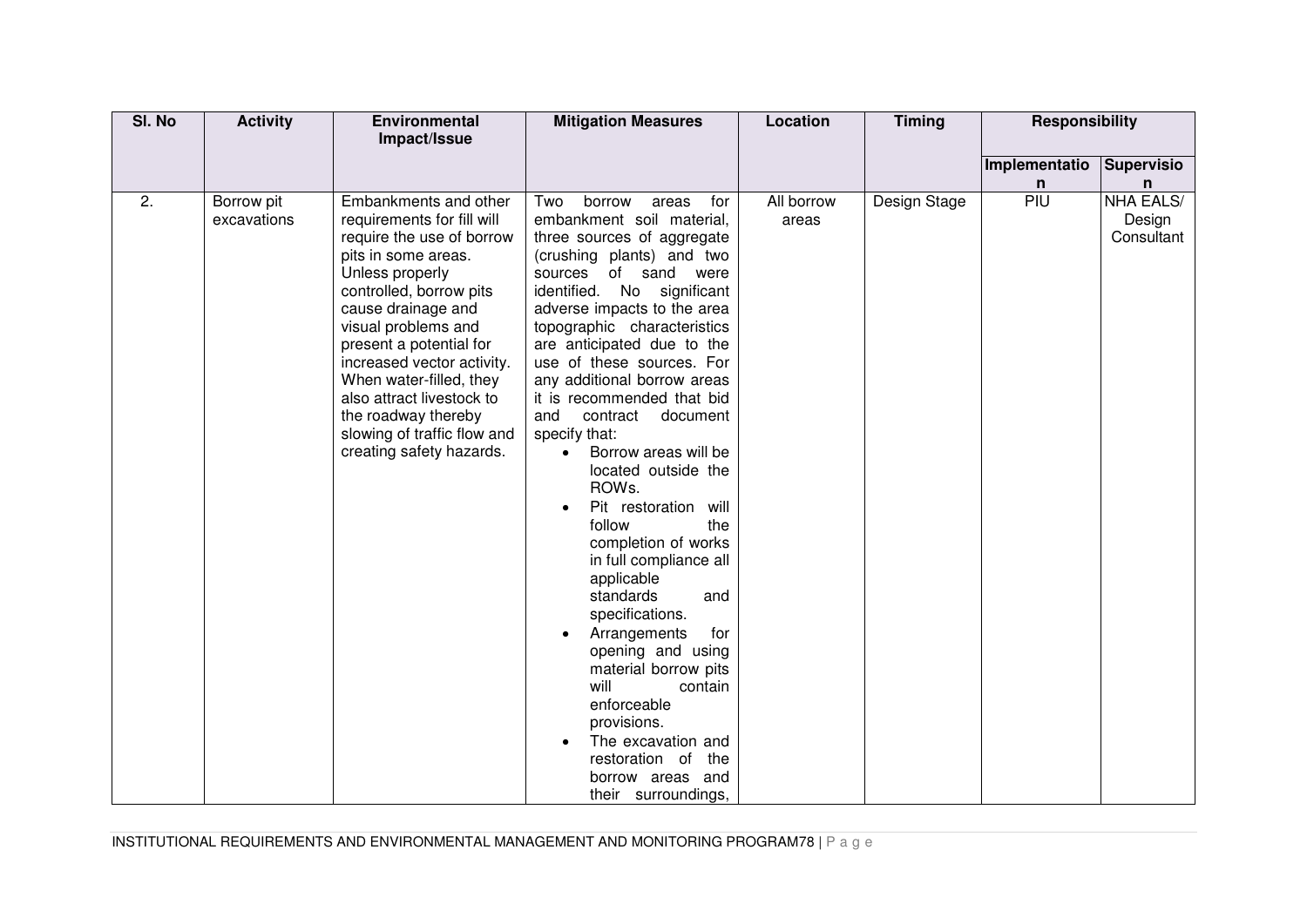| SI. No | <b>Activity</b> | Environmental | <b>Mitigation Measures</b>                                                                                                                                                                                                                                                                                                                                                                                                                                                                                                                                                                                                                                                                 | <b>Location</b> | <b>Timing</b> | <b>Responsibility</b> |            |
|--------|-----------------|---------------|--------------------------------------------------------------------------------------------------------------------------------------------------------------------------------------------------------------------------------------------------------------------------------------------------------------------------------------------------------------------------------------------------------------------------------------------------------------------------------------------------------------------------------------------------------------------------------------------------------------------------------------------------------------------------------------------|-----------------|---------------|-----------------------|------------|
|        |                 | Impact/Issue  |                                                                                                                                                                                                                                                                                                                                                                                                                                                                                                                                                                                                                                                                                            |                 |               |                       |            |
|        |                 |               |                                                                                                                                                                                                                                                                                                                                                                                                                                                                                                                                                                                                                                                                                            |                 |               | Implementatio         | Supervisio |
|        |                 |               |                                                                                                                                                                                                                                                                                                                                                                                                                                                                                                                                                                                                                                                                                            |                 |               | n                     | n          |
|        |                 |               | in.<br>an<br>environmentally<br>sound manner to the<br>satisfaction of the<br>Construction<br>Supervision<br>Consultant<br>(CSC)<br>will be required<br>before<br>final<br>and<br>acceptance<br>payment under the<br>terms of contracts.<br>Borrow pit areas will<br>$\bullet$<br>be graded to ensure<br>drainage and visual<br>uniformity, or to<br>create permanent<br>tanks/dams.<br>Topsoil from borrow<br>$\bullet$<br>pit areas will be<br>saved and reused in<br>re-vegetating<br>the<br>pits<br>to<br>the<br>satisfaction of the<br>CSC.<br>Additional<br>borrow<br>pits will not be<br>opened without the<br>restoration of those<br>areas no longer in<br>use.<br>$\mathbb{R}^n$ |                 |               |                       |            |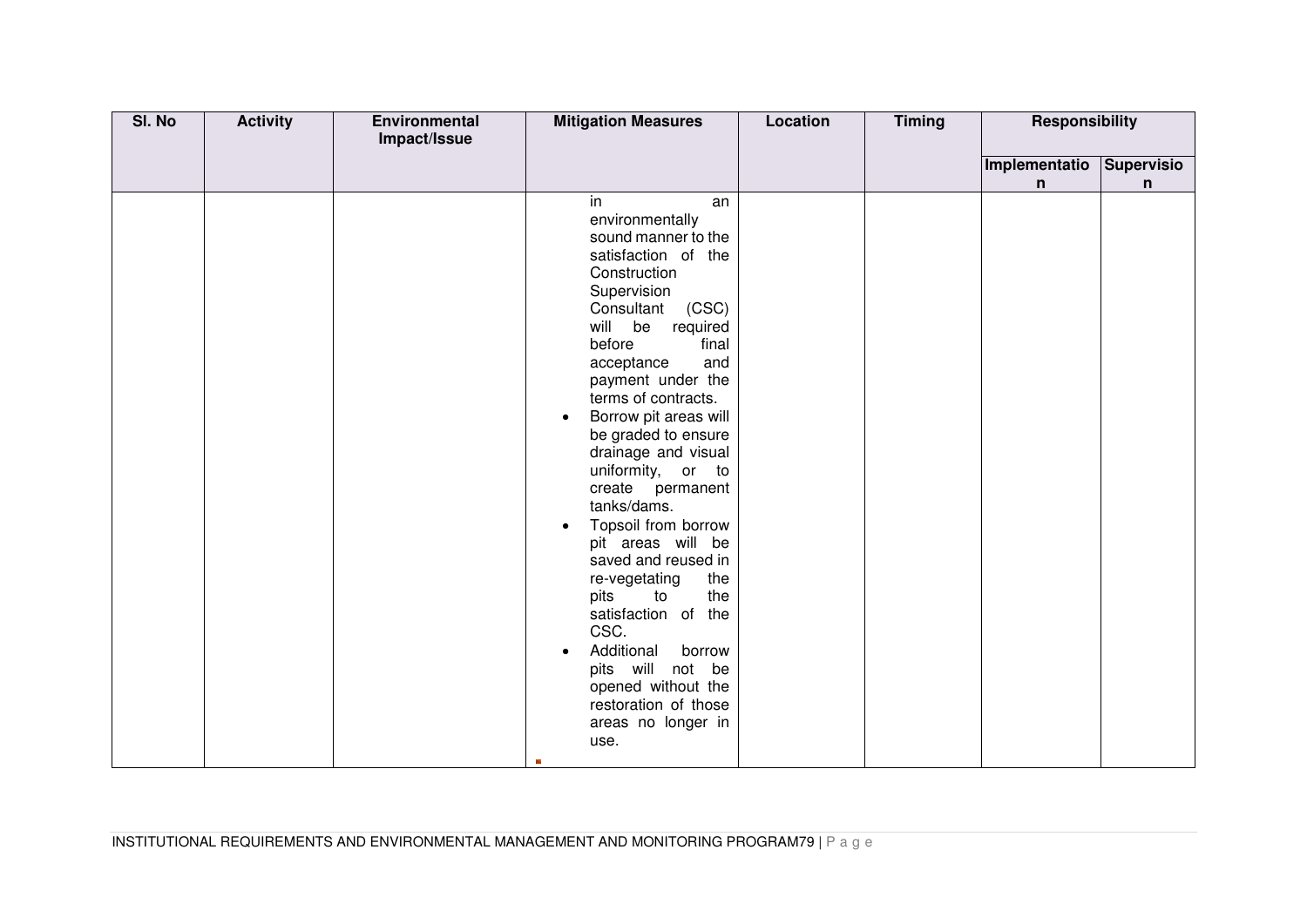| SI. No | <b>Activity</b>      | Environmental                                                                                                                                                                                                                                                                       | <b>Mitigation Measures</b>                                                                                                                                                                                                                                                                                                                                                                                                                                                                                                                                                                                                                                                                                                                       | Location | <b>Timing</b>                                                                      | <b>Responsibility</b> |                                             |
|--------|----------------------|-------------------------------------------------------------------------------------------------------------------------------------------------------------------------------------------------------------------------------------------------------------------------------------|--------------------------------------------------------------------------------------------------------------------------------------------------------------------------------------------------------------------------------------------------------------------------------------------------------------------------------------------------------------------------------------------------------------------------------------------------------------------------------------------------------------------------------------------------------------------------------------------------------------------------------------------------------------------------------------------------------------------------------------------------|----------|------------------------------------------------------------------------------------|-----------------------|---------------------------------------------|
|        |                      | Impact/Issue                                                                                                                                                                                                                                                                        |                                                                                                                                                                                                                                                                                                                                                                                                                                                                                                                                                                                                                                                                                                                                                  |          |                                                                                    |                       |                                             |
|        |                      |                                                                                                                                                                                                                                                                                     |                                                                                                                                                                                                                                                                                                                                                                                                                                                                                                                                                                                                                                                                                                                                                  |          |                                                                                    | Implementatio         | <b>Supervisio</b>                           |
|        |                      |                                                                                                                                                                                                                                                                                     |                                                                                                                                                                                                                                                                                                                                                                                                                                                                                                                                                                                                                                                                                                                                                  |          |                                                                                    | n                     | n                                           |
| 23     | Quarry<br>Operations | Crushed rock will be<br>needed for construction<br>purposes. Considerable<br>changes in this aspect of<br>the landscape could<br>result from quarry<br>operations. Potential<br>site-specific sources<br>have been identified for<br>each of the subprojects<br>as indicated below. | Two crusher plants near Km All crusher<br>21+200 on the left side and<br>Km 110+000 on the left side<br>for aggregate and one<br>source of sand from Bolari<br>area have been identified.<br>To ensure adequate<br>$\bullet$<br>mitigation of<br>potential adverse<br>impacts, contract<br>documents will<br>specify only<br>licensed quarrying<br>operations to be<br>used for material<br>sources.<br>If licensed quarries<br>$\bullet$<br>are not available,<br>the contractors may<br>be made<br>responsible for<br>setting up their<br>dedicated crusher<br>plants at approved<br>quarry sites.<br>Collection of<br>permits and<br>clearances from<br>relevant provincial<br>Environmental<br><b>Protection Agencies</b><br>and Ministry of | plants   | Design stage<br>and<br>finalization of<br>detail design<br>and tender<br>documents | PIU                   | <b>NHA</b><br>EALS/<br>Design<br>Consultant |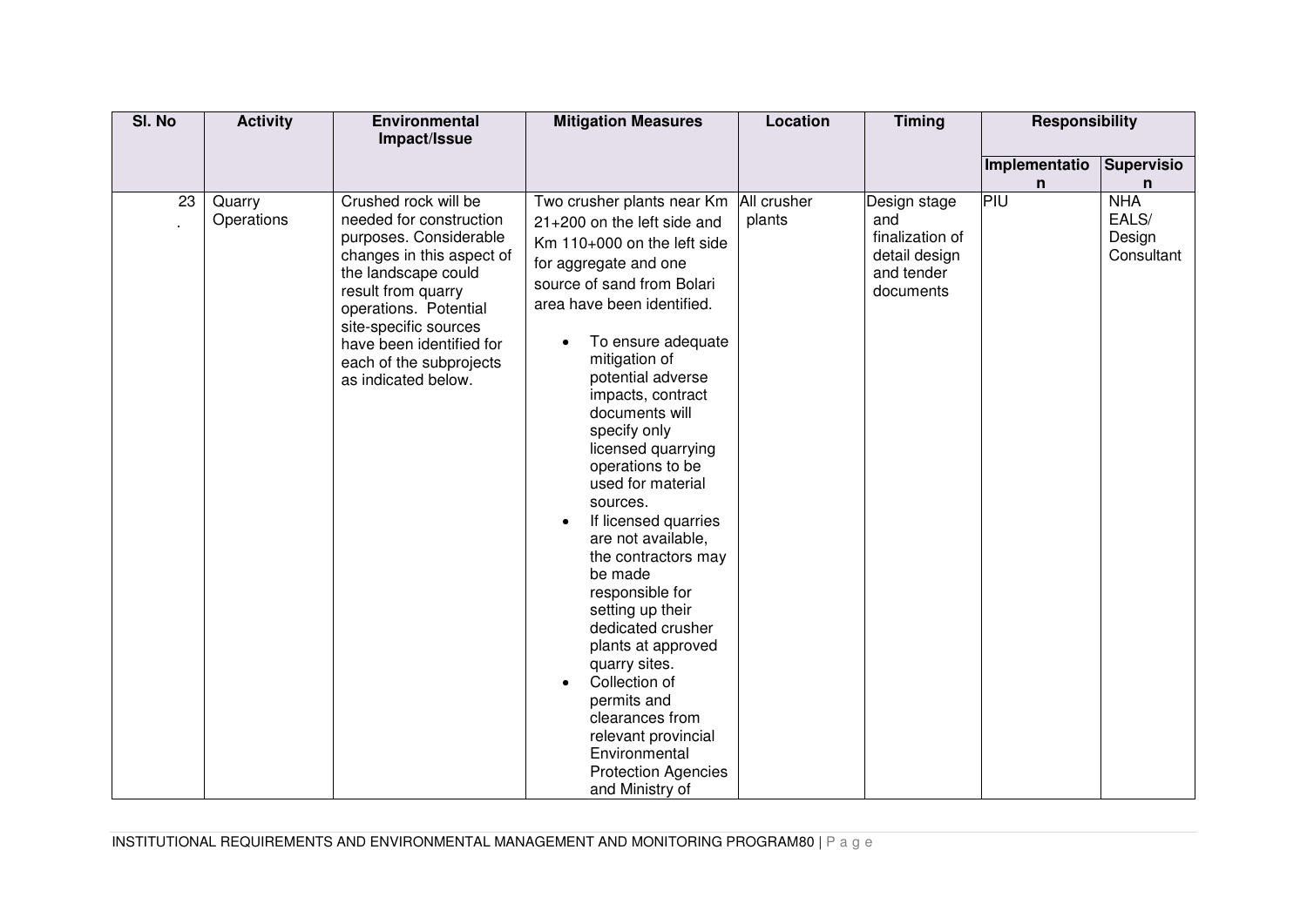| SI. No           | <b>Activity</b>                                                                                        | Environmental<br>Impact/Issue                                                                                                                                                                                                                                                                                                                                                                                                                                                                                                                                                                        | <b>Mitigation Measures</b>                                                                                                                                                                                                                                                                                                                                                                                                                                                                                                                                                                                                                                                                                                                              | Location                                | <b>Timing</b>          | <b>Responsibility</b> |                        |
|------------------|--------------------------------------------------------------------------------------------------------|------------------------------------------------------------------------------------------------------------------------------------------------------------------------------------------------------------------------------------------------------------------------------------------------------------------------------------------------------------------------------------------------------------------------------------------------------------------------------------------------------------------------------------------------------------------------------------------------------|---------------------------------------------------------------------------------------------------------------------------------------------------------------------------------------------------------------------------------------------------------------------------------------------------------------------------------------------------------------------------------------------------------------------------------------------------------------------------------------------------------------------------------------------------------------------------------------------------------------------------------------------------------------------------------------------------------------------------------------------------------|-----------------------------------------|------------------------|-----------------------|------------------------|
|                  |                                                                                                        |                                                                                                                                                                                                                                                                                                                                                                                                                                                                                                                                                                                                      |                                                                                                                                                                                                                                                                                                                                                                                                                                                                                                                                                                                                                                                                                                                                                         |                                         |                        | Implementatio<br>n    | <b>Supervisio</b><br>n |
|                  |                                                                                                        |                                                                                                                                                                                                                                                                                                                                                                                                                                                                                                                                                                                                      | Mines through<br>Communication and<br><b>Works Department</b><br>and maintain<br>procedure laid<br>down in the<br>permission order.                                                                                                                                                                                                                                                                                                                                                                                                                                                                                                                                                                                                                     |                                         |                        |                       |                        |
| $\boldsymbol{B}$ | <b>Impact on soils</b>                                                                                 |                                                                                                                                                                                                                                                                                                                                                                                                                                                                                                                                                                                                      |                                                                                                                                                                                                                                                                                                                                                                                                                                                                                                                                                                                                                                                                                                                                                         |                                         |                        |                       |                        |
|                  | • Construction of<br>additional<br>carriageways<br>and bypasses<br>• Operations<br>with borrow<br>pits | Potential impacts on soils<br>due to project location<br>and design include:<br>Loss of soil for agricultural<br>production. The project<br>will cause loss of soil for<br>agricultural production at<br>Patero-Sehwan<br>and<br>Ratodero - Shikarpur due<br>to construction of the<br>additional carriageways<br>and bypasses.<br>Borrow Pits.<br>Increased<br>embankment heights and<br>additional carriageways<br>will require fill, which will<br>be supplied by area soils.<br>Soil Erosion. Several<br>types of road<br>construction activities<br>such as construction of<br>roadcut and fill | The additional carriageway<br>will follow the existing ROW,<br>however, limited acquisition<br>of ROW land, including<br>agricultural land, for a 2.3 km<br>new bypass road (km<br>10+450 to km 12+750) at<br>Dakkan<br>Besides,<br>town.<br>retrieval<br>of<br>encroached<br>sections of ROW in some<br>section<br>along<br>enroute<br>settlement will result in<br>resettlement related impacts<br>clearance<br>due<br>to<br>of<br>structures (residential and<br>commercial) and restriction<br>of ROW use for agricultural<br>activity. It is expected that<br>48.98 acre of irrigated<br>agricultural land, and 30.91<br>acre of bypass irrigated<br>agricultural land will be<br>impacted.<br>Mitigation related to the<br>potential soil-related | All along the<br>subproject<br>corridor | During<br>construction | Contractor            | <b>CSC/NHA</b>         |

INSTITUTIONAL REQUIREMENTS AND ENVIRONMENTAL MANAGEMENT AND MONITORING PROGRAM81 | P a g e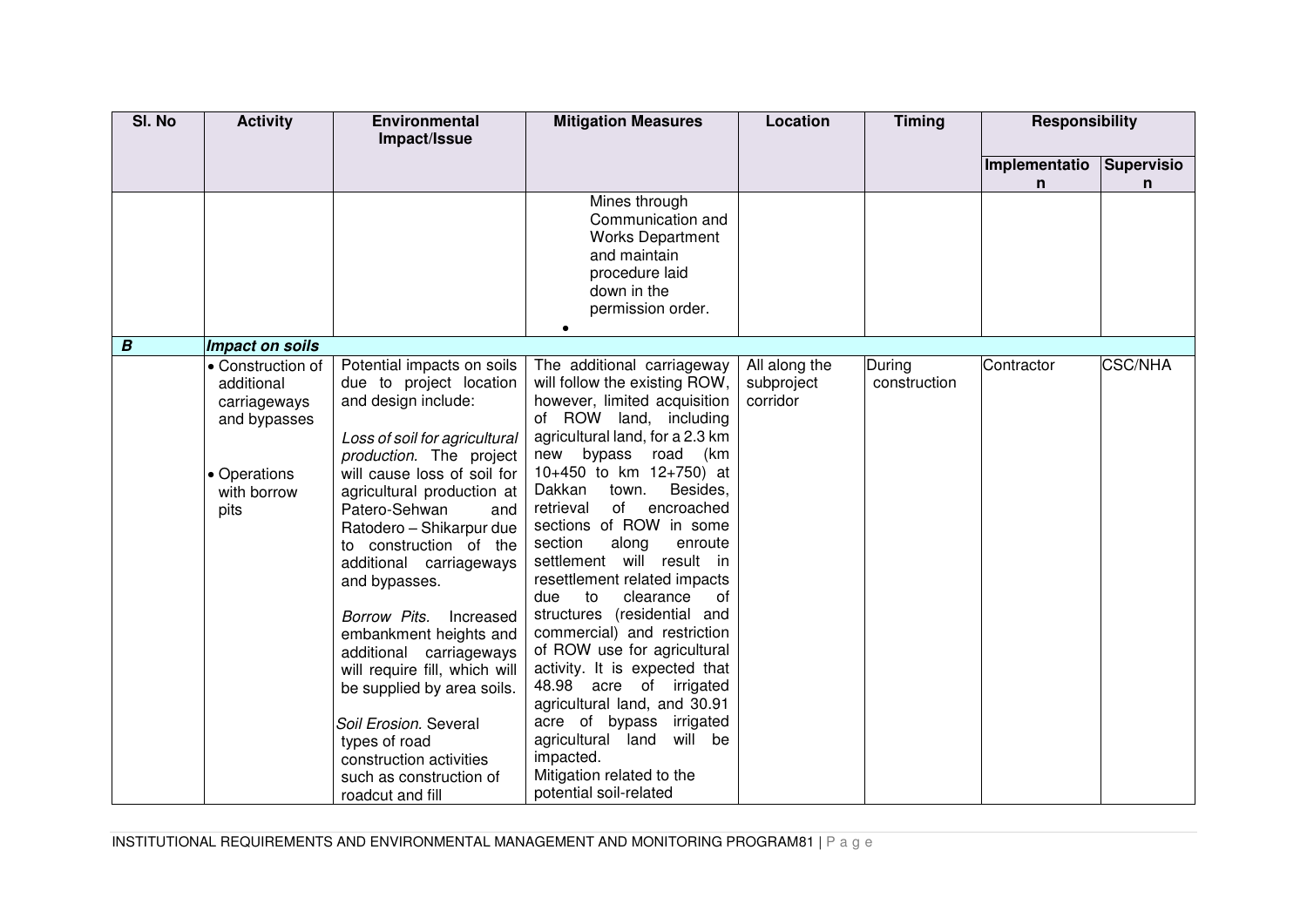| SI. No | <b>Activity</b> | <b>Environmental</b>                                                                                                     | <b>Mitigation Measures</b>                                                                                                                                                                                                                                                                                                                                                                                                                                                                                                                                                                                                                                                                                                                                                                                       | Location | <b>Timing</b> | <b>Responsibility</b> |                   |
|--------|-----------------|--------------------------------------------------------------------------------------------------------------------------|------------------------------------------------------------------------------------------------------------------------------------------------------------------------------------------------------------------------------------------------------------------------------------------------------------------------------------------------------------------------------------------------------------------------------------------------------------------------------------------------------------------------------------------------------------------------------------------------------------------------------------------------------------------------------------------------------------------------------------------------------------------------------------------------------------------|----------|---------------|-----------------------|-------------------|
|        |                 | Impact/Issue                                                                                                             |                                                                                                                                                                                                                                                                                                                                                                                                                                                                                                                                                                                                                                                                                                                                                                                                                  |          |               |                       |                   |
|        |                 |                                                                                                                          |                                                                                                                                                                                                                                                                                                                                                                                                                                                                                                                                                                                                                                                                                                                                                                                                                  |          |               | Implementatio         | <b>Supervisio</b> |
|        |                 |                                                                                                                          |                                                                                                                                                                                                                                                                                                                                                                                                                                                                                                                                                                                                                                                                                                                                                                                                                  |          |               | n                     | n                 |
|        |                 | embankments, removal<br>of vegetation, generation<br>of spoil can result in soil<br>erosion, and<br>concentrated runoff. | impacts is recommended as<br>follows:<br>Loss of Soil for Agricultural<br>Production. Losses of<br>irrigated and non-irrigated<br>land due to direct impacts<br>will take place. Any<br>productive soils as might be<br>lost will be mitigated by the<br>enhanced productivity of the<br>remaining areas and<br>improved access to<br>markets. Loss of those<br>displaced from agricultural<br>lands will be mitigated in<br>accordance with a Land<br>Acquisition and<br>Resettlement Plan.<br>Borrow pits. Significant<br>losses due to borrow pit<br>excavations will be avoided<br>through the mitigation<br>actions discussed in section<br>A2 of this EMP.<br>Erosion. Potential erosion<br>impacts will be avoided by:<br>Lining spillage ways<br>$\bullet$<br>with riprap to<br>prevent<br>undercutting. |          |               |                       |                   |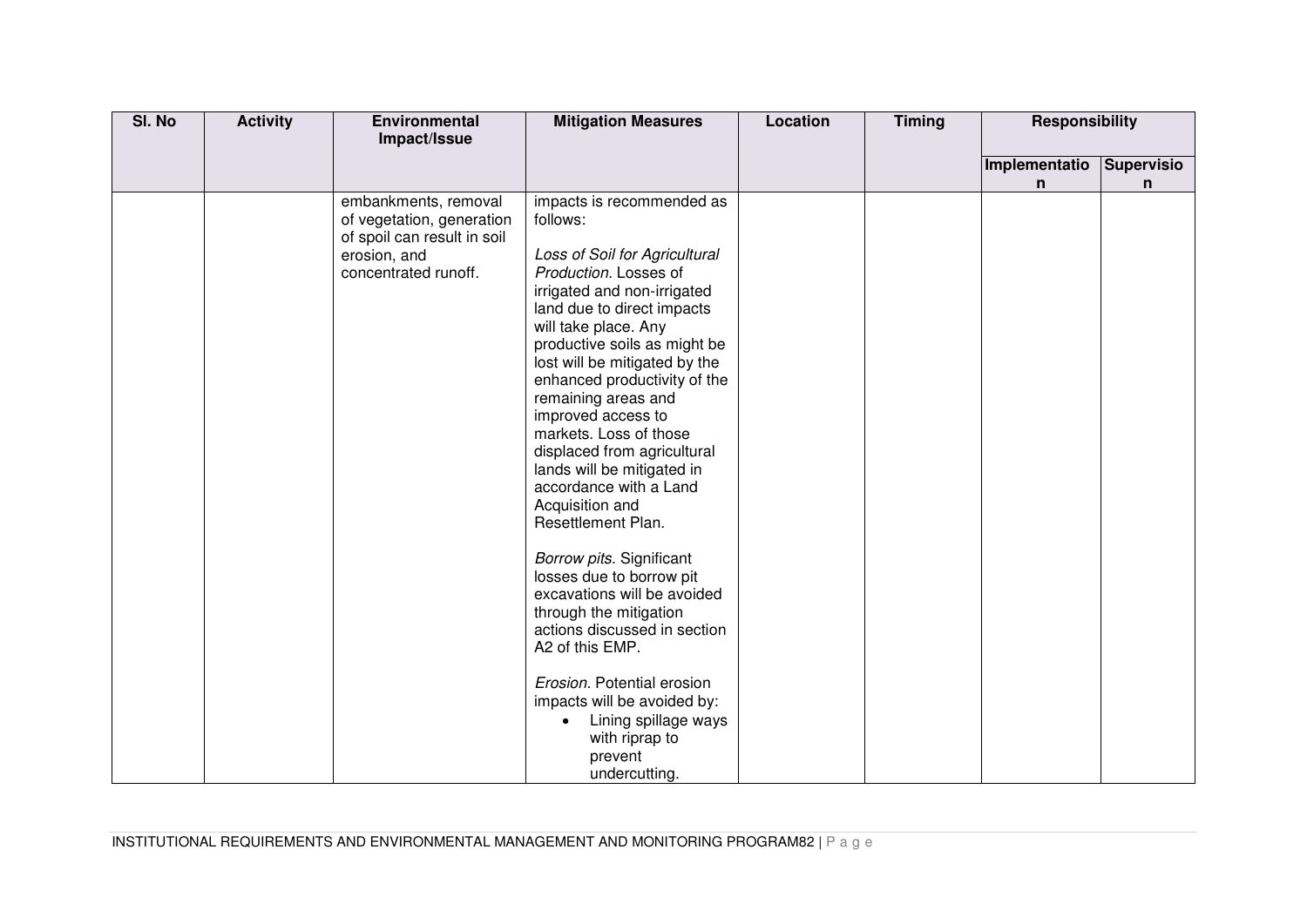| SI. No | <b>Activity</b> | Environmental | <b>Mitigation Measures</b>                                                                                                                                                                                                                                                                                                                                                                                                                                                                                                                                                                                                                                                             | <b>Location</b> | <b>Timing</b> | <b>Responsibility</b> |                   |
|--------|-----------------|---------------|----------------------------------------------------------------------------------------------------------------------------------------------------------------------------------------------------------------------------------------------------------------------------------------------------------------------------------------------------------------------------------------------------------------------------------------------------------------------------------------------------------------------------------------------------------------------------------------------------------------------------------------------------------------------------------------|-----------------|---------------|-----------------------|-------------------|
|        |                 | Impact/Issue  |                                                                                                                                                                                                                                                                                                                                                                                                                                                                                                                                                                                                                                                                                        |                 |               |                       |                   |
|        |                 |               |                                                                                                                                                                                                                                                                                                                                                                                                                                                                                                                                                                                                                                                                                        |                 |               | Implementatio         | <b>Supervisio</b> |
|        |                 |               |                                                                                                                                                                                                                                                                                                                                                                                                                                                                                                                                                                                                                                                                                        |                 |               | n                     | n                 |
|        |                 |               | Drains will be<br>$\bullet$<br>provided at points<br>where surface flows<br>currently overtop<br>the road, depositing<br>soil and debris of<br>the existing<br>pavement, thereby<br>creating serious<br>hazards to traffic<br>after storms.<br>Improvements in<br>$\bullet$<br>drainage structures<br>will better contain<br>the intermittent<br>flows to existing<br>drainage ways and<br>reduce sheet<br>erosion which may<br>occur when the<br>road is overtopped<br>by flash flooding.<br>Mitigation plantings<br>and fencing will be<br>provided to stabilize<br>the soil and reduce<br>erosion.<br>Storm drainage will<br>be upgraded and<br>drainage ways will<br>be adequately |                 |               |                       |                   |
|        |                 |               | sized, lined and<br>contoured to                                                                                                                                                                                                                                                                                                                                                                                                                                                                                                                                                                                                                                                       |                 |               |                       |                   |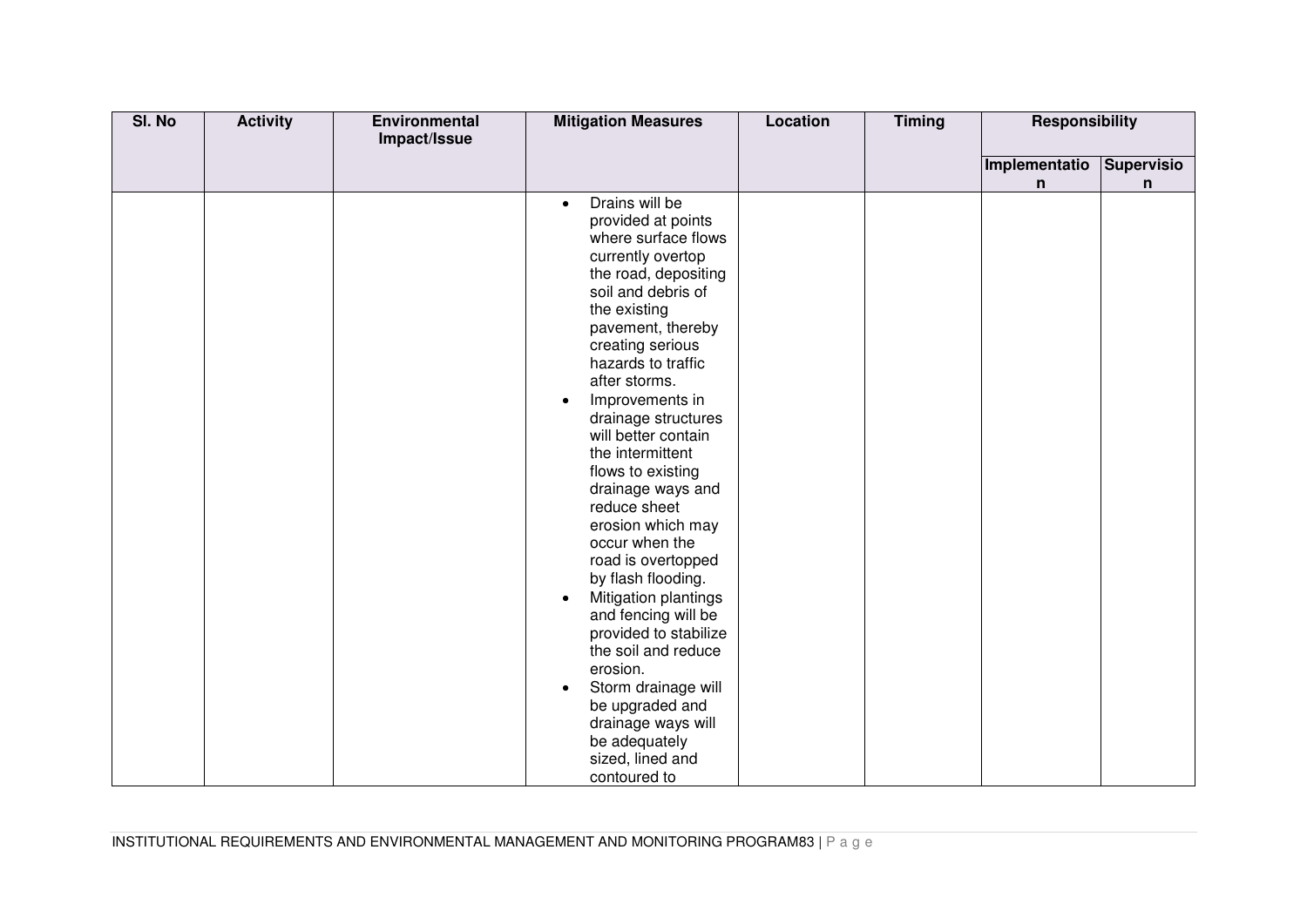| SI. No | <b>Activity</b>                                                                                                                               | <b>Environmental</b><br>Impact/Issue                                                                                                                                                                                                                                                                                                                                                                                                                                               | <b>Mitigation Measures</b>                                                                                                                                                                                                                                                                                                                                                                                                                           | Location               | <b>Timing</b>                                       | Responsibility                      |                              |
|--------|-----------------------------------------------------------------------------------------------------------------------------------------------|------------------------------------------------------------------------------------------------------------------------------------------------------------------------------------------------------------------------------------------------------------------------------------------------------------------------------------------------------------------------------------------------------------------------------------------------------------------------------------|------------------------------------------------------------------------------------------------------------------------------------------------------------------------------------------------------------------------------------------------------------------------------------------------------------------------------------------------------------------------------------------------------------------------------------------------------|------------------------|-----------------------------------------------------|-------------------------------------|------------------------------|
|        |                                                                                                                                               |                                                                                                                                                                                                                                                                                                                                                                                                                                                                                    |                                                                                                                                                                                                                                                                                                                                                                                                                                                      |                        |                                                     | Implementatio<br>n                  | <b>Supervisio</b><br>n       |
|        |                                                                                                                                               |                                                                                                                                                                                                                                                                                                                                                                                                                                                                                    | minimize erosion<br>potential.                                                                                                                                                                                                                                                                                                                                                                                                                       |                        |                                                     |                                     |                              |
|        | <b>Impact of seismic events</b>                                                                                                               |                                                                                                                                                                                                                                                                                                                                                                                                                                                                                    |                                                                                                                                                                                                                                                                                                                                                                                                                                                      |                        |                                                     |                                     |                              |
|        | Seismic event                                                                                                                                 | Potential<br>adverse<br>impacts of seismic events<br>in the construction phase<br>could be exacerbated or<br>lessened as a result of the<br>rehabilitation of bridges<br>other<br>highway<br>and<br>structures.                                                                                                                                                                                                                                                                    | geotechnical All along the<br>Based<br>on<br>investigation<br>conducted<br>during the feasibility study it<br>was established that seismic<br>risk<br>factor<br>should<br>be<br>addressed<br>by using<br>a<br>horizontal<br>peak ground<br>acceleration factor of >0.12g<br>in structural designs for<br>Ratodero-Shikarpur<br>subproject.                                                                                                           | subproject<br>corridor | At design<br>stage                                  | <b>NHA</b>                          | NHA/<br>Design<br>Consultant |
|        | Impact on water resources                                                                                                                     |                                                                                                                                                                                                                                                                                                                                                                                                                                                                                    |                                                                                                                                                                                                                                                                                                                                                                                                                                                      |                        |                                                     |                                     |                              |
|        | • Poor design of<br>drainage<br>structures<br>• Clearing,<br>grubbing and<br>grading<br>activities<br>• Operation of<br>construction<br>camps | <b>Surface Water Flow</b><br>Modification: The section<br>runs along the right bank<br>of the Indus River. The<br>existing alignment<br>includes 4 bridges and<br>92 culverts. The<br>subproject will improve<br>drainage on the section<br>by adding 9 new culverts.<br><b>Water Quality</b><br>Deterioration: Due to<br>removal of vegetation for<br>clearing, grubbing and<br>grading activities soil is<br>exposed and becomes<br>more susceptible to<br>erosion and can cause | <b>Surface Water Flow</b><br>Modification:<br>Adequately sized<br>$\bullet$<br>culverts will be installed<br>on all the sections to<br>accommodate<br>predictable hydrological<br>conditions as<br>recommended by<br><b>Hydrology Study</b><br>Report (part of the<br>Feasibility Study), and<br>will stabilize<br>downstream slopes<br>with concrete, or rock<br>gabions, or walls to<br>avoid erosion<br>Good design and<br>construction practices | Near water<br>bodies   | During project<br>design and<br>implementatio<br>n. | Design<br>consultant,<br>Contractor | <b>CSC/NHA</b>               |

INSTITUTIONAL REQUIREMENTS AND ENVIRONMENTAL MANAGEMENT AND MONITORING PROGRAM84 | P a g e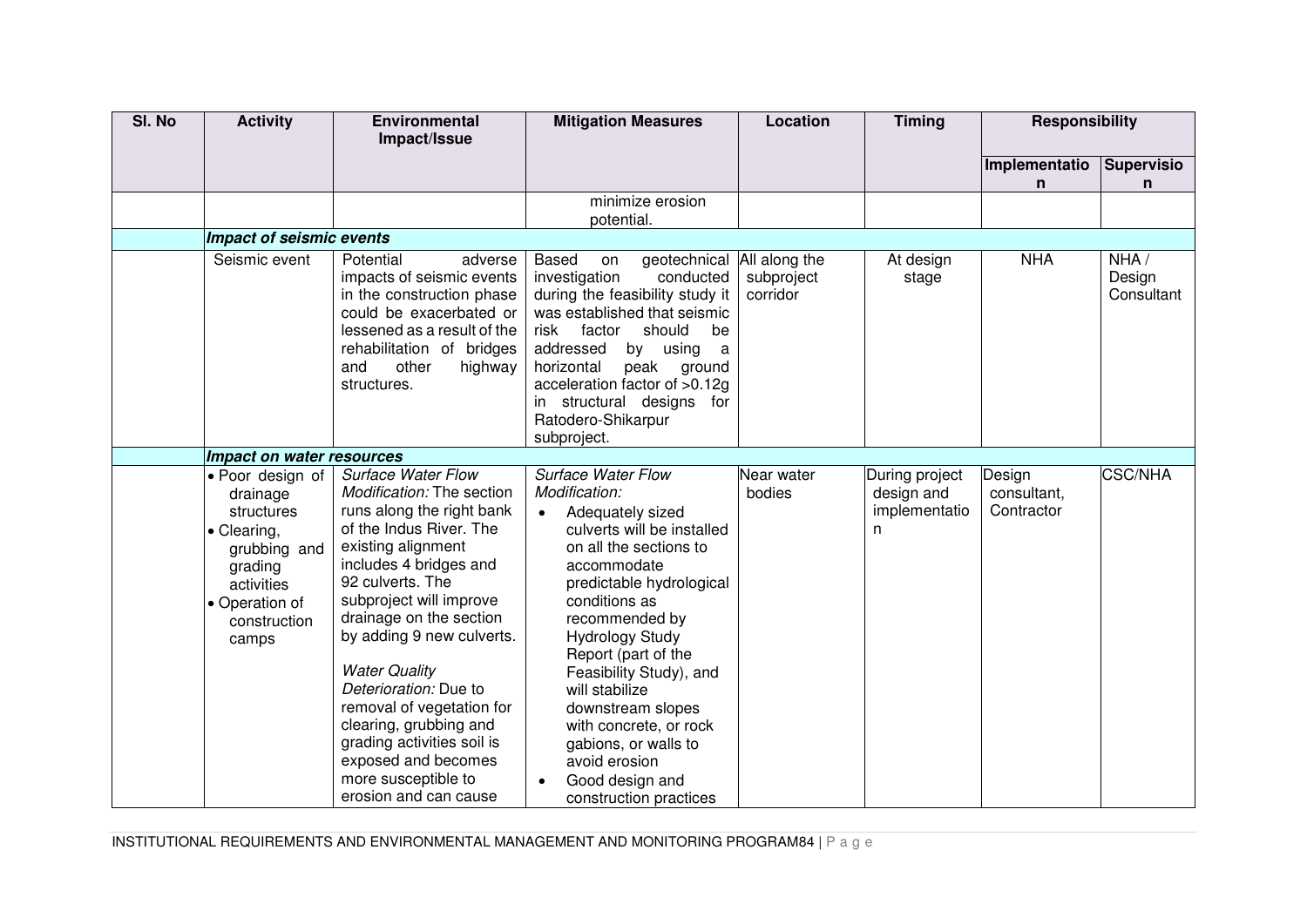| SI. No | <b>Activity</b> | Environmental<br>Impact/Issue                                                                                                                                                                                                                                                                                                                                                                                                                                                       | <b>Mitigation Measures</b>                                                                                                                                                                                                                                                                                                                                                                                                                                                                                                                                                                                                                                                                                                                                                                            | Location | <b>Timing</b> | Responsibility |                   |
|--------|-----------------|-------------------------------------------------------------------------------------------------------------------------------------------------------------------------------------------------------------------------------------------------------------------------------------------------------------------------------------------------------------------------------------------------------------------------------------------------------------------------------------|-------------------------------------------------------------------------------------------------------------------------------------------------------------------------------------------------------------------------------------------------------------------------------------------------------------------------------------------------------------------------------------------------------------------------------------------------------------------------------------------------------------------------------------------------------------------------------------------------------------------------------------------------------------------------------------------------------------------------------------------------------------------------------------------------------|----------|---------------|----------------|-------------------|
|        |                 |                                                                                                                                                                                                                                                                                                                                                                                                                                                                                     |                                                                                                                                                                                                                                                                                                                                                                                                                                                                                                                                                                                                                                                                                                                                                                                                       |          |               | Implementatio  | <b>Supervisio</b> |
|        |                 | surface water quality<br>issues. Additionally,<br>surface water pollution<br>can be caused by<br>construction/reconstructi<br>on of the bridges, and<br>replacement/upgrading<br>of culverts. Finally,<br>construction camps can<br>generate wastewater that<br>can pollute surface water<br>reserves, if not duly<br>treated. Oils and<br>lubricants, solvents and<br>cleaners, and other<br>harmful chemicals can<br>contaminate soil and be<br>washed off into water<br>streams. | will be adhered to<br>Contract provisions<br>related to drainage<br>systems will be<br>enforced<br>Detailed design should<br>ensure that the road<br>drainage provisions on<br>the new embankments<br>do not alter the status<br>of natural water bodies<br>and irrigation structures<br>adjacent to alignments.<br><b>Water Pollution:</b><br>Schedule construction<br>works that will expose<br>large areas of soil will<br>not be planned for rainy<br>seasons (considered in<br>subproject-specific<br>considerations below);<br>Using clean fill materials<br>$\bullet$<br>around rivers and<br>canals (quarried rock<br>containing no fine soil);<br>and<br>Leaving buffer zones of<br>undisturbed flora<br>between subprojects'<br>sites and water<br>streams.<br>Erosion and water pollution: |          |               | n              | n                 |

INSTITUTIONAL REQUIREMENTS AND ENVIRONMENTAL MANAGEMENT AND MONITORING PROGRAM85 | P a g e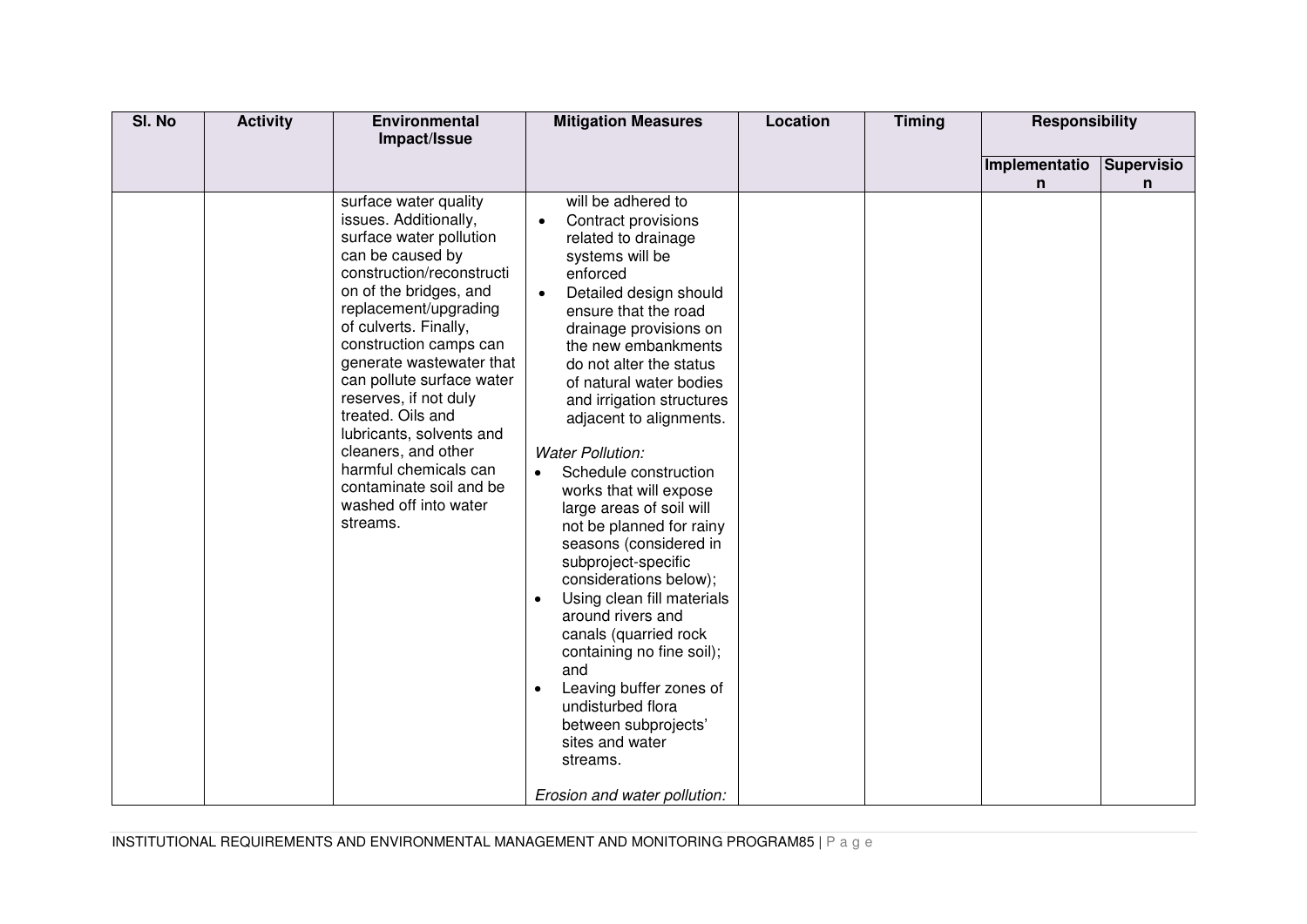| SI. No | <b>Activity</b>                                                                                                                                                               | Environmental<br>Impact/Issue                                                                                                                                                    | <b>Mitigation Measures</b>                                                                                                                                                                                                                                                                                                                                                                                                                               | <b>Location</b>                           | <b>Timing</b>                               | <b>Responsibility</b> |                                   |
|--------|-------------------------------------------------------------------------------------------------------------------------------------------------------------------------------|----------------------------------------------------------------------------------------------------------------------------------------------------------------------------------|----------------------------------------------------------------------------------------------------------------------------------------------------------------------------------------------------------------------------------------------------------------------------------------------------------------------------------------------------------------------------------------------------------------------------------------------------------|-------------------------------------------|---------------------------------------------|-----------------------|-----------------------------------|
|        |                                                                                                                                                                               |                                                                                                                                                                                  |                                                                                                                                                                                                                                                                                                                                                                                                                                                          |                                           |                                             | Implementatio<br>n    | <b>Supervisio</b><br>$\mathsf{n}$ |
|        |                                                                                                                                                                               |                                                                                                                                                                                  | Mulching of the<br>$\bullet$<br>exposed areas with<br>natural biodegradable<br>material such as plant<br>residue.<br>Use of settlement ponds<br>$\bullet$<br>and silt fences, if<br>practicable.<br>Prompt revegetating of<br>$\bullet$<br>the exposed areas after<br>completion of works.<br>Camp effluents:<br>Domestic sewage in the<br>construction camps will<br>be treated by properly<br>designed, installed and<br>maintained septic<br>systems. |                                           |                                             |                       |                                   |
|        | Impact on climate and air quality                                                                                                                                             |                                                                                                                                                                                  |                                                                                                                                                                                                                                                                                                                                                                                                                                                          |                                           |                                             |                       |                                   |
|        | • Operation of<br>construction<br>machinery<br>and<br>equipment<br>• Operation of<br>asphalt and<br>hot-mix<br>plants, and<br>crushers<br>• Open burning<br>of solid<br>waste | • Air pollution caused<br>by emissions from<br>construction<br>machinery and<br>equipment, crushers,<br>hot mix and asphalt<br>plants (dust, SO <sub>2</sub> ,<br>NOx, CO, VOC). | Asphalt and<br>hot-mix<br>$\bullet$<br>plants will be located at<br>least 500 meters away<br>the<br>from<br>nearest<br>sensitive receptor such<br>schools<br>and<br>as<br>hospitals.<br>will<br>Operators<br>be<br>$\bullet$<br>to<br>install<br>required<br>emission controls.<br>Contractors<br>will<br>be<br>$\bullet$<br>required to suppress<br>dust on access/bypass                                                                               | • All along the<br>subproject<br>corridor | During the<br>project<br>implementatio<br>n | Contractor            | <b>CSC/NHA</b>                    |

INSTITUTIONAL REQUIREMENTS AND ENVIRONMENTAL MANAGEMENT AND MONITORING PROGRAM86 | P a g e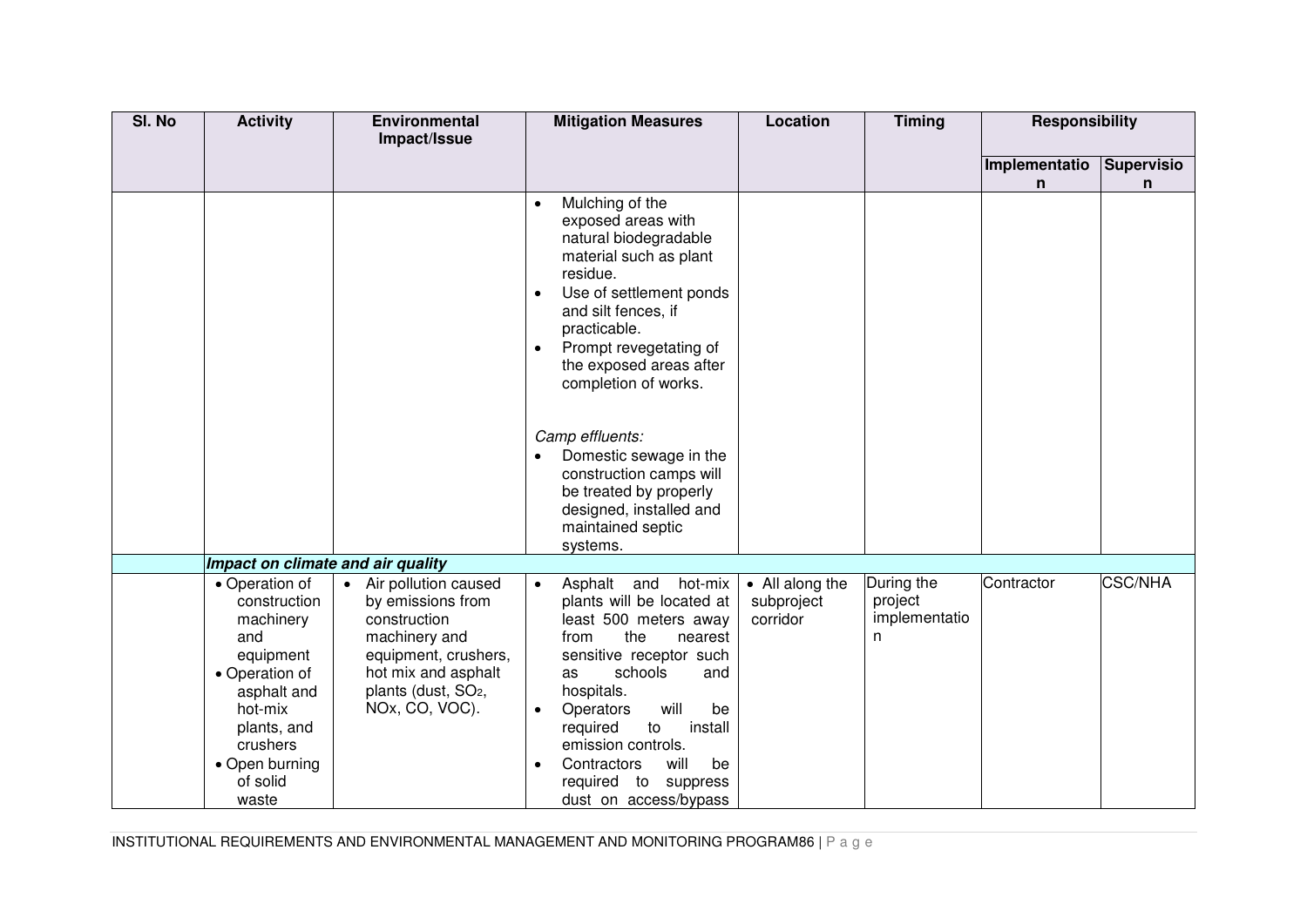| SI. No | <b>Activity</b> | Environmental<br>Impact/Issue | <b>Mitigation Measures</b>                                                                                                                                                                                                                                                                                                                                                                                                                                                                                                                                                                                                                                                                                                                                                                                                                                | <b>Location</b> | <b>Timing</b> | <b>Responsibility</b> |            |
|--------|-----------------|-------------------------------|-----------------------------------------------------------------------------------------------------------------------------------------------------------------------------------------------------------------------------------------------------------------------------------------------------------------------------------------------------------------------------------------------------------------------------------------------------------------------------------------------------------------------------------------------------------------------------------------------------------------------------------------------------------------------------------------------------------------------------------------------------------------------------------------------------------------------------------------------------------|-----------------|---------------|-----------------------|------------|
|        |                 |                               |                                                                                                                                                                                                                                                                                                                                                                                                                                                                                                                                                                                                                                                                                                                                                                                                                                                           |                 |               | Implementatio         | Supervisio |
|        |                 |                               |                                                                                                                                                                                                                                                                                                                                                                                                                                                                                                                                                                                                                                                                                                                                                                                                                                                           |                 |               | n                     | n          |
|        |                 |                               | surfaces,<br>road<br>excavation<br>and<br>sites with<br>construction<br>water<br>non-toxic<br>or<br>chemicals.<br>Dump trucks carrying<br>$\bullet$<br>earth, sand or stone will<br>be covered with tarps or<br>similar material to avoid<br>spilling.<br>Machinery<br>and<br>$\bullet$<br>equipment will be<br>fitted with pollution<br>control<br>devices,<br>which<br>will<br>be<br>checked at regular<br>intervals to ensure<br>that they are in<br>working order. Best<br>available pollution<br>control technologies<br>will be required.<br>Open burning will be<br>$\bullet$<br>prohibited<br>and<br>requirements<br>for<br>spraying and related<br>dust<br>control<br>measures and the<br>of<br>use<br>proper<br>solvents and volatile<br>materials will be in<br>incorporated in the<br>contract provisions.<br>Workers will<br>be<br>$\bullet$ |                 |               |                       |            |

INSTITUTIONAL REQUIREMENTS AND ENVIRONMENTAL MANAGEMENT AND MONITORING PROGRAM87 | P a g e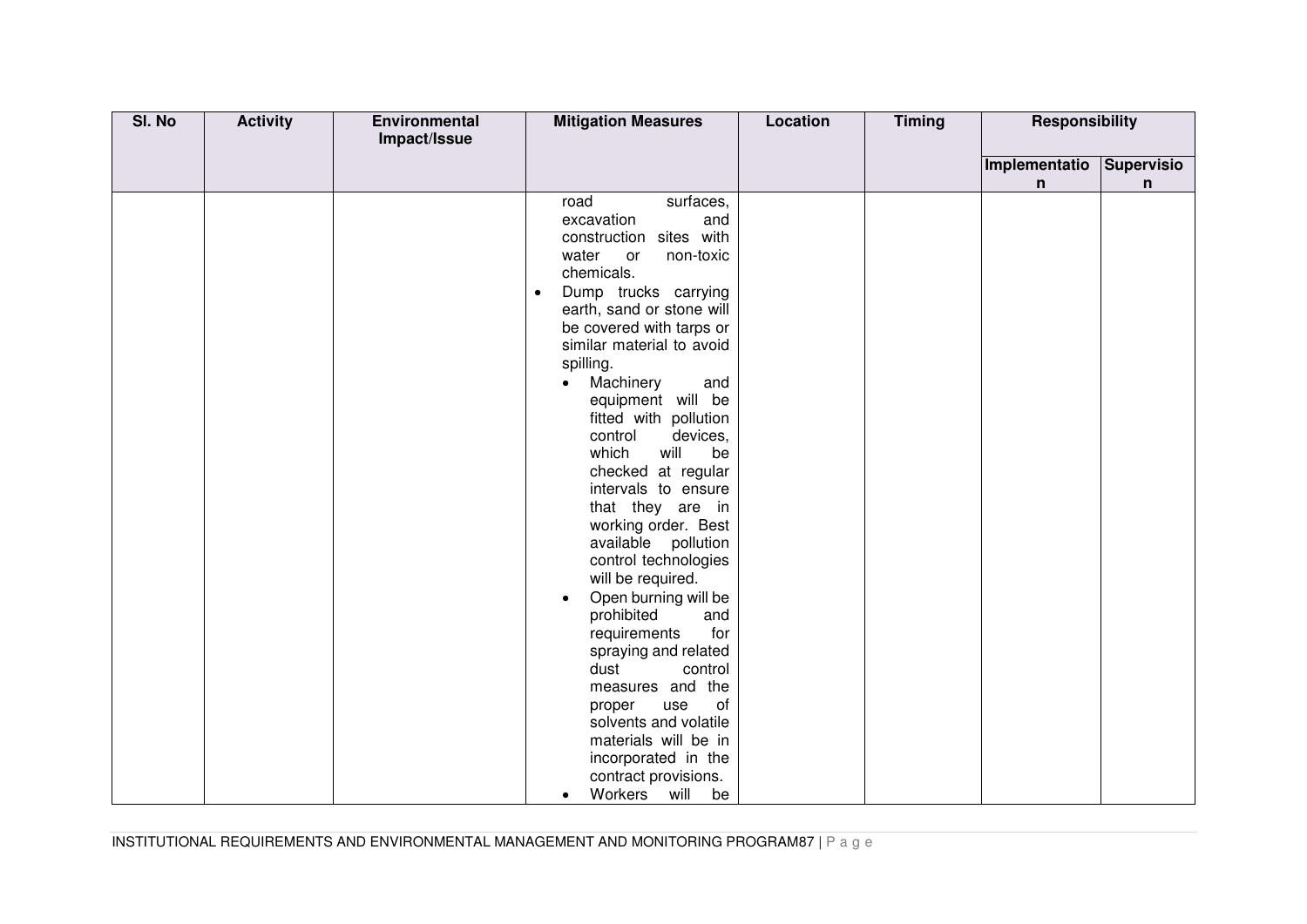| SI. No | <b>Activity</b>                                                                               | Environmental<br>Impact/Issue                                                                                                                                                                                                                                                                                                   | <b>Mitigation Measures</b>                                                                                                                                                                                                                                                                                                                                                                                 | Location                   | <b>Timing</b>                                                    | <b>Responsibility</b> |                 |
|--------|-----------------------------------------------------------------------------------------------|---------------------------------------------------------------------------------------------------------------------------------------------------------------------------------------------------------------------------------------------------------------------------------------------------------------------------------|------------------------------------------------------------------------------------------------------------------------------------------------------------------------------------------------------------------------------------------------------------------------------------------------------------------------------------------------------------------------------------------------------------|----------------------------|------------------------------------------------------------------|-----------------------|-----------------|
|        |                                                                                               |                                                                                                                                                                                                                                                                                                                                 |                                                                                                                                                                                                                                                                                                                                                                                                            |                            |                                                                  | Implementatio<br>n    | Supervisio<br>n |
|        |                                                                                               |                                                                                                                                                                                                                                                                                                                                 | required<br>to<br>use<br>Personal Protective<br>Equipment<br>near<br>sources of fugitive<br>dust.<br>Pre-construction<br>$\bullet$<br>baseline monitoring<br>of air quality will be<br>undertaken for each<br>subproject. Routine<br>air quality<br>monitoring will be<br>conducted in areas<br>of high potential<br>impact (asphalt<br>plants, construction<br>camps, etc.) during<br>construction stage. |                            |                                                                  |                       |                 |
|        | <b>Noise and Vibration</b>                                                                    |                                                                                                                                                                                                                                                                                                                                 |                                                                                                                                                                                                                                                                                                                                                                                                            |                            |                                                                  | <b>NHA</b>            | <b>CSC/NHA</b>  |
|        | • Operation of<br>construction<br>machinery<br>and<br>equipment<br>• Operation of<br>crushers | Temporary noise and<br>vibration impacts in the<br>project area can occur<br>due to construction<br>activities such as<br>excavation, compaction,<br>and grading. The<br>magnitude of impact will<br>depend on the types of<br>equipment to be used,<br>the construction methods<br>employed and the<br>scheduling of the work. | Project bid and<br>$\bullet$<br>contract documents<br>should specify that<br>noise and vibration<br>impacts during the<br>construction phase<br>will be mitigated.<br>Exhaust systems of<br>vehicles and<br>machinery should<br>be maintained in<br>good working order.<br>Properly designed<br>engine/generator<br>enclosures and                                                                         | Entire project<br>corridor | During the<br>entire<br>construction<br>period of the<br>project | Contractor            |                 |

INSTITUTIONAL REQUIREMENTS AND ENVIRONMENTAL MANAGEMENT AND MONITORING PROGRAM88 | P a g e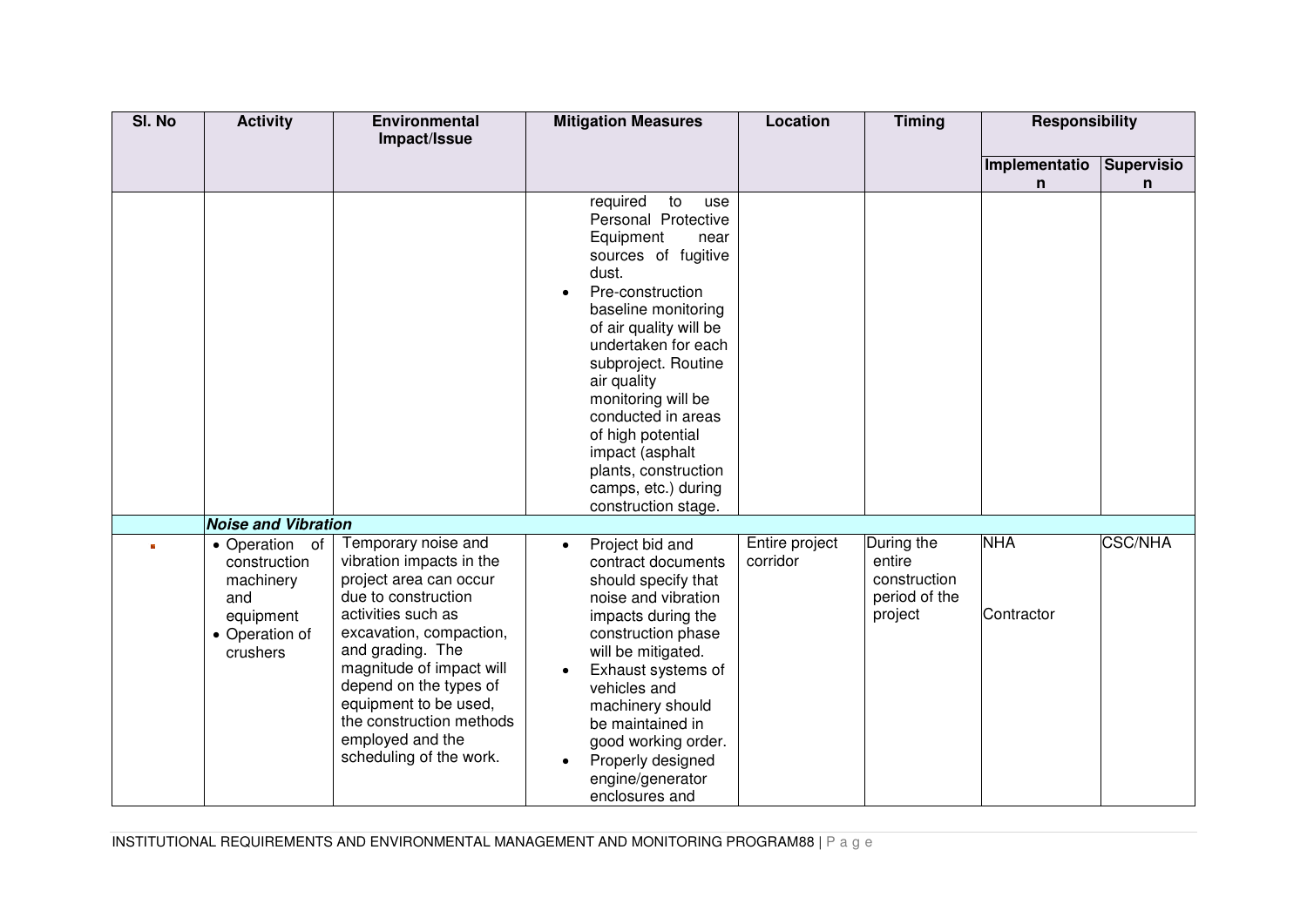| SI. No | <b>Activity</b> | Environmental<br>Impact/Issue | <b>Mitigation Measures</b>          | <b>Location</b> | <b>Timing</b> | <b>Responsibility</b> |            |
|--------|-----------------|-------------------------------|-------------------------------------|-----------------|---------------|-----------------------|------------|
|        |                 |                               |                                     |                 |               |                       |            |
|        |                 |                               |                                     |                 |               | Implementatio         | Supervisio |
|        |                 |                               | intake silencers                    |                 |               | n                     | n          |
|        |                 |                               | should be                           |                 |               |                       |            |
|        |                 |                               | employed.                           |                 |               |                       |            |
|        |                 |                               | Regular<br>$\bullet$                |                 |               |                       |            |
|        |                 |                               | maintenance of                      |                 |               |                       |            |
|        |                 |                               | machinery and                       |                 |               |                       |            |
|        |                 |                               | equipment should                    |                 |               |                       |            |
|        |                 |                               | be undertaken.                      |                 |               |                       |            |
|        |                 |                               | Stationary<br>$\bullet$             |                 |               |                       |            |
|        |                 |                               | equipment should                    |                 |               |                       |            |
|        |                 |                               | be placed as far                    |                 |               |                       |            |
|        |                 |                               | from sensitive                      |                 |               |                       |            |
|        |                 |                               | receptors as<br>practical.          |                 |               |                       |            |
|        |                 |                               | Equipment/machine<br>$\bullet$      |                 |               |                       |            |
|        |                 |                               | ry should be                        |                 |               |                       |            |
|        |                 |                               | selected to                         |                 |               |                       |            |
|        |                 |                               | minimize noise                      |                 |               |                       |            |
|        |                 |                               | impacts, and                        |                 |               |                       |            |
|        |                 |                               | provided with                       |                 |               |                       |            |
|        |                 |                               | shielding                           |                 |               |                       |            |
|        |                 |                               | mechanisms where                    |                 |               |                       |            |
|        |                 |                               | possible.                           |                 |               |                       |            |
|        |                 |                               | Construction<br>$\bullet$           |                 |               |                       |            |
|        |                 |                               | activities should be                |                 |               |                       |            |
|        |                 |                               | scheduled<br>to<br>with<br>coincide |                 |               |                       |            |
|        |                 |                               | when<br>periods                     |                 |               |                       |            |
|        |                 |                               | people would least                  |                 |               |                       |            |
|        |                 |                               | likely be affected.                 |                 |               |                       |            |
|        |                 |                               | Work hours and                      |                 |               |                       |            |
|        |                 |                               | workdays will be                    |                 |               |                       |            |
|        |                 |                               | limited to less noise-              |                 |               |                       |            |
|        |                 |                               | sensitive<br>times.                 |                 |               |                       |            |

INSTITUTIONAL REQUIREMENTS AND ENVIRONMENTAL MANAGEMENT AND MONITORING PROGRAM89 | P a g e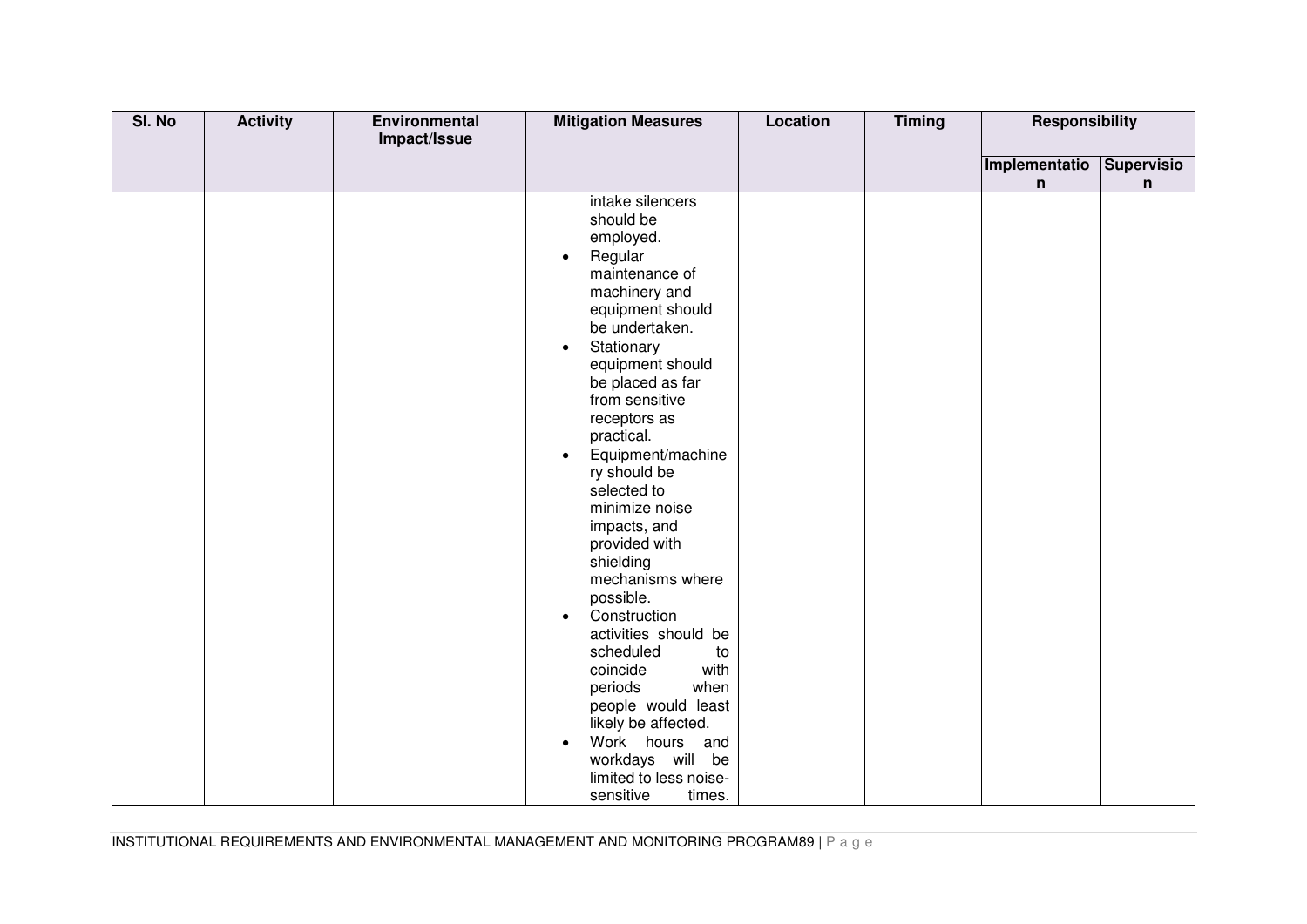| SI. No | <b>Activity</b> | Environmental<br>Impact/Issue | <b>Mitigation Measures</b>            | <b>Location</b> | <b>Timing</b> | <b>Responsibility</b> |            |
|--------|-----------------|-------------------------------|---------------------------------------|-----------------|---------------|-----------------------|------------|
|        |                 |                               |                                       |                 |               |                       |            |
|        |                 |                               |                                       |                 |               | Implementatio         | Supervisio |
|        |                 |                               |                                       |                 |               | n                     | n          |
|        |                 |                               | Work hours will be                    |                 |               |                       |            |
|        |                 |                               | approved by the                       |                 |               |                       |            |
|        |                 |                               | Resident Engineer                     |                 |               |                       |            |
|        |                 |                               | with due regard for                   |                 |               |                       |            |
|        |                 |                               | possible<br>noise                     |                 |               |                       |            |
|        |                 |                               | disturbance.                          |                 |               |                       |            |
|        |                 |                               | Construction<br>activities will<br>be |                 |               |                       |            |
|        |                 |                               | prohibited                            |                 |               |                       |            |
|        |                 |                               | strictly<br>between 10 PM and         |                 |               |                       |            |
|        |                 |                               | 6<br>AM<br>in the                     |                 |               |                       |            |
|        |                 |                               | residential areas.                    |                 |               |                       |            |
|        |                 |                               | Public notification of                |                 |               |                       |            |
|        |                 |                               | $\bullet$<br>construction             |                 |               |                       |            |
|        |                 |                               | will<br>operations                    |                 |               |                       |            |
|        |                 |                               | incorporate<br>noise                  |                 |               |                       |            |
|        |                 |                               | considerations.                       |                 |               |                       |            |
|        |                 |                               | Methods to handle<br>$\bullet$        |                 |               |                       |            |
|        |                 |                               | complaints will be                    |                 |               |                       |            |
|        |                 |                               | specified.                            |                 |               |                       |            |
|        |                 |                               | Sensitive receptors<br>$\bullet$      |                 |               |                       |            |
|        |                 |                               | will be avoided as                    |                 |               |                       |            |
|        |                 |                               | possible. Disposal                    |                 |               |                       |            |
|        |                 |                               | haul<br>sites<br>and                  |                 |               |                       |            |
|        |                 |                               | will<br>routes<br>be                  |                 |               |                       |            |
|        |                 |                               | coordinated<br>with                   |                 |               |                       |            |
|        |                 |                               | local officials.                      |                 |               |                       |            |
|        |                 |                               | Pre-construction<br>$\bullet$         |                 |               |                       |            |
|        |                 |                               | monitoring<br>of                      |                 |               |                       |            |
|        |                 |                               | existing noise and                    |                 |               |                       |            |
|        |                 |                               | vibration will<br>be                  |                 |               |                       |            |
|        |                 |                               | undertaken<br>to                      |                 |               |                       |            |
|        |                 |                               | provide a baseline                    |                 |               |                       |            |
|        |                 |                               | the<br>for                            |                 |               |                       |            |
|        |                 |                               |                                       |                 |               |                       |            |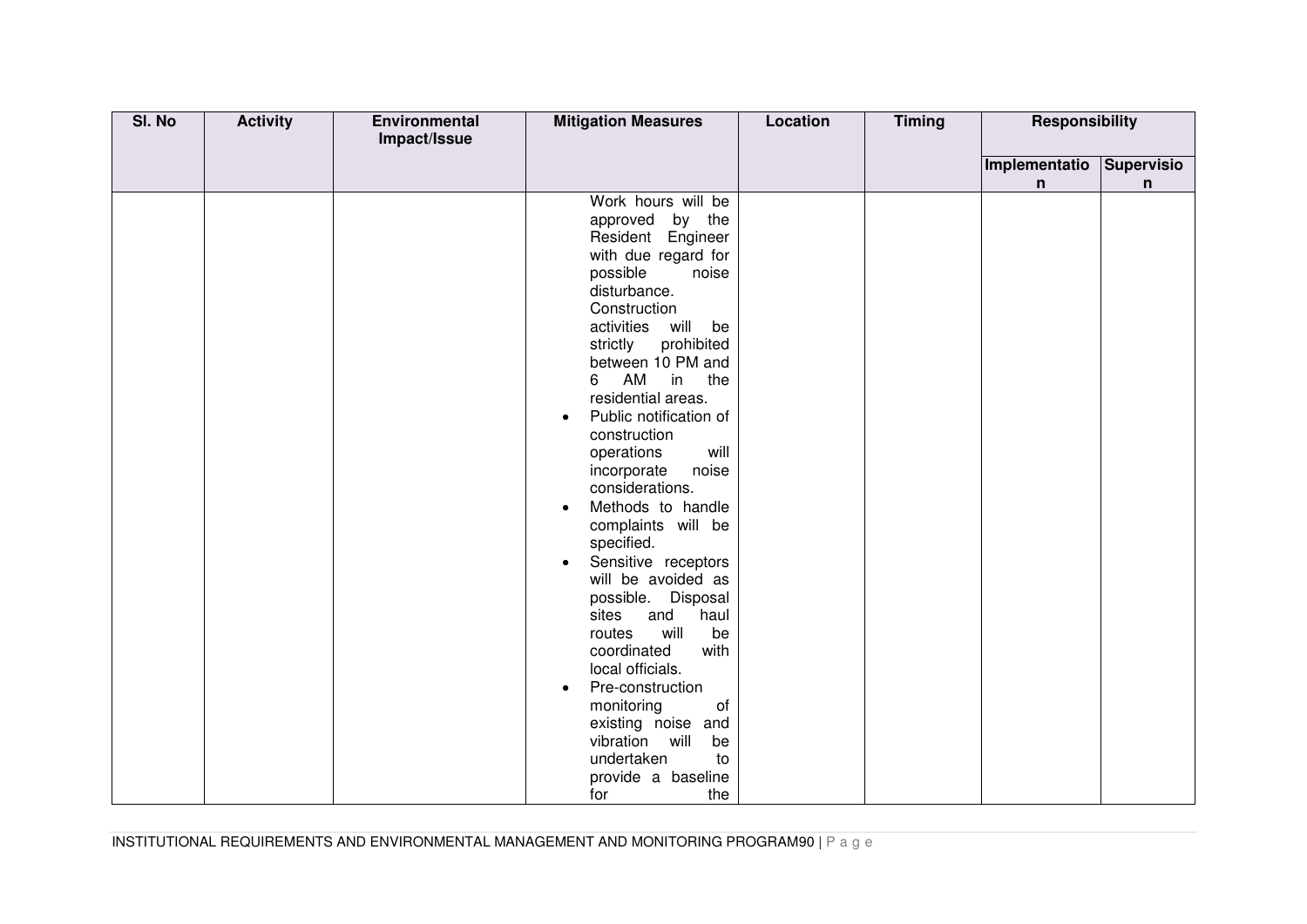| SI. No | <b>Activity</b>                     | Environmental<br>Impact/Issue                                                                          | <b>Mitigation Measures</b>                                                                                                                                                                                                                                                                  | <b>Location</b>                         | <b>Timing</b>         | <b>Responsibility</b>                 |                       |
|--------|-------------------------------------|--------------------------------------------------------------------------------------------------------|---------------------------------------------------------------------------------------------------------------------------------------------------------------------------------------------------------------------------------------------------------------------------------------------|-----------------------------------------|-----------------------|---------------------------------------|-----------------------|
|        |                                     |                                                                                                        |                                                                                                                                                                                                                                                                                             |                                         |                       | Implementatio<br>n                    | Supervisio<br>n       |
|        |                                     |                                                                                                        | of<br>measurement<br>impacts during the<br>construction period.<br>Routine monitoring<br>will also be required<br>in areas of high<br>potential<br>impact<br>sites<br>(pile-driving<br>and<br>of<br>areas<br>intensive<br>noise-<br>generating<br>during<br>activities)<br>construction.    |                                         |                       |                                       |                       |
|        |                                     |                                                                                                        | <b>Ecological Resources</b>                                                                                                                                                                                                                                                                 |                                         |                       |                                       |                       |
|        | Impacts on flora                    |                                                                                                        |                                                                                                                                                                                                                                                                                             |                                         |                       |                                       |                       |
|        | Construction<br>works in the<br>RoW | According to LARP the<br>project will impact 373<br>timber wood trees that<br>will be removed from the | Techniques such as<br>$\bullet$<br>asymmetrical widening<br>should be adopted in the<br>design to avoid loss of                                                                                                                                                                             | All along the<br>subproject<br>corridor | Design stage<br>Pre-  | NHA/ Design<br>Consultants<br>NHA/CSC | <b>NHA</b><br>NHA/CSC |
|        |                                     | RoW, and compensated.<br>No areas of sensitive                                                         | trees.<br>The<br>bidding<br>and<br>$\bullet$<br>documents<br>contract                                                                                                                                                                                                                       |                                         | construction<br>stage |                                       |                       |
|        |                                     | flora habitat are within<br>the impact area.                                                           | should have a provision<br>for the contractor to<br>avoid loss of trees where<br>possible.<br>Where trees must be<br>$\bullet$<br>cut, the contractor shall<br>ensure that each one<br>removed<br>should<br>be<br>replaced by at least 5<br>new trees of the same<br>species<br>other<br>or |                                         | Construction<br>stage | Contractor                            | <b>CSC</b>            |

INSTITUTIONAL REQUIREMENTS AND ENVIRONMENTAL MANAGEMENT AND MONITORING PROGRAM91 | P a g e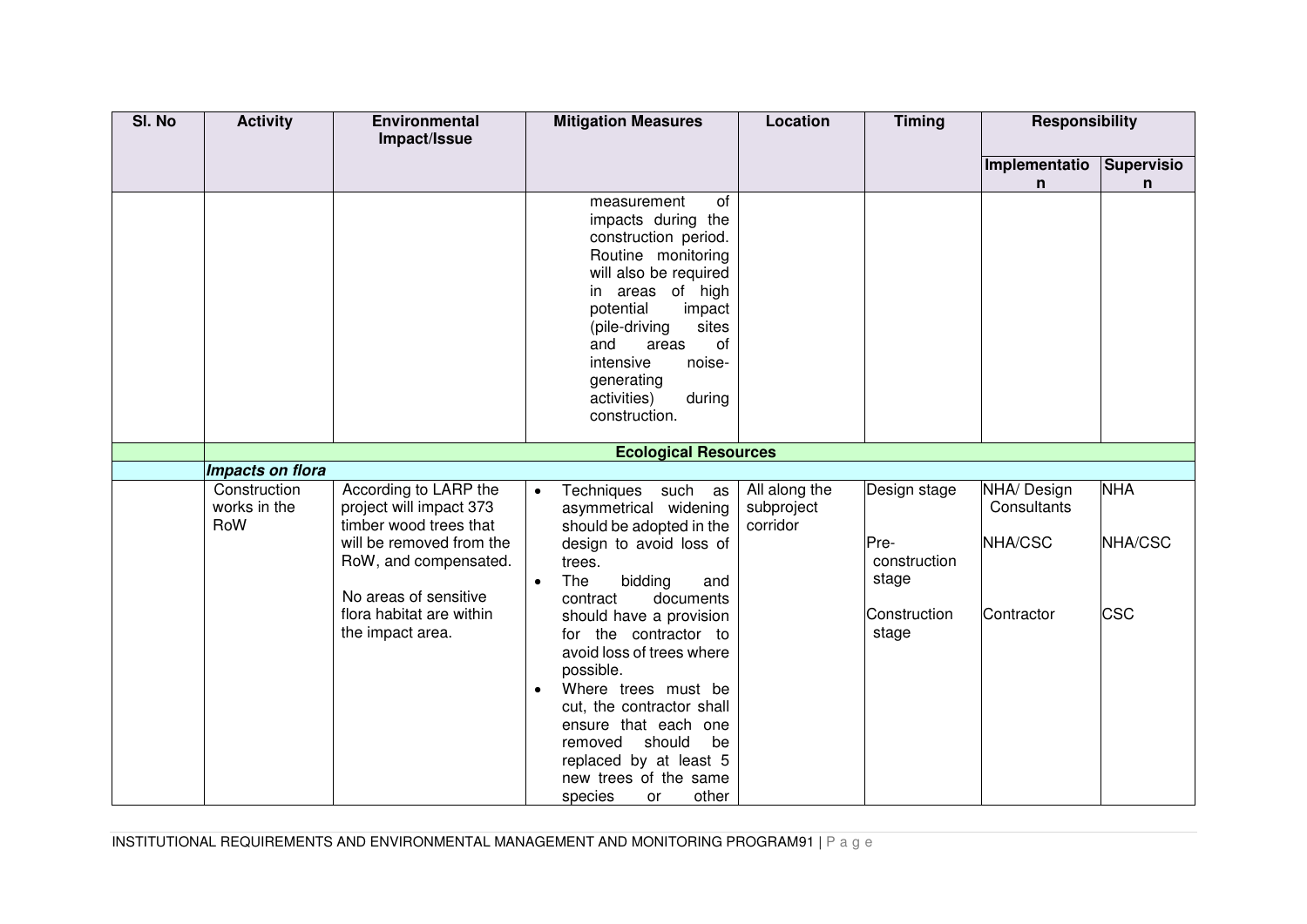| SI. No | <b>Activity</b>                                        | Environmental<br>Impact/Issue                                                                                                                                                                                                                                                                                                                                                                                                                                | <b>Mitigation Measures</b>                                                                                                                                                                                                                                                                                     | Location    | <b>Timing</b>                        | <b>Responsibility</b> |                           |
|--------|--------------------------------------------------------|--------------------------------------------------------------------------------------------------------------------------------------------------------------------------------------------------------------------------------------------------------------------------------------------------------------------------------------------------------------------------------------------------------------------------------------------------------------|----------------------------------------------------------------------------------------------------------------------------------------------------------------------------------------------------------------------------------------------------------------------------------------------------------------|-------------|--------------------------------------|-----------------------|---------------------------|
|        |                                                        |                                                                                                                                                                                                                                                                                                                                                                                                                                                              |                                                                                                                                                                                                                                                                                                                |             |                                      | Implementatio<br>n    | Supervisio<br>n           |
|        |                                                        |                                                                                                                                                                                                                                                                                                                                                                                                                                                              | indigenous species at<br>suitable locations.<br>Tree<br>Replanting<br>$\bullet$<br>will<br>Program<br>be<br>developed<br>the<br>by<br>contractor as part of site-<br>specific EMP.<br>Roadside planting will<br>$\bullet$<br>be undertaken to ensure<br>slope stabilization.<br><b>Socioeconomic Resources</b> |             |                                      |                       |                           |
|        | Impacts on communities                                 |                                                                                                                                                                                                                                                                                                                                                                                                                                                              |                                                                                                                                                                                                                                                                                                                |             |                                      |                       |                           |
|        |                                                        |                                                                                                                                                                                                                                                                                                                                                                                                                                                              |                                                                                                                                                                                                                                                                                                                |             |                                      |                       |                           |
|        | Design of<br>subproject<br>Constructio<br>n activities | Potential socioeconomic<br>impacts will likely include:<br>Land acquisition and<br>$\blacksquare$<br>resettlement.<br>Loss<br>of<br>41<br>residential structures<br>owned by 41 DPs will<br>result<br>their<br>in<br>relocation and their<br>dependents<br>(300)<br>persons) living in the<br>affected structure.<br>Communities.<br>Split<br>Potential for split<br>communities.<br>Loss of Roadside<br><b>Community Business</b><br>and Social Activities. | Land Acquisition and<br>Resettlement Plan will be<br>implemented                                                                                                                                                                                                                                               | Settlements | Design and<br>construction<br>stages | Contractor            | Supervision<br>consultant |

INSTITUTIONAL REQUIREMENTS AND ENVIRONMENTAL MANAGEMENT AND MONITORING PROGRAM92 | P a g e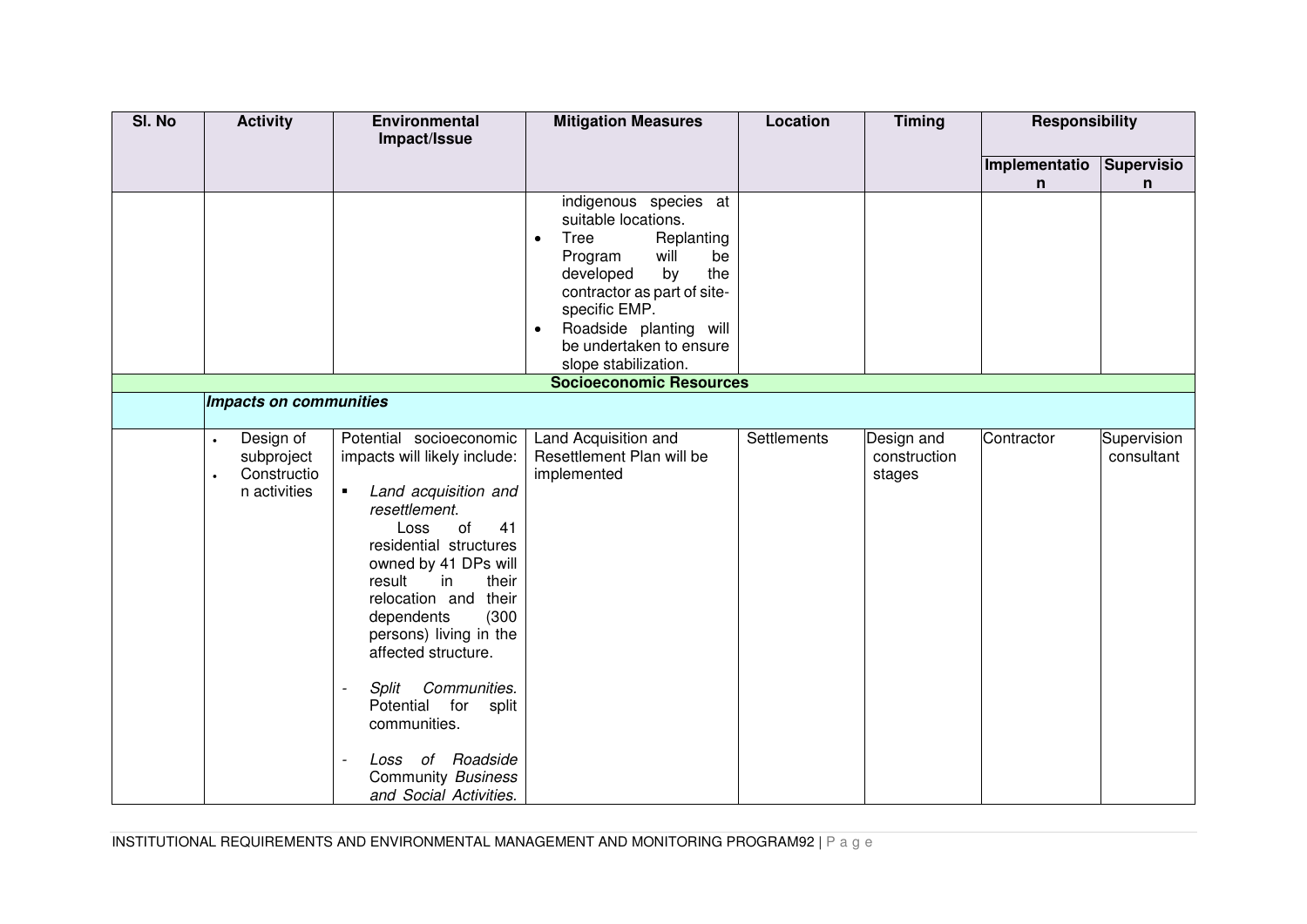| SI. No | <b>Activity</b>                                                                                | <b>Environmental</b><br>Impact/Issue                                                                                                                                                                                                                                                                                                                                                                                                                                                                                                                                  | <b>Mitigation Measures</b>                                                                                                                                                                                                                                                                                                                                                          | Location                                                                                                                                                               | <b>Timing</b>                                                                                                                 | <b>Responsibility</b> |                        |
|--------|------------------------------------------------------------------------------------------------|-----------------------------------------------------------------------------------------------------------------------------------------------------------------------------------------------------------------------------------------------------------------------------------------------------------------------------------------------------------------------------------------------------------------------------------------------------------------------------------------------------------------------------------------------------------------------|-------------------------------------------------------------------------------------------------------------------------------------------------------------------------------------------------------------------------------------------------------------------------------------------------------------------------------------------------------------------------------------|------------------------------------------------------------------------------------------------------------------------------------------------------------------------|-------------------------------------------------------------------------------------------------------------------------------|-----------------------|------------------------|
|        |                                                                                                |                                                                                                                                                                                                                                                                                                                                                                                                                                                                                                                                                                       |                                                                                                                                                                                                                                                                                                                                                                                     |                                                                                                                                                                        |                                                                                                                               | Implementatio<br>n    | <b>Supervisio</b><br>n |
|        |                                                                                                | DPs losing shops and<br>kiosks (28 shop and<br>kiosk owners and 24<br>renter operators of<br>affected shops/kiosk)<br>will lose their income<br>source.                                                                                                                                                                                                                                                                                                                                                                                                               |                                                                                                                                                                                                                                                                                                                                                                                     |                                                                                                                                                                        |                                                                                                                               |                       |                        |
| ×      | Impacts on infrastructure                                                                      |                                                                                                                                                                                                                                                                                                                                                                                                                                                                                                                                                                       |                                                                                                                                                                                                                                                                                                                                                                                     |                                                                                                                                                                        |                                                                                                                               |                       |                        |
|        | Constructio<br>n activities,<br>largely<br>on<br>embankme<br>nt<br>Constructio<br>n of bridges | Roads: Site-specific<br>impacts on existing<br>transport<br>infrastructure due to<br>transportation of<br>construction<br>materials, equipment<br>and machinery, and<br>labor to/from<br>construction sites.<br>Traffic disturbances<br>as the current traffic<br>on the subproject<br>section is intense.<br>Irrigation systems:<br>$\bullet$<br>The project can have<br>impact on irrigation<br>systems located<br>along the alignment<br>and crossed by the<br>project.<br>The subproject can<br>have direct impact on<br>high- and medium<br>voltage transmission | Mitigation related to potential<br>non-transport infrastructure<br>has been<br>assessed<br>as<br>follows:<br>Traffic<br>Roads:<br>Management Plan to be<br>prepared<br>and<br>the<br>implemented<br>by<br>contractor to minimize<br>potential disruptions.<br>Irrigation<br>systems:<br>$\bullet$<br>Coordination<br>with<br>Provincial<br>Department<br>of Irrigation is required. | At<br>$\bullet$<br>congested<br>road<br>sections<br>At locations<br>where<br>irrigation<br>systems<br>are<br>adjacent to<br>the<br>alignment<br>At points<br>where re- | Construction<br>stage<br>Preconstructio<br>n and<br>construction<br>stage<br>Preconstructio<br>n and<br>construction<br>stage | Contractor/NH<br>A    | <b>NHA</b><br>EALS/CSC |

INSTITUTIONAL REQUIREMENTS AND ENVIRONMENTAL MANAGEMENT AND MONITORING PROGRAM93 | P a g e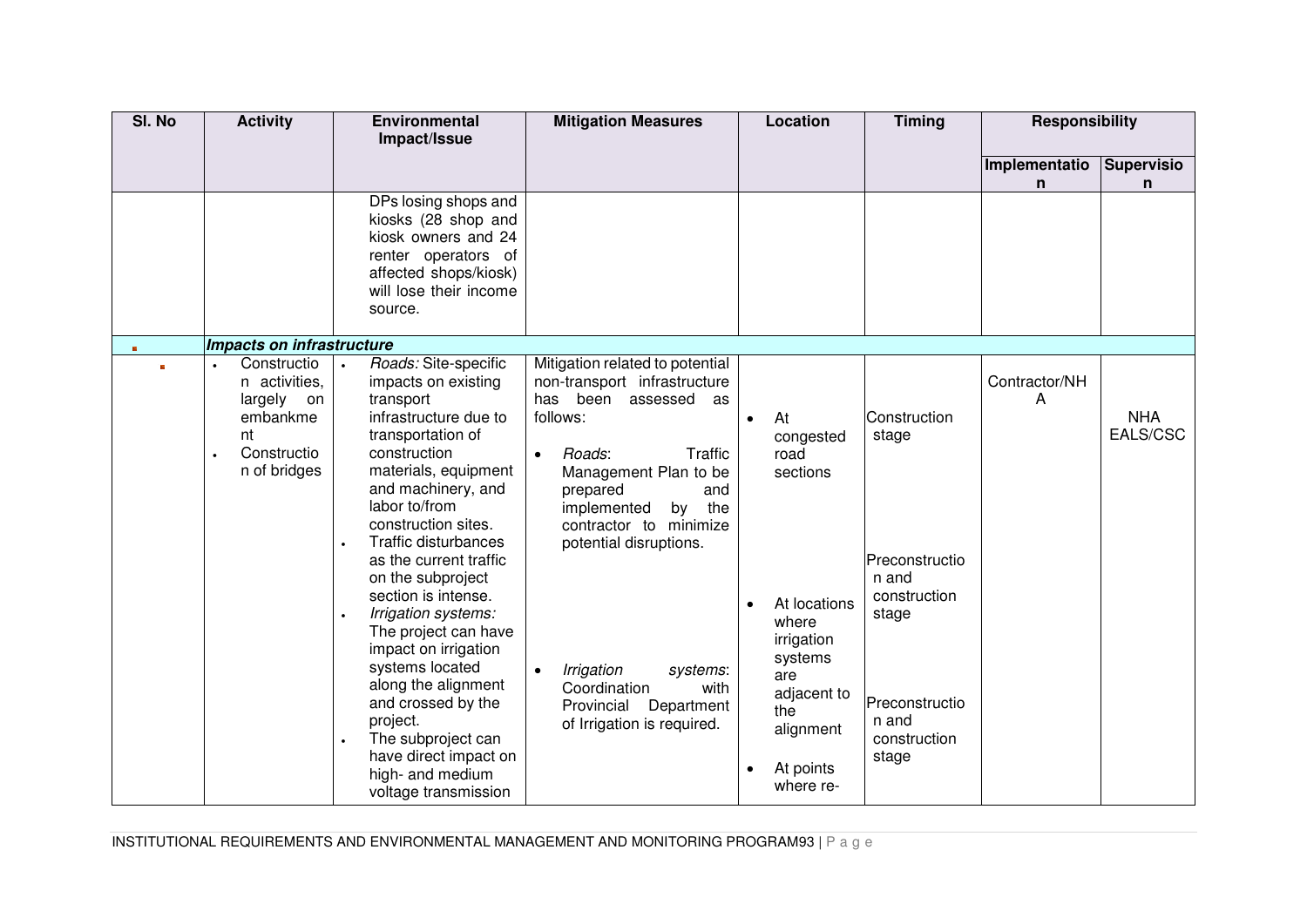| SI. No | <b>Activity</b>                | <b>Environmental</b>                  | <b>Mitigation Measures</b>                             | Location                         | <b>Timing</b>         | <b>Responsibility</b> |                   |
|--------|--------------------------------|---------------------------------------|--------------------------------------------------------|----------------------------------|-----------------------|-----------------------|-------------------|
|        |                                | Impact/Issue                          |                                                        |                                  |                       |                       |                   |
|        |                                |                                       |                                                        |                                  |                       | Implementatio         | <b>Supervisio</b> |
|        |                                |                                       |                                                        |                                  |                       | n.                    | n                 |
|        |                                | lines.<br>Potential waste             | Transmission<br>lines:<br>Coordination with NTDC       | location of<br>T/Ls is           | Preconstructio        |                       |                   |
|        |                                | disposal impacts                      | for relocation if required.                            | required                         | n stage               |                       |                   |
|        |                                | could occur to the                    |                                                        |                                  |                       |                       |                   |
|        |                                | improper disposal of                  |                                                        |                                  |                       |                       |                   |
|        |                                | construction waste,                   |                                                        | Constructio                      |                       |                       |                   |
|        |                                | waste oil and<br>solvents, and human  | Waste                                                  | n camps                          |                       |                       |                   |
|        |                                | waste from                            | Disposal:<br>$\bullet$<br>Contracts for the project    | Along<br>$\bullet$<br>subproject |                       |                       |                   |
|        |                                | construction camps.                   | will include enforceable                               | where cut                        |                       |                       |                   |
|        |                                |                                       | provisions for the proper                              | material is                      | Preconstructio        |                       |                   |
|        |                                |                                       | disposal of waste.                                     | accumulate                       | n and                 |                       |                   |
|        |                                |                                       |                                                        | d                                | construction<br>stage |                       |                   |
|        | Occupational health and safety |                                       |                                                        |                                  |                       |                       |                   |
|        | Construction                   | The project can have<br>$\bullet$     | The WB Group                                           | All along the                    | Construction          | Contractor            | Supervision       |
|        | activities                     | occupational<br>health                | Environment, Health and                                | subproject                       | and operation         |                       | consultant        |
|        |                                | and safety<br>impacts                 | <b>Safety General Guidelines</b>                       | corridor                         | stages                |                       |                   |
|        |                                | related<br>the<br>to                  | for 2.0 Occupational Health                            |                                  |                       |                       |                   |
|        |                                | following aspects:                    | and Safety, and 4.0 for<br>Construction and            |                                  |                       |                       |                   |
|        |                                | Physical hazards<br>such as rotating  | Decommissioning that                                   |                                  |                       |                       |                   |
|        |                                | and<br>moving                         | provide guidance and                                   |                                  |                       |                       |                   |
|        |                                | equipment,                            | examples of reasonable                                 |                                  |                       |                       |                   |
|        |                                | noise, vibration,                     | precautions to implement in                            |                                  |                       |                       |                   |
|        |                                | electrical,                           | managing principal risks to<br>occupational health and |                                  |                       |                       |                   |
|        |                                | welding, working<br>in height, and so | safety should be followed                              |                                  |                       |                       |                   |
|        |                                | on                                    |                                                        |                                  |                       |                       |                   |
|        |                                | Chemical                              |                                                        |                                  |                       |                       |                   |
|        |                                | hazards such as                       |                                                        |                                  |                       |                       |                   |
|        |                                | air quality, fire                     |                                                        |                                  |                       |                       |                   |
|        |                                | explosions,<br>and                    |                                                        |                                  |                       |                       |                   |
|        |                                | corrosive,                            |                                                        |                                  |                       |                       |                   |

INSTITUTIONAL REQUIREMENTS AND ENVIRONMENTAL MANAGEMENT AND MONITORING PROGRAM94 | P a g e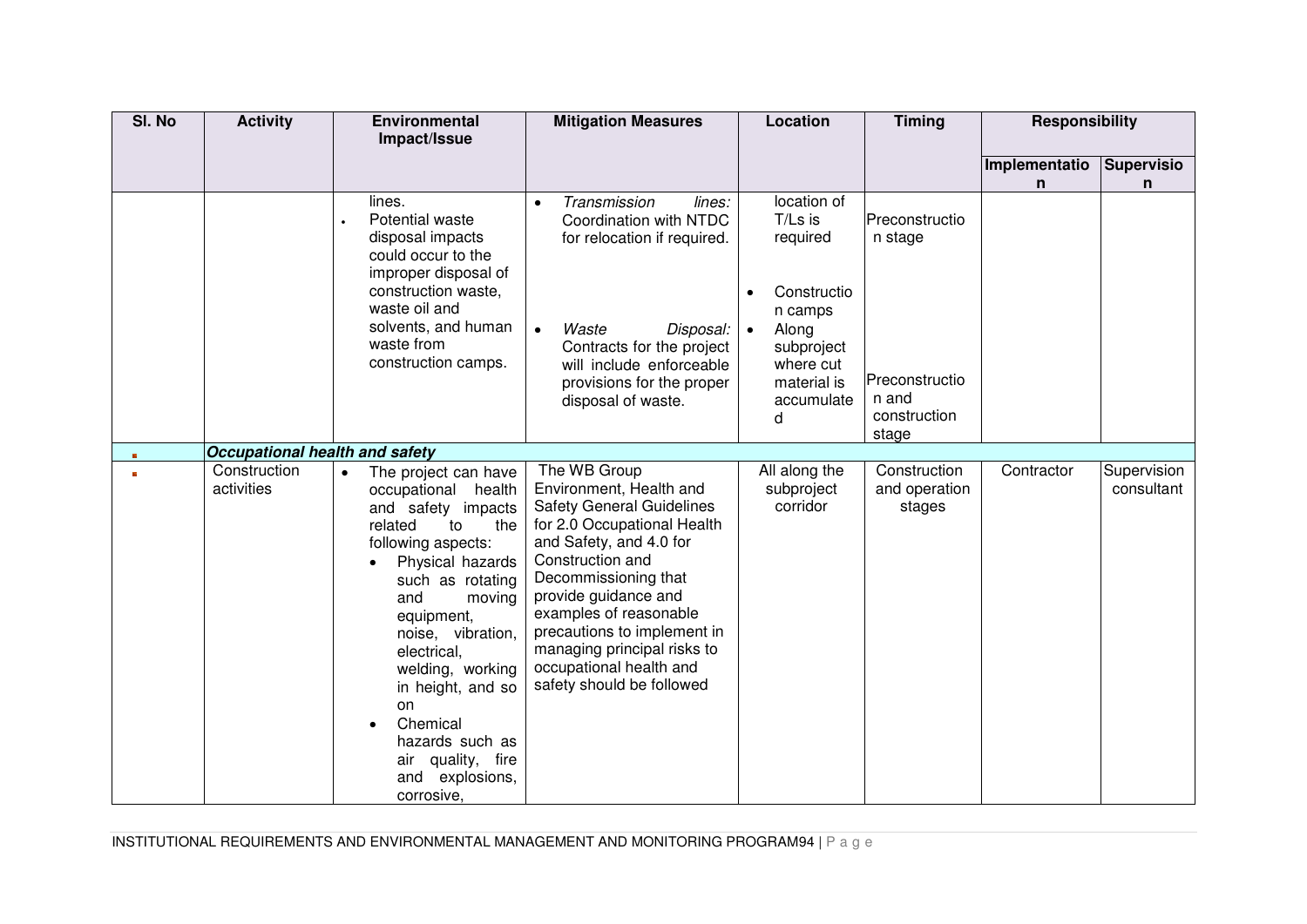| SI. No | <b>Activity</b>                      | <b>Environmental</b>                                                                                                                                                                                                                                                   | <b>Mitigation Measures</b>                                                                                                                                                                                             | Location              | <b>Timing</b>                                   | <b>Responsibility</b> |                   |
|--------|--------------------------------------|------------------------------------------------------------------------------------------------------------------------------------------------------------------------------------------------------------------------------------------------------------------------|------------------------------------------------------------------------------------------------------------------------------------------------------------------------------------------------------------------------|-----------------------|-------------------------------------------------|-----------------------|-------------------|
|        |                                      | Impact/Issue                                                                                                                                                                                                                                                           |                                                                                                                                                                                                                        |                       |                                                 |                       |                   |
|        |                                      |                                                                                                                                                                                                                                                                        |                                                                                                                                                                                                                        |                       |                                                 | Implementatio         | <b>Supervisio</b> |
|        |                                      |                                                                                                                                                                                                                                                                        |                                                                                                                                                                                                                        |                       |                                                 | n                     | n                 |
|        |                                      | oxidizing,<br>and                                                                                                                                                                                                                                                      |                                                                                                                                                                                                                        |                       |                                                 |                       |                   |
|        |                                      | reactive agents,                                                                                                                                                                                                                                                       |                                                                                                                                                                                                                        |                       |                                                 |                       |                   |
|        |                                      | and<br>asbestos                                                                                                                                                                                                                                                        |                                                                                                                                                                                                                        |                       |                                                 |                       |                   |
|        |                                      | containing                                                                                                                                                                                                                                                             |                                                                                                                                                                                                                        |                       |                                                 |                       |                   |
|        |                                      | materials.                                                                                                                                                                                                                                                             |                                                                                                                                                                                                                        |                       |                                                 |                       |                   |
|        |                                      | Biological                                                                                                                                                                                                                                                             |                                                                                                                                                                                                                        |                       |                                                 |                       |                   |
|        |                                      | hazards                                                                                                                                                                                                                                                                |                                                                                                                                                                                                                        |                       |                                                 |                       |                   |
|        |                                      | HIV/AIDS and other sexually transmitted diseases                                                                                                                                                                                                                       |                                                                                                                                                                                                                        |                       |                                                 |                       |                   |
|        | Irresponsible<br>sexual<br>behaviour | <b>HIV/AIDS</b><br>and<br>other<br>Transmitted<br>Sexually<br>(STDs)<br><b>Diseases</b><br>in<br>construction camps:<br>Increase in sexual<br>$\bullet$<br>partners because of<br>from<br>separation<br>family.<br>Increased illness and<br>death<br>among<br>workers. | Increasing use of local<br>$\bullet$<br>labor.<br>Contractor to provide<br>$\bullet$<br>health<br>education<br>measures.<br>Distributing condoms.<br>Treating<br>Sexually<br>$\bullet$<br><b>Transmitted Diseases.</b> | Construction<br>camps | Throughout<br>project<br>construction<br>period | Contractor            | <b>CSC/NHA</b>    |
|        |                                      |                                                                                                                                                                                                                                                                        | <b>OPERATIONAL PHASE</b>                                                                                                                                                                                               |                       |                                                 |                       |                   |
|        |                                      |                                                                                                                                                                                                                                                                        | <b>Physical Resources</b>                                                                                                                                                                                              |                       |                                                 |                       |                   |
|        | <b>Noise impacts</b>                 |                                                                                                                                                                                                                                                                        |                                                                                                                                                                                                                        |                       |                                                 |                       |                   |
| 画      | Road operation                       | Increased noise impacts                                                                                                                                                                                                                                                | Monitoring of noise during                                                                                                                                                                                             | <b>Settlements</b>    | Operation                                       | <b>NHA</b>            | <b>NHA</b>        |
|        |                                      |                                                                                                                                                                                                                                                                        | operation of the road                                                                                                                                                                                                  | along the             |                                                 |                       |                   |
|        |                                      |                                                                                                                                                                                                                                                                        |                                                                                                                                                                                                                        | section               |                                                 |                       |                   |
| m      | Impacts on air quality               |                                                                                                                                                                                                                                                                        |                                                                                                                                                                                                                        |                       |                                                 |                       |                   |
|        | Road<br>design                       | Air quality deterioration in                                                                                                                                                                                                                                           | Preventive measures to                                                                                                                                                                                                 | Settlements           | Operation and                                   | <b>NHA</b>            | <b>NHA</b>        |
|        | and operation                        | settlements                                                                                                                                                                                                                                                            | avoid impacts of the air                                                                                                                                                                                               | along the             | design                                          |                       |                   |
|        |                                      |                                                                                                                                                                                                                                                                        | quality deterioration on                                                                                                                                                                                               | section               |                                                 |                       |                   |
|        |                                      |                                                                                                                                                                                                                                                                        | people's health has been                                                                                                                                                                                               |                       |                                                 |                       |                   |
|        |                                      |                                                                                                                                                                                                                                                                        | taken as follows:                                                                                                                                                                                                      |                       |                                                 |                       |                   |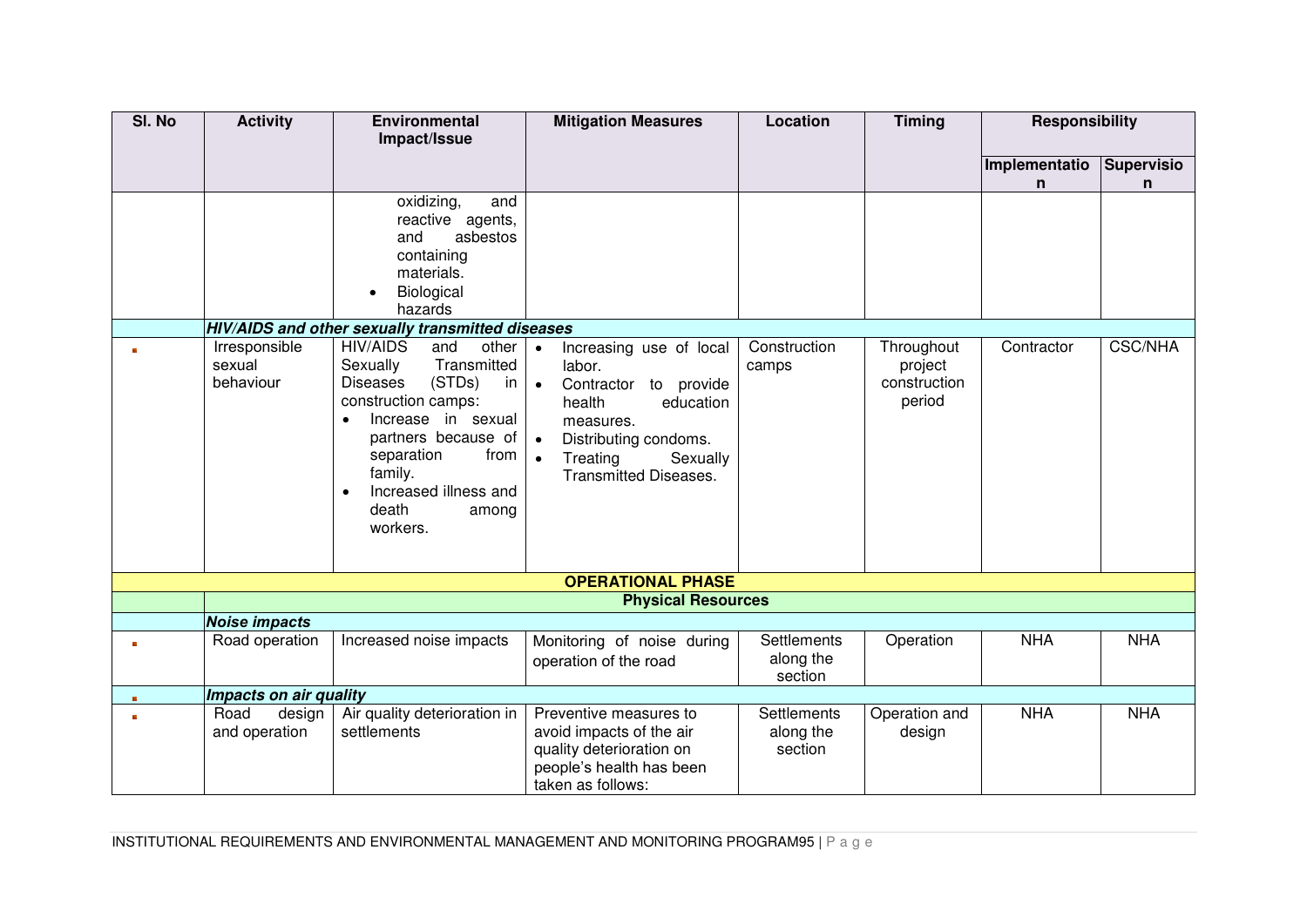| SI. No | <b>Activity</b> | <b>Environmental</b><br>Impact/Issue | <b>Mitigation Measures</b>                                                                                                                                                                                                                                                                                                                                                                                                                                                                                   | Location | <b>Timing</b> | Responsibility |            |
|--------|-----------------|--------------------------------------|--------------------------------------------------------------------------------------------------------------------------------------------------------------------------------------------------------------------------------------------------------------------------------------------------------------------------------------------------------------------------------------------------------------------------------------------------------------------------------------------------------------|----------|---------------|----------------|------------|
|        |                 |                                      |                                                                                                                                                                                                                                                                                                                                                                                                                                                                                                              |          |               | Implementatio  | Supervisio |
|        |                 |                                      |                                                                                                                                                                                                                                                                                                                                                                                                                                                                                                              |          |               | n              | n          |
|        |                 |                                      | the<br>of<br><b>Bypassing</b><br>$\bullet$<br>Dakkan<br>settlements<br>bypass The project is<br>aimed at<br>increasing<br>capacity of section to<br>avoid congestions.<br>Geometry of the road<br>$\bullet$<br>will<br>be<br>improved<br>possible<br>wherever<br>during detailed design to<br>avoid sharp curves, and<br>steep grades.<br>Additionally, the mitigation<br>measure will include planting<br>roadside<br>in<br>trees<br>Tree<br>accordance<br>with<br>replanting<br>and<br>plan<br>monitoring. |          |               |                |            |

NHA - National Highway Authority

- EALS Unit Environment, Afforestation, Land and Social Unit
- PIU Project Implementation Unit

CSC – Construction Supervision Consultant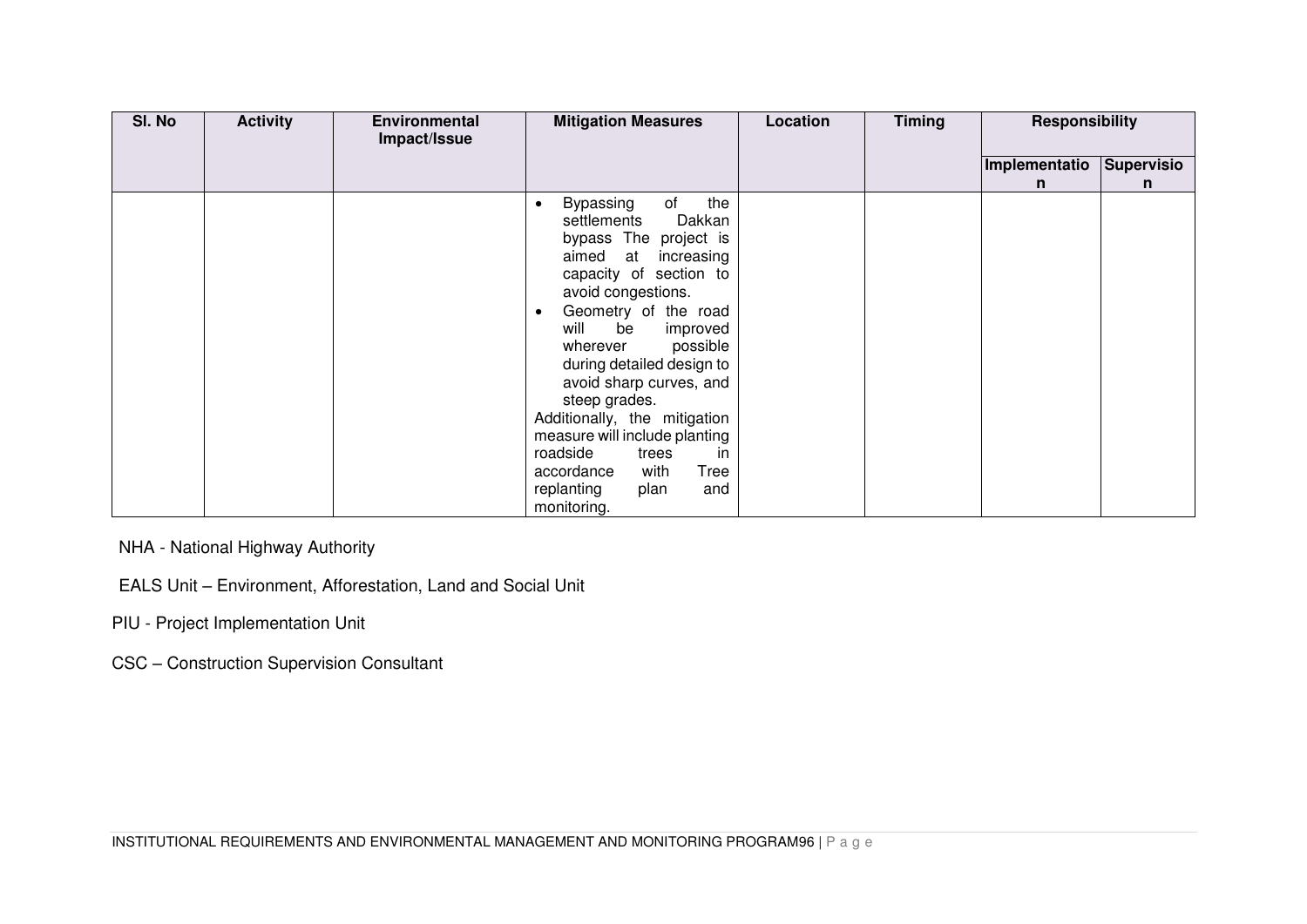# **Table 7.3: Environmental Management Plan for Dara Adamkhel-Peshawar section**

| SI. No           | <b>Activity</b>             | <b>Environmental</b><br>Impact/Issue                                                                                                                                                                                                                                                                                                                                                                           | <b>Mitigation Measures</b>                                                                                                                                                                                                                                                                                                                                                                                                                                                                                                                                                                                                                                               | Location                                | <b>Timing</b>                                | <b>Responsibility</b> |                                          |  |  |  |
|------------------|-----------------------------|----------------------------------------------------------------------------------------------------------------------------------------------------------------------------------------------------------------------------------------------------------------------------------------------------------------------------------------------------------------------------------------------------------------|--------------------------------------------------------------------------------------------------------------------------------------------------------------------------------------------------------------------------------------------------------------------------------------------------------------------------------------------------------------------------------------------------------------------------------------------------------------------------------------------------------------------------------------------------------------------------------------------------------------------------------------------------------------------------|-----------------------------------------|----------------------------------------------|-----------------------|------------------------------------------|--|--|--|
|                  |                             |                                                                                                                                                                                                                                                                                                                                                                                                                |                                                                                                                                                                                                                                                                                                                                                                                                                                                                                                                                                                                                                                                                          |                                         |                                              | Implementatio         |                                          |  |  |  |
|                  |                             |                                                                                                                                                                                                                                                                                                                                                                                                                |                                                                                                                                                                                                                                                                                                                                                                                                                                                                                                                                                                                                                                                                          |                                         |                                              | n                     | <b>Supervisio</b><br>n                   |  |  |  |
|                  |                             |                                                                                                                                                                                                                                                                                                                                                                                                                | <b>PRE-CONSTRUCTION AND CONSTRUCTION PHASES</b>                                                                                                                                                                                                                                                                                                                                                                                                                                                                                                                                                                                                                          |                                         |                                              |                       |                                          |  |  |  |
|                  | <b>Physical Resources</b>   |                                                                                                                                                                                                                                                                                                                                                                                                                |                                                                                                                                                                                                                                                                                                                                                                                                                                                                                                                                                                                                                                                                          |                                         |                                              |                       |                                          |  |  |  |
| $\boldsymbol{A}$ | <b>Impact on landscapes</b> |                                                                                                                                                                                                                                                                                                                                                                                                                |                                                                                                                                                                                                                                                                                                                                                                                                                                                                                                                                                                                                                                                                          |                                         |                                              |                       |                                          |  |  |  |
| 1.               | Cut and fill                | The subproject involves a<br>considerable amount of<br>fill for new embankments<br>as well as some cut on<br>soil and rocky material in<br>mountainous sections to<br>establish the new<br>carriageway. The<br>construction materials<br>such as soil, stone<br>boulders, stone<br>aggregates and sand in<br>form of crushed stone<br>generated from the cuts<br>are not sufficient in the<br>subproject area. | The<br>design<br>of<br>the<br>subprojects should consider<br>all relevant topographic and<br>soil conditions. Bid<br>and<br>documents<br>contract<br>are<br>recommended to include<br>requirements to ensure:<br>Selection<br>of<br>less<br>erodable<br>material,<br>placement<br>οf<br>gabions and<br>riprap<br>and<br>good<br>compaction,<br>particularly<br>around<br>bridges and culverts.<br>Specification<br>that<br>$\bullet$<br>final forming and re-<br>vegetation will be<br>completed as soon<br>as possible following<br>placement<br>fill<br>to<br>facilitate<br>regeneration<br>of a<br>stabilizing<br>ground<br>cover.<br>Trenching<br>where<br>$\bullet$ | All along the<br>subproject<br>corridor | Before the<br>finalization of<br>the project | <b>NHA</b>            | <b>NHA EALS</b><br>/Design<br>Consultant |  |  |  |

INSTITUTIONAL REQUIREMENTS AND ENVIRONMENTAL MANAGEMENT AND MONITORING PROGRAM97 | P a g e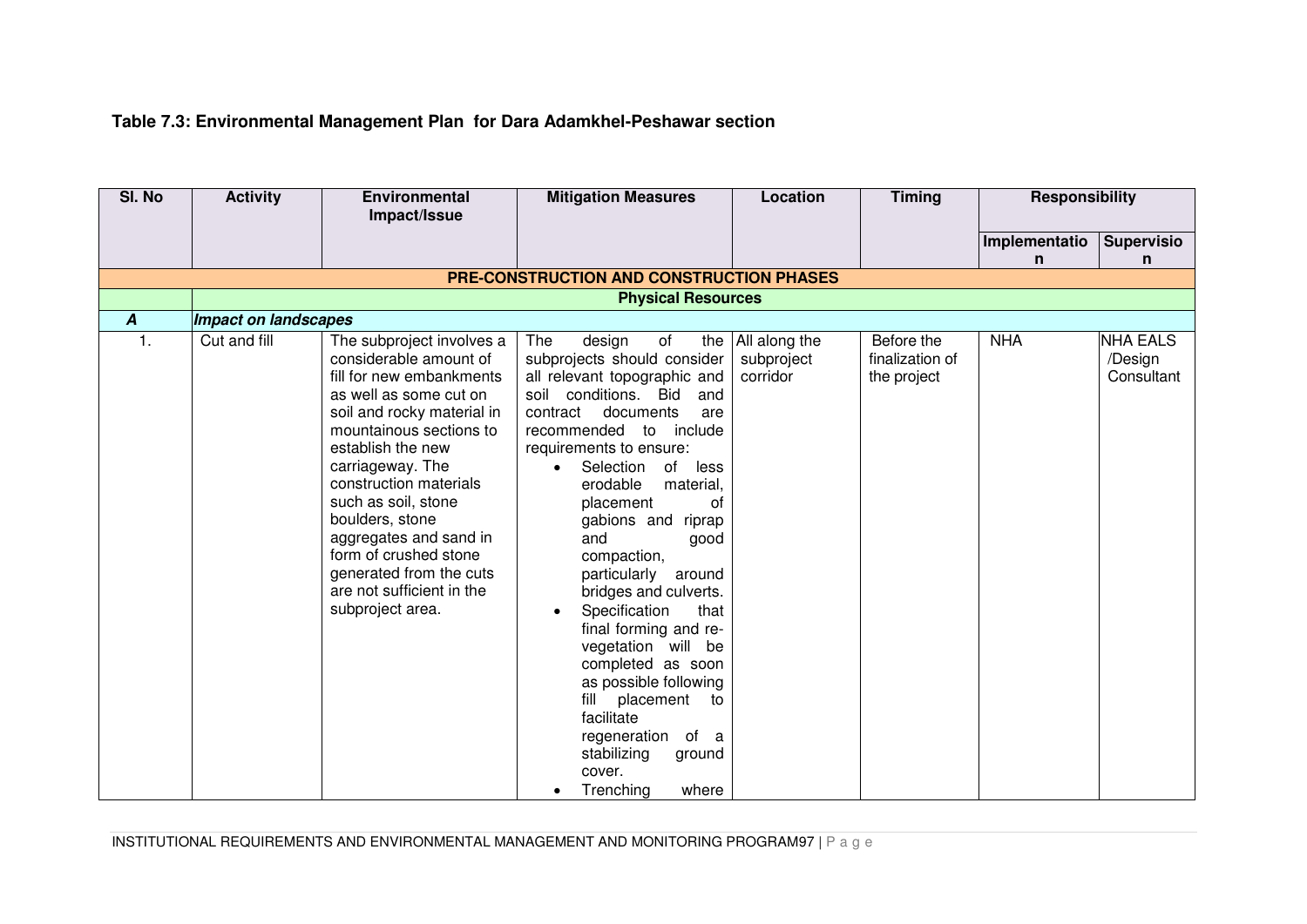| SI. No | <b>Activity</b> | Environmental<br>Impact/Issue | <b>Mitigation Measures</b>                                                                                                                                                                                                                                                                                                                                                                                                                                                                                                                                                                                                                                                                                                                                                                           | Location | <b>Timing</b> | <b>Responsibility</b> |                   |
|--------|-----------------|-------------------------------|------------------------------------------------------------------------------------------------------------------------------------------------------------------------------------------------------------------------------------------------------------------------------------------------------------------------------------------------------------------------------------------------------------------------------------------------------------------------------------------------------------------------------------------------------------------------------------------------------------------------------------------------------------------------------------------------------------------------------------------------------------------------------------------------------|----------|---------------|-----------------------|-------------------|
|        |                 |                               |                                                                                                                                                                                                                                                                                                                                                                                                                                                                                                                                                                                                                                                                                                                                                                                                      |          |               | Implementatio         | <b>Supervisio</b> |
|        |                 |                               |                                                                                                                                                                                                                                                                                                                                                                                                                                                                                                                                                                                                                                                                                                                                                                                                      |          |               | n                     | n                 |
|        |                 |                               | will<br>necessary<br>ensure successful<br>establishment<br>of<br>vegetation.<br>Seeding with a fast-<br>$\bullet$<br>growing crop and<br>potential native seed<br>mix<br>immediately<br>after fill placement<br>will be required to<br>prevent scour and to<br>encourage<br>stabilization.<br>Placement of grass<br>$\bullet$<br>sods<br>where<br>applicable.<br>Stabilization<br>of<br>$\bullet$<br>embankment slopes<br>and road cuts by re-<br>vegetation<br>with<br>resistant<br>grazing<br>plant<br>species,<br>placement of fiber<br>rock<br>mats, riprap,<br>gabions, or other<br>appropriate<br>technologies.<br>Completion<br>of<br>$\bullet$<br>discharge<br>zones<br>from<br>drainage<br>structures with riprap<br>to reduce erosion<br>when required.<br>Down drains/chutes<br>$\bullet$ |          |               |                       |                   |

INSTITUTIONAL REQUIREMENTS AND ENVIRONMENTAL MANAGEMENT AND MONITORING PROGRAM98 | P a g e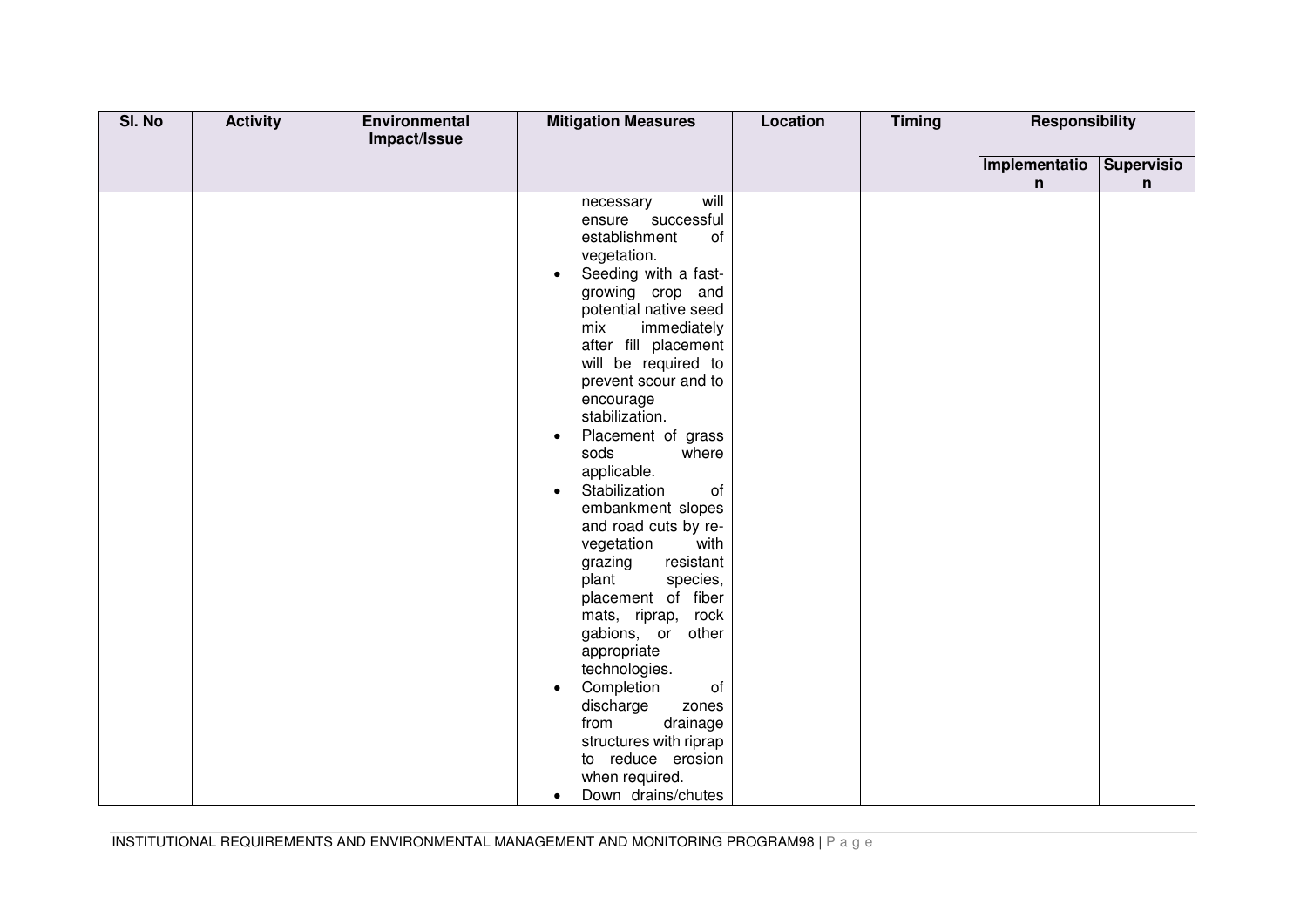| SI. No | <b>Activity</b>           | Environmental<br>Impact/Issue                                                                                                                                               | <b>Mitigation Measures</b>                                                                                                                                                                                                                                                                                                                                                                                                                                                                                                                                                                                                        | <b>Location</b>     | <b>Timing</b> | <b>Responsibility</b> |                                          |
|--------|---------------------------|-----------------------------------------------------------------------------------------------------------------------------------------------------------------------------|-----------------------------------------------------------------------------------------------------------------------------------------------------------------------------------------------------------------------------------------------------------------------------------------------------------------------------------------------------------------------------------------------------------------------------------------------------------------------------------------------------------------------------------------------------------------------------------------------------------------------------------|---------------------|---------------|-----------------------|------------------------------------------|
|        |                           |                                                                                                                                                                             |                                                                                                                                                                                                                                                                                                                                                                                                                                                                                                                                                                                                                                   |                     |               | Implementatio<br>n    | <b>Supervisio</b><br>n                   |
|        |                           |                                                                                                                                                                             | with<br>lined<br>rip-<br>rap/masonry<br>or<br>concrete to prevent<br>erosion.<br>Side slopes adjusted<br>$\bullet$<br>in the range from<br>based on soil and<br>other conditions and<br>within a range as<br>specified by<br>the<br>subproject<br>specifications<br>to<br>reduce<br>erosion<br>potential<br>if<br>or,<br>steeper, stabilized,<br>covered with riprap<br>or other material to<br>prevent soil erosion.<br>Stepped<br>$\bullet$<br>embankments<br>for<br>embankments<br>greater than<br>six<br>meters. Construction<br>erosion-<br>and<br>in.<br>flood-prone<br>areas<br>should be restricted<br>to the dry season. |                     |               |                       |                                          |
| 2.     | Borrow pit<br>excavations | Embankments and other<br>requirements for fill will<br>require the use of borrow<br>pits in some areas.<br>Unless properly<br>controlled, borrow pits<br>cause drainage and | Three<br>borrow areas<br>for<br>embankment soil material<br>Km 11+970, Km<br>near<br>18+800 and Km 29+200; two<br>crusher plants near Km<br>7+000 on the left side and<br>Km 31+550 on the left side                                                                                                                                                                                                                                                                                                                                                                                                                              | All borrow<br>areas | Design Stage  | PIU                   | <b>NHA EALS/</b><br>Design<br>Consultant |

INSTITUTIONAL REQUIREMENTS AND ENVIRONMENTAL MANAGEMENT AND MONITORING PROGRAM99 | P a g e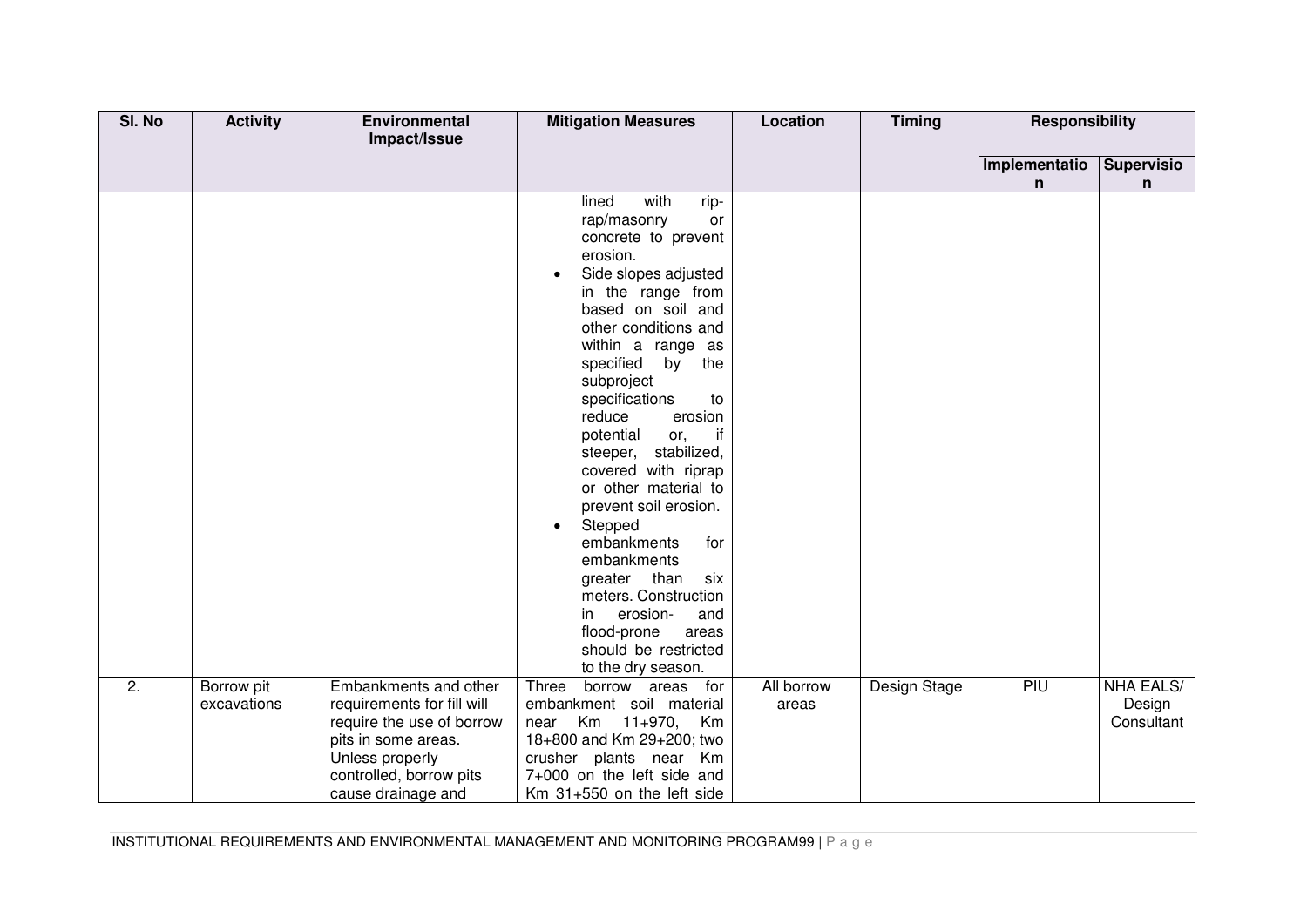| SI. No | <b>Activity</b> | Environmental                                                                                                                                                                                                          | <b>Mitigation Measures</b>                                                                                                                                                                                                                                                                                                                                                                                                                                                                                                                                                                                                                                                                                                                                                                                                                  | Location | <b>Timing</b> | <b>Responsibility</b> |                   |
|--------|-----------------|------------------------------------------------------------------------------------------------------------------------------------------------------------------------------------------------------------------------|---------------------------------------------------------------------------------------------------------------------------------------------------------------------------------------------------------------------------------------------------------------------------------------------------------------------------------------------------------------------------------------------------------------------------------------------------------------------------------------------------------------------------------------------------------------------------------------------------------------------------------------------------------------------------------------------------------------------------------------------------------------------------------------------------------------------------------------------|----------|---------------|-----------------------|-------------------|
|        |                 | Impact/Issue                                                                                                                                                                                                           |                                                                                                                                                                                                                                                                                                                                                                                                                                                                                                                                                                                                                                                                                                                                                                                                                                             |          |               |                       |                   |
|        |                 |                                                                                                                                                                                                                        |                                                                                                                                                                                                                                                                                                                                                                                                                                                                                                                                                                                                                                                                                                                                                                                                                                             |          |               | Implementatio         | <b>Supervisio</b> |
|        |                 |                                                                                                                                                                                                                        |                                                                                                                                                                                                                                                                                                                                                                                                                                                                                                                                                                                                                                                                                                                                                                                                                                             |          |               | n                     | n                 |
|        |                 | visual problems and<br>present a potential for<br>increased vector activity.<br>When water-filled, they<br>also attract livestock to<br>the roadway thereby<br>slowing of traffic flow and<br>creating safety hazards. | aggregates and<br>for<br>one<br>source of sand in Bolari area<br>have been identified. No<br>significant adverse impacts<br>to the area topographic<br>characteristics<br>are<br>anticipated due to the use of<br>these sources. For any<br>additional borrow areas it is<br>recommended that bid and<br>contract document specify<br>that:<br>Borrow areas will be<br>$\bullet$<br>located outside the<br>ROWs.<br>Pit restoration will<br>follow<br>the<br>completion of works<br>in full compliance all<br>applicable standards<br>and specifications.<br>Arrangements<br>for<br>$\bullet$<br>opening and using<br>material borrow pits<br>will<br>contain<br>enforceable<br>provisions.<br>The excavation and<br>restoration of<br>the<br>borrow areas and<br>their surroundings,<br>in<br>an<br>environmentally<br>sound manner to the |          |               |                       |                   |

INSTITUTIONAL REQUIREMENTS AND ENVIRONMENTAL MANAGEMENT AND MONITORING PROGRAM100 | P a g e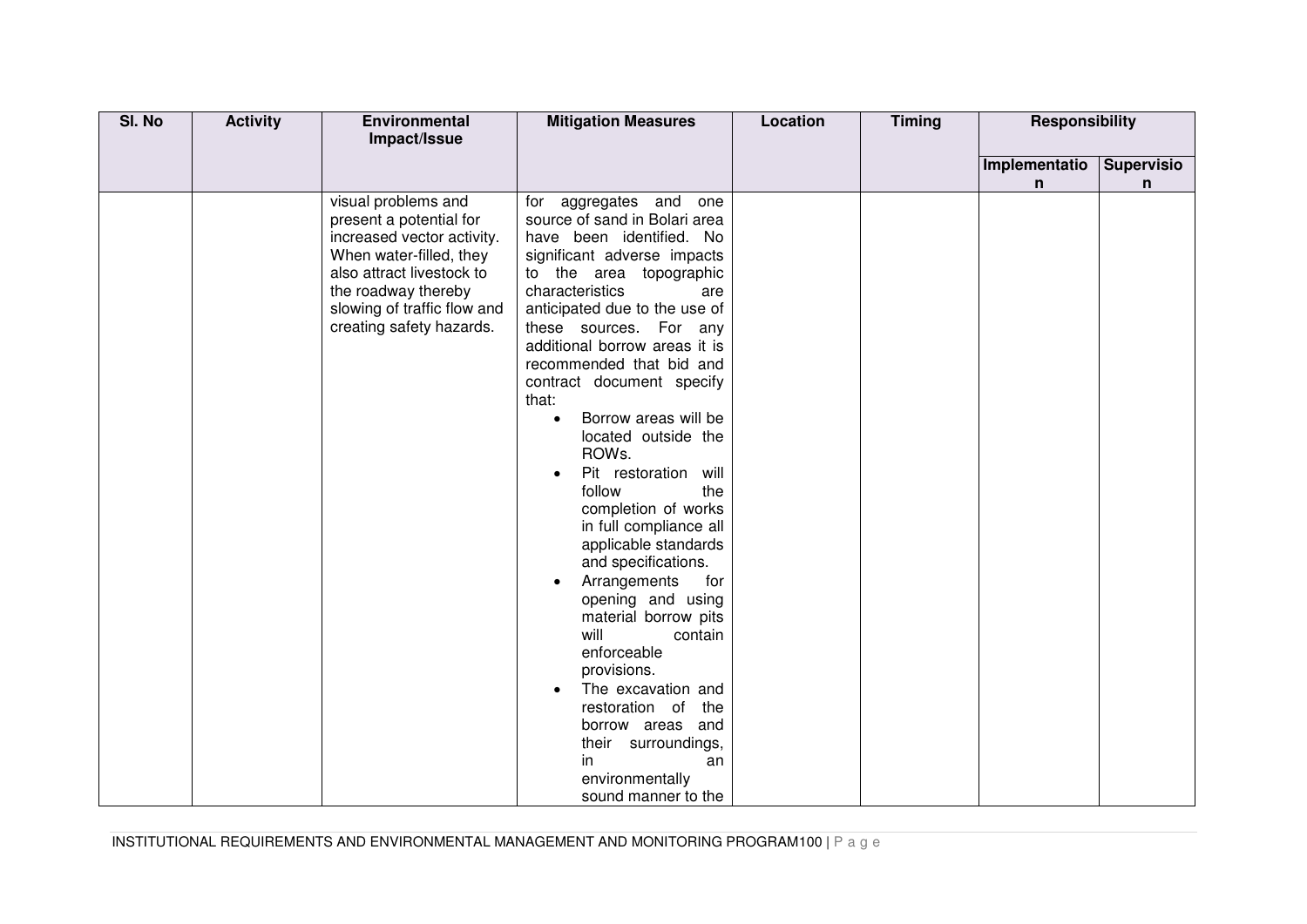| SI. No | <b>Activity</b>      | Environmental<br>Impact/Issue                                                                                                 | <b>Mitigation Measures</b>                                                                                                                                                                                                                                                                                                                                                                                                                                                                                                                                                                                           | <b>Location</b>       | <b>Timing</b>                                           | <b>Responsibility</b> |                                             |
|--------|----------------------|-------------------------------------------------------------------------------------------------------------------------------|----------------------------------------------------------------------------------------------------------------------------------------------------------------------------------------------------------------------------------------------------------------------------------------------------------------------------------------------------------------------------------------------------------------------------------------------------------------------------------------------------------------------------------------------------------------------------------------------------------------------|-----------------------|---------------------------------------------------------|-----------------------|---------------------------------------------|
|        |                      |                                                                                                                               |                                                                                                                                                                                                                                                                                                                                                                                                                                                                                                                                                                                                                      |                       |                                                         | Implementatio<br>n    | <b>Supervisio</b><br>n                      |
|        |                      |                                                                                                                               | satisfaction of the<br>Construction<br>Supervision<br>(CSC)<br>Consultant<br>will be<br>required<br>before<br>final<br>and<br>acceptance<br>payment under the<br>terms of contracts.<br>Borrow pit areas will<br>$\bullet$<br>be graded to ensure<br>drainage and visual<br>uniformity, or to<br>create permanent<br>tanks/dams.<br>Topsoil from borrow<br>pit areas will be<br>saved and reused in<br>re-vegetating<br>the<br>pits<br>the<br>to<br>satisfaction of the<br>CSC.<br>Additional<br>borrow<br>$\bullet$<br>pits will not be<br>opened without the<br>restoration of those<br>areas no longer in<br>use. |                       |                                                         |                       |                                             |
| 23     | Quarry<br>Operations | Crushed rock will be<br>needed for construction<br>purposes. Considerable<br>changes in this aspect of<br>the landscape could | Two crusher plants near Km<br>21+200 on the left side and<br>Km 110+000 on the left side<br>for aggregate and one                                                                                                                                                                                                                                                                                                                                                                                                                                                                                                    | All crusher<br>plants | Design stage<br>and<br>finalization of<br>detail design | <b>PIU</b>            | <b>NHA</b><br>EALS/<br>Design<br>Consultant |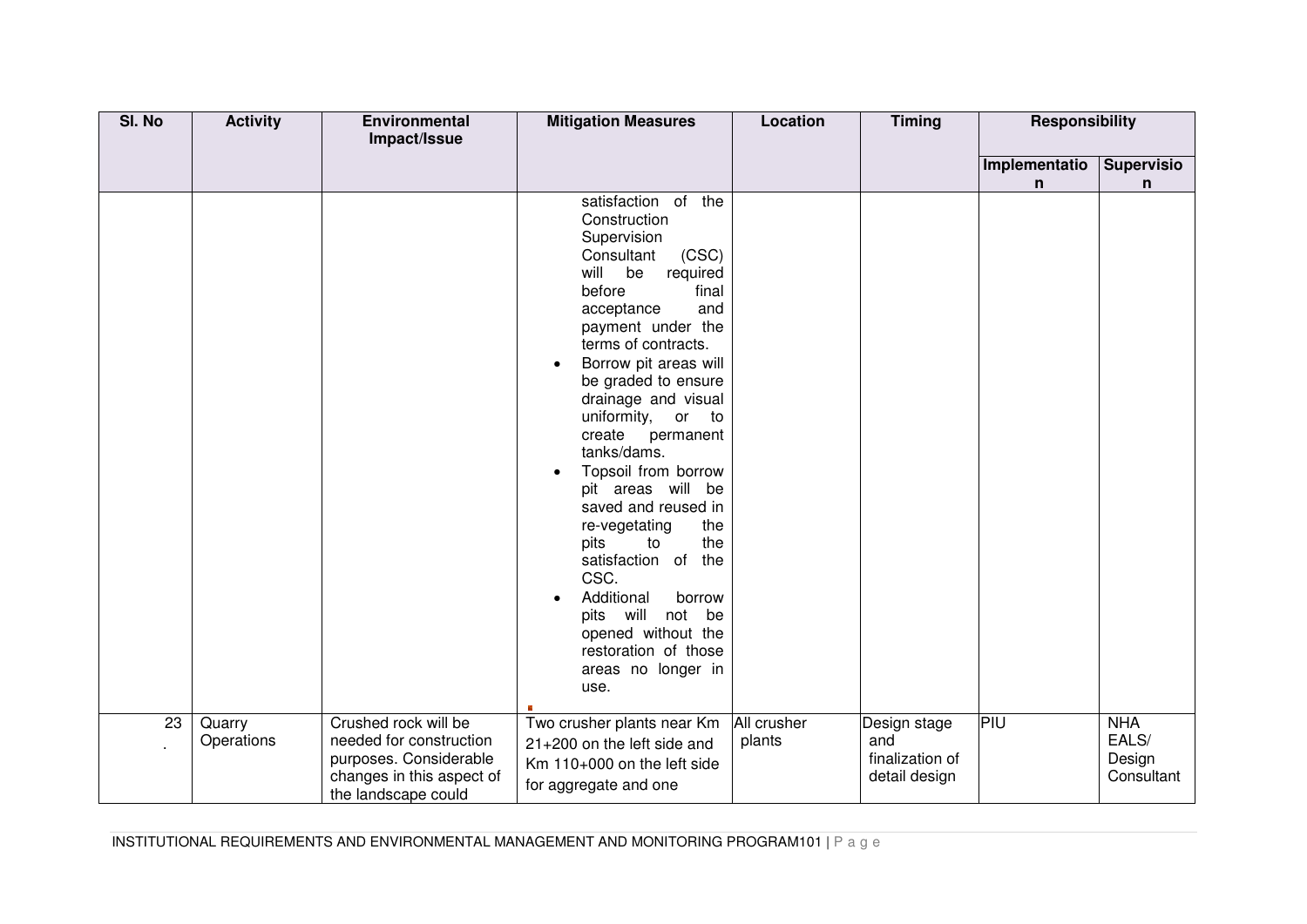| SI. No | <b>Activity</b> | Environmental<br>Impact/Issue                       | <b>Mitigation Measures</b>                       | Location | <b>Timing</b> | <b>Responsibility</b> |                   |
|--------|-----------------|-----------------------------------------------------|--------------------------------------------------|----------|---------------|-----------------------|-------------------|
|        |                 |                                                     |                                                  |          |               |                       |                   |
|        |                 |                                                     |                                                  |          |               | Implementatio         | <b>Supervisio</b> |
|        |                 |                                                     |                                                  |          |               | n                     | n                 |
|        |                 | result from quarry                                  | source of sand from Bolari                       |          | and tender    |                       |                   |
|        |                 | operations. Potential<br>site-specific sources have | area have been identified.                       |          | documents     |                       |                   |
|        |                 | been identified for each                            |                                                  |          |               |                       |                   |
|        |                 | of the subprojects as                               | To ensure adequate<br>$\bullet$<br>mitigation of |          |               |                       |                   |
|        |                 | indicated below.                                    | potential adverse                                |          |               |                       |                   |
|        |                 |                                                     | impacts, contract                                |          |               |                       |                   |
|        |                 |                                                     | documents will                                   |          |               |                       |                   |
|        |                 |                                                     | specify only licensed                            |          |               |                       |                   |
|        |                 |                                                     | quarrying operations                             |          |               |                       |                   |
|        |                 |                                                     | to be used for                                   |          |               |                       |                   |
|        |                 |                                                     | material sources.                                |          |               |                       |                   |
|        |                 |                                                     | If licensed quarries<br>$\bullet$                |          |               |                       |                   |
|        |                 |                                                     | are not available,                               |          |               |                       |                   |
|        |                 |                                                     | the contractors may<br>be made                   |          |               |                       |                   |
|        |                 |                                                     | responsible for                                  |          |               |                       |                   |
|        |                 |                                                     | setting up their                                 |          |               |                       |                   |
|        |                 |                                                     | dedicated crusher                                |          |               |                       |                   |
|        |                 |                                                     | plants at approved                               |          |               |                       |                   |
|        |                 |                                                     | quarry sites.                                    |          |               |                       |                   |
|        |                 |                                                     | Collection of permits<br>$\bullet$               |          |               |                       |                   |
|        |                 |                                                     | and clearances from                              |          |               |                       |                   |
|        |                 |                                                     | relevant provincial                              |          |               |                       |                   |
|        |                 |                                                     | Environmental                                    |          |               |                       |                   |
|        |                 |                                                     | <b>Protection Agencies</b><br>and Ministry of    |          |               |                       |                   |
|        |                 |                                                     | Mines through                                    |          |               |                       |                   |
|        |                 |                                                     | Communication and                                |          |               |                       |                   |
|        |                 |                                                     | <b>Works Department</b>                          |          |               |                       |                   |
|        |                 |                                                     | and maintain                                     |          |               |                       |                   |
|        |                 |                                                     | procedure laid down                              |          |               |                       |                   |
|        |                 |                                                     | in the permission                                |          |               |                       |                   |
|        |                 |                                                     | order.                                           |          |               |                       |                   |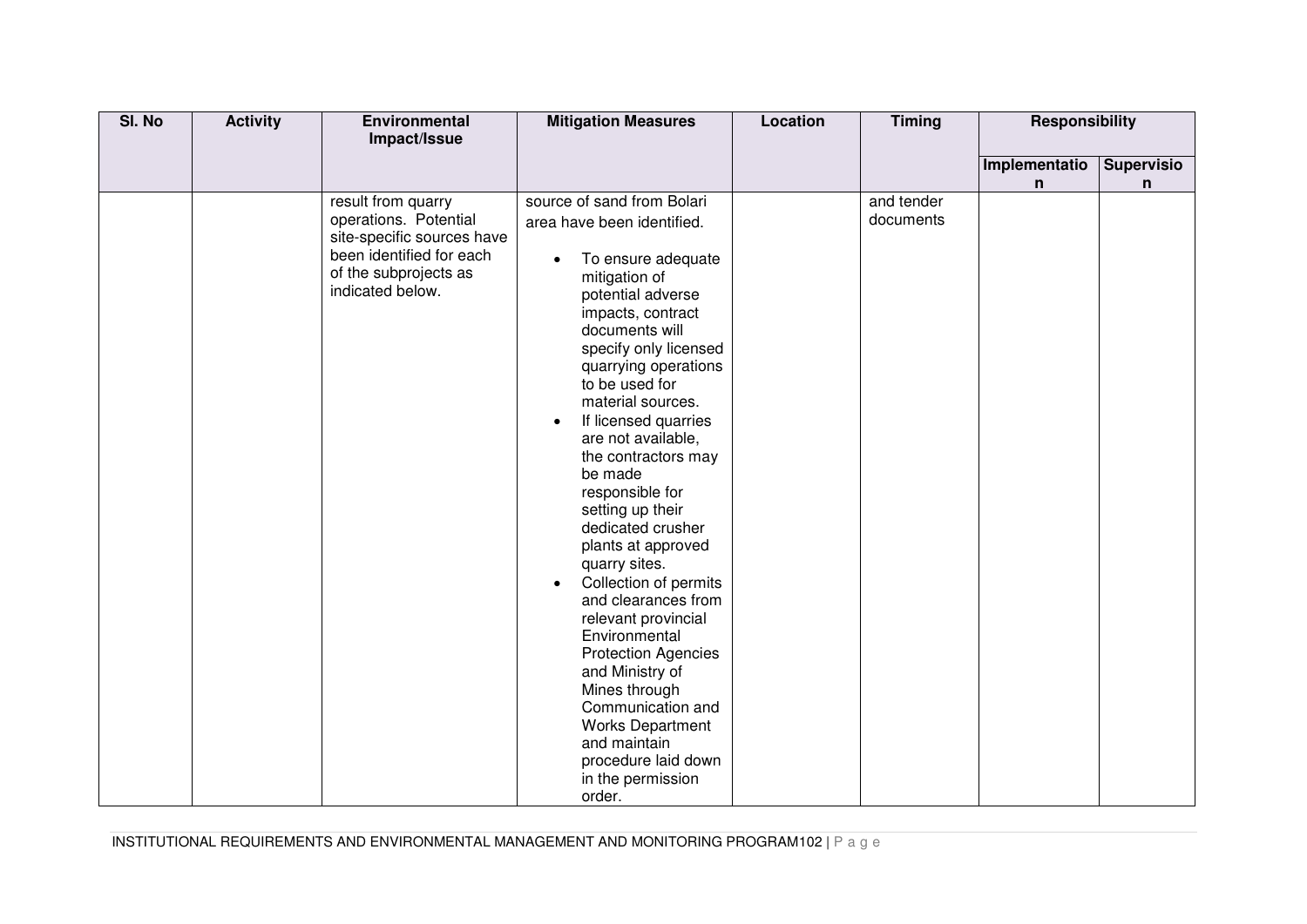| SI. No           | <b>Activity</b>                                                                                                           | Environmental                                                                                                                                                                                                                                                                                                                                                                                                                                                                 | <b>Mitigation Measures</b>                                                                                                                                                                                                                                                                                                                                                                                                                                                                                                                      | Location                                | <b>Timing</b>          | <b>Responsibility</b> |                   |
|------------------|---------------------------------------------------------------------------------------------------------------------------|-------------------------------------------------------------------------------------------------------------------------------------------------------------------------------------------------------------------------------------------------------------------------------------------------------------------------------------------------------------------------------------------------------------------------------------------------------------------------------|-------------------------------------------------------------------------------------------------------------------------------------------------------------------------------------------------------------------------------------------------------------------------------------------------------------------------------------------------------------------------------------------------------------------------------------------------------------------------------------------------------------------------------------------------|-----------------------------------------|------------------------|-----------------------|-------------------|
|                  |                                                                                                                           | Impact/Issue                                                                                                                                                                                                                                                                                                                                                                                                                                                                  |                                                                                                                                                                                                                                                                                                                                                                                                                                                                                                                                                 |                                         |                        |                       |                   |
|                  |                                                                                                                           |                                                                                                                                                                                                                                                                                                                                                                                                                                                                               |                                                                                                                                                                                                                                                                                                                                                                                                                                                                                                                                                 |                                         |                        | Implementatio         | <b>Supervisio</b> |
|                  |                                                                                                                           |                                                                                                                                                                                                                                                                                                                                                                                                                                                                               |                                                                                                                                                                                                                                                                                                                                                                                                                                                                                                                                                 |                                         |                        | n                     | n                 |
|                  |                                                                                                                           |                                                                                                                                                                                                                                                                                                                                                                                                                                                                               |                                                                                                                                                                                                                                                                                                                                                                                                                                                                                                                                                 |                                         |                        |                       |                   |
| $\boldsymbol{B}$ | Impact on soils<br>• Construction of<br>additional<br>carriageways<br>and bypasses<br>• Operations<br>with borrow<br>pits | Potential impacts on soils<br>due to project location and<br>design include:<br>Borrow Pits.<br>Increased<br>embankment heights and<br>additional<br>carriageways<br>will require fill, which will<br>be supplied by area soils.<br>Soil Erosion. Several<br>types of road construction<br>activities such as<br>construction of roadcut<br>and fill embankments,<br>removal of vegetation,<br>generation of spoil can<br>result in soil erosion, and<br>concentrated runoff. | Borrow pits. Significant<br>losses due to borrow pit<br>excavations will be avoided<br>through the mitigation<br>actions discussed in section<br>A2 of this EMP.<br>Erosion. Potential erosion<br>impacts will be avoided by:<br>Lining spillage ways<br>with riprap to<br>prevent<br>undercutting.<br>Drains will be<br>$\bullet$<br>provided at points<br>where surface flows<br>currently overtop the<br>road, depositing soil<br>and debris of the<br>existing pavement,<br>thereby creating<br>serious hazards to<br>traffic after storms. | All along the<br>subproject<br>corridor | During<br>construction | Contractor            | <b>CSC/NHA</b>    |
|                  |                                                                                                                           |                                                                                                                                                                                                                                                                                                                                                                                                                                                                               | Improvements in<br>drainage structures                                                                                                                                                                                                                                                                                                                                                                                                                                                                                                          |                                         |                        |                       |                   |
|                  |                                                                                                                           |                                                                                                                                                                                                                                                                                                                                                                                                                                                                               | will better contain                                                                                                                                                                                                                                                                                                                                                                                                                                                                                                                             |                                         |                        |                       |                   |
|                  |                                                                                                                           |                                                                                                                                                                                                                                                                                                                                                                                                                                                                               | the intermittent flows                                                                                                                                                                                                                                                                                                                                                                                                                                                                                                                          |                                         |                        |                       |                   |

INSTITUTIONAL REQUIREMENTS AND ENVIRONMENTAL MANAGEMENT AND MONITORING PROGRAM103 | P a g e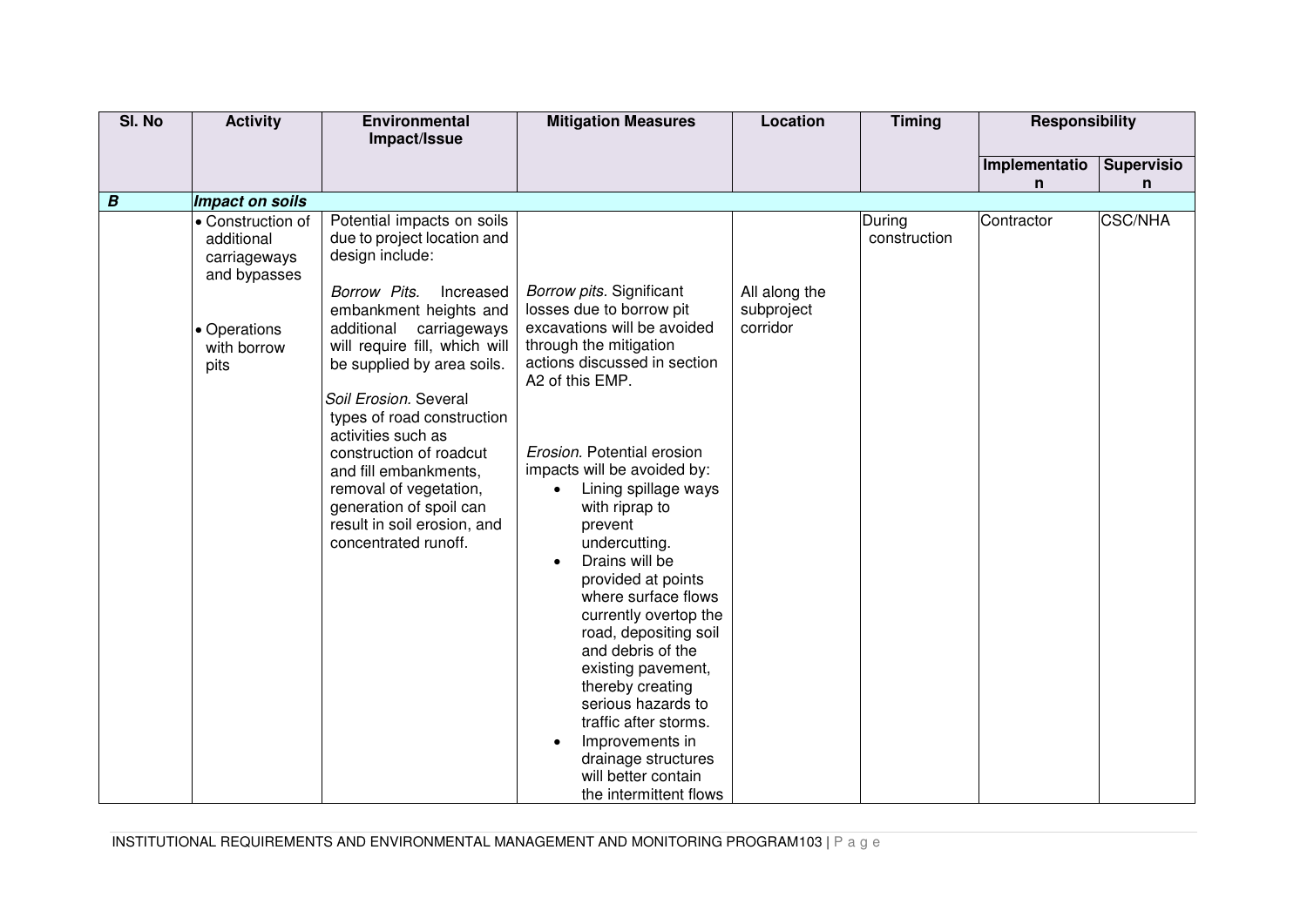| SI. No | <b>Activity</b>                                           | Environmental<br>Impact/Issue                                                                                                                                                                                      | <b>Mitigation Measures</b>                                                                                                                                                                                                                                                                                                                                                                      | Location                                | <b>Timing</b>                                      | <b>Responsibility</b>               |                              |
|--------|-----------------------------------------------------------|--------------------------------------------------------------------------------------------------------------------------------------------------------------------------------------------------------------------|-------------------------------------------------------------------------------------------------------------------------------------------------------------------------------------------------------------------------------------------------------------------------------------------------------------------------------------------------------------------------------------------------|-----------------------------------------|----------------------------------------------------|-------------------------------------|------------------------------|
|        |                                                           |                                                                                                                                                                                                                    |                                                                                                                                                                                                                                                                                                                                                                                                 |                                         |                                                    | Implementatio<br>n.                 | <b>Supervisio</b><br>n       |
|        |                                                           |                                                                                                                                                                                                                    | to existing drainage<br>ways and reduce<br>sheet erosion which<br>may occur when the<br>road is overtopped<br>by flash flooding.<br>Mitigation plantings<br>and fencing will be<br>provided to stabilize<br>the soil and reduce<br>erosion.<br>Storm drainage will<br>be upgraded and<br>drainage ways will<br>be adequately sized,<br>lined and contoured<br>to minimize erosion<br>potential. |                                         |                                                    |                                     |                              |
|        | <b>Impact of seismic events</b>                           |                                                                                                                                                                                                                    |                                                                                                                                                                                                                                                                                                                                                                                                 |                                         |                                                    |                                     |                              |
|        | Seismic event                                             | Potential adverse impacts<br>of seismic events in the<br>construction phase could<br>exacerbated<br>be<br>or<br>lessened as a result of the<br>rehabilitation of bridges<br>other<br>and<br>highway<br>structures. | Based<br>geotechnical<br>on<br>conducted<br>investigation<br>during the feasibility study it<br>was established that seismic<br>should<br>risk<br>factor<br>be<br>addressed<br>by using<br>a<br>horizontal<br>peak<br>ground<br>acceleration factor of >0.20g<br>Dara-Adamkhel<br>for<br>Peshawar subproject.                                                                                   | All along the<br>subproject<br>corridor | At design stage                                    | <b>NHA</b>                          | NHA/<br>Design<br>Consultant |
|        | Impact on water resources                                 |                                                                                                                                                                                                                    |                                                                                                                                                                                                                                                                                                                                                                                                 |                                         |                                                    |                                     |                              |
|        | · Poor design of<br>drainage<br>structures<br>• Clearing. | <b>Surface Water Flow</b><br>Modification: The existing<br>alignment includes 4<br>bridges and 57 culverts.                                                                                                        | <b>Surface Water Flow</b><br>Modification:<br>Adequately sized<br>culverts will be installed                                                                                                                                                                                                                                                                                                    | Near water<br>bodies                    | During project<br>design and<br>implementatio<br>n | Design<br>consultant,<br>Contractor | <b>CSC/NHA</b>               |

INSTITUTIONAL REQUIREMENTS AND ENVIRONMENTAL MANAGEMENT AND MONITORING PROGRAM104 | P a g e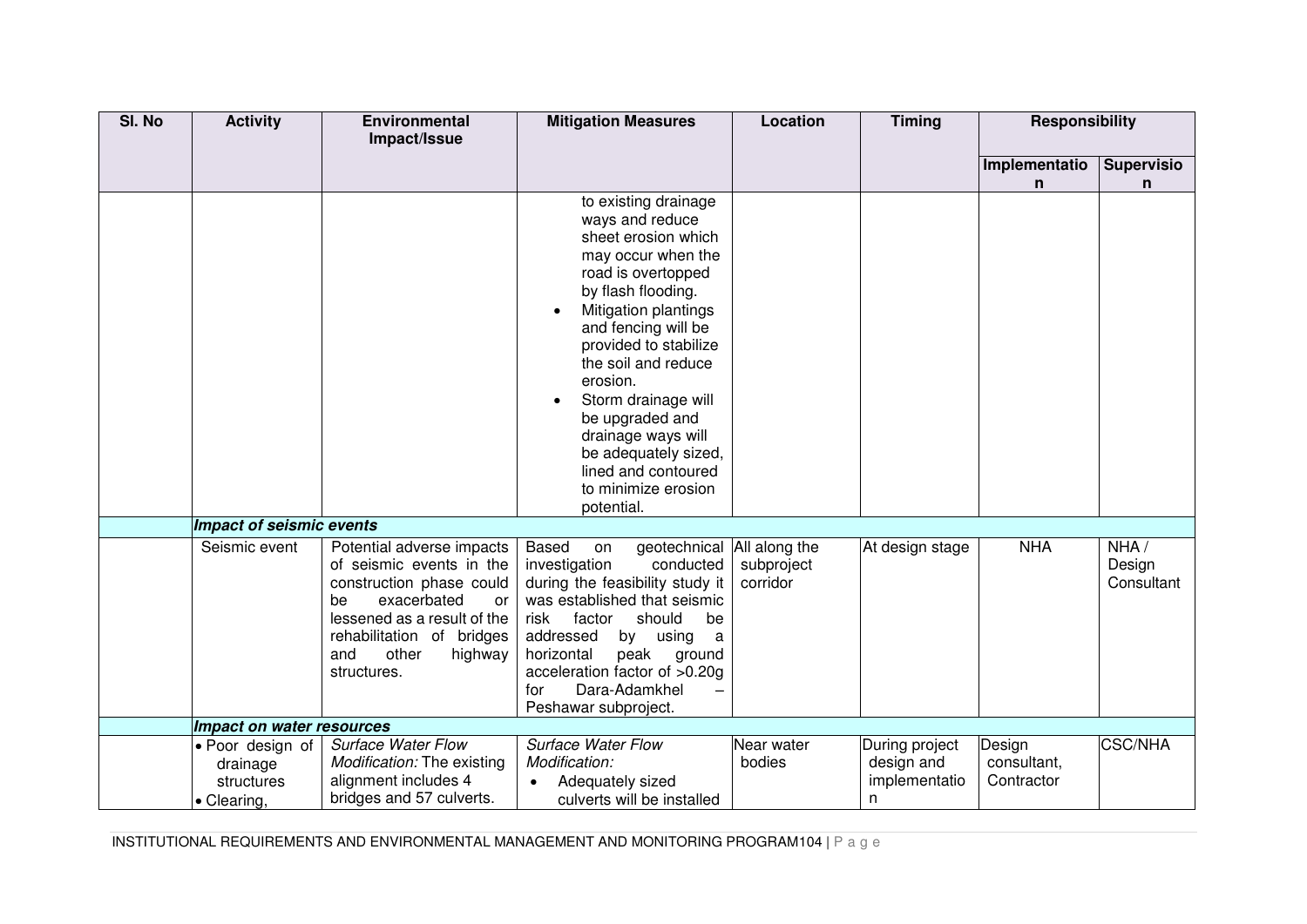| SI. No | <b>Activity</b>                                                                  | Environmental<br>Impact/Issue                                                                                                                                                                                                                                                                                                                                                                                                                                                                                                                                                                                                                                                                                                                                                               | <b>Mitigation Measures</b>                                                                                                                                                                                                                                                                                                                                                                                                                                                                                                                                                                                                                                                                                                                                                                                               | Location | <b>Timing</b> | <b>Responsibility</b> |                        |
|--------|----------------------------------------------------------------------------------|---------------------------------------------------------------------------------------------------------------------------------------------------------------------------------------------------------------------------------------------------------------------------------------------------------------------------------------------------------------------------------------------------------------------------------------------------------------------------------------------------------------------------------------------------------------------------------------------------------------------------------------------------------------------------------------------------------------------------------------------------------------------------------------------|--------------------------------------------------------------------------------------------------------------------------------------------------------------------------------------------------------------------------------------------------------------------------------------------------------------------------------------------------------------------------------------------------------------------------------------------------------------------------------------------------------------------------------------------------------------------------------------------------------------------------------------------------------------------------------------------------------------------------------------------------------------------------------------------------------------------------|----------|---------------|-----------------------|------------------------|
|        |                                                                                  |                                                                                                                                                                                                                                                                                                                                                                                                                                                                                                                                                                                                                                                                                                                                                                                             |                                                                                                                                                                                                                                                                                                                                                                                                                                                                                                                                                                                                                                                                                                                                                                                                                          |          |               | Implementatio<br>n    | <b>Supervisio</b><br>n |
|        | grubbing and<br>grading<br>activities<br>• Operation of<br>construction<br>camps | The subproject will<br>improve drainage on the<br>section by replacing old<br>culverts.<br><b>Water Quality</b><br>Deterioration: Due to<br>removal of vegetation for<br>clearing, grubbing and<br>grading activities soil is<br>exposed and becomes<br>more susceptible to<br>erosion and can cause<br>surface water quality<br>issues. Additionally,<br>surface water pollution<br>can be caused by<br>construction/reconstructio<br>n of the bridges, and<br>replacement/upgrading of<br>culverts. Finally,<br>construction camps can<br>generate wastewater that<br>can pollute surface water<br>reserves, if not duly<br>treated. Oils and<br>lubricants, solvents and<br>cleaners, and other<br>harmful chemicals can<br>contaminate soil and be<br>washed off into water<br>streams. | on all the sections to<br>accommodate<br>predictable hydrological<br>conditions as<br>recommended by<br><b>Hydrology Study Report</b><br>(part of the Feasibility<br>Study), and will stabilize<br>downstream slopes with<br>concrete, or rock<br>gabions, or walls to<br>avoid erosion<br>Good design and<br>construction practices<br>will be adhered to<br>Contract provisions<br>related to drainage<br>systems will be<br>enforced<br>Detailed design should<br>ensure that the road<br>drainage provisions on<br>the new embankments<br>do not alter the status<br>of natural water bodies<br>and irrigation structures<br>adjacent to alignments.<br><b>Water Pollution:</b><br>Schedule construction<br>works that will expose<br>large areas of soil will<br>not be planned for rainy<br>seasons (considered in |          |               |                       |                        |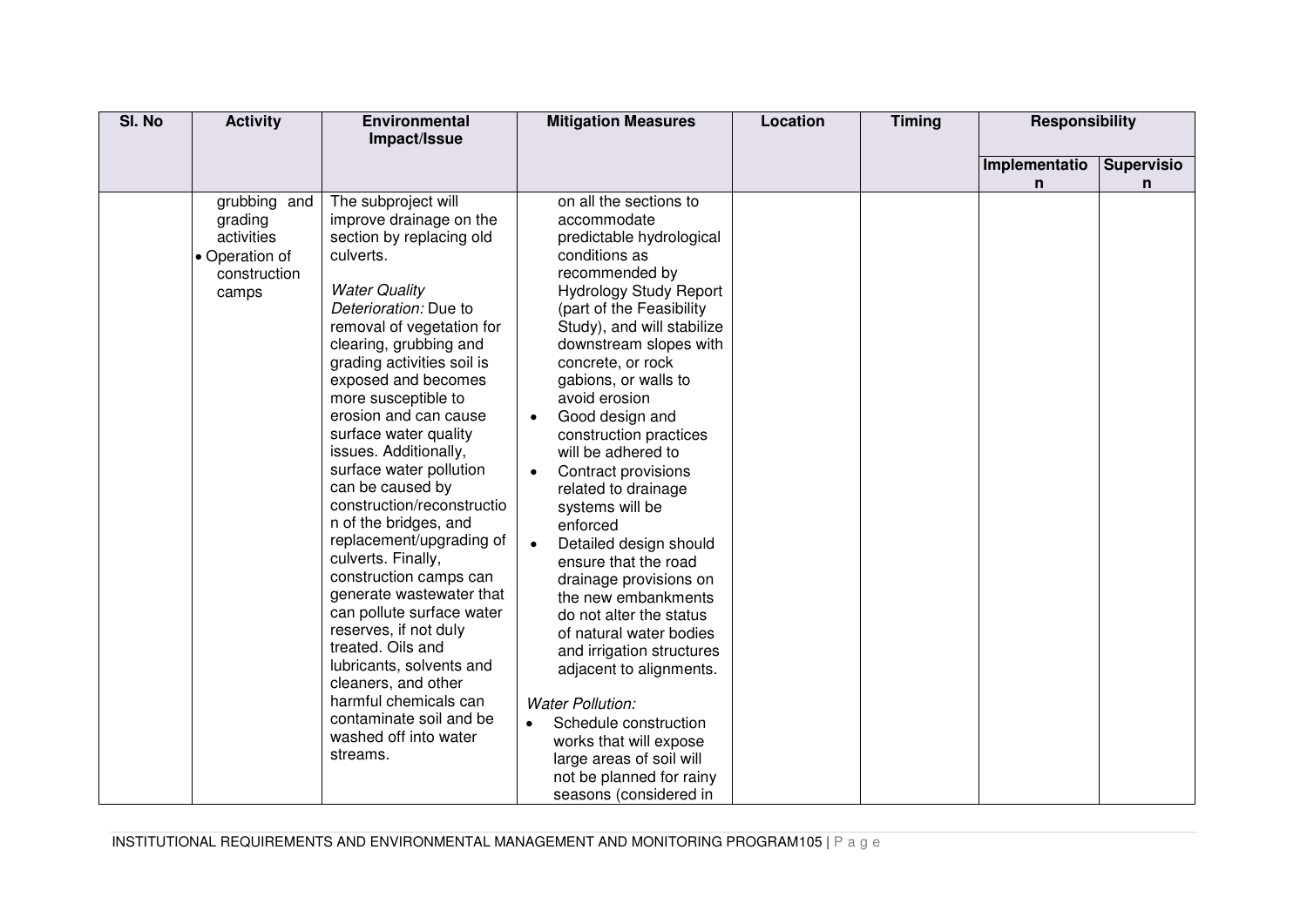| SI. No | <b>Activity</b> | Environmental<br>Impact/Issue | <b>Mitigation Measures</b>                                                                                                                                                                                                                                                                                                                                                                                                                                                                                                                                                                                                                                                                                                                                                                        | Location | <b>Timing</b> | <b>Responsibility</b> |                        |
|--------|-----------------|-------------------------------|---------------------------------------------------------------------------------------------------------------------------------------------------------------------------------------------------------------------------------------------------------------------------------------------------------------------------------------------------------------------------------------------------------------------------------------------------------------------------------------------------------------------------------------------------------------------------------------------------------------------------------------------------------------------------------------------------------------------------------------------------------------------------------------------------|----------|---------------|-----------------------|------------------------|
|        |                 |                               |                                                                                                                                                                                                                                                                                                                                                                                                                                                                                                                                                                                                                                                                                                                                                                                                   |          |               | Implementatio<br>n    | <b>Supervisio</b><br>n |
|        |                 |                               | subproject-specific<br>considerations below);<br>Using clean fill materials<br>$\bullet$<br>around rivers and canals<br>(quarried rock<br>containing no fine soil);<br>and<br>Leaving buffer zones of<br>$\bullet$<br>undisturbed flora<br>between subprojects'<br>sites and water streams.<br>Erosion and water pollution:<br>Mulching of the exposed<br>$\bullet$<br>areas with natural<br>biodegradable material<br>such as plant residue.<br>Use of settlement ponds<br>$\bullet$<br>and silt fences, if<br>practicable.<br>Prompt revegetating of<br>$\bullet$<br>the exposed areas after<br>completion of works.<br>Camp effluents:<br>Domestic sewage in the<br>$\bullet$<br>construction camps will<br>be treated by properly<br>designed, installed and<br>maintained septic<br>systems. |          |               |                       |                        |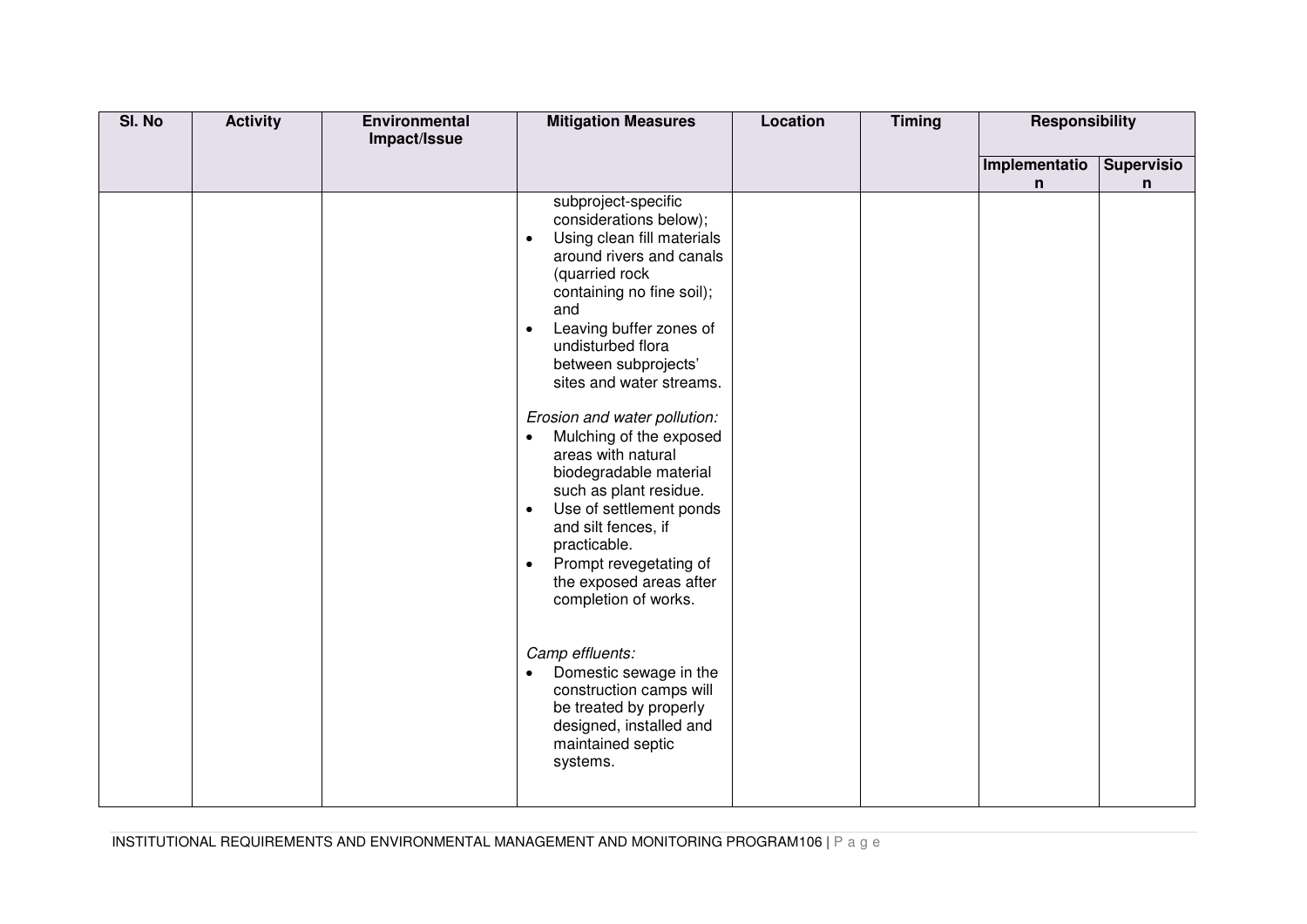| SI. No | <b>Activity</b>                                                                                                                                                               | Environmental                                                                                                                                                                    | <b>Mitigation Measures</b>                                                                                                                                                                                                                                                                                                                                                                                                                                                                                                                                                                                                                                                                                                                                                                          | Location                                  | <b>Timing</b>                               | <b>Responsibility</b> |                   |
|--------|-------------------------------------------------------------------------------------------------------------------------------------------------------------------------------|----------------------------------------------------------------------------------------------------------------------------------------------------------------------------------|-----------------------------------------------------------------------------------------------------------------------------------------------------------------------------------------------------------------------------------------------------------------------------------------------------------------------------------------------------------------------------------------------------------------------------------------------------------------------------------------------------------------------------------------------------------------------------------------------------------------------------------------------------------------------------------------------------------------------------------------------------------------------------------------------------|-------------------------------------------|---------------------------------------------|-----------------------|-------------------|
|        |                                                                                                                                                                               | Impact/Issue                                                                                                                                                                     |                                                                                                                                                                                                                                                                                                                                                                                                                                                                                                                                                                                                                                                                                                                                                                                                     |                                           |                                             |                       |                   |
|        |                                                                                                                                                                               |                                                                                                                                                                                  |                                                                                                                                                                                                                                                                                                                                                                                                                                                                                                                                                                                                                                                                                                                                                                                                     |                                           |                                             | Implementatio         | <b>Supervisio</b> |
|        |                                                                                                                                                                               |                                                                                                                                                                                  |                                                                                                                                                                                                                                                                                                                                                                                                                                                                                                                                                                                                                                                                                                                                                                                                     |                                           |                                             | n                     | n                 |
|        | Impact on climate and air quality                                                                                                                                             |                                                                                                                                                                                  |                                                                                                                                                                                                                                                                                                                                                                                                                                                                                                                                                                                                                                                                                                                                                                                                     |                                           |                                             |                       |                   |
|        | • Operation of<br>construction<br>machinery<br>and<br>equipment<br>• Operation of<br>asphalt and<br>hot-mix<br>plants, and<br>crushers<br>• Open burning<br>of solid<br>waste | • Air pollution caused<br>by emissions from<br>construction<br>machinery and<br>equipment, crushers,<br>hot mix and asphalt<br>plants (dust, SO <sub>2</sub> ,<br>NOx, CO, VOC). | Asphalt and hot-mix<br>$\bullet$<br>plants will be located<br>at least 500 meters<br>from<br>the<br>away<br>sensitive<br>nearest<br>receptor<br>such as<br>schools<br>and<br>hospitals.<br>Operators will be<br>$\bullet$<br>required to install<br>emission controls.<br>Contractors will be<br>required to suppress<br>dust<br>on<br>access/bypass road<br>surfaces, excavation<br>and<br>construction<br>sites with water or<br>non-toxic chemicals.<br>Dump<br>trucks<br>$\bullet$<br>carrying earth, sand<br>or stone will be<br>covered with tarps or<br>similar material to<br>avoid spilling.<br>Machinery<br>and<br>$\bullet$<br>equipment will be<br>fitted with pollution<br>control<br>devices,<br>will<br>which<br>be<br>checked at regular<br>intervals to ensure<br>that they are in | • All along the<br>subproject<br>corridor | During the<br>project<br>implementatio<br>n | Contractor            | <b>CSC/NHA</b>    |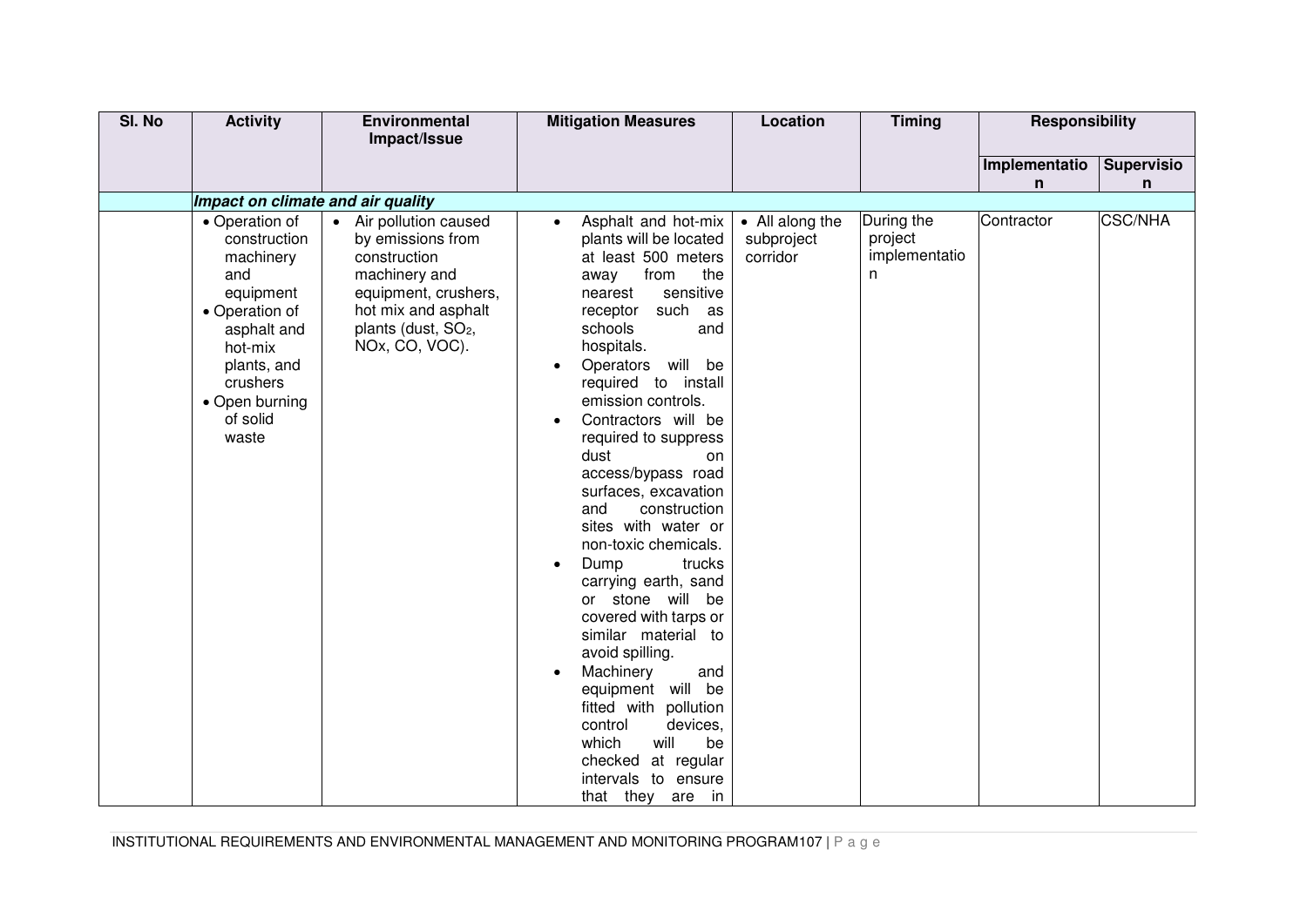| SI. No | <b>Activity</b> | Environmental | <b>Mitigation Measures</b>         | Location | <b>Timing</b> | <b>Responsibility</b> |                   |
|--------|-----------------|---------------|------------------------------------|----------|---------------|-----------------------|-------------------|
|        |                 | Impact/Issue  |                                    |          |               |                       |                   |
|        |                 |               |                                    |          |               | Implementatio         | <b>Supervisio</b> |
|        |                 |               |                                    |          |               | n                     | n                 |
|        |                 |               | working order. Best                |          |               |                       |                   |
|        |                 |               | available pollution                |          |               |                       |                   |
|        |                 |               | control technologies               |          |               |                       |                   |
|        |                 |               | will be required.                  |          |               |                       |                   |
|        |                 |               | Open burning will be<br>$\bullet$  |          |               |                       |                   |
|        |                 |               | prohibited<br>and                  |          |               |                       |                   |
|        |                 |               | for<br>requirements                |          |               |                       |                   |
|        |                 |               | spraying and related               |          |               |                       |                   |
|        |                 |               | dust<br>control                    |          |               |                       |                   |
|        |                 |               | measures and the                   |          |               |                       |                   |
|        |                 |               | of<br>proper<br>use                |          |               |                       |                   |
|        |                 |               | solvents and volatile              |          |               |                       |                   |
|        |                 |               | materials will be in               |          |               |                       |                   |
|        |                 |               | incorporated in the                |          |               |                       |                   |
|        |                 |               | contract provisions.               |          |               |                       |                   |
|        |                 |               | Workers<br>will<br>be<br>$\bullet$ |          |               |                       |                   |
|        |                 |               | required<br>to<br>use              |          |               |                       |                   |
|        |                 |               | Personal Protective                |          |               |                       |                   |
|        |                 |               | Equipment<br>near                  |          |               |                       |                   |
|        |                 |               | sources of fugitive                |          |               |                       |                   |
|        |                 |               | dust.                              |          |               |                       |                   |
|        |                 |               | Pre-construction<br>$\bullet$      |          |               |                       |                   |
|        |                 |               | baseline monitoring                |          |               |                       |                   |
|        |                 |               | of air quality will be             |          |               |                       |                   |
|        |                 |               | undertaken for each                |          |               |                       |                   |
|        |                 |               | subproject. Routine                |          |               |                       |                   |
|        |                 |               | air quality                        |          |               |                       |                   |
|        |                 |               | monitoring will be                 |          |               |                       |                   |
|        |                 |               | conducted in areas                 |          |               |                       |                   |
|        |                 |               | of high potential                  |          |               |                       |                   |
|        |                 |               | impact (asphalt                    |          |               |                       |                   |
|        |                 |               | plants, construction               |          |               |                       |                   |
|        |                 |               | camps, etc.) during                |          |               |                       |                   |
|        |                 |               | construction stage.                |          |               |                       |                   |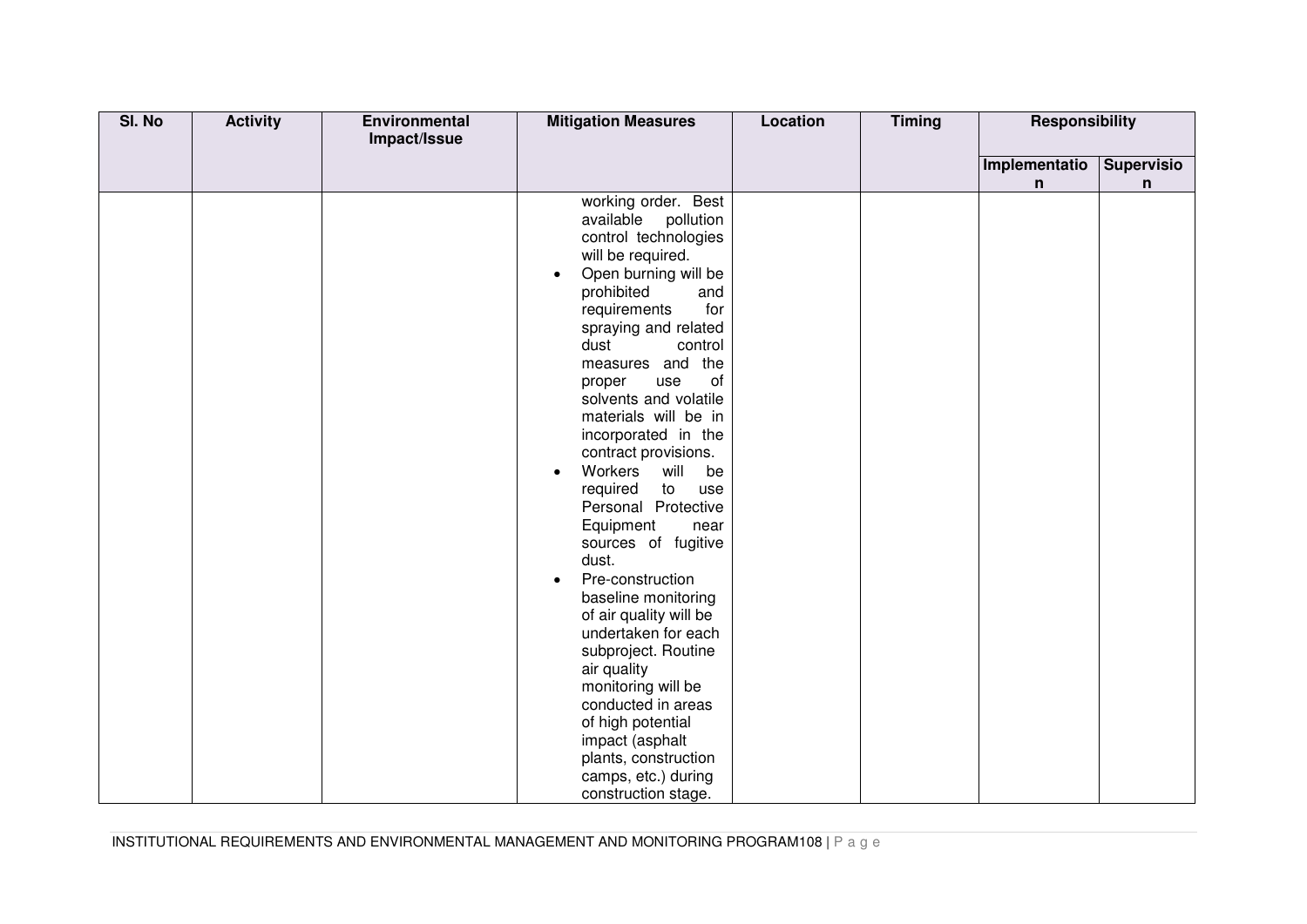| SI. No | <b>Activity</b>                                                                               | Environmental                                                                                                                                                                                                                                                                                                                   | <b>Mitigation Measures</b>                                                                                                                                                                                                                                                                                                                                                                                                                                                                                                                                                                                                                                                              | Location                   | <b>Timing</b>                                                    | <b>Responsibility</b>    |                   |
|--------|-----------------------------------------------------------------------------------------------|---------------------------------------------------------------------------------------------------------------------------------------------------------------------------------------------------------------------------------------------------------------------------------------------------------------------------------|-----------------------------------------------------------------------------------------------------------------------------------------------------------------------------------------------------------------------------------------------------------------------------------------------------------------------------------------------------------------------------------------------------------------------------------------------------------------------------------------------------------------------------------------------------------------------------------------------------------------------------------------------------------------------------------------|----------------------------|------------------------------------------------------------------|--------------------------|-------------------|
|        |                                                                                               | Impact/Issue                                                                                                                                                                                                                                                                                                                    |                                                                                                                                                                                                                                                                                                                                                                                                                                                                                                                                                                                                                                                                                         |                            |                                                                  |                          |                   |
|        |                                                                                               |                                                                                                                                                                                                                                                                                                                                 |                                                                                                                                                                                                                                                                                                                                                                                                                                                                                                                                                                                                                                                                                         |                            |                                                                  | Implementatio            | <b>Supervisio</b> |
|        |                                                                                               |                                                                                                                                                                                                                                                                                                                                 |                                                                                                                                                                                                                                                                                                                                                                                                                                                                                                                                                                                                                                                                                         |                            |                                                                  | n                        | n                 |
|        | <b>Noise and Vibration</b>                                                                    |                                                                                                                                                                                                                                                                                                                                 |                                                                                                                                                                                                                                                                                                                                                                                                                                                                                                                                                                                                                                                                                         |                            |                                                                  |                          |                   |
|        | • Operation of<br>construction<br>machinery<br>and<br>equipment<br>• Operation of<br>crushers | Temporary noise and<br>vibration impacts in the<br>project area can occur<br>due to construction<br>activities such as<br>excavation, compaction,<br>and grading. The<br>magnitude of impact will<br>depend on the types of<br>equipment to be used,<br>the construction methods<br>employed and the<br>scheduling of the work. | Project bid and<br>$\bullet$<br>contract documents<br>should specify that<br>noise and vibration<br>impacts during the<br>construction phase<br>will be mitigated.<br>Exhaust systems of<br>vehicles and<br>machinery should<br>be maintained in<br>good working order.<br>Properly designed<br>engine/generator<br>enclosures and<br>intake silencers<br>should be<br>employed.<br>Regular<br>$\bullet$<br>maintenance of<br>machinery and<br>equipment should<br>be undertaken.<br>Stationary<br>$\bullet$<br>equipment should<br>be placed as far<br>from sensitive<br>receptors as<br>practical.<br>Equipment/machiner<br>y should be selected<br>to minimize noise<br>impacts, and | Entire project<br>corridor | During the<br>entire<br>construction<br>period of the<br>project | <b>NHA</b><br>Contractor | <b>CSC/NHA</b>    |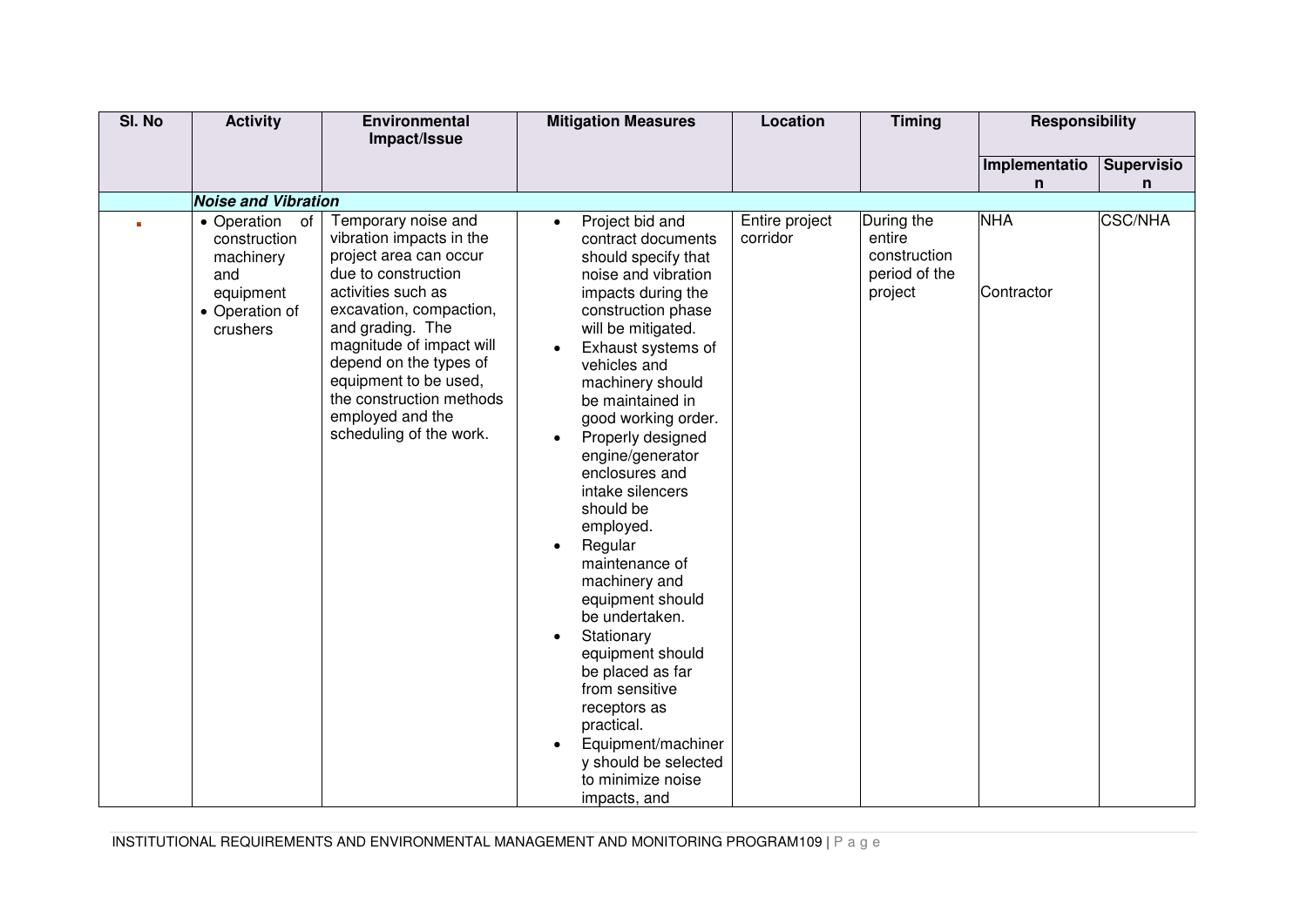| SI. No | <b>Activity</b> | Environmental | <b>Mitigation Measures</b>                 | <b>Location</b> | <b>Timing</b> | <b>Responsibility</b> |                   |
|--------|-----------------|---------------|--------------------------------------------|-----------------|---------------|-----------------------|-------------------|
|        |                 | Impact/Issue  |                                            |                 |               |                       |                   |
|        |                 |               |                                            |                 |               | Implementatio         | <b>Supervisio</b> |
|        |                 |               |                                            |                 |               | n                     | $\mathsf{n}$      |
|        |                 |               | provided with                              |                 |               |                       |                   |
|        |                 |               | shielding                                  |                 |               |                       |                   |
|        |                 |               | mechanisms where                           |                 |               |                       |                   |
|        |                 |               | possible.                                  |                 |               |                       |                   |
|        |                 |               | Construction<br>$\bullet$                  |                 |               |                       |                   |
|        |                 |               | activities should be                       |                 |               |                       |                   |
|        |                 |               | scheduled<br>to                            |                 |               |                       |                   |
|        |                 |               | coincide with periods                      |                 |               |                       |                   |
|        |                 |               | when people would                          |                 |               |                       |                   |
|        |                 |               | likely<br>least<br>be<br>affected.         |                 |               |                       |                   |
|        |                 |               | Work hours                                 |                 |               |                       |                   |
|        |                 |               | and<br>$\bullet$                           |                 |               |                       |                   |
|        |                 |               | workdays will be<br>limited to less noise- |                 |               |                       |                   |
|        |                 |               | sensitive<br>times.                        |                 |               |                       |                   |
|        |                 |               | Work hours will be                         |                 |               |                       |                   |
|        |                 |               | approved by the                            |                 |               |                       |                   |
|        |                 |               | Resident Engineer                          |                 |               |                       |                   |
|        |                 |               | with due regard for                        |                 |               |                       |                   |
|        |                 |               | possible<br>noise                          |                 |               |                       |                   |
|        |                 |               | disturbance.                               |                 |               |                       |                   |
|        |                 |               | Construction                               |                 |               |                       |                   |
|        |                 |               | activities<br>will<br>be                   |                 |               |                       |                   |
|        |                 |               | prohibited<br>strictly                     |                 |               |                       |                   |
|        |                 |               | between 10 PM and                          |                 |               |                       |                   |
|        |                 |               | AM<br>6<br>in<br>the                       |                 |               |                       |                   |
|        |                 |               | residential areas.                         |                 |               |                       |                   |
|        |                 |               | Public notification of<br>$\bullet$        |                 |               |                       |                   |
|        |                 |               | construction                               |                 |               |                       |                   |
|        |                 |               | operations<br>will                         |                 |               |                       |                   |
|        |                 |               | incorporate<br>noise                       |                 |               |                       |                   |
|        |                 |               | considerations.                            |                 |               |                       |                   |
|        |                 |               | Methods to handle<br>$\bullet$             |                 |               |                       |                   |
|        |                 |               | complaints will be                         |                 |               |                       |                   |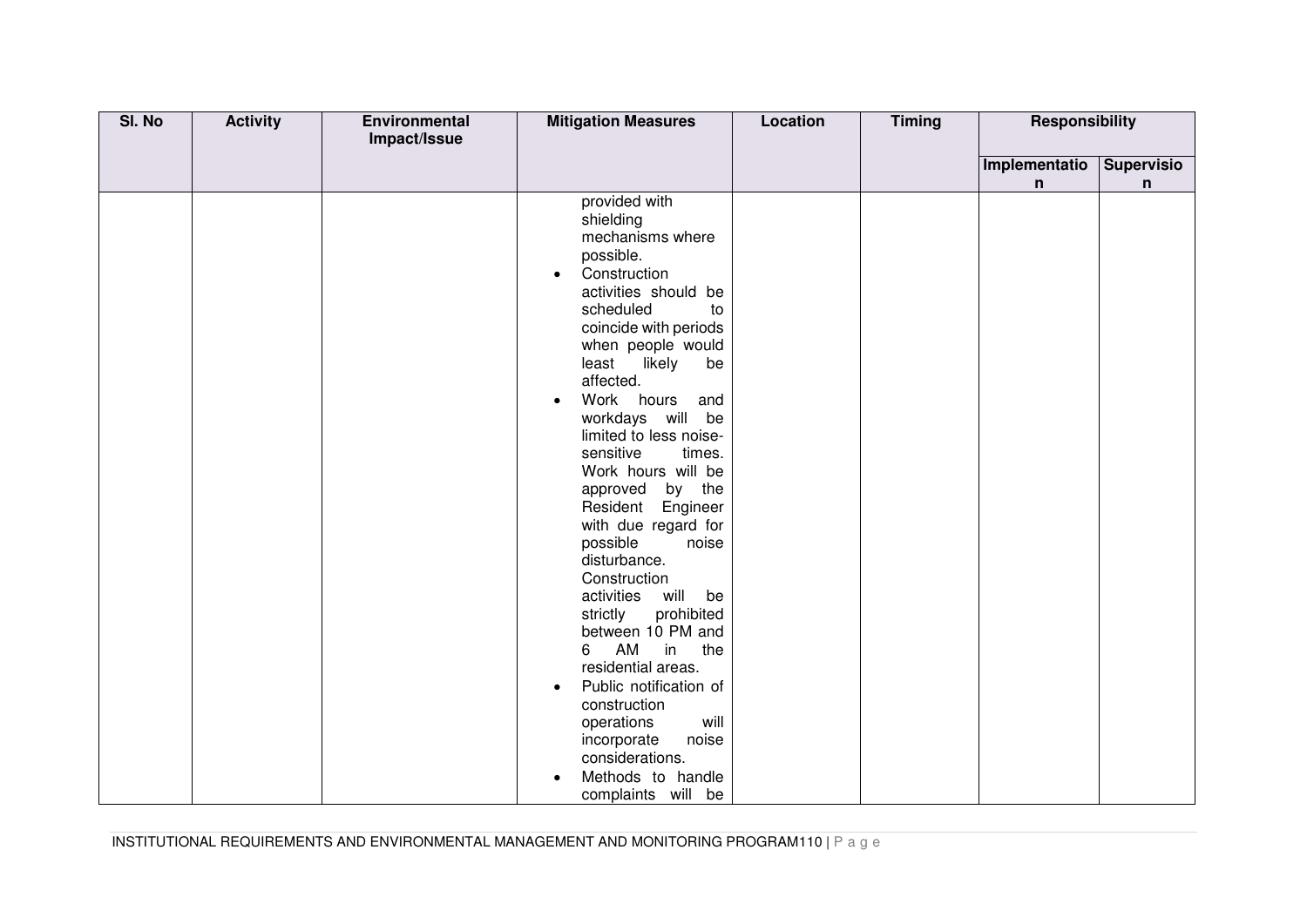| SI. No | <b>Activity</b>     | <b>Environmental</b>                         | <b>Mitigation Measures</b>                          | Location               | <b>Timing</b> | <b>Responsibility</b> |            |
|--------|---------------------|----------------------------------------------|-----------------------------------------------------|------------------------|---------------|-----------------------|------------|
|        |                     | Impact/Issue                                 |                                                     |                        |               |                       |            |
|        |                     |                                              |                                                     |                        |               | Implementatio         | Supervisio |
|        |                     |                                              | specified.                                          |                        |               | n                     | n          |
|        |                     |                                              | Sensitive receptors                                 |                        |               |                       |            |
|        |                     |                                              | will be avoided as                                  |                        |               |                       |            |
|        |                     |                                              | possible. Disposal                                  |                        |               |                       |            |
|        |                     |                                              | sites and haul routes                               |                        |               |                       |            |
|        |                     |                                              | will be coordinated                                 |                        |               |                       |            |
|        |                     |                                              | with local officials.                               |                        |               |                       |            |
|        |                     |                                              | Pre-construction<br>$\bullet$<br>monitoring<br>of   |                        |               |                       |            |
|        |                     |                                              | existing noise and                                  |                        |               |                       |            |
|        |                     |                                              | will<br>vibration<br>be                             |                        |               |                       |            |
|        |                     |                                              | undertaken<br>to                                    |                        |               |                       |            |
|        |                     |                                              | provide a baseline                                  |                        |               |                       |            |
|        |                     |                                              | for the measurement                                 |                        |               |                       |            |
|        |                     |                                              | of impacts during the                               |                        |               |                       |            |
|        |                     |                                              | construction period.<br>Routine monitoring          |                        |               |                       |            |
|        |                     |                                              | will also be required                               |                        |               |                       |            |
|        |                     |                                              | areas of high<br>in                                 |                        |               |                       |            |
|        |                     |                                              | potential<br>impact                                 |                        |               |                       |            |
|        |                     |                                              | sites<br>(pile-driving                              |                        |               |                       |            |
|        |                     |                                              | and<br>areas<br>of                                  |                        |               |                       |            |
|        |                     |                                              | intensive<br>noise-                                 |                        |               |                       |            |
|        |                     |                                              | generating activities)<br>during construction.      |                        |               |                       |            |
|        |                     |                                              |                                                     |                        |               |                       |            |
|        |                     |                                              | <b>Ecological Resources</b>                         |                        |               |                       |            |
|        | Impacts on flora    |                                              |                                                     |                        |               |                       |            |
|        | Construction        | No threatened or                             | Techniques<br>such as<br>$\bullet$                  | All along the          | Design stage  | NHA/ Design           | <b>NHA</b> |
|        | works in the<br>RoW | endangered species are<br>located within the | asymmetrical widening                               | subproject<br>corridor |               | Consultants           |            |
|        |                     | potentially affected                         | should be adopted in the<br>design to avoid loss of |                        | Pre-          | NHA/CSC               | NHA/CSC    |
|        |                     | ROWs and no adverse                          | trees.                                              |                        | construction  |                       |            |
|        |                     | impacts to such species                      |                                                     |                        | stage         |                       |            |

INSTITUTIONAL REQUIREMENTS AND ENVIRONMENTAL MANAGEMENT AND MONITORING PROGRAM111 | P a g e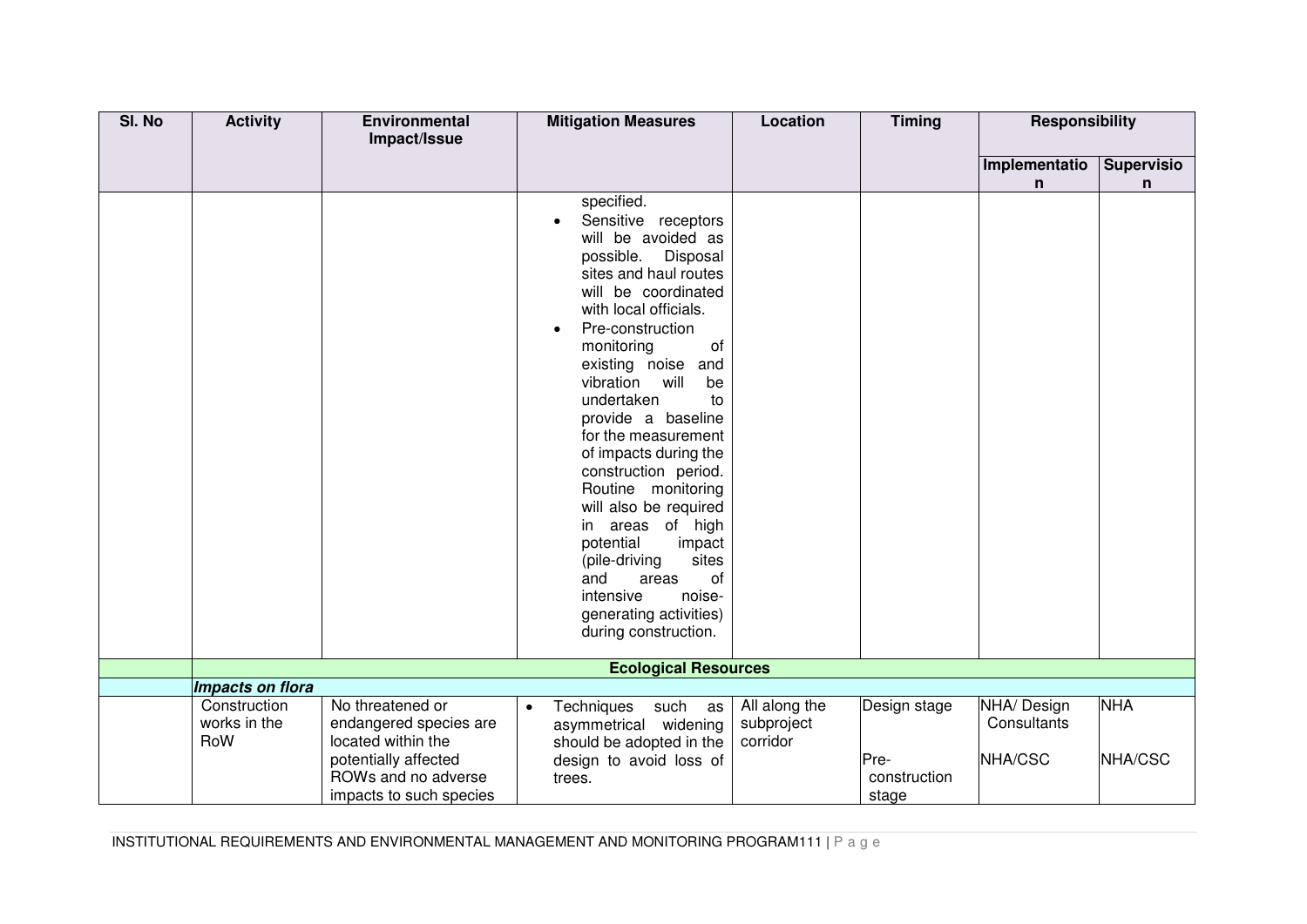| SI. No       | <b>Activity</b>                                                                                | <b>Environmental</b>                                                                                                                                                                                                      | <b>Mitigation Measures</b>                                                                                                                                                                                                                                                                                                                                                                                                                                                                                                                                                                 | Location                            | <b>Timing</b>         | <b>Responsibility</b> |                        |
|--------------|------------------------------------------------------------------------------------------------|---------------------------------------------------------------------------------------------------------------------------------------------------------------------------------------------------------------------------|--------------------------------------------------------------------------------------------------------------------------------------------------------------------------------------------------------------------------------------------------------------------------------------------------------------------------------------------------------------------------------------------------------------------------------------------------------------------------------------------------------------------------------------------------------------------------------------------|-------------------------------------|-----------------------|-----------------------|------------------------|
|              |                                                                                                | Impact/Issue                                                                                                                                                                                                              |                                                                                                                                                                                                                                                                                                                                                                                                                                                                                                                                                                                            |                                     |                       |                       |                        |
|              |                                                                                                |                                                                                                                                                                                                                           |                                                                                                                                                                                                                                                                                                                                                                                                                                                                                                                                                                                            |                                     |                       | Implementatio         | <b>Supervisio</b>      |
|              |                                                                                                |                                                                                                                                                                                                                           |                                                                                                                                                                                                                                                                                                                                                                                                                                                                                                                                                                                            |                                     |                       | n                     | n                      |
|              |                                                                                                | are likely to occur due to<br>construction activities.                                                                                                                                                                    | The bidding and contract<br>$\bullet$<br>documents should have<br>provision for<br>the<br>a<br>contractor to avoid loss<br>of trees where possible.<br>Where trees must be cut.<br>$\bullet$<br>contractor<br>shall<br>the<br>ensure that each one<br>should<br>be<br>removed<br>replaced by at least 5<br>new trees of the same<br>other<br>species<br>or<br>indigenous species at<br>suitable locations.<br>Tree<br>Replanting<br>$\bullet$<br>will<br>Program<br>be<br>the<br>developed<br>by<br>contractor as part of site-<br>specific EMP.<br>Roadside planting will be<br>$\bullet$ |                                     | Construction<br>stage | Contractor            | <b>CSC</b>             |
|              |                                                                                                |                                                                                                                                                                                                                           | undertaken to ensure<br>slope stabilization.                                                                                                                                                                                                                                                                                                                                                                                                                                                                                                                                               |                                     |                       |                       |                        |
|              |                                                                                                |                                                                                                                                                                                                                           | <b>Socioeconomic Resources</b>                                                                                                                                                                                                                                                                                                                                                                                                                                                                                                                                                             |                                     |                       |                       |                        |
| $\mathbf{m}$ | Impacts on infrastructure                                                                      |                                                                                                                                                                                                                           |                                                                                                                                                                                                                                                                                                                                                                                                                                                                                                                                                                                            |                                     |                       |                       |                        |
| $\mathbf{R}$ | Constructio<br>n activities,<br>largely<br>on<br>embankme<br>nt<br>Constructio<br>n of bridges | Roads: Site-specific<br>$\bullet$<br>impacts on existing<br>transport<br>infrastructure due to<br>transportation of<br>construction<br>materials, equipment<br>and machinery, and<br>labor to/from<br>construction sites. | Mitigation related to potential<br>non-transport infrastructure<br>been<br>has<br>assessed<br>as<br>follows:<br>Roads:<br>Traffic<br>$\bullet$<br>Management Plan to be<br>prepared<br>and<br>the<br>implemented<br>by<br>contractor to<br>minimize                                                                                                                                                                                                                                                                                                                                        | At<br>congested<br>road<br>sections | Construction<br>stage | Contractor/NHA        | <b>NHA</b><br>EALS/CSC |

INSTITUTIONAL REQUIREMENTS AND ENVIRONMENTAL MANAGEMENT AND MONITORING PROGRAM112 | P a g e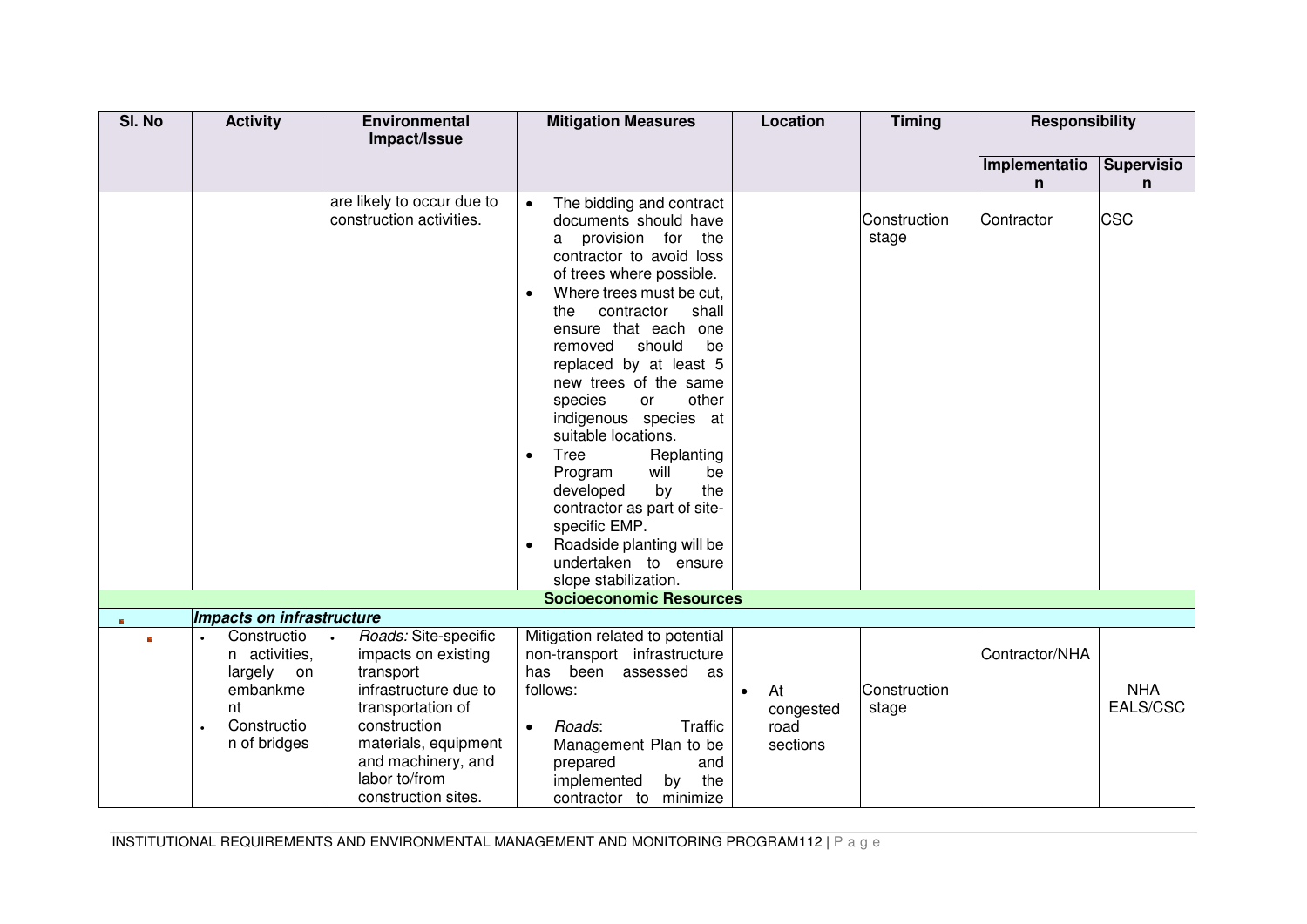| SI. No | <b>Activity</b>                       | <b>Environmental</b><br>Impact/Issue                                                                                                                                                                                                                                                       | <b>Mitigation Measures</b>                                                                                                                                                                                                     | Location                                                                                                                                               | <b>Timing</b>                                                                                      | <b>Responsibility</b> |                           |
|--------|---------------------------------------|--------------------------------------------------------------------------------------------------------------------------------------------------------------------------------------------------------------------------------------------------------------------------------------------|--------------------------------------------------------------------------------------------------------------------------------------------------------------------------------------------------------------------------------|--------------------------------------------------------------------------------------------------------------------------------------------------------|----------------------------------------------------------------------------------------------------|-----------------------|---------------------------|
|        |                                       |                                                                                                                                                                                                                                                                                            |                                                                                                                                                                                                                                |                                                                                                                                                        |                                                                                                    |                       |                           |
|        |                                       |                                                                                                                                                                                                                                                                                            |                                                                                                                                                                                                                                |                                                                                                                                                        |                                                                                                    | Implementatio<br>n    | <b>Supervisio</b><br>n    |
|        |                                       | <b>Traffic disturbances</b><br>as the current traffic<br>on the subproject<br>section is intense.<br>Irrigation systems:<br>The project can have<br>impact on irrigation<br>systems located<br>along the alignment<br>and crossed by the<br>project.                                       | potential disruptions.<br>Irrigation<br>systems:<br>$\bullet$<br>Coordination<br>with<br>Provincial Department of<br>Irrigation is required.                                                                                   | At locations<br>where<br>irrigation<br>systems<br>are<br>adjacent to<br>the<br>alignment                                                               | Preconstruction<br>and<br>construction<br>stage<br>Preconstruction<br>and<br>construction<br>stage |                       |                           |
|        |                                       | The subproject can<br>have direct impact on<br>high- and medium<br>voltage transmission<br>lines.<br>Potential waste<br>disposal impacts<br>could occur to the<br>improper disposal of<br>construction waste,<br>waste oil and<br>solvents, and human<br>waste from<br>construction camps. | Transmission<br>lines:<br>Coordination with NTDC<br>for relocation if required.<br>Waste<br>$\bullet$<br>Disposal:<br>Contracts for the project<br>will include enforceable<br>provisions for the proper<br>disposal of waste. | At points<br>where re-<br>location of<br>T/Ls is<br>required<br>Constructio<br>n camps<br>Along<br>$\bullet$<br>subproject<br>where cut<br>material is | Preconstruction<br>stage<br>Preconstruction<br>and                                                 |                       |                           |
|        |                                       |                                                                                                                                                                                                                                                                                            |                                                                                                                                                                                                                                | accumulate<br>d                                                                                                                                        | construction<br>stage                                                                              |                       |                           |
|        | <b>Occupational health and safety</b> |                                                                                                                                                                                                                                                                                            |                                                                                                                                                                                                                                |                                                                                                                                                        |                                                                                                    |                       |                           |
|        | Construction<br>activities            | The project can have<br>$\bullet$<br>occupational<br>health<br>and safety<br>impacts<br>the<br>related<br>to                                                                                                                                                                               | <b>WB</b><br>The<br>Group<br>$\bullet$<br>Environment, Health and<br>Safety<br>General<br>2.0<br>Guidelines<br>for                                                                                                             | All along the<br>subproject<br>corridor                                                                                                                | Construction<br>and operation<br>stages                                                            | Contractor            | Supervision<br>consultant |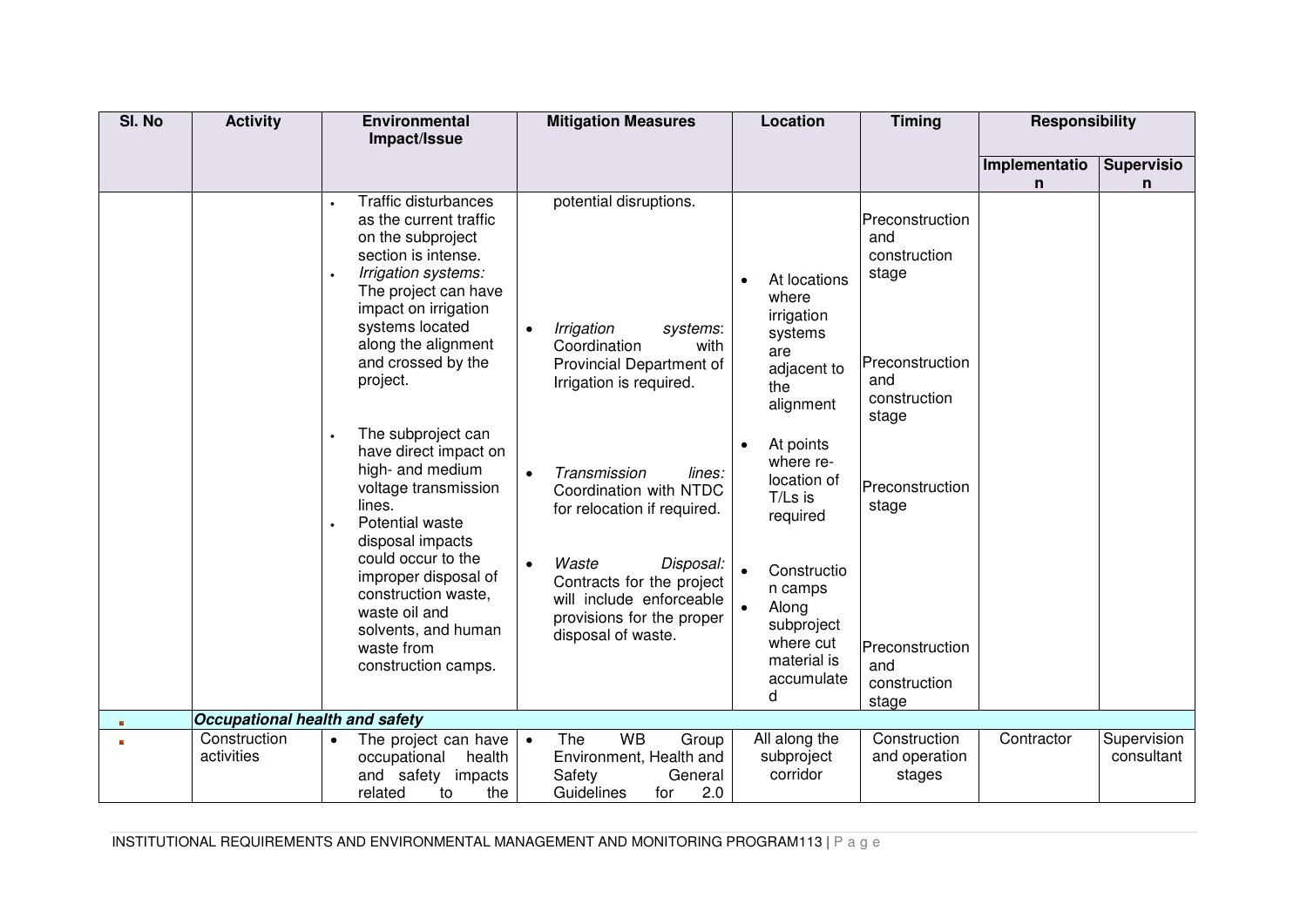| SI. No | <b>Activity</b> | <b>Environmental</b>                              | <b>Mitigation Measures</b>                    | Location     | <b>Timing</b> | <b>Responsibility</b> |                   |
|--------|-----------------|---------------------------------------------------|-----------------------------------------------|--------------|---------------|-----------------------|-------------------|
|        |                 | Impact/Issue                                      |                                               |              |               |                       |                   |
|        |                 |                                                   |                                               |              |               | Implementatio         | <b>Supervisio</b> |
|        |                 |                                                   |                                               |              |               | n                     | n                 |
|        |                 | following aspects:                                | Occupational Health and                       |              |               |                       |                   |
|        |                 | Physical hazards<br>$\bullet$<br>such as rotating | Safety, and 4.0<br>for<br>Construction<br>and |              |               |                       |                   |
|        |                 | and<br>moving                                     | Decommissioning<br>that                       |              |               |                       |                   |
|        |                 | equipment, noise,                                 | provide guidance and                          |              |               |                       |                   |
|        |                 | vibration,                                        | examples of reasonable                        |              |               |                       |                   |
|        |                 | electrical,                                       | precautions<br>to                             |              |               |                       |                   |
|        |                 | welding, working                                  | implement in managing                         |              |               |                       |                   |
|        |                 | in height, and so                                 | principal<br>risks<br>to                      |              |               |                       |                   |
|        |                 | on                                                | occupational health and                       |              |               |                       |                   |
|        |                 | Chemical                                          | safety<br>should<br>be<br>followed            |              |               |                       |                   |
|        |                 | hazards such as<br>air quality, fire              |                                               |              |               |                       |                   |
|        |                 | and explosions,                                   |                                               |              |               |                       |                   |
|        |                 | corrosive,                                        |                                               |              |               |                       |                   |
|        |                 | oxidizing,<br>and                                 |                                               |              |               |                       |                   |
|        |                 | reactive agents,                                  |                                               |              |               |                       |                   |
|        |                 | asbestos<br>and                                   |                                               |              |               |                       |                   |
|        |                 | containing                                        |                                               |              |               |                       |                   |
|        |                 | materials.                                        |                                               |              |               |                       |                   |
|        |                 | Biological<br>hazards                             |                                               |              |               |                       |                   |
|        |                 | HIV/AIDS and other sexually transmitted diseases  |                                               |              |               |                       |                   |
|        | Irresponsible   | <b>HIV/AIDS</b><br>other<br>and                   | Increasing use of local<br>$\bullet$          | Construction | Throughout    | Contractor            | <b>CSC/NHA</b>    |
|        | sexual          | Transmitted<br>Sexually                           | labor.                                        | camps        | project       |                       |                   |
|        | behaviour       | (STDs)<br><b>Diseases</b><br>in                   | Contractor to provide<br>$\bullet$            |              | construction  |                       |                   |
|        |                 | construction camps:                               | health<br>education                           |              | period        |                       |                   |
|        |                 | Increase in sexual                                | measures.                                     |              |               |                       |                   |
|        |                 | partners because of                               | $\bullet$<br>Distributing condoms.            |              |               |                       |                   |
|        |                 | separation<br>from                                | Treating<br>Sexually<br>$\bullet$             |              |               |                       |                   |
|        |                 | family.<br>Increased illness and                  | <b>Transmitted Diseases.</b>                  |              |               |                       |                   |
|        |                 | death<br>among                                    |                                               |              |               |                       |                   |
|        |                 | workers.                                          |                                               |              |               |                       |                   |

INSTITUTIONAL REQUIREMENTS AND ENVIRONMENTAL MANAGEMENT AND MONITORING PROGRAM114 | P a g e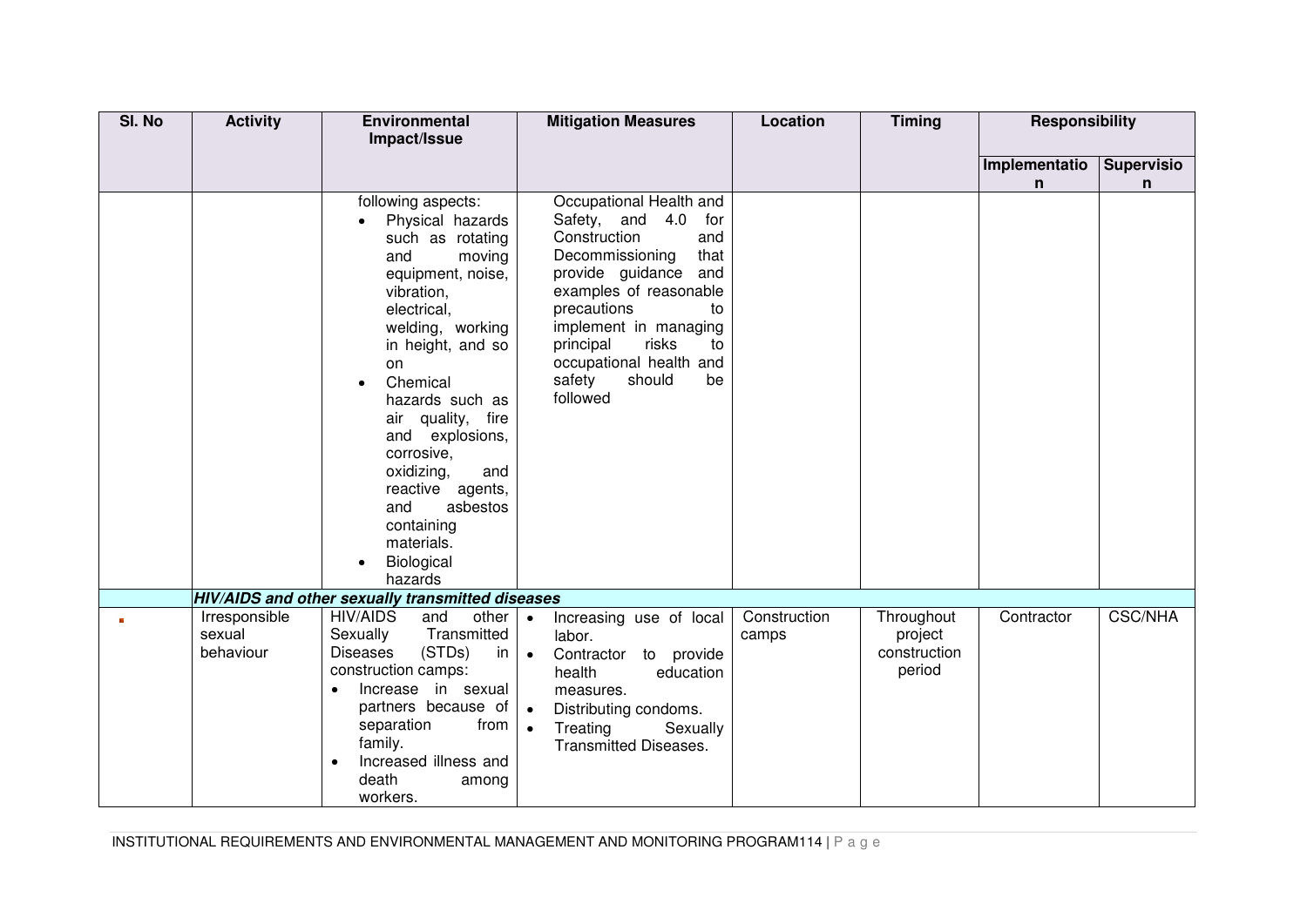| SI. No | <b>Activity</b>                 | <b>Environmental</b><br>Impact/Issue        | <b>Mitigation Measures</b>                                                                                                                                                                                                              | Location                                   | <b>Timing</b>           | <b>Responsibility</b> |                   |
|--------|---------------------------------|---------------------------------------------|-----------------------------------------------------------------------------------------------------------------------------------------------------------------------------------------------------------------------------------------|--------------------------------------------|-------------------------|-----------------------|-------------------|
|        |                                 |                                             |                                                                                                                                                                                                                                         |                                            |                         | Implementatio         | <b>Supervisio</b> |
|        |                                 |                                             |                                                                                                                                                                                                                                         |                                            |                         | n.                    | n                 |
|        |                                 |                                             |                                                                                                                                                                                                                                         |                                            |                         |                       |                   |
|        |                                 |                                             | <b>OPERATIONAL PHASE</b>                                                                                                                                                                                                                |                                            |                         |                       |                   |
|        |                                 |                                             | <b>Physical Resources</b>                                                                                                                                                                                                               |                                            |                         |                       |                   |
|        | <b>Noise impacts</b>            |                                             |                                                                                                                                                                                                                                         |                                            |                         |                       |                   |
|        | Road operation                  | Increased noise impacts                     | Monitoring of noise during<br>operation of the road                                                                                                                                                                                     | Settlements<br>along the<br>section        | Operation               | <b>NHA</b>            | <b>NHA</b>        |
|        | Impacts on air quality          |                                             |                                                                                                                                                                                                                                         |                                            |                         |                       |                   |
|        | Road<br>design<br>and operation | Air quality deterioration in<br>settlements | Preventive measures to<br>avoid impacts of the air<br>quality deterioration on<br>people's health has been<br>taken as follows:<br>Planting roadside trees in<br>with<br>accordance<br>Tree<br>replanting<br>plan<br>and<br>monitoring. | <b>Settlements</b><br>along the<br>section | Operation and<br>design | <b>NHA</b>            | <b>NHA</b>        |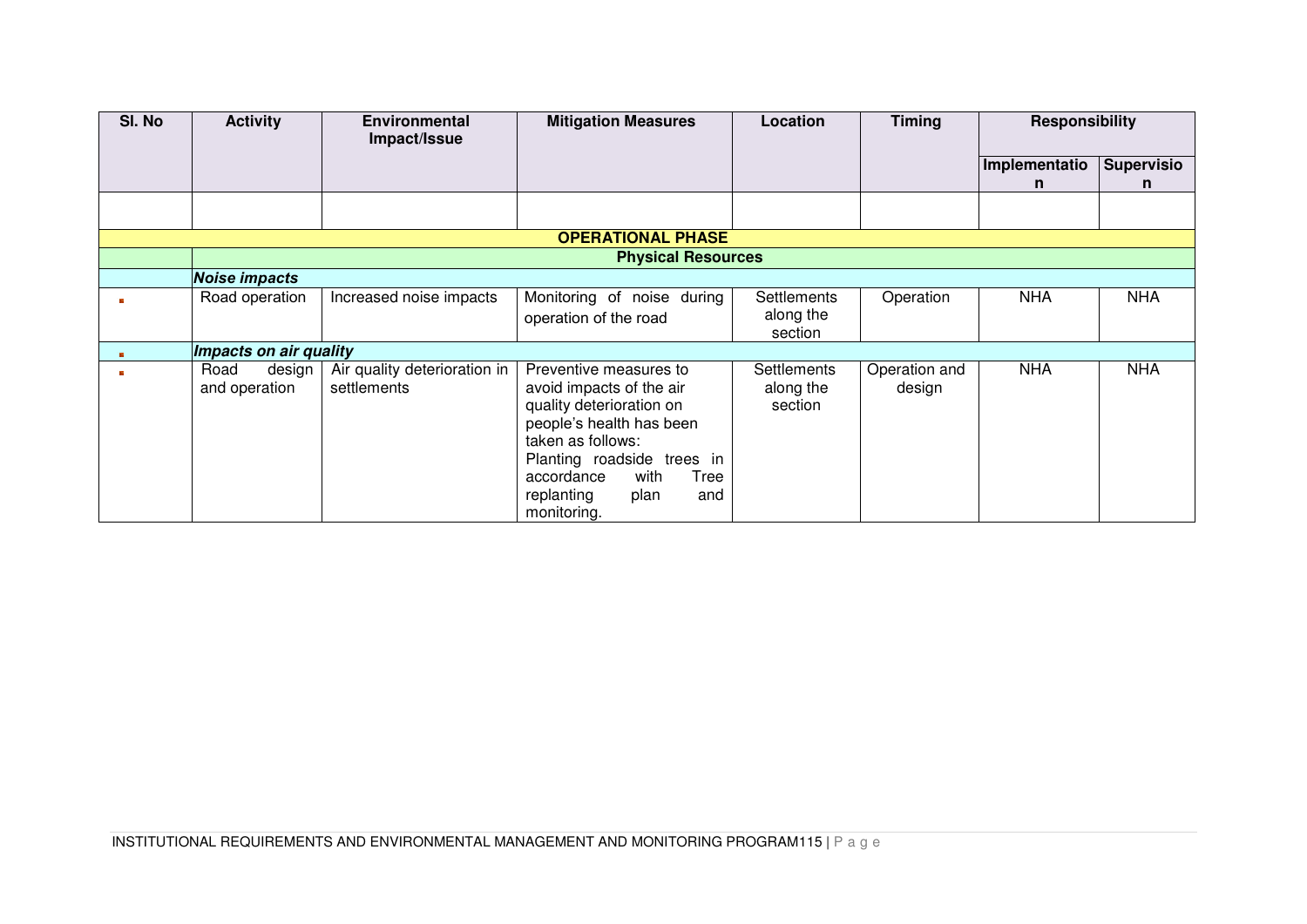# **7.1.6 Environmental Monitoring Program**

- 230. Environmental management and monitoring is a very important aspect of environmental management during construction and operation stages of the project to safeguard the protection of environment. Compliance monitoring will be conducted in accordance with the Environment Management Plan (EMP) provided with this report. Aspects to be monitored are as follows:
	- 1. Pre-project phase: updating of EMP during detailed design phase and inclusion of environmental clauses in the bid and contract documents.
	- 2. Construction phase: environmental performance of contractors with regard to control measures to pertaining to waste management, material storage, sitting of work site, noise, waste disposal, traffic management, worker's safety etc.
	- 3. Operation: O&M practices and environmental effects including sound, soil, road maintenance works etc.
- 231. The CSC in cooperation with NHA during project implementation will be required to develop an environmental auditing protocol for the construction period, formulate a detailed monitoring and management plan, supervise the environmental monitoring regularly and submit quarterly reports based on the monitoring data and laboratory analysis. The NHA shall submit the following environmental reporting documentation to ADB and relevant provincial EPAs.

## **Baseline Monitoring Report**

232. The Baseline Monitoring Report shall be submitted to ADB/PakEPA prior to commencement of civil work and will include a detailed environmental management and monitoring plan (including data collection locations, parameters and frequency), baseline environmental data, relevant standards and data collection responsibilities.

## **Environmental Monitoring Reports**

233. The environmental monitoring reports will include environmental mitigation measures undertaken, environmental monitoring activities undertaken, details of monitoring data collected, analysis of monitoring results, recommended mitigation measures, environmental training conducted, and environmental regulatory violations authenticated. The environmental monitoring reports will be submitted to ADB twice annually during the construction period and annually for one year after completion of construction works. A suggested format for EMP Performance and Environmental Effects Monitoring Reports for Pre-construction, construction and operation phases is attached in Appendix v.

#### **Project Completion Environmental Monitoring Report**

234. After two years of the completion of construction works of the NHA, the contractor shall submit a Project Completion Environmental Monitoring Report to NHA, which will summarize the overall environmental impacts from the project and suggested mitigation measures.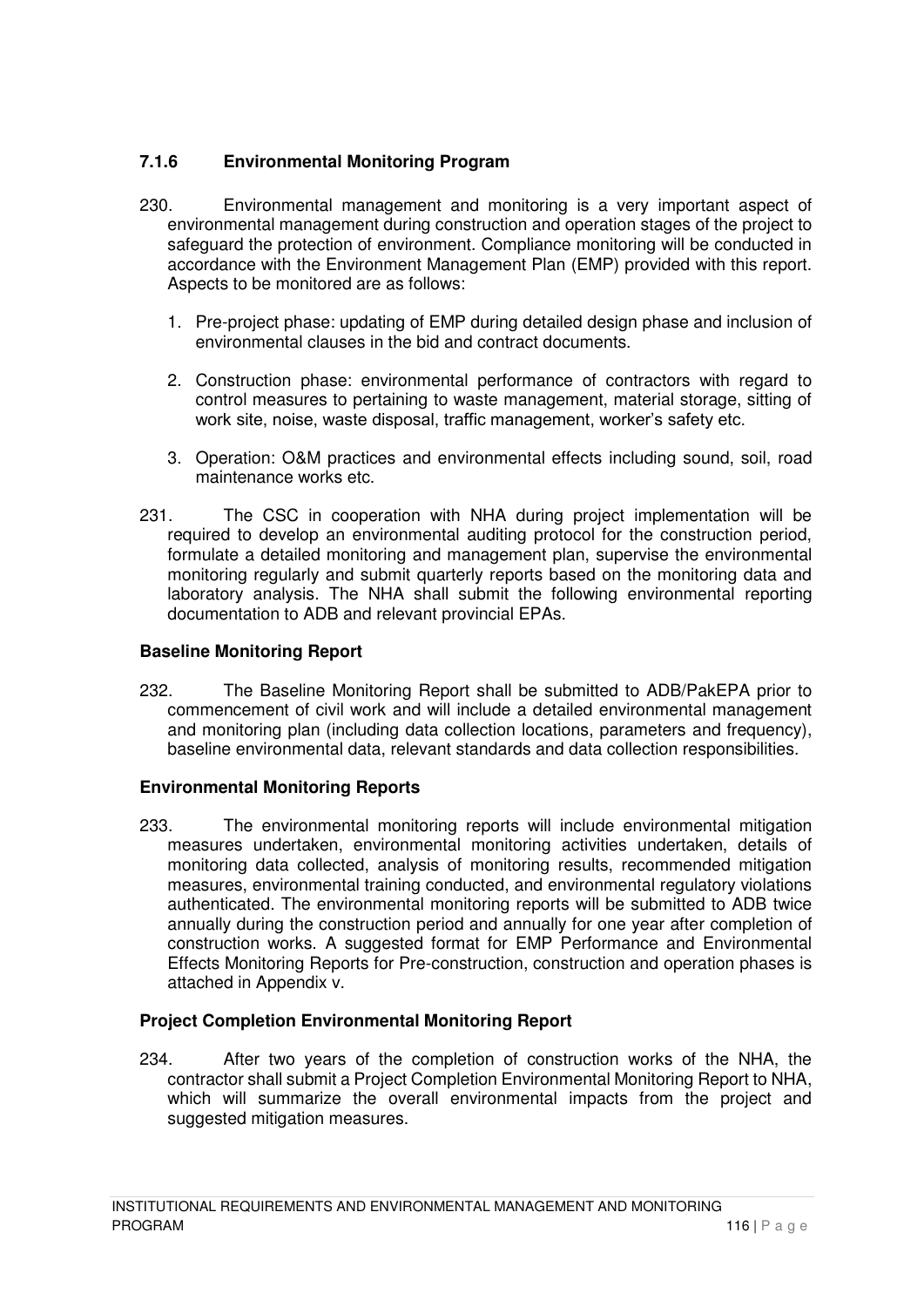## **Training for the Officials**

235. For a better understanding of NHA, related environmental issues, implementation of mitigation measures and subsequent monitoring, capacity building of NHA is advised. Training for the officials is crucial for proper environmental monitoring addressed in the IEE. The contractor shall be provided hands-on-training on the site by the Construction Supervision Consultant in association with the contractor's environmental, health and safety manager.

#### **Monitoring of Environmentally Significant Parameters**

- 236. Monitoring the performance of the three road segment project is very important. Environmental monitoring parameters are presented below in Table 7.2. Routine monitoring of the environmental performance of the project will be reported by the project division of the NHA, and a copy of the report (EMR) will be made available to ADB.
- 237. Environmental management during operation will be carried out by NHA.
- **238.** Routine monitoring on Environmental Performance of the project will be reported by project Division of NHA and copy of the report will be made available to ADB.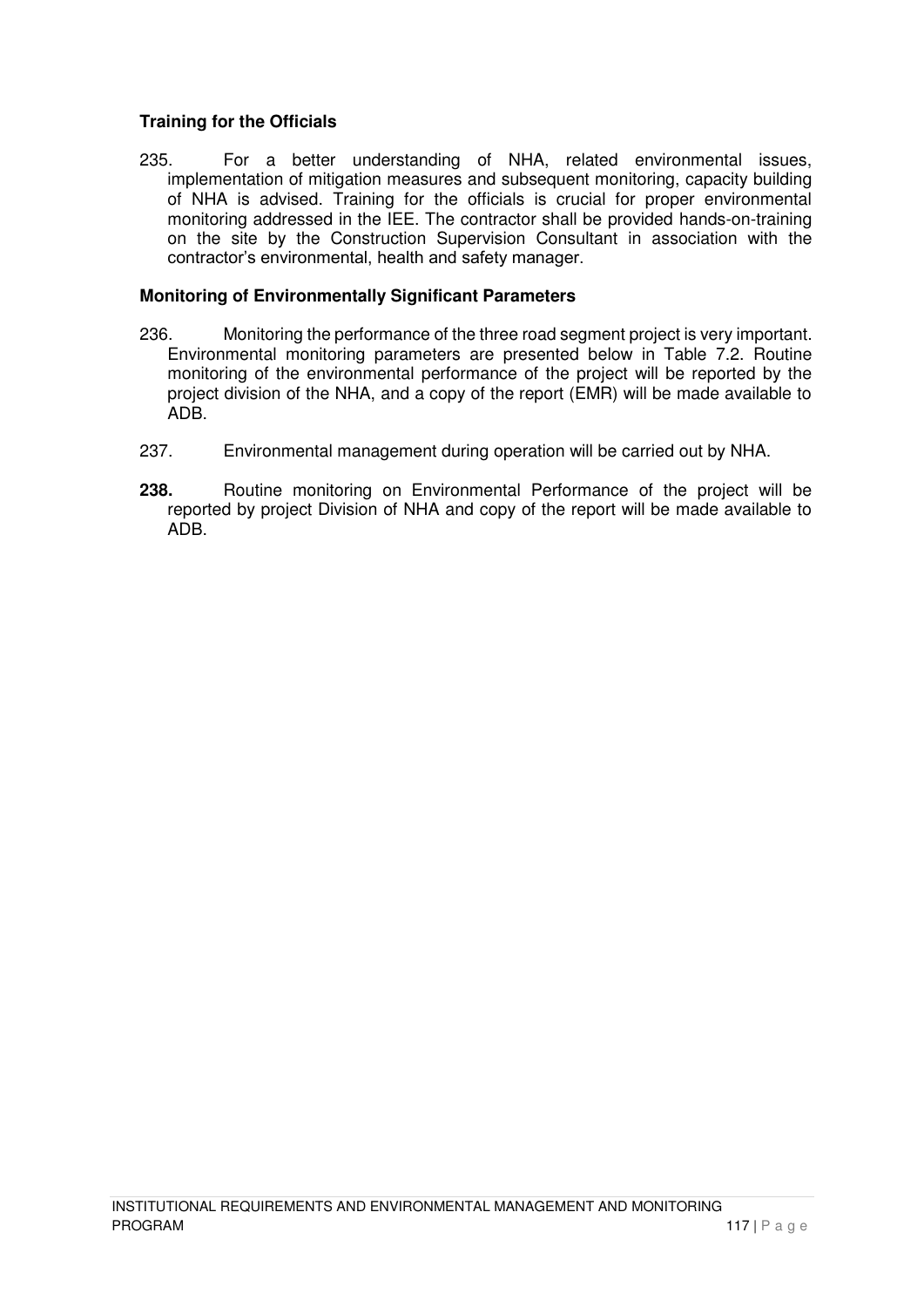# **Table 7.2: Environmental monitoring parameters**

| SI.<br><b>No</b> | Environmental<br>component                             | Parameter                                                                     | Sampling number per<br>month                                                                                  | Frequency | Responsibilities                            | Monitoring agency |
|------------------|--------------------------------------------------------|-------------------------------------------------------------------------------|---------------------------------------------------------------------------------------------------------------|-----------|---------------------------------------------|-------------------|
|                  | Drainage<br>congestion/<br>Water logging               | Visual<br>inspection                                                          | Continuous<br>during<br>monsoon period at the<br>culverts/bridges along<br>the ROW of the road,               | Monthly   | Project<br>Manager/Engineer/<br>Contractor, | <b>NHA</b>        |
|                  | deposition<br>Sand<br>on the road by<br>Sand Wind Blow | Visual<br>inspection                                                          | during<br>Continuous<br>period<br>of<br>operation<br>road,                                                    | Monthly   | Project<br>Manager/Engineer/<br>Contractor  | <b>NHA</b>        |
|                  | Surface<br>water<br>level                              | Visual<br>inspection                                                          | Continuous<br>during<br>flood                                                                                 | Monthly   | Project<br>Manager/Engineer/<br>Contractor  | <b>NHA</b>        |
|                  | Surface water<br>quality                               | PH, BOD, DO,<br>COD, TSS                                                      | At the Sindh River<br>during defect liability<br>period and during<br>operation and one<br>during maintenance | Monthly   | Project Manager/Engineer                    | <b>NHA</b>        |
|                  | Health and safety                                      | Inspection of<br>health and<br>safety of<br>laborers and<br>others related to | Continuous for safety<br>and routine for health<br>check,                                                     | Monthly   | Project<br>Manager/Engineer/<br>Contractor  | <b>NHA</b>        |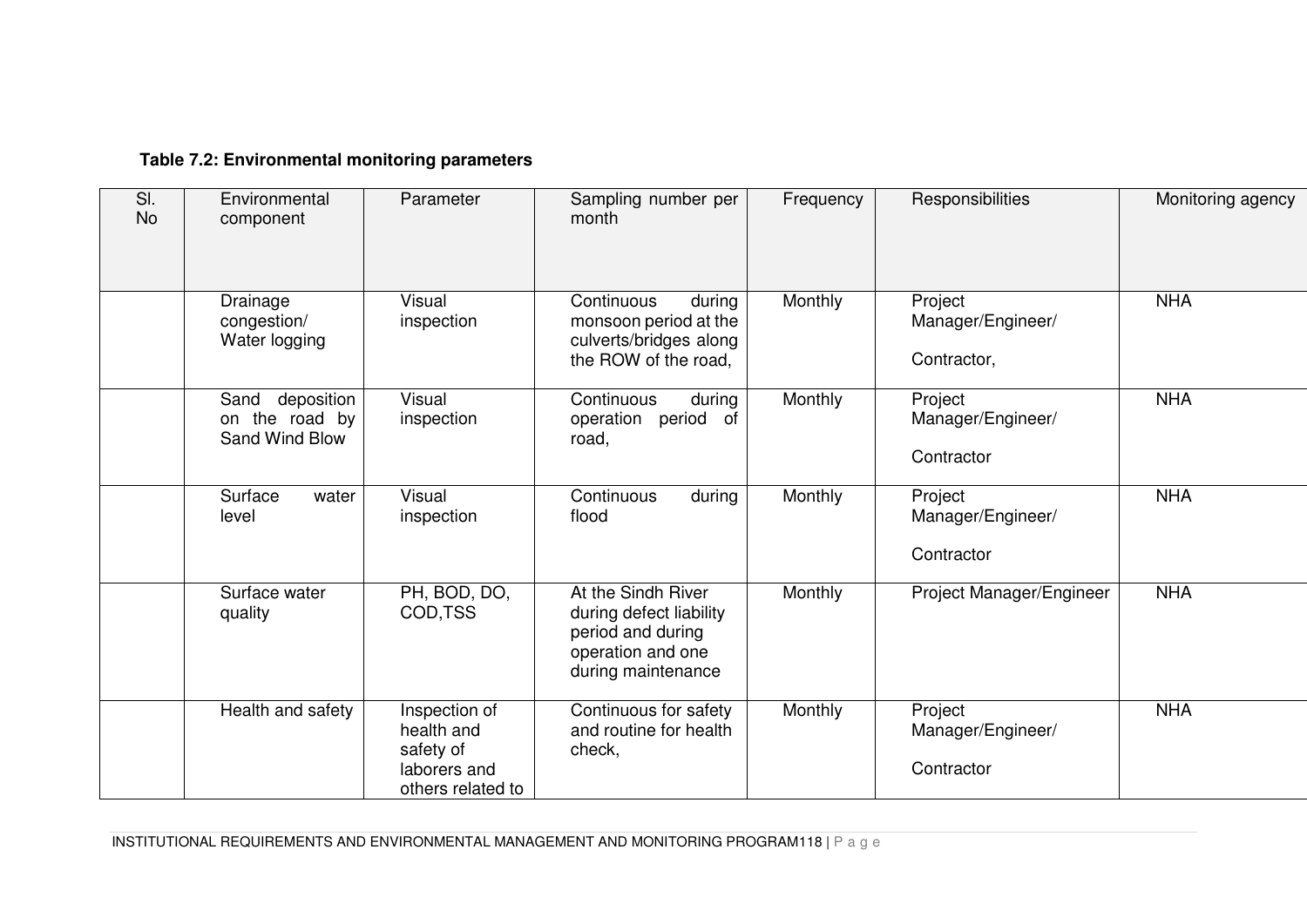| SI.<br><b>No</b> | Environmental<br>component | Parameter                                                                    | Sampling number per<br>month | Frequency | Responsibilities | Monitoring agency |
|------------------|----------------------------|------------------------------------------------------------------------------|------------------------------|-----------|------------------|-------------------|
|                  |                            | the operation<br>and<br>maintenance of<br>the road project<br>office places, |                              |           |                  |                   |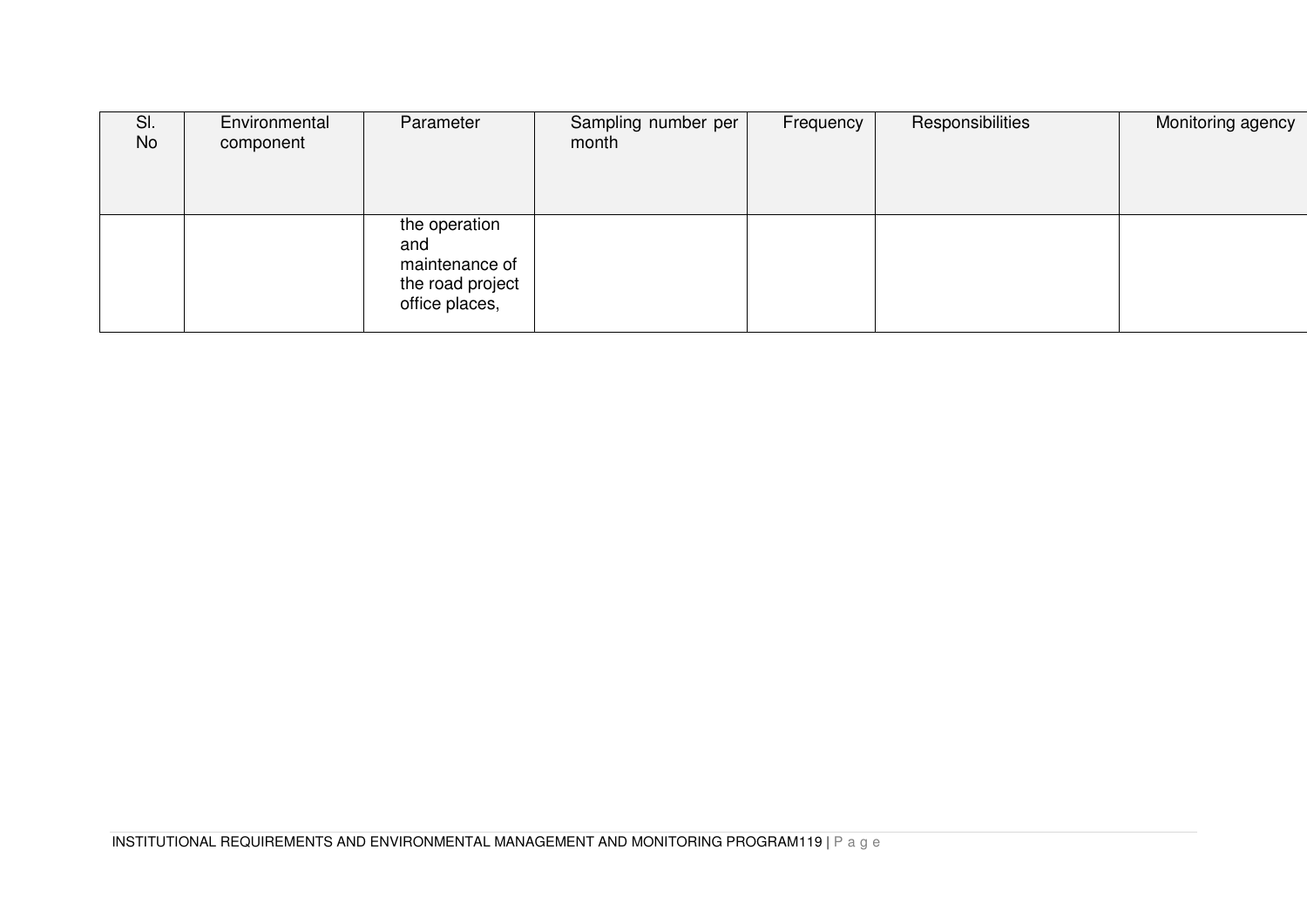## **Environmental Management Costs:**

The cost of environmental management would be dependent on its final design, environmental training, environment enhancement plan, environment monitoring program, environment protection plan, etc.

Environmental management cost includes tree plantation along the ROW of road side, training of relevant personnel, checking the constructed road, surface water quality checking and PAP's Rehabilitation Cost etc.

The cost will include the remuneration of the staff involved in the monitoring and management.

An estimated cost of the environmental mitigation, enhancement, and monitoring activities suggested for NHA and will be implemented by NHA Project is presented in Table 7.3

Table 7.3: Environmental management cost for a year

|                 | Environmental Monitoring Costs (in US\$):                         |                                                 |                   |           |              |
|-----------------|-------------------------------------------------------------------|-------------------------------------------------|-------------------|-----------|--------------|
| SI. No          | Item                                                              | Locations                                       | Quantity          | Unit Cost | Total (US\$) |
| 1.              | Air Quality and<br>Dust Monitoring                                | 03 Sites on each candidate road                 | 9(three per site) | 1,000     | 9,000        |
| 2.              | Noise<br>and<br>Vibration<br>Monitoring                           | 03 Sites on each candidate road                 | 9(three per site) | 1,000     | 9,000        |
| 3.              | Provision<br>of<br>Health, Safety and<br>Environmental<br>Manager | As per the requirements of contract<br>document |                   | 4000x12   | 48,000       |
| Subtotal=66,000 |                                                                   |                                                 |                   |           |              |